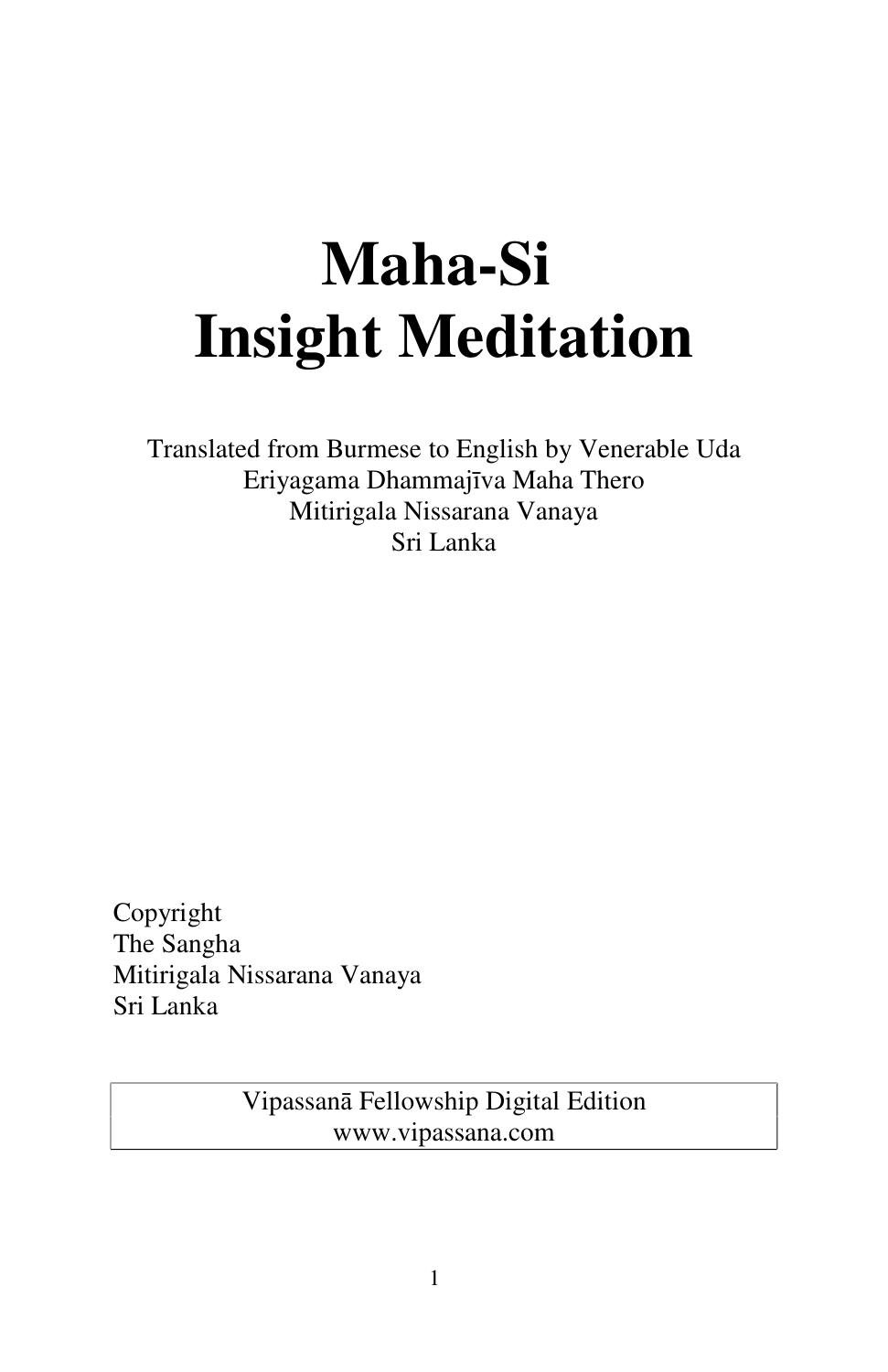# **Chapter I**

# **Admonishment and purification of virtue (***sīla)*

Insight meditation (*vipassanā*) is the core of the Buddha's exhortation as it is the basis upon which one realizes mind and matter (*nāma-rūpa*); the triple characteristics of impermanence, unsatisfactoriness and selflessness (*anicca, dukkha, anattā*); and the four noble truths (*ariya sacca*) with one's own personal understanding or wisdom. When one is negligent of insight meditation, once becomes negligent of the Buddha's noble message *in toto*. Consequently, those with some faith could eventually lose it. Those who are already engaged in contemplation could lose their confidence in insight meditation and in the attainment of path and fruition knowledge. They will lose this golden opportunity to realise the Buddha's teachings.

The following stanza from the *Dhammapada*, clearly and directly articulates this notion:

> *Yo sāsanam arahatam Ariyānam dhamma jīvinam Paţikkosati dummedho Diţţhim nissāya pāpikam Phalāni kaţţakasseva Attaghaññāya phallati.* (*Dhp*.164)

Whoever, on account of perverted views Reviles the Teaching of the Arahats, The Noble Ones of righteous life, That fool, like the bamboo, Produces fruits only for self-destruction.

(Dhp-AB. 164)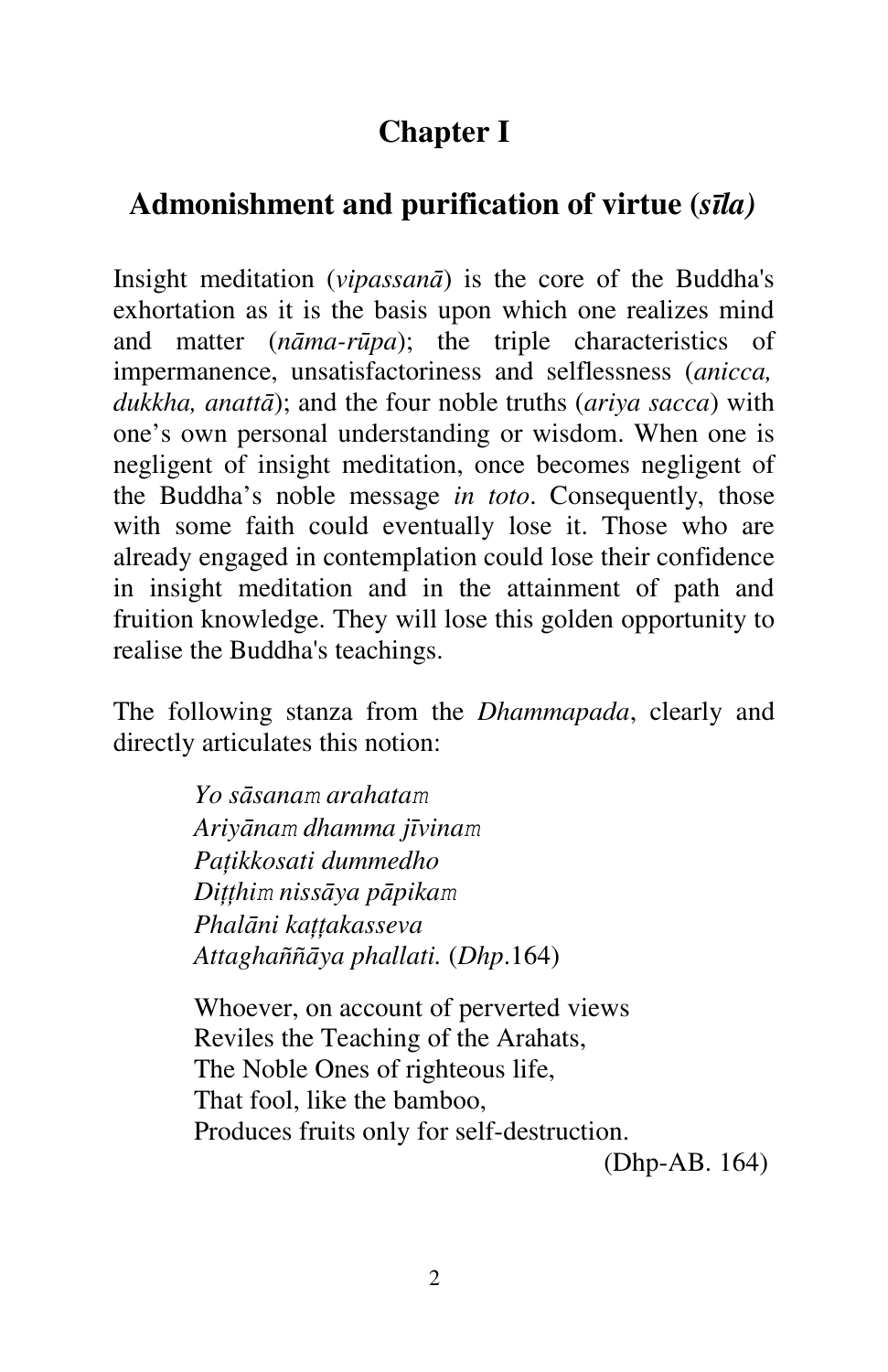#### *A golden opportunity and noble doctrine*

If you have already discovered the Buddha's doctrine, you are fortunate as you are endowed with the golden opportunity to expect the highest achievements in this very life, being the attainment of path and fruition knowledge and enlightenment.

#### *A rare opportunity*

This rare opportunity will not last forever. A human lifespan is short and has its limitations. Aging is a rapid process and final death is unavoidable. No one can be sure of their time of death. Even a person living with a full spirit would not know the time of death beforehand, not even for a split second. Being burdened with daily chores and duties, the practice is postponed. We experience physical weakness, sickness and disease and finally, death. We are often occupied enough to keep ourselves away from meditation, although we desire to strive in the practice. Then of course, there are those who do not really wish to meditate.

#### *Don't waste precious time*

Having read this treatise, how are you going to make use of this precious and valuable opportunity? Don't you think that you need to be endowed with the *Dhamma*, which is not one worth of just listening to, but is also to be realized? Or should one simply indulge in seeking sense-pleasure that is insatiable and not able to appease the hunger for more desire? Don't you feel that it is now time for you to strive for this priceless *dhamma*, to avoid regret and disappointment at the last minute of your life, as you lie on your death bed, helpless and beyond recovery?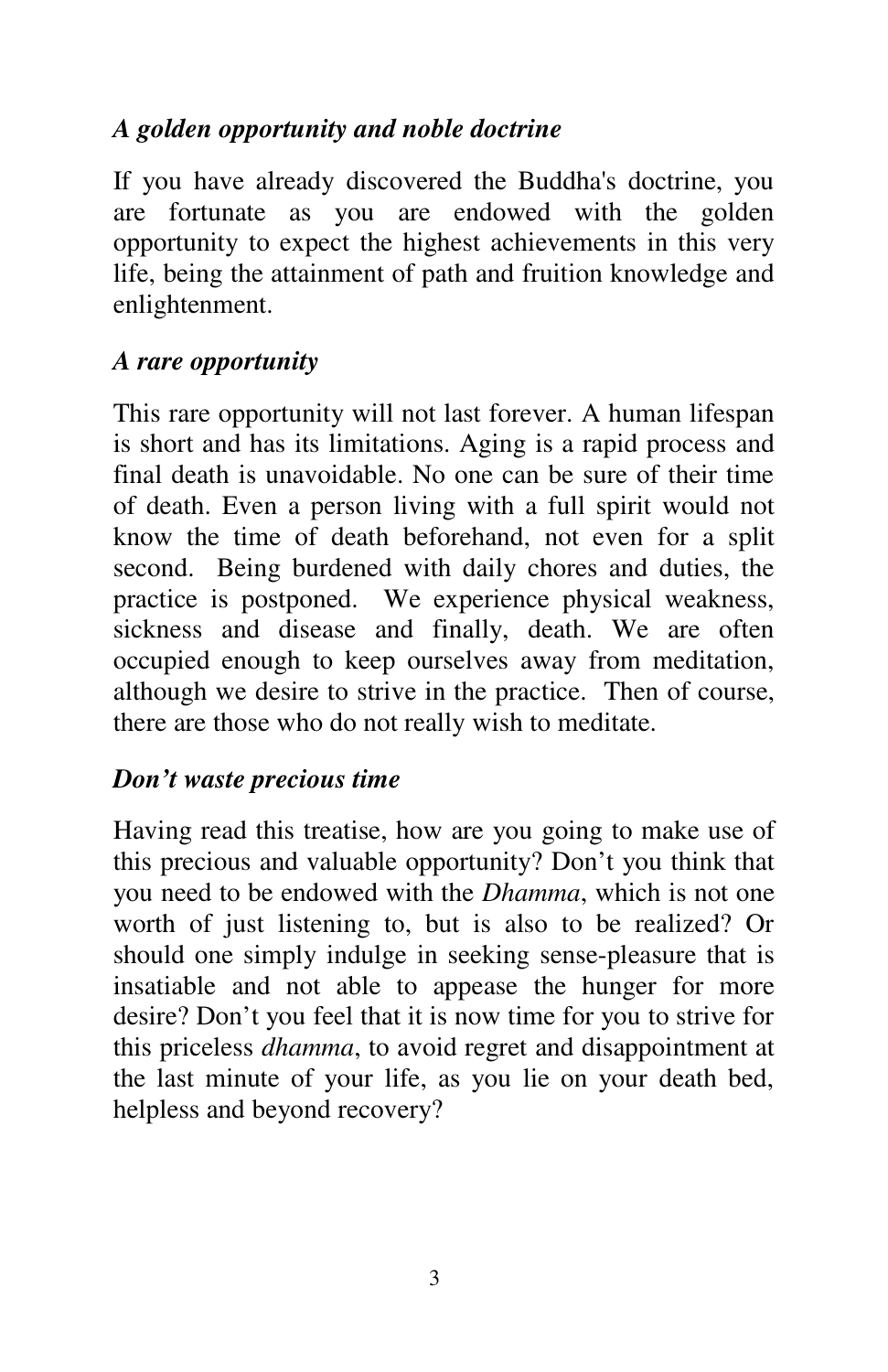The following exhortation of the Buddha may awaken one's mind:

> *Ajj'eva kiccam ātappam Ko jaññā maraņam suve? Na hi no samgaran tena Mahāsenena maccunā (M. 131)*

Today the effort must be made; Tomorrow death may come, who knows? No bargain with mortality Can keep him and his hordes away (MLD. 131)

#### *Realizing the mistake too late is difficult*

Once the opportunity is missed, one may regret and be overcome by remorse when feeble and in old age or when facing death. One may also become remorseful in the lower realm of intense suffering and think to oneself: "Oh! It is a great loss!" Realizing this bitter fate too late, one will suffer persistent remorse and disappointment. To avoid such an unfortunate encounter, attentively read the following admonishment:

> *Jhāyatha bhikkhave, mā pamādattha, mā pacchā vippaţisārino ahuvattha; ayam vo amhākam anusāsanī'ti.(M. 19)*

"Meditate (referring to *vipassanā)*, o monk, don't be lazy and indolent, or else you will be remorseful and regretful later (when it is too late to make use of the golden opportunity). This is our (repeated) admonishment to you."

This message of the Buddha is rich in the quality of *svakkhāta* (well explained, well expounded); rich in the quality of *sandiţţhika* (to be directly experienced by oneself);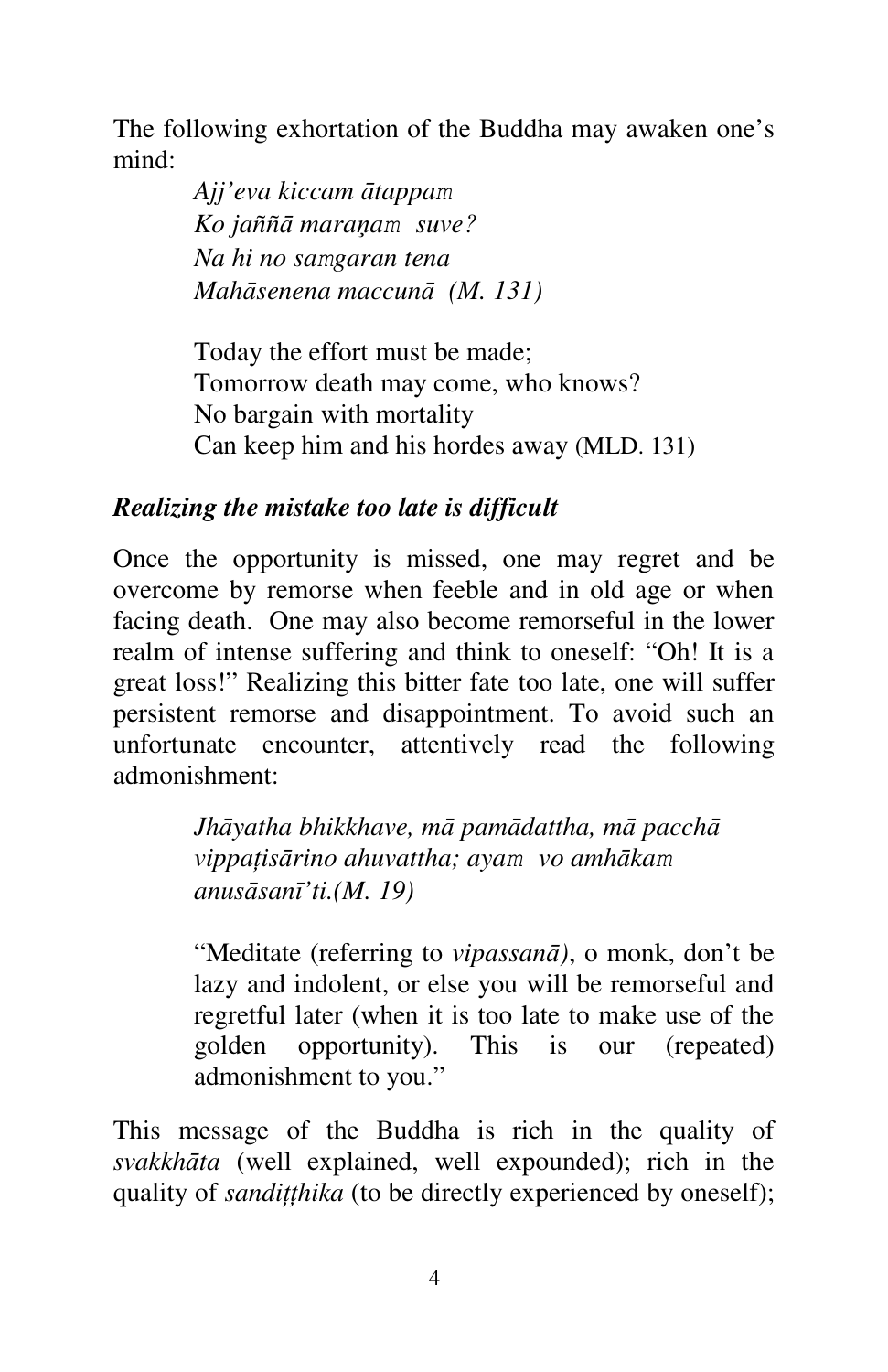rich in the quality of *akālika* (timeless and able to give results at anytime); rich in the quality of *ehipassika* (invites one to come and see and to experience). Have you ever verified these qualities of the doctrine yourself?

## *Do not belittle*

Perhaps you have already tried some meditation methods, probably under a quack master and feel completely discouraged. But, you now have hope. Practice the method put forward in this book systematically under a veteran master for a short period of time- may be seven days or for a fortnight and you can see the benfits yourself. When you see the benefits yourself and develop exceptional or special knoweldge, you will reach a positive estimation about the comprehensive and complete method conveyed in this book.

#### *Do not underestimate*

You have to grasp the message conveyed in this text with the assistance of the *Pāli-*canon, the commentaries, and subcommentaries. Be armed with right reflection and read it from the beginning through the middle till the end to understand it with clarity. Try to grasp the message and retain it in your heart.

#### *An encouragement*

Don't be discouraged at first glance at canonical and other *Pāli-*quotations, thinking that it will be difficult to understand. Equally you must not rush to conclude that the standard of this treatise is higher than your understanding and is only digestible by high-level scholars. If you happen to come across unclear or unknown terms, you should not hesitate to consult a suitable scholar and seek clarification.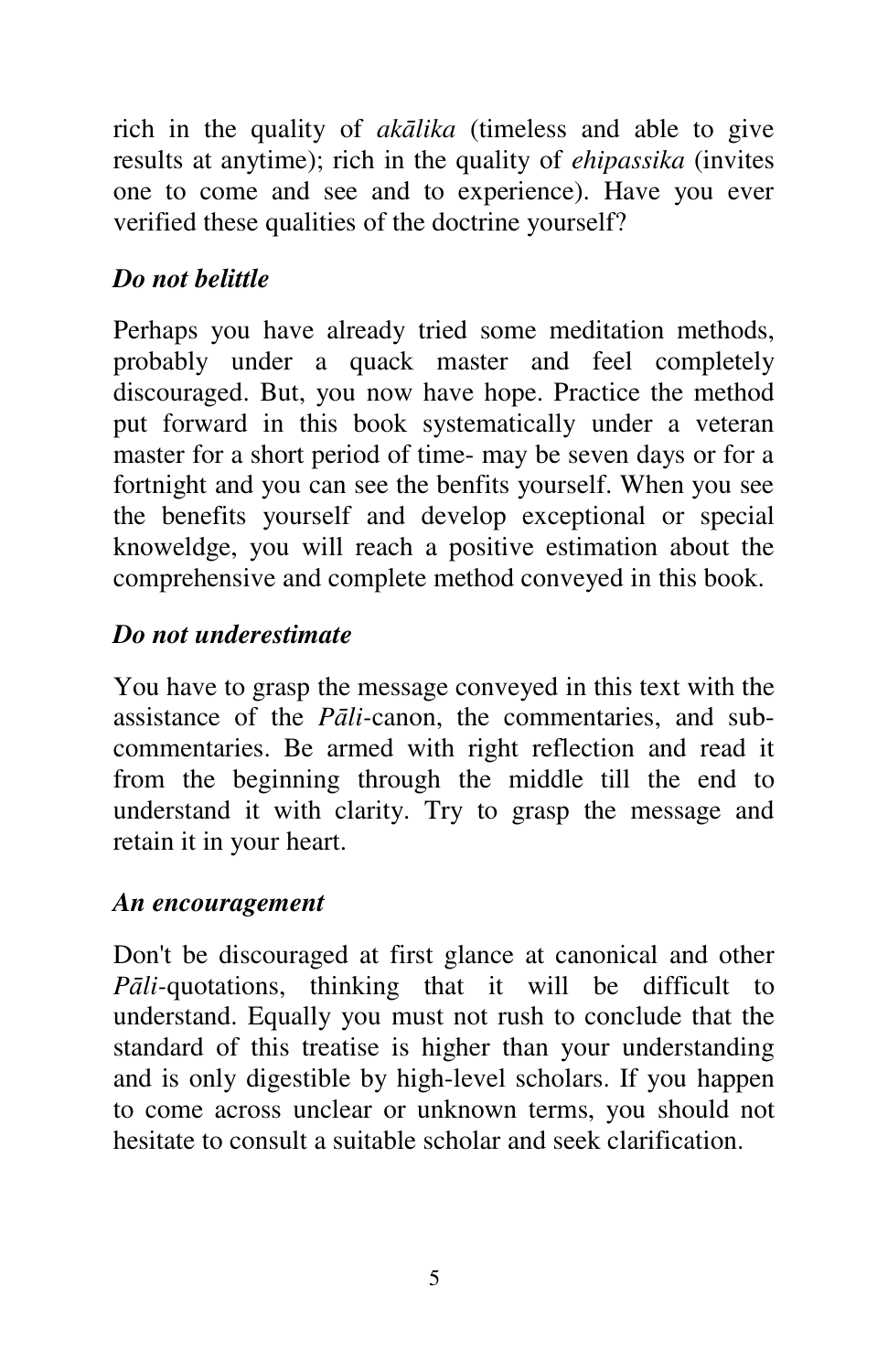#### *Concise explanations*

The language used here is concise. This is to ensure that the book is not too voluminous. For the same reason, detailed explanations are not provided, keeping in mind that the *Satipaţţhāna Sutta* and its explanatory notes are readily available and are not difficult to find.

#### *The language*

Classical monastic language is purposefully avoided (compared to the common usage of classical monastic language in religious books written in Myanmar). Instead, a style of common usage is adopted. Explanations, as far as possible, are given in common diction. Usage of common language is especially maintained in Chapter five.

The Buddha himself avoided *Sanskrit*, which was confined to the pandits and to classical literature. The Buddha used *Māghadi (Pāli)*, which is common among villagers and children. This is a way to respect the common language, but one must not rush to underestimate it, thinking that it is inferior or undesirably modernized.

#### *Beginners with less knowledge*

If you consider yourself a beginner, it is recommended that you read chapters four and five carefully. Chapter five consists of a summary of both chapters and if you wish to save time, you may choose to read that chapter only. It is the author's assurance that if you read and understand Chapter five carefully, it is sufficient to commence the practice of insight meditation, which could lead to an attainment of the desired knowledge of path and fruition and the final bliss of *Nibbāna*.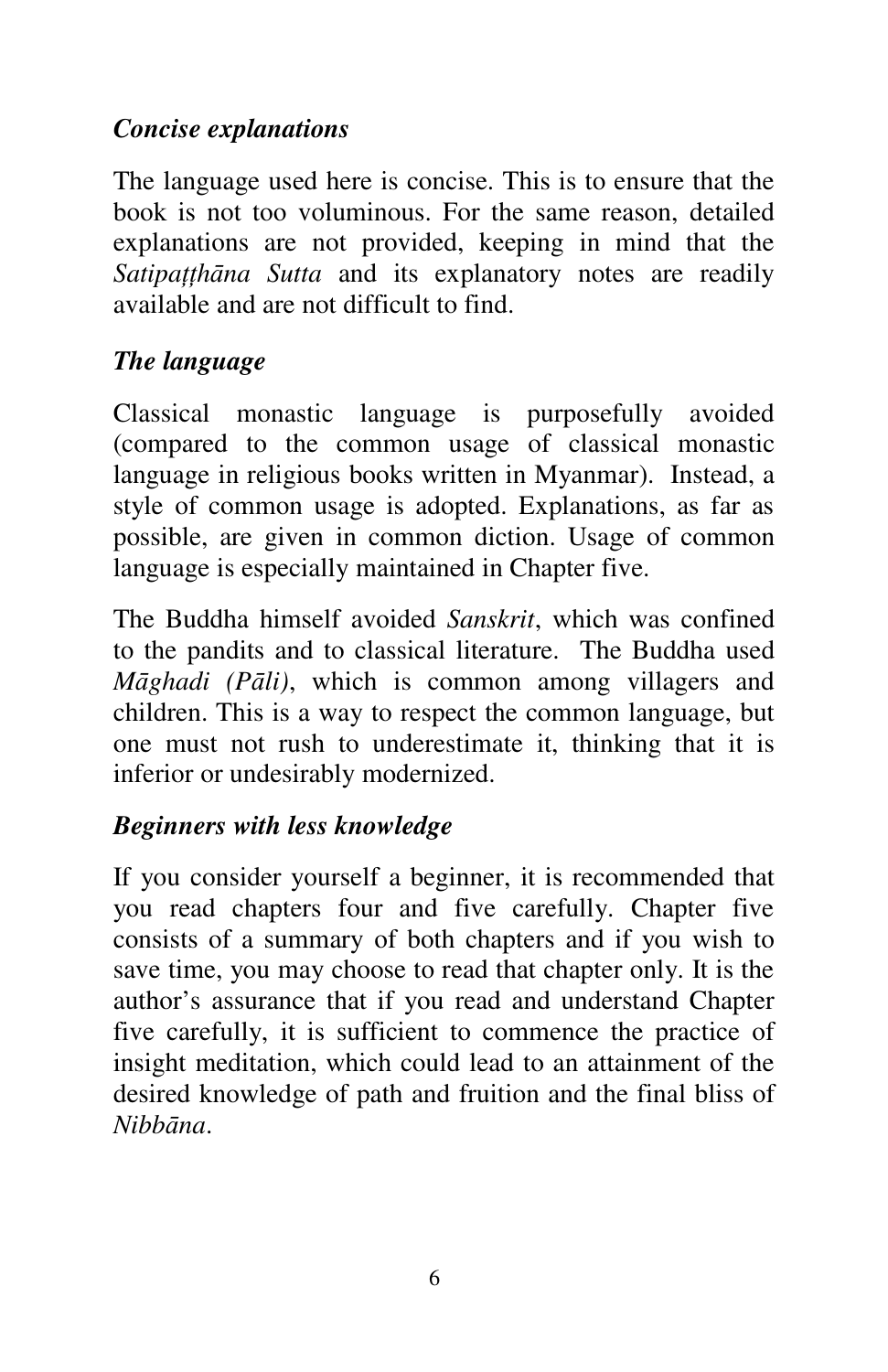# **Disciplinary rules for the** *bhikkhus*

#### *Purity of virtue*

*Sīlavisuddhi nāma supārisuddham pāţimokkhasamvarādi catubbhidham sīlam. (Vism. 18, 1)*

"Purification of virtue is the quite purified fourfold virtue beginning with *pāţimokkha* restraint." (PoP. 18, 1)

This general explanation about the purification of virtue could be analysed separately in respect of the purification of virtue of *bhikkhus* and that of the laity.

A monk with higher ordination *(bhikkhu)* should restrain himself in four ways, namely:

1.) *Pāţimokkha samvara sīla:*

The monastic code of discipline - the basket of discipline comprising the restraint of physical and verbal deeds

2.) *Indriya samvara sīla:* Virtue by restraint of the faculties

3.) *Ājīva pārisuddhi sīla:* Virtue concerning livelihood

4.) *Paccaya sannissita sīla:* Virtue concerning the requisites

#### *Purification of morality (sīla)*

1.) *Pāţimokkha samvara sīla* (basket of discipline) comprises the restraint of physical and verbal actions according to the monastic code of discipline. If a *bhikkhu* maintains this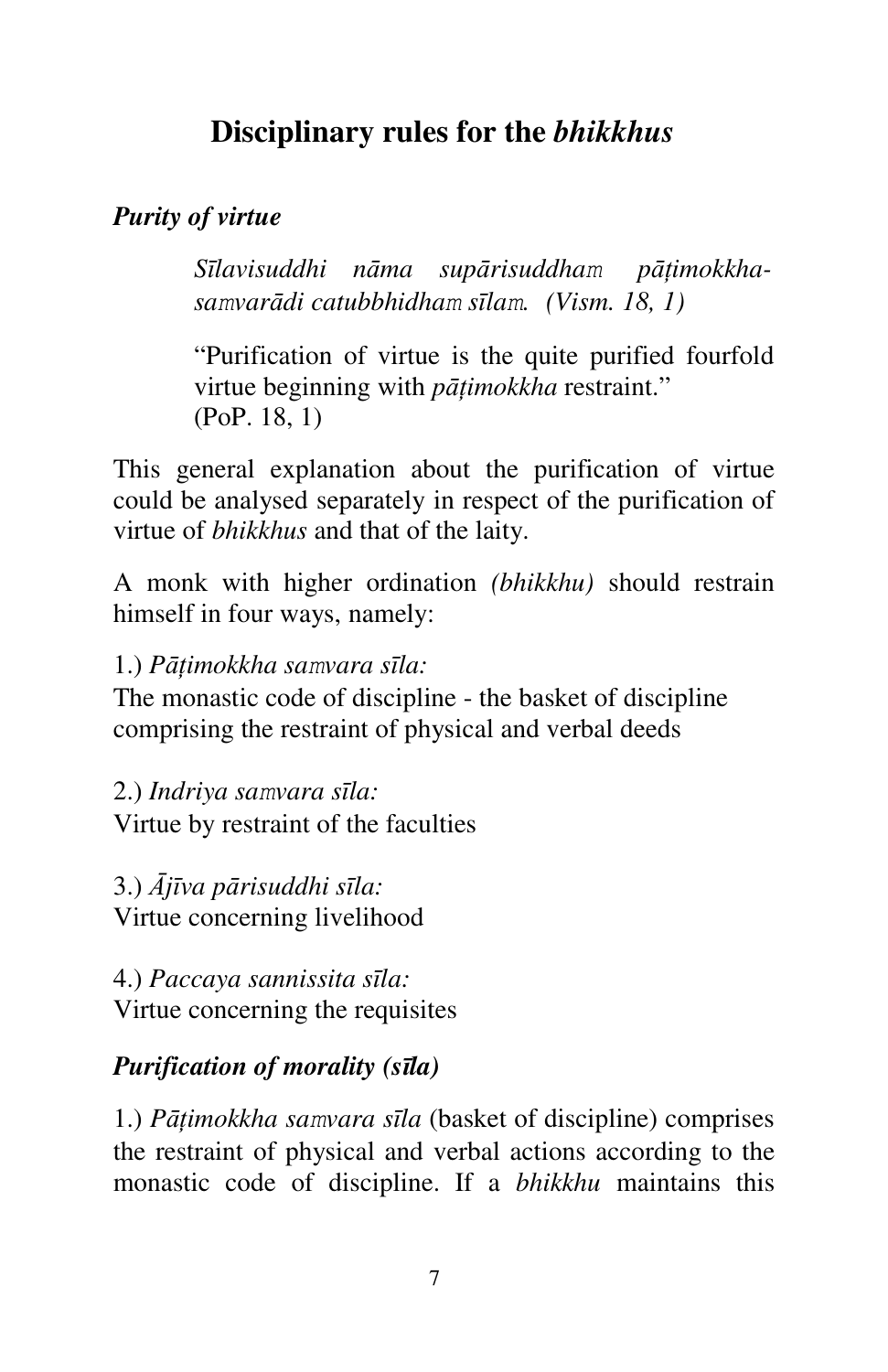morality, he will be free from sorrow and fears. This is a common characteristic of virtue.

The canonical indications of one's purification of virtues are as follows:

> "*Anumattesu vajjesu bhaya dassāvi, samādāya sikkhati sikkhāpadesu." (Vibh. p. 244; Vism. 1, 42)*

> "Seeing with fear the slightest fault he trains himself by undertaking the precepts of training." (PoP. 1, 42a + 52)

Even the slightest fault, *dubbhāsita* (wrong speech) or *dukkaţa* (wrong doing) could be dangerous and prevent one from achieving path and fruition knowledge. Depending on the circumstances, it could lead one to the lower world of intense suffering (*apāya*), immediately upon death. Knowing the gravity of these mistakes, one must restrain oneself from transgressing these precepts. If there is a lapse, one should clarify or rectify the misdeed immediately, just like a child that touches burning charcoal. A *bhikkhu* must rectify the misdeed by the prescribed method or procedure set out in the *Pāţimokkha*. Either by confessing or if required by undergoing penance with or without probation or by forfeiting the relevant item one must purify oneself.

A *bhikkhu,* when fallen into a lapse *(āpatti),* must act according to the *Pāţimokkha* rules by confessing it to one or more *bhikkhus* or to the whole *sańgha*. This is the way of purification of virtue according to the *Pāţimokkha*.

2.) Restraint of faculties (*indriya samvara*) is a vast subject and will therefore be discussed later in this book.

3.) The four requisites of a *bhikkhu* (robes, alms food, dwellings and medicines) should be earned in an appropriate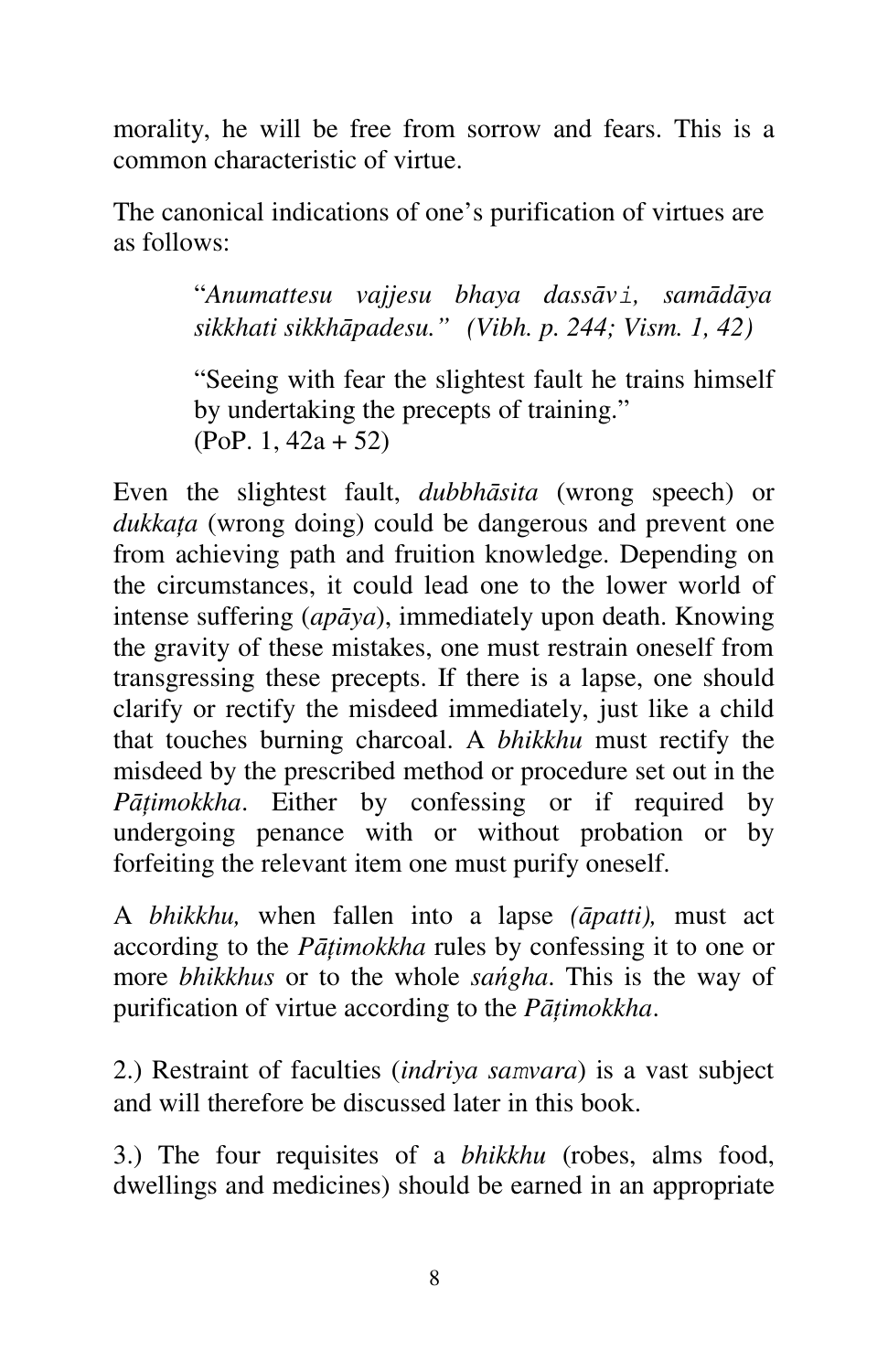manner. Following such an appropriate livelihood is fulfilling the 'purity of livelihood' (*ājīva pārisuddhi*). It is desrbied in the *Visuddhimagga* (Path of Purification) as "*paccaya pariyesana vāyāmo"*, being the right effort in the search for requisites. There are many improper ways of livelihood which are detailed in the Path of Purification  $(PoP, 1, 60 - 84)$ .

If a *bhikkhu* is accustomed to improper ways of livelihood, he could experience defeat *(pārājikā)*; initial and subsequent meetings of the community *(sańghādisesā)*; commit a grave offence *(thullaccayā);* and attract a light penalty *(dukkaţa).*  By repeated usage of items, entailing forfeiture, he could fall into *dukkaţa* lapses again and again, each time that the requisites are used. A repetitive falling into such a lapse suggests that his purity in virtues in accordance with *Pātimokkha* rules is in danger. This could cause danger to the paths to heaven and to noble path-knowledge. If such a *bhikkhu* is keen to rectify the lapse by the appropriate methods mentioned above, he can purify his virtues and be free of dangers. It is imperative that a *bhikkhu* takes care to purify his livelihood in the event that he feels that his livelihood is impure.

4.) In the Path of Purification, virtue concerning requisites *(paccaya sannissita sīla)* is described as follows: "[r]eflecting wisely, he uses the robes only for protection from cold, for protection from heat...etc," (PoP. 1, 85).

Accordingly, each time that one uses the four requisites, one must contemplate on their utility aspect. In order to be purified with this virtue, one must reflect on the utility aspect, each time one uses the four requisites. For example, if a *bikkhu* forgets to reflect on alms food, for each morsel that he swallows, he experiences the lapse called 'use as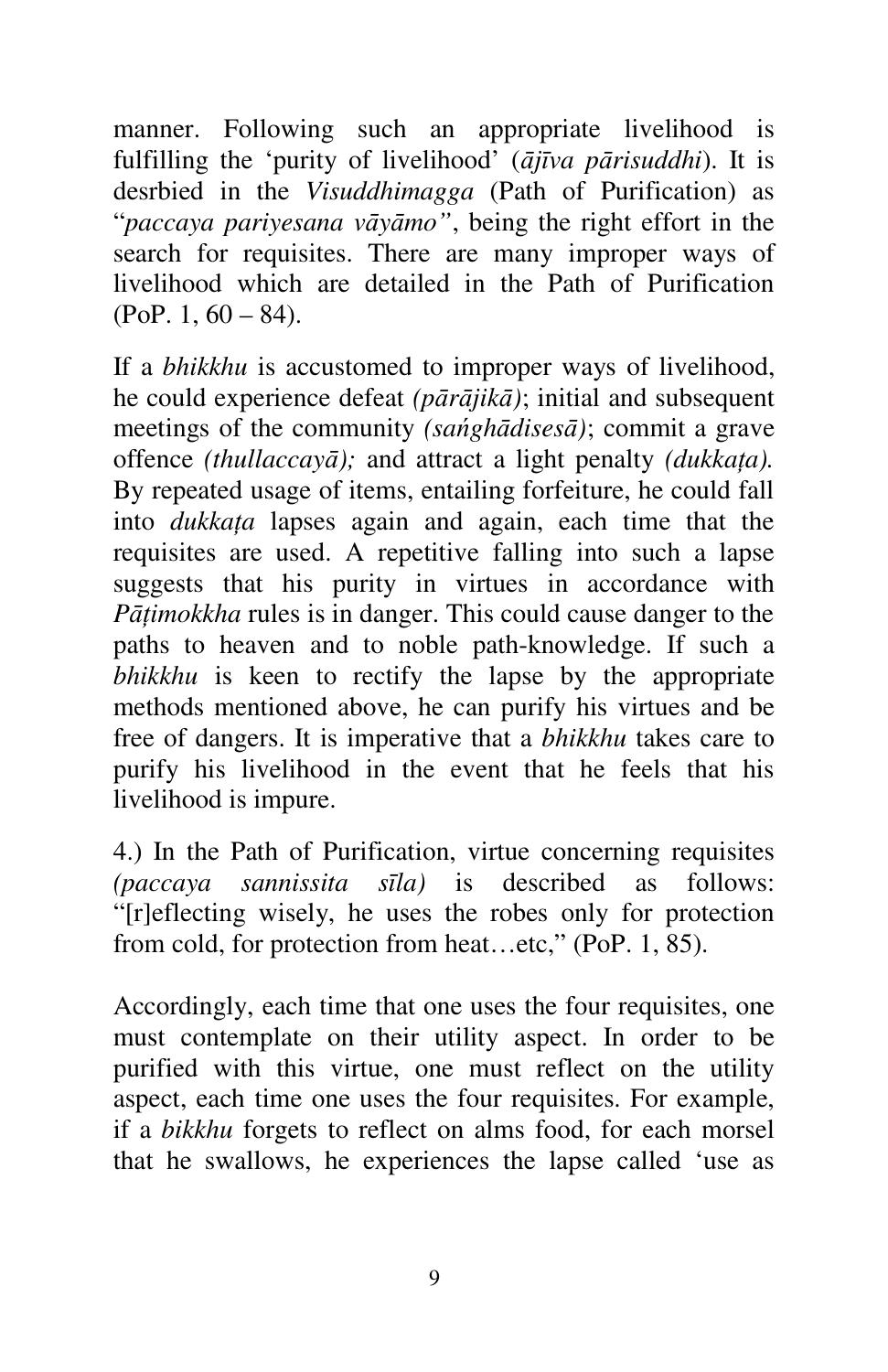debt' (*iņa paribhoga*), described in the Path of Purification (PoP. 1, 28).

#### *'Use as debt' (iņa paribhoga)*

In this context, the designation 'use as debt' does not mean that the *bhikkhu* has to compensate the used item specifically to the giver in a later existence. In fact, it means usage as debt. The following example clarifies the usage of debt. A donor, when making a donation to a virtuous *bhikkhu*, in return receives or earns the maximum benefits (merits) as the virtue of the receiver, who is pure, qualifies the condition. If the receiving *bhikkhu* uses the donated item without proper reflection, he fails in virtue concerning requisites. This deprives the donor of his merits. This makes the donation somewhat like a transaction made in debt, hence it is given the commentarial expression, 'use as debt'.

A further commentarial explanation is provided below:

*Iņa vasena paribhogo iņa paribhogo. Paţiggāhakato dakkhiņā visuddhiyā abhāvato inam gahetvā paribhogo viyāti attho. (Vism-Mţī,* Singh. p. 61)

"Usage by way of a debt is using as debt. The meaning is: For the receiver, who is not developing purity with regard to the gift, it is like using (something) taken (on a) debt."

With this meaning in mind, one should understand the explanation given in the *Visuddhimagga* as stated below:

> *Yathā ināyiko attano ruciyā icchitam desam gantum na labhati. Evam iņa paribhoga yutto lokato nissaritum na labhatī'ti. (Vism-Mţī*. Singh. p. 63)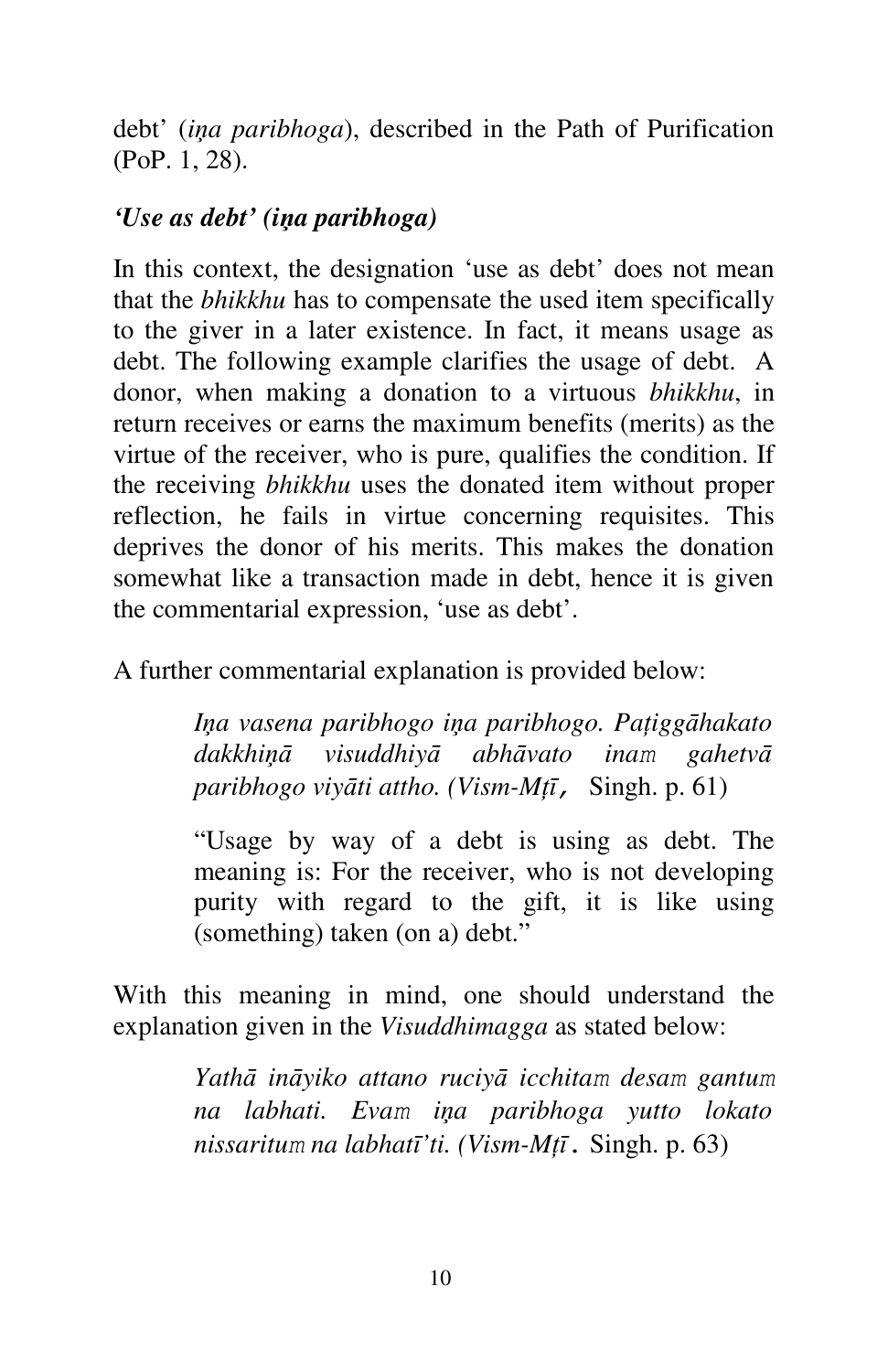"Just as a debtor is not free to go to a locality as he likes, so too in a debt one is bound and cannot get (the opportunity) to escape from the world."

If a *bhikkhu* falls into the lapse of 'use as debt', which means usage without reflection, then he will not be able to overcome craving towards the item he uses. A lack of reflection results in an increased likelihood for him to become attached to the item and a greater opportunity for defilements to creep in. By giving into these defilements, he falls into the lower world (*apāya*) upon death. According to the commentary, this *bhikkhu*, commits 'use as debt' and misses the golden opportunity for liberation from *samsāra*. The example of *Bhikkhu Tissa*, which is given below, further exemplifies how attachment can lead one to the lower realm of existence.

B*hikkhu Tissa* had an extraordinary attachment to his robes. When he passed away, he was reborn as a louse in his own robes. *Bhikkhu Tissa*'s belongings automatically became the property of the *sańgha* (*sańghika*) in accordance with the set rules of the *bhikkhus*. If a *bhikkhu* passes away, his properties pass to the community. When, according to custom, the other *bhikkhus* distributed *Bhikkhu Tissa*'s property, the louse started to protest by yelling that these monks were stealing his robes. The Buddha, hearing this lamentation with his divine ear (clairaudience), understood that this distribution would lead this louse to hell and stopped the distribution. After seven days had passed, the louse died naturally and was reborn in the comfort of the *Tusita-*heaven. Then only the Buddha permitted the other monks to distribute *Bhikkhu Tissa'*s robes. This incident is recorded in the commentary of the *Dhammapada*.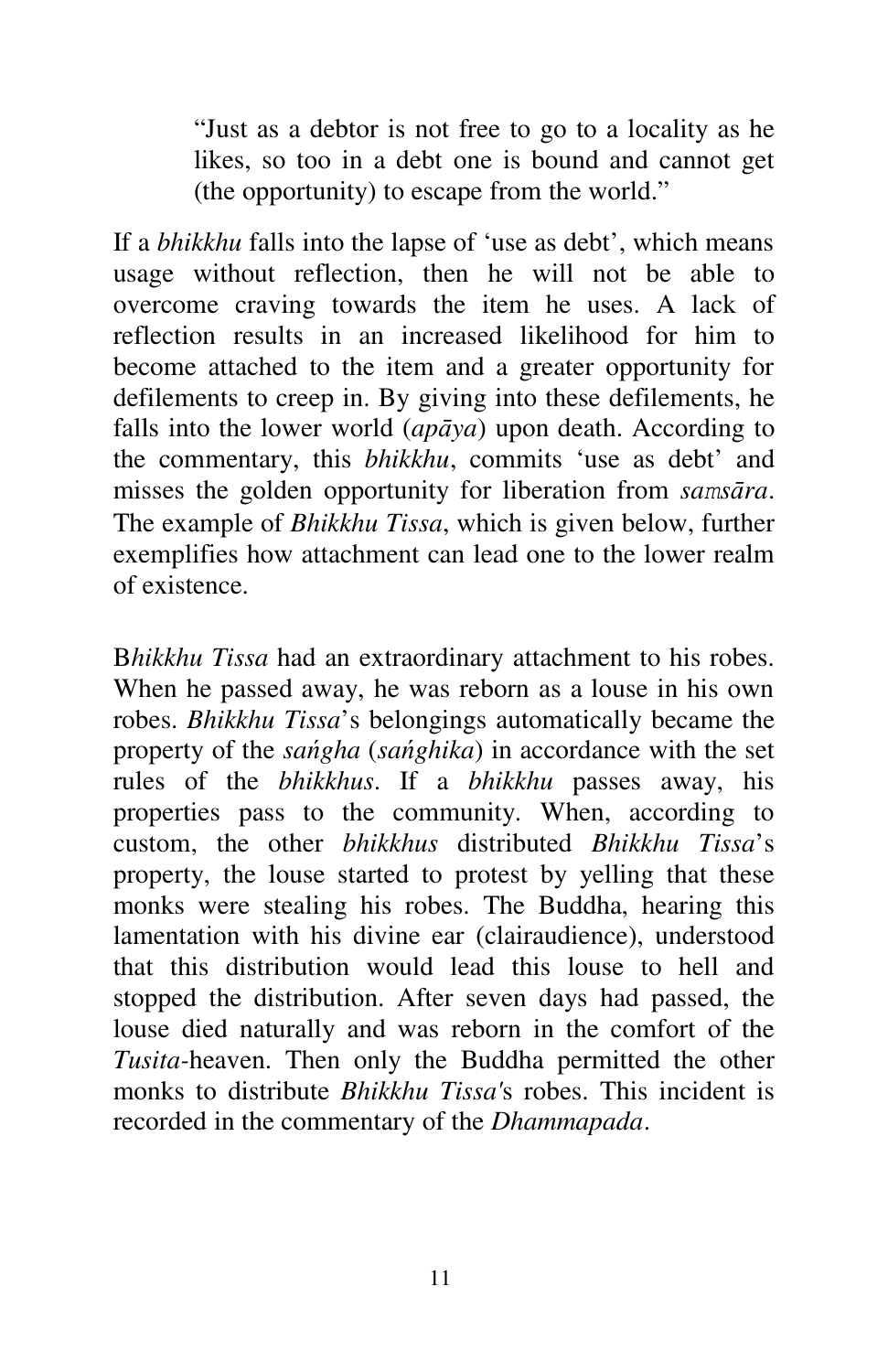#### *A reason to become frightened*

It is clear from this narration that if *Bhikkhu Tissa* did not indulge in such an attachment to his old robes, he would have immediately gone to the *Tusita-*heaven after his death without the delay of seven days. Equally, had the Buddha not stopped the distribution, his attachment would have caused him into a rebirth in the lower realm. It demonstrates how such an attachment could have such a frightening influence on one's destiny.

The following utterance made the Buddha, further illustrates this:

> *Ayasā'va malam samuţţhitam - tat uţţhāya tam eva khādati,*

*Evam atidhonacārinam - sāni kammāni nayanti duggatim.*

(*Dhp*. 240)

Like rust in iron that keeps arising, Being there destroys the very thing, So those indulging much in luxuries To woeful states lead their own deeds

(DP-M. 240)

Some commentators state that a person who uses requistes as a debt is unable to attain any fruition-knowledge in this lifetime, as he must pay back the debt to the donor first. This assertion is not expressly asserted in the *Pāli* canon or the *Visuddhimagga*. It could be argued that the commentary is deficient in that it does not accord with the authenticity of what is stated by traditional teachers.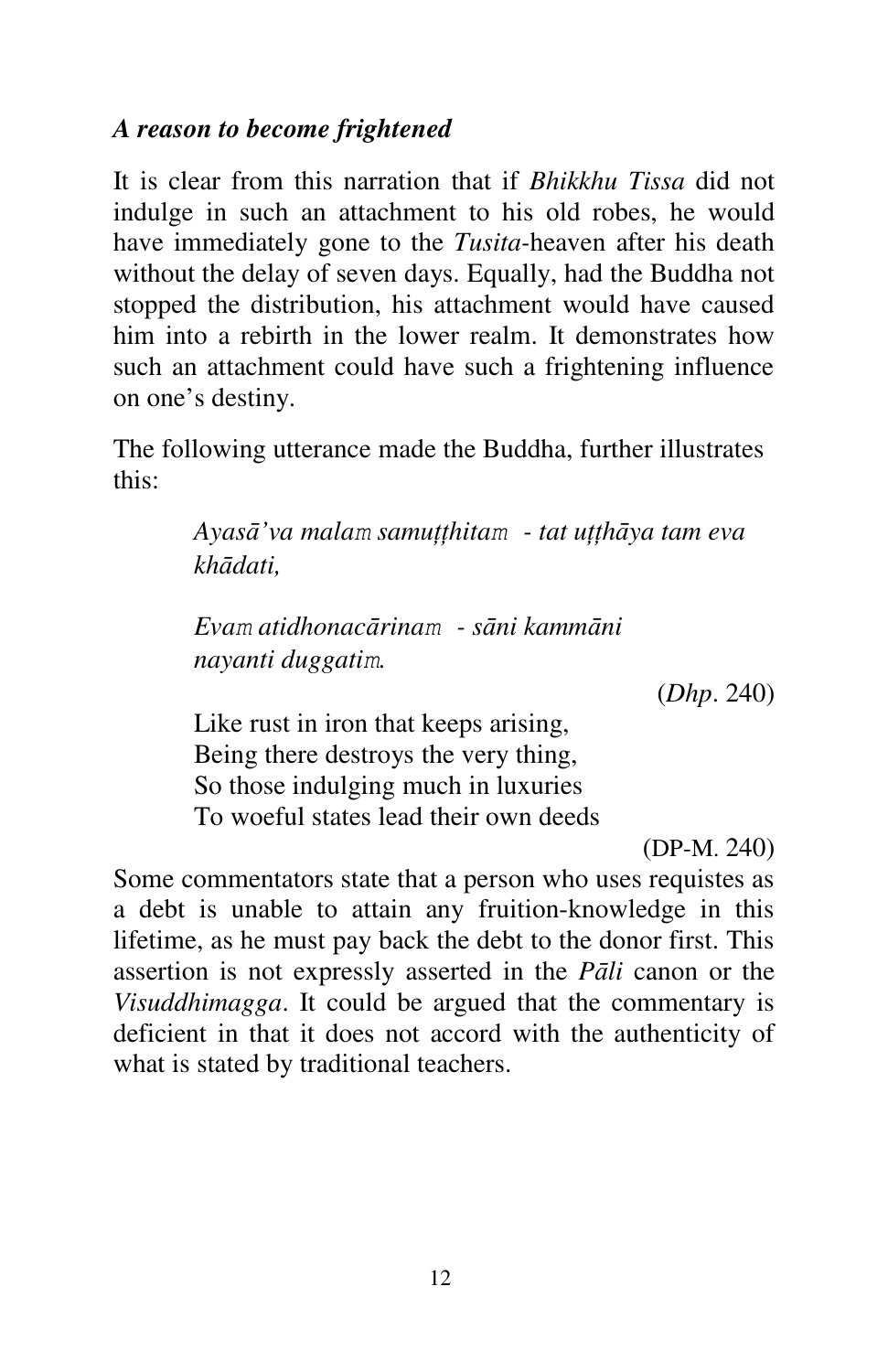#### *Inappropriateness*

Some teachers state that "use as debt" is far more serious that *pārājikā* (use as theft), on the basis that a *bhikkhu*, who commits a *pārājikā* (use as theft) can undergo rehabilitation and have hope in the attainment of path and fruition knowledge in the present life Evidence in support of this assertion could be extracted from the commentary provided in the *Ańguttara Nikāya* (Gradual Sayings) as follows:

> *Imam pana desanam sutvā jātasamvegā ţhānam jahitvā sāmaņera bhumiyam ţhitā dasa sīlāni pūretvā yoniso-manasikāre yuttapayuttā keci sotapannā keci sakadāgāmi, keci anāgāmino ahesum; keci devaloke nibbattimsu. Evam pārājikā pannānampi saphalā ahosi.* (*A*-com. I, 6, 3; Singh*.*)

Sixty *bhikkhus*, after listening to the sermon, *Aggikkhandopama Sutta* [A, VII, 7, 8, (68)], stepped back to novicehood and undertook meditation to become streamenterers, once-returners, and some non-returners. Some went to the heavenly realms. The sixty *bhikkhus,* who had fallen into a state of *pārājikā āpatti*, were able to overcome their fate and reap beneficial results. Accordingly, *bhikkhus,* after committing *pārājikā* and *thullaccaya* can correct themselves and realize path and fruition-knowledge. A *bhikkhu,* who is in tact in *pāţimokkha* restraint but has fallen into the lapse of "use as debt", has no reason, not to hope for an attainment of path and fruition knowledge in this very life. It is inappropriate that they are denied the opportunity.

Further, it should be noted that 'use as debt', or use without reflection is not listed under the *anā desanā* (disciplinary code) in the *vinaya pitaka*. Accordingly, usage without reflection does no appear to amount to a breach of the disciplinary code or a transgression of any *vinaya* rule.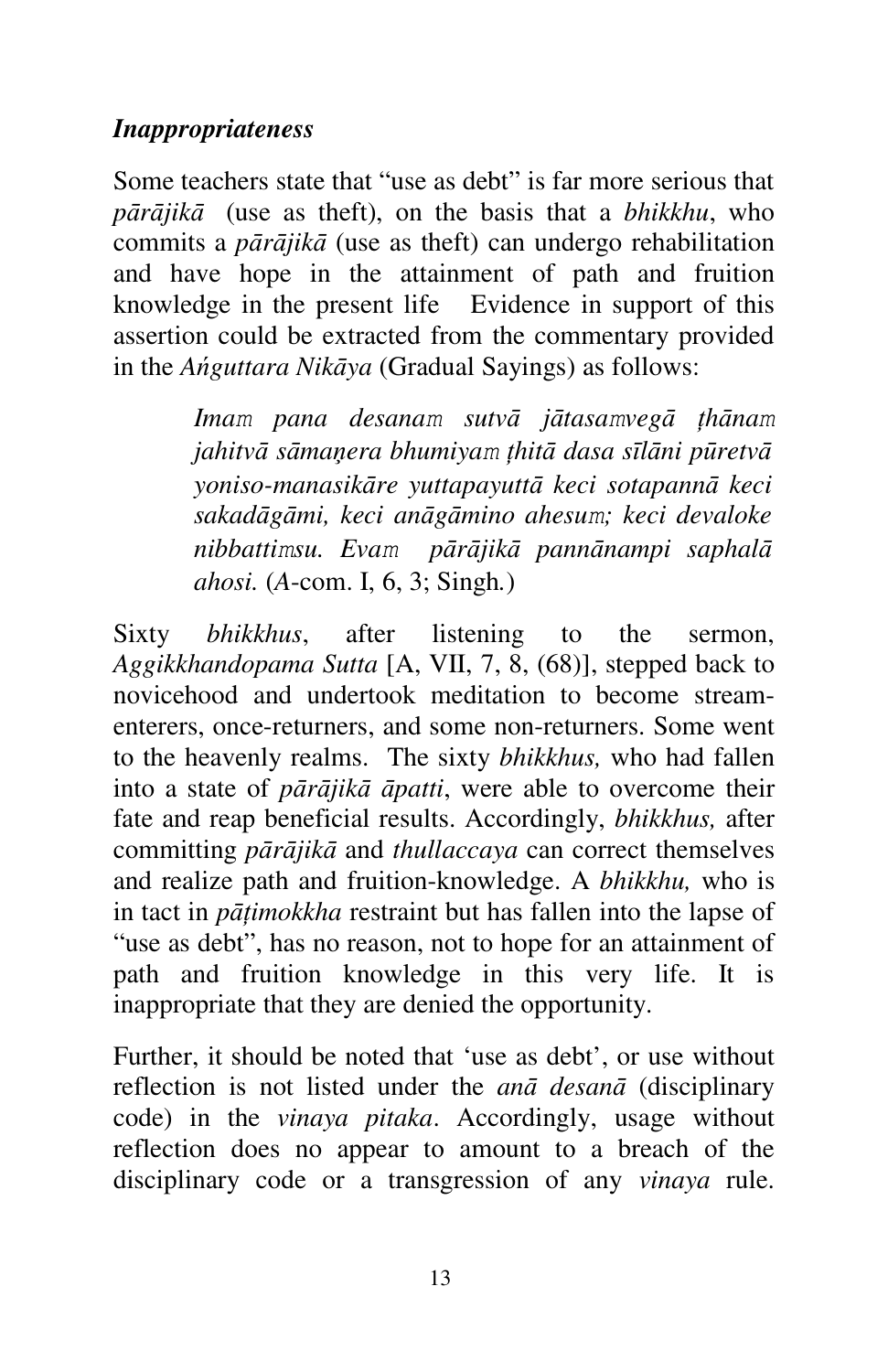Equally, it does not appear to fall into any other kind of danger.

Considering all these aspects, it could be concluded that 'use as debt' is not as serious as a *dukkaţa* lapse*.*

According to the *Visuddhimagga,* consuming permitted medicinal tonics without mindfulness also results in a lapse.

One may query whether this amounts to a breach of virtue.

An explanation of the commentary is as follows: medicinal tonics are recommended only to someone who has a proper reason like a sickness or a disease. The one who consumes must therefore be aware of its utility value, prior to cosumption. If a *bhikkhu* consumes medicinal tonics without a justification, it is a consumption of food without a reason. As set out in the following expression, this amounts to a *dukkaţa āpatti:*

> "*Yāmakālikam sattāhakālikam yāvajīvikam āhāratthāya paţigaņhāti, āpatti dukkaţassa. Ajjhohāre ajjhohāre āpatti dukkaţassa." (PcP, Pc*  37).

One must note that an awareness of the reason; being mindful of the usage and reflection in consumption have equal weight.

For example, a *bhikkhu*, who consumes a staple item of food (*yāvakālika*) in the morning *(kāle),* but with the perception of 'before dawn', meaning, with the perception of *vikāla (*wrong time*)*, commits a *dukkaţa.* This is because the item of food was consumed with the perception of *vikāla*. As stated in the clause: '*kāle vikāla saññi āpatti dukkaţassa' (PcP, Pc* 37), it becomes a *dukkaţa āpatti*. Should one say,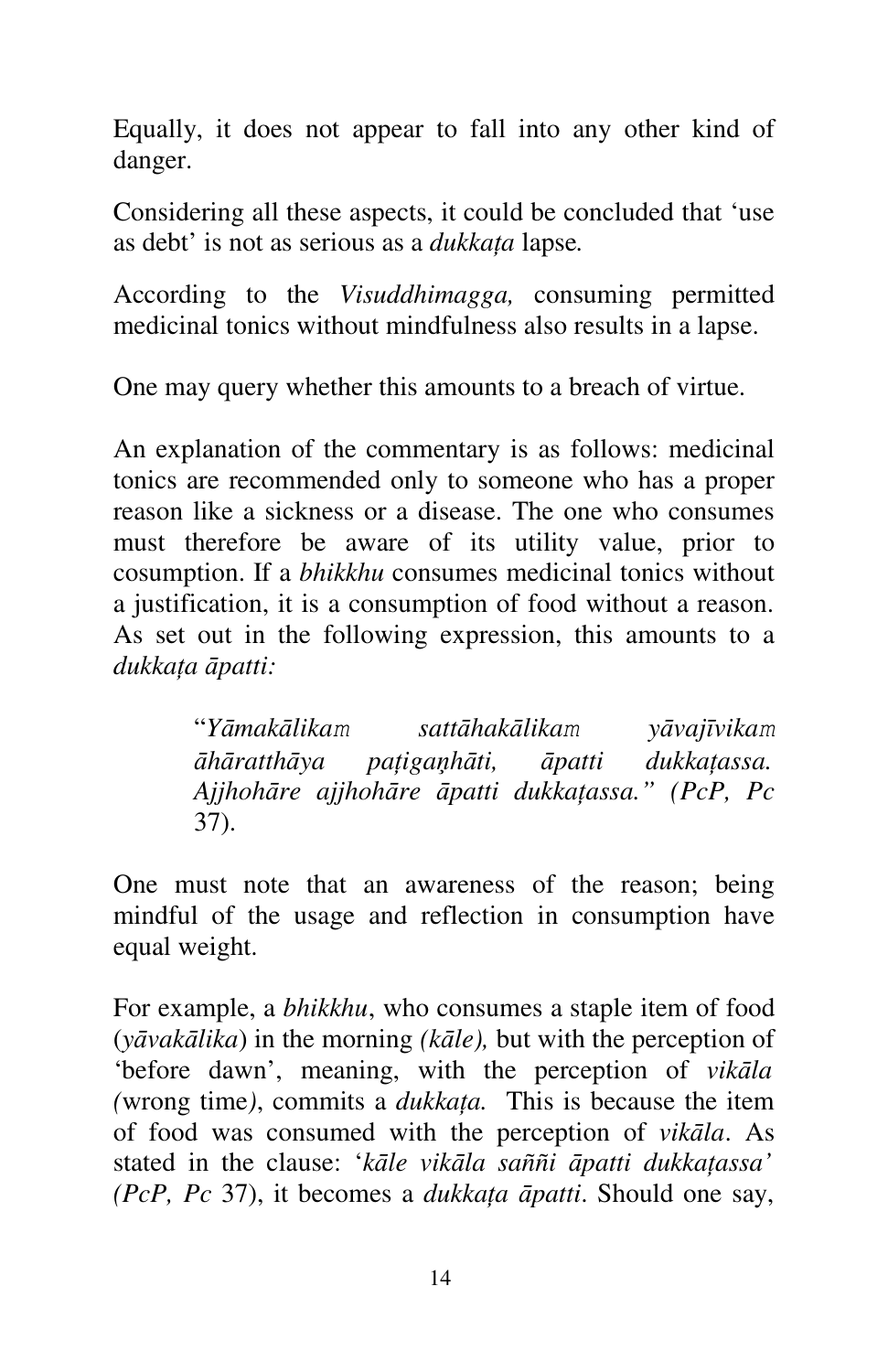that "consumption of any medicinal tonic without mindfulness amounts to a lapse", then one contradicts the code of discipline, if the line of argument presented so far is correct. This is not a proper interpretation of the virtues regarding the use of the four requisites. This may be why the commentary states that "even after improper consumption one's virtue becomes purified, if one is careful enough to reflect about it just before the next dawn". Still there are some contradictions in the aforementioned commentary amongst some elders.

#### *Cūlanāga Mahāthera's opinion*

*Tipiţaka Cūlanāga thero panāha, pāţimokkhasamvarova sīlam. Itarāni tīņi sīlan'ti vuttatthānam nāma nattī'ti. Vatvā ananujānantova āha - indriyasamvaro nāma cha dvāra rakkhaņamattameva. Ājīvapārisuddhi dhammeneva samena paccayuppatti mattakam, paccayasannissitam-paţiladdhapaccaye idamatthanti paccavekkhitvā paribhuñjanamattakam. Nippariyāyena pāţimokkhasamvarova sīlam. Yassa so bhinno, ayam "chinnasīso viya puriso hatthapāde", sesāni rakkhissatīti na vattabbo. Yassa pana so ārogo, ayam "acchinnasīsoviya puriso jīvitam" sesani puna pākatikāni katvā rakkhitumpi sakkoti.* (S-com, Singh, vol. 3, p. 184)

Venerable *Cūlanāga* was renowned for his knowledge on all the three baskets. In his view, *pāţimokkha samvara* is the *sīla* (morality) *de facto.* There is no mention in the canon that *indriya samvara sila* (virtue by restraint of the faculties); *ājiva parisuddhi sīla* (virtue concerning livelihood); and *paccaya sannissita sila* (virtue concerning the requisites) falls under morality. Reiterating his view firmly, he asserts that *indriya samvara sīla* means nothing but restraining the doors of the faculties; *ājīva pārisuddhi sīla* means earning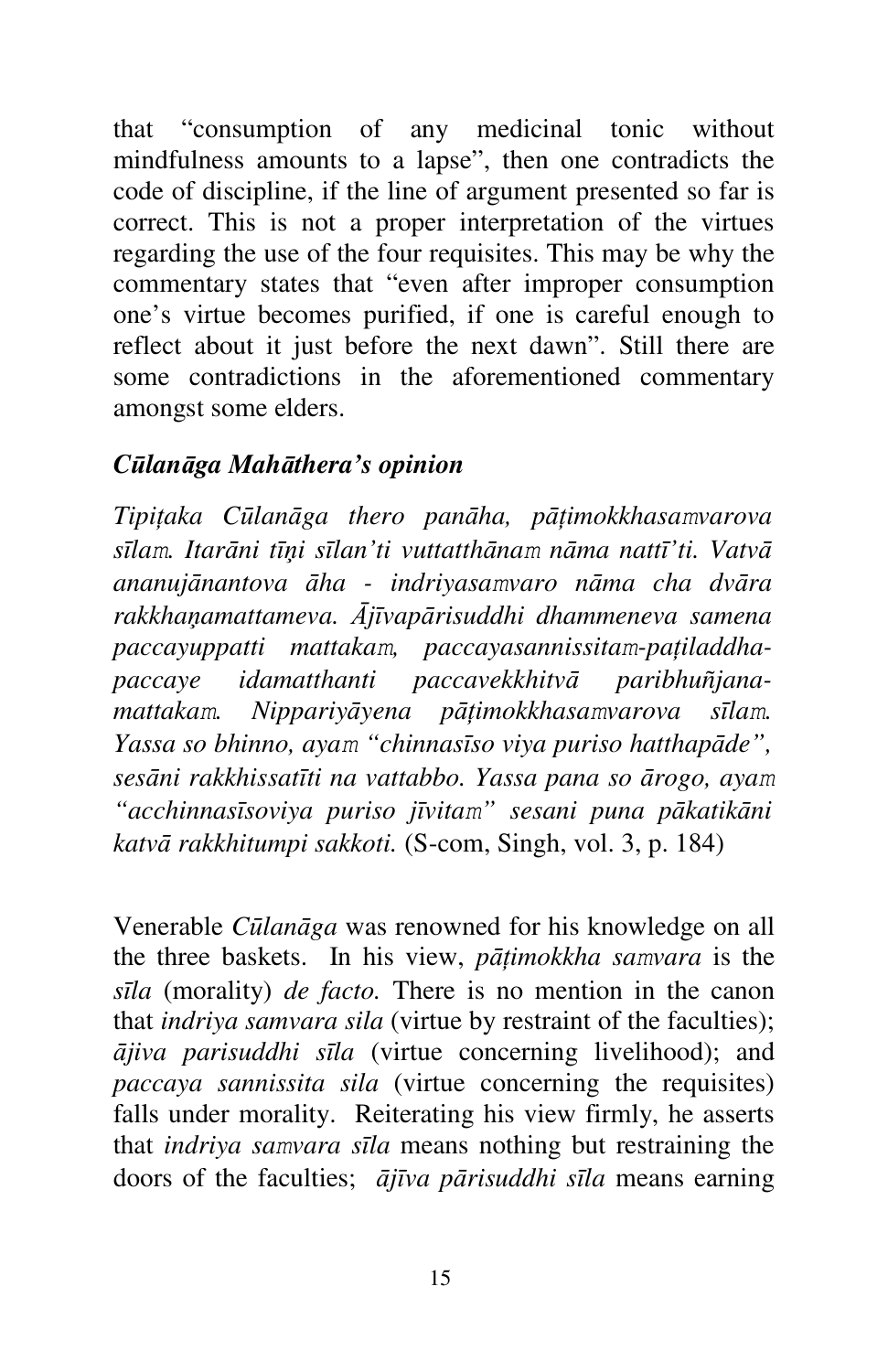the four requisites in an appropriate way; *paccaya sannissita sīla* means the use of four requisites with the perception of their utility value (for example, that robes are just to avoid cold, heat (etc)). Simply, '*pāţimokkha samvara sīla'* is the only stand alone restraint. Should a *bhikkhu* break the *pāţimokkha samvara sīla*, then, it would be difficult to maintain the remaining forms of restraint. To use a simile, a man who is decapitated, becomes deprived of his command of the other parts of his body such as his limbs. On the other hand, if a *bhikkhu* is sure about his *pāţimokkha samvara sīla*  he can take care for his other virtues. As if a man has his head intact and firm, he can take care about the other parts of the body such as his limbs.

*Cūlanāga Mahāthera* was more historical than Venerable *Buddhaghosa* (author of the *Visuddhimagga)*. Also, he had earned a reputation for his knowledge on the three baskets. Therefore his opinion is quite laudable. According to him, if one's *pāţimokkha samvara sīla* is in tact and unbroken, one can be hopeful about the pure maintenance of the other restraints. Accordingly, one could also be hopeful about path and fruition-knowledge in this very life.

If 'use as debt' deprives one of path and fruition knowledge, as it is believed by some teachers, and if the damage is unrecoverable there would be a contradiction of the traditional *Theravāda* canon, so far quoted by the commentary.

'Reflection' is a term used in the commentary in the context of virtue in respect of the proper use of requisites. It is also common in the canon as well as in the *Abhidhamma* as an explanatory term on eating in moderation (*bhojane mattaññutā).* The way the latter usage is employed in the *suttas* and in the *Abhidhamma,* namely in the commentary to the *Sabbāsava Sutta (M. 2)* under the virtue concerning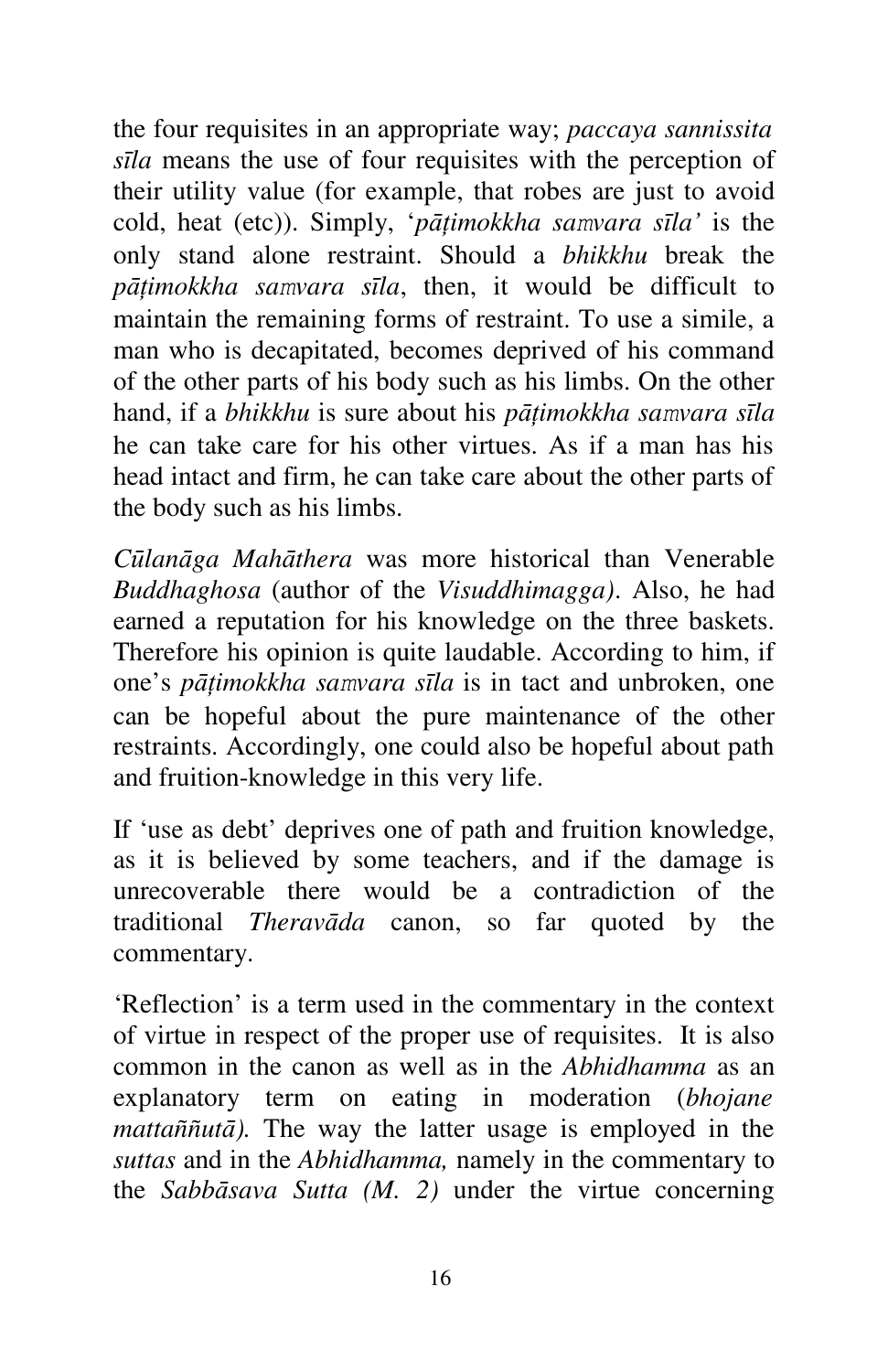requisites, i.e. *paţisevena pahātabba* (cankers to get rid of by use), is not the same as in the *Vinaya* (code of discipline). *Cūlanāga Mahāthera* argues that the term 'reflection' used here is not to be considered in the context of discipline or virtues. Rather, it is asserted that it is a form of knowledge or wisdom and for that reason it comes under the training of wisdom and not under the training of virtues.

These presentations of the *Suttanta* and the *Abhidhamma* are not a hint at mere verbalization, as it is the case with *Hindu Mantrās*. Further, it is not a ritualistic formula as found in the *Vinaya* such as *vikappanā*or *adhiţţhāna*. In its true sense, it is meant to discourage latent kinds of defilements from arising in the use of the four requisites. Therefore, in practice, a *bhikkhu* should reflect on the four requisites each time they are used to remind themselves of nothing other than their utility value.

#### *'Noting' fulfills this reflection*

*Paţilābhakāle pi hi dhātuvasena vā paţikkūlavasena vā paccavekkhitvā ţhapitāni cīvarādīni tato uttari pari-bhuñjantassa anavajjo va paribhogo; paribhogakāle pi. (Vism. 1, 124)*

"For use is blameless in one who at the time of receiving robes, etc., reviews them either as (mere) elements or as repulsive, and puts them aside for later use, and in one who reviews them thus at the time of using them." (PoP. 1, 124)

For one who practices insight meditation, reflection on the utility value is not strictly necessary if one contemplates on the four elements; or on mind and matter and notes accordingly, either in receiving or consuming the requisites. In other words, proper noting fulfils the reflection that is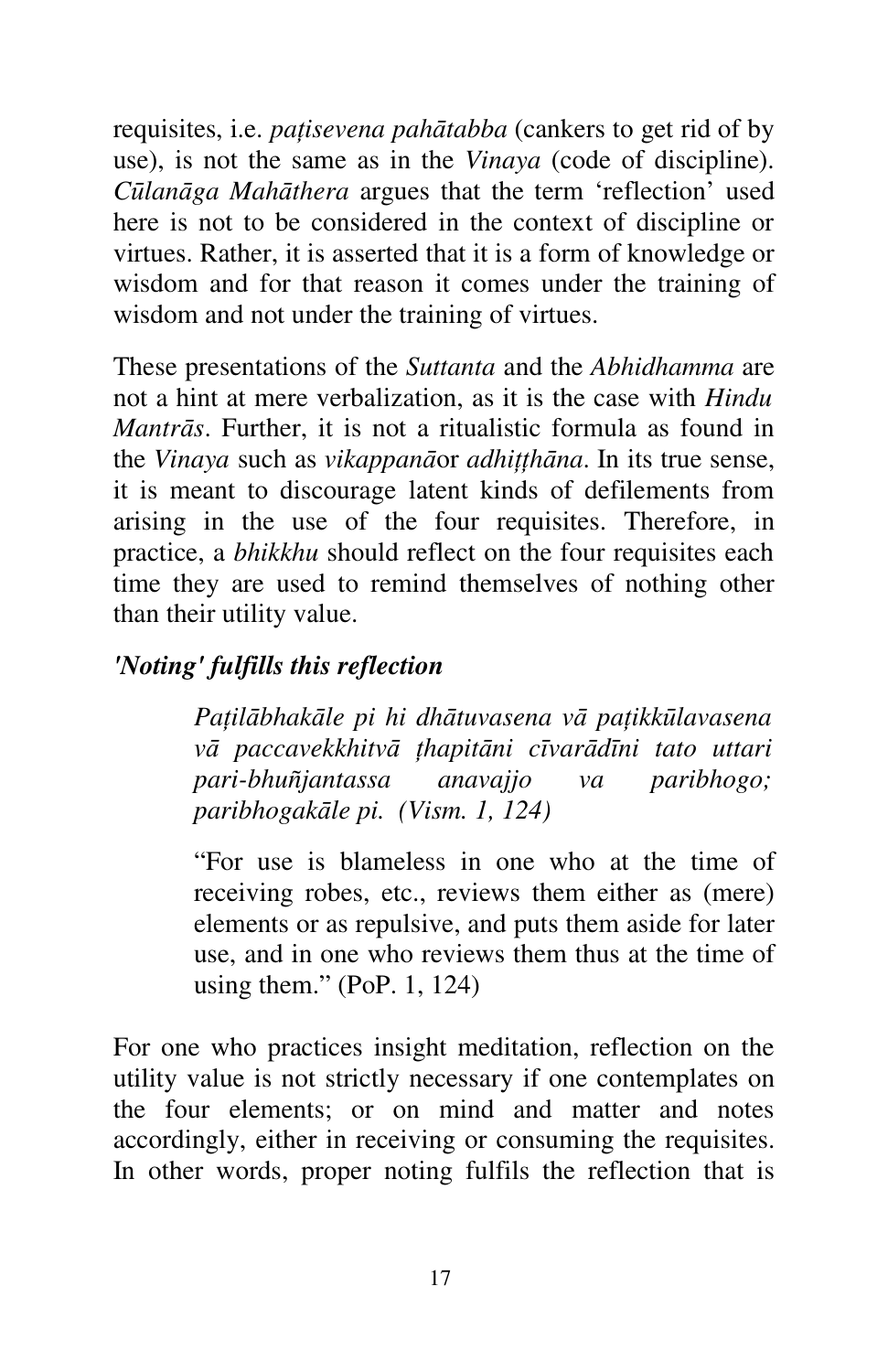required of the *bhikkhu*. Later, under the topic of 'virtues for the laity' this will be considered in greater detail.

Therefore, a *bhikkhu,* when consuming one of the four requisites, should take care to either consider its utility value or otherwise, to properly note,so that his virtues concerning the requisites are purified. If he is careful in these two aspects, his virtue becomes pure.

## *Restraint of the faculties*

Restraining of the faculties involves one becoming mindful at the relevant sense door (where the sensitivity of the faculty meets with the relevant stimuli - the juncture where consciousness arises) to avoid defilements from arising. In the following section, the eye-faculty will be used as an example to learn this in detail. Please note that the other sense doors also operate in a similar manner.

> *"So cakkhunā rūpam disvā na nimittaggāhī hoti nānubyañjanaggāhī," (Vism. 1, 42).*

"Seeing a visible object with the eye, one apprehends neither the sign nor the particulars," (PoP. 1, 42b).

According to this exhortation, when seeing a visible object, one must not apprehend signs like the signs of women, men or similar signs, which are a base for the arising of defilements.

*"Diţţhamatte yeva saņţhāti" (Vism. 1, 54).*

Just stop or restrain at the mere sight (a commentarial indication). In other words, just stop at the mere sight of the visible object.

"*Diţţhe diţţha mattam bhavissati" (Ud. 1, 10)*.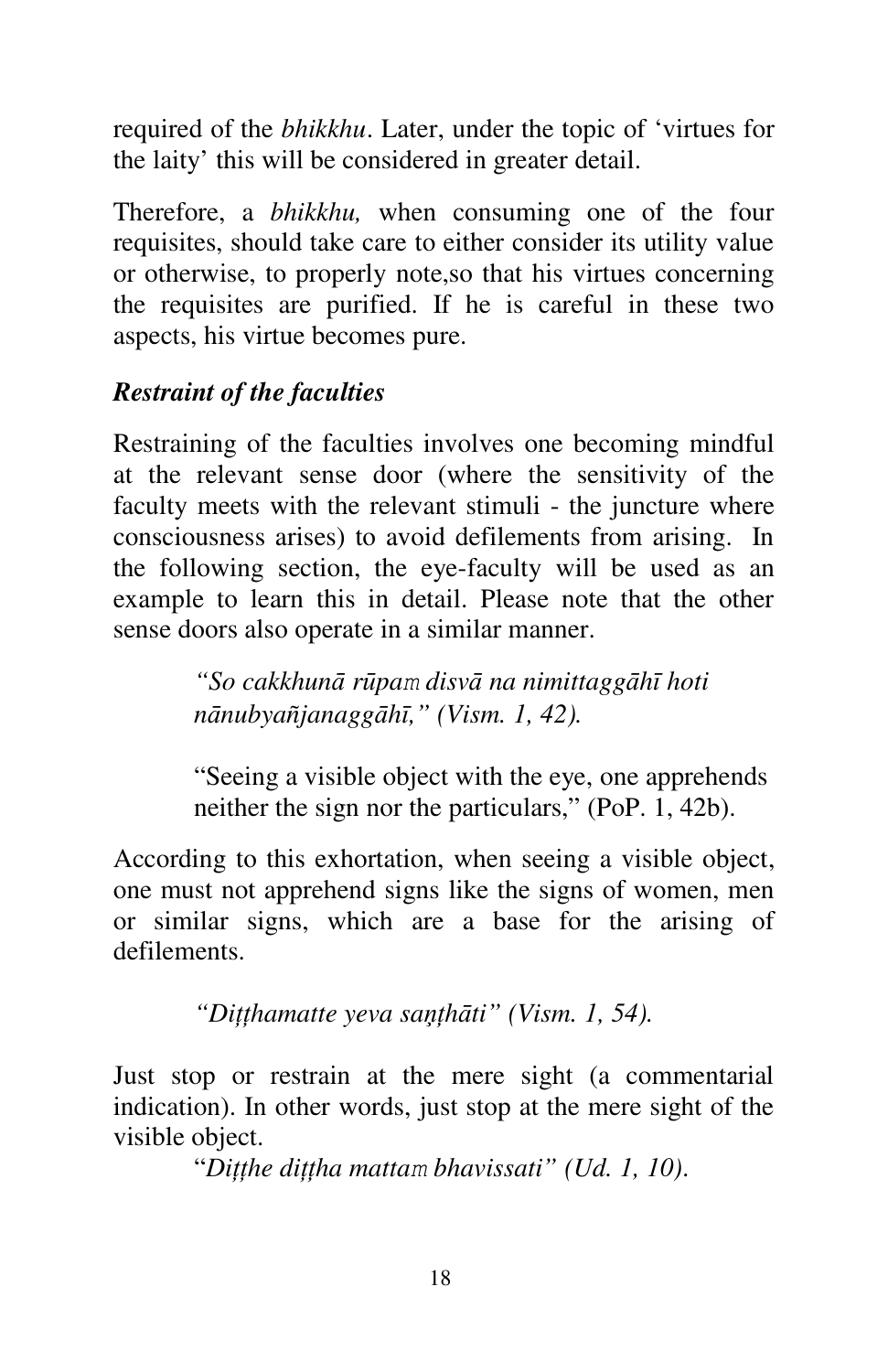With this quotation, the commentary further indicates that one must stop at the juncture where eye-consciousness arises (at seeing). To see beyond that is more than mere seeing. One must not get involved in it, irrespective of the desirability or undesirability of the object that is being seen.

If one apprehends the object or becomes involved with it, especially in apprehending the personal features of a person of the opposite sex, such as the face, hands, legs (etc), there is a danger that feelings of lust could arise. Therefore, such an apprehension, which promotes lust by seeing his or her face, eyebrows, eye balls, nose, lips, breast, belly, limbs, (etc), must not be encouraged. Equally, manners like smile, laughter, speech, different expressions of the mouth, gaze (etc) must not be apprehended affectionately.

"*Yam tattha bhūtam tadeva gaņhāti" (Vism. 1, 54).*

"He only apprehends, what is really there" (PoP. 1, 54).

One may only contemplate on the person's obvious absolute features such as hair, body hair, nails, teeth, skin, veins, bones (etc); or else on the elements as well as on the derived elements.

#### *Restraining – how to bring into effect*

If one analyzes the cognitive process as stated in the tradition of the commentary, when a visible object strikes the eyedoor, the thought moment - adverting *(āvajjana)* arises once and then passes away. Then, eye-consciousness arises; and the receiving mind *(sampaticchana)*, investigation *(santīraņa),* determining *(votthapana)* (etc) appear as a consecutive process and will soon disappear. Then arises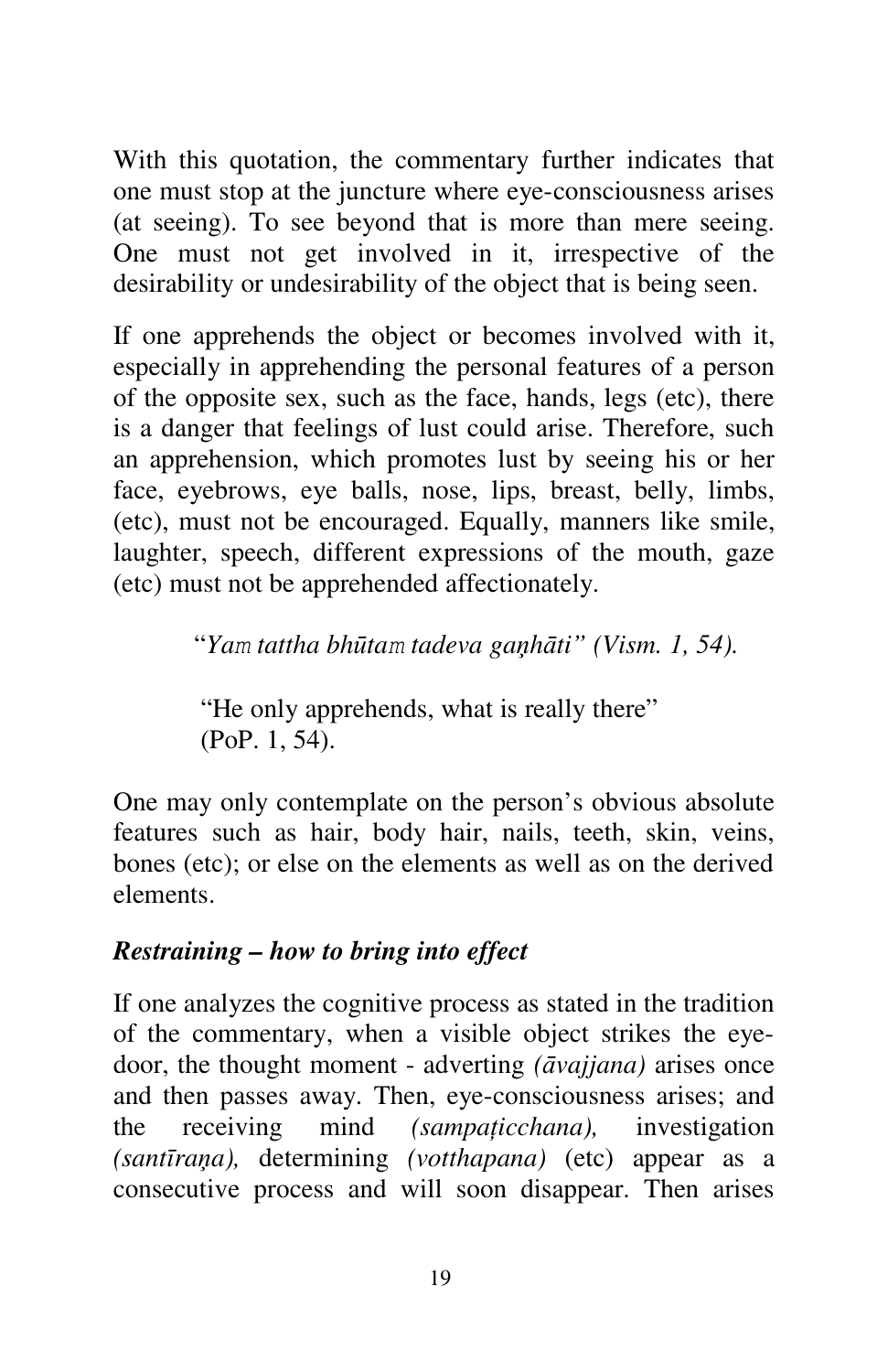*javana* (the active phase of the cognitive process). If *javana*  is accompanied by virtue, mindfulness, wisdom, patience, and energy (the five *samvara dhammas)* one is assured of restraint at the eye-door. Then, one can be satisfied of one's purification of virtues in the restraint of the faculties. Instead, if immorality, unmindfulness, ignorance, impatience and idleness (the five *asamvara dhammas)* are prevalent, this makes restraint of the eye-faculty, impossible. This is the commentarial interpretation.

#### *Their apparent nature*

1.) The apparent nature of restraint and unrestraint of the faculties could also be understood as follows:

> "*Iminā pāţimokkhasamvarena upeto hoti samupeto'ti" (Vibh. 246; Vism. 1, 18).*

"He is furnished, fully furnished with the *pāţimokkha*  restraint" (PoP. 1, 18).

Virtue means restraint according to the *pāţimokkha* rules. Accordingly, immorality or unrestraint means a breach of the *pāţimokkha* rules. Transgression of disciplinary rules by physical and verbal deeds results in a lapse by the *bhikkhu*. As stated in the commentary, immoral or unrestraint behavior could lead to a transgression of defilements. This occurs in the mind. The aforementioned four types of unrestraint: *mutthasacca asamvara; ñana-samvara; khanti asamvara;* and *kosajja asamvara* occur in the other five sense doors (see *Mūla Ţīka* and *Mahā Ţīka*).

> *"Rakkhati cakkhundriyam cakkhundriye samvaram āpajjatī'ti ayam sati samvaro." (Vism 1, 18)*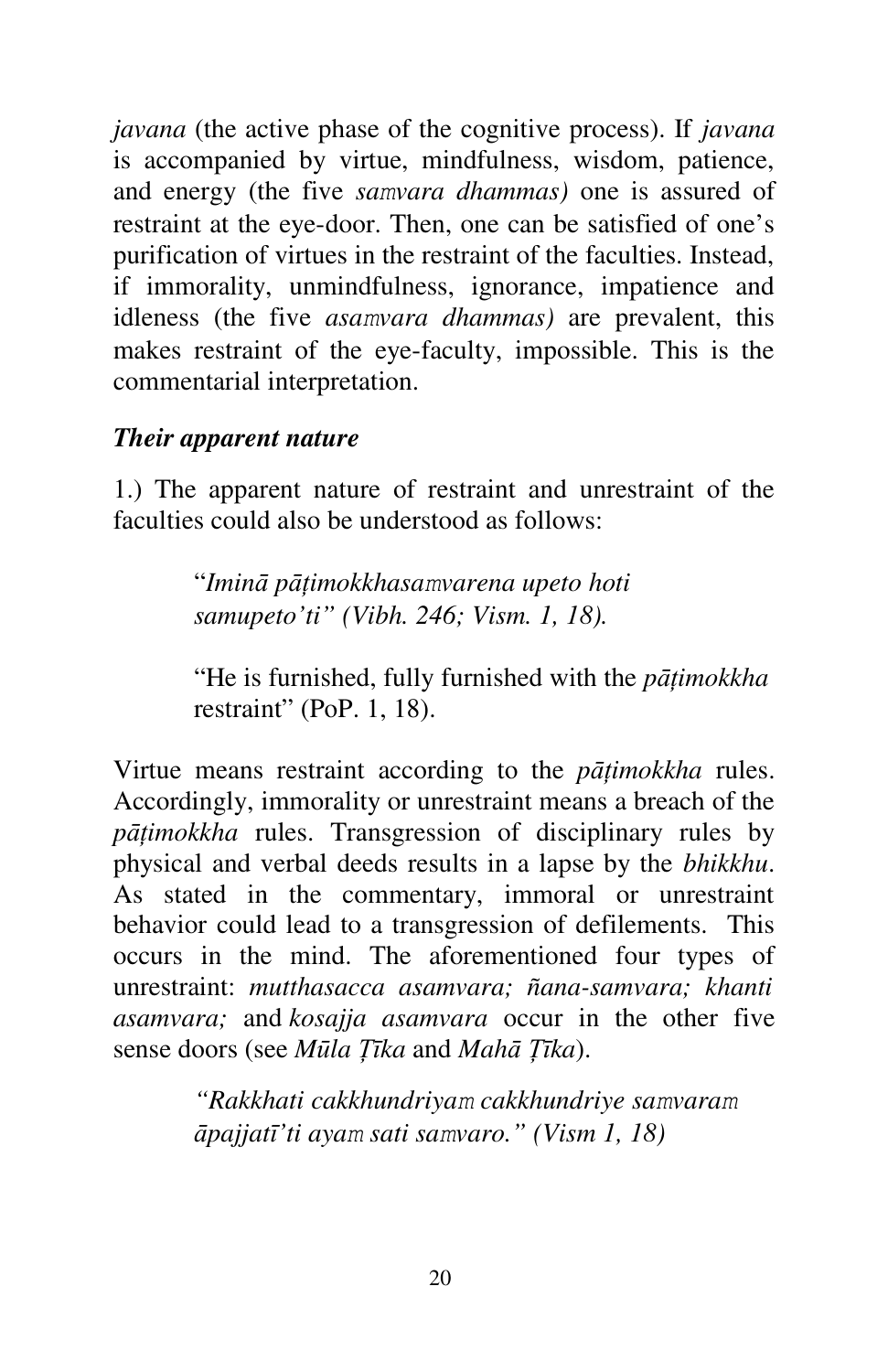'Restraint by mindfulness'is this: 'He guards the eye faculty, enters upon restraint of the eye-faculty.' (PoP. 1, 18)

2.) According to the *Visuddhimagga*, a real restraint of the faculties occurs when there is restraint with mindfulness. When mindfulness is present, it has the quality of preventing defilements from arising at the sense door itslef. In contrast, a state of *muţţhasacca asamvara*, is to be unmindful and forgetful at the sight of an object. As a consequence, in such a state of mind, defilements have room to operate.

> "*Cakkhundriyam asamvutam viharantam abhijjādomanassā pāpakā akusalā dhammā anvāssaveyyum*.*" (Vism. 1, 42)*

In this exhortation of the *Visuddhimagga*, the term *abhijjā* means covetousness and *domanassā* means grief. The commentary, however, also includes ignorance.

3.)

"*Sotānam samvaram brūmi – paññāy'ete pithīyyare." (CN. 1035)*

"Restraint of currents I proclaim by understanding them they are dammed." (PoP. I, 18)

According to the *Culla Niddesa* and the *Sutta Nipāta*  commentary, the stream of defilements such as craving, wrong view, misconduct and ignorance could be stopped only by the attainment of noble path-knowledge, being the only knowledge worthy of the name 'knowledge of restraint' *(ñāņa-samvara)*.

As stated in the *Visuddhimagga,* restraint in respect of requisites also comes under restraint by knowledge *(ñāņasamvara).* The whole of insight knowledge is included here.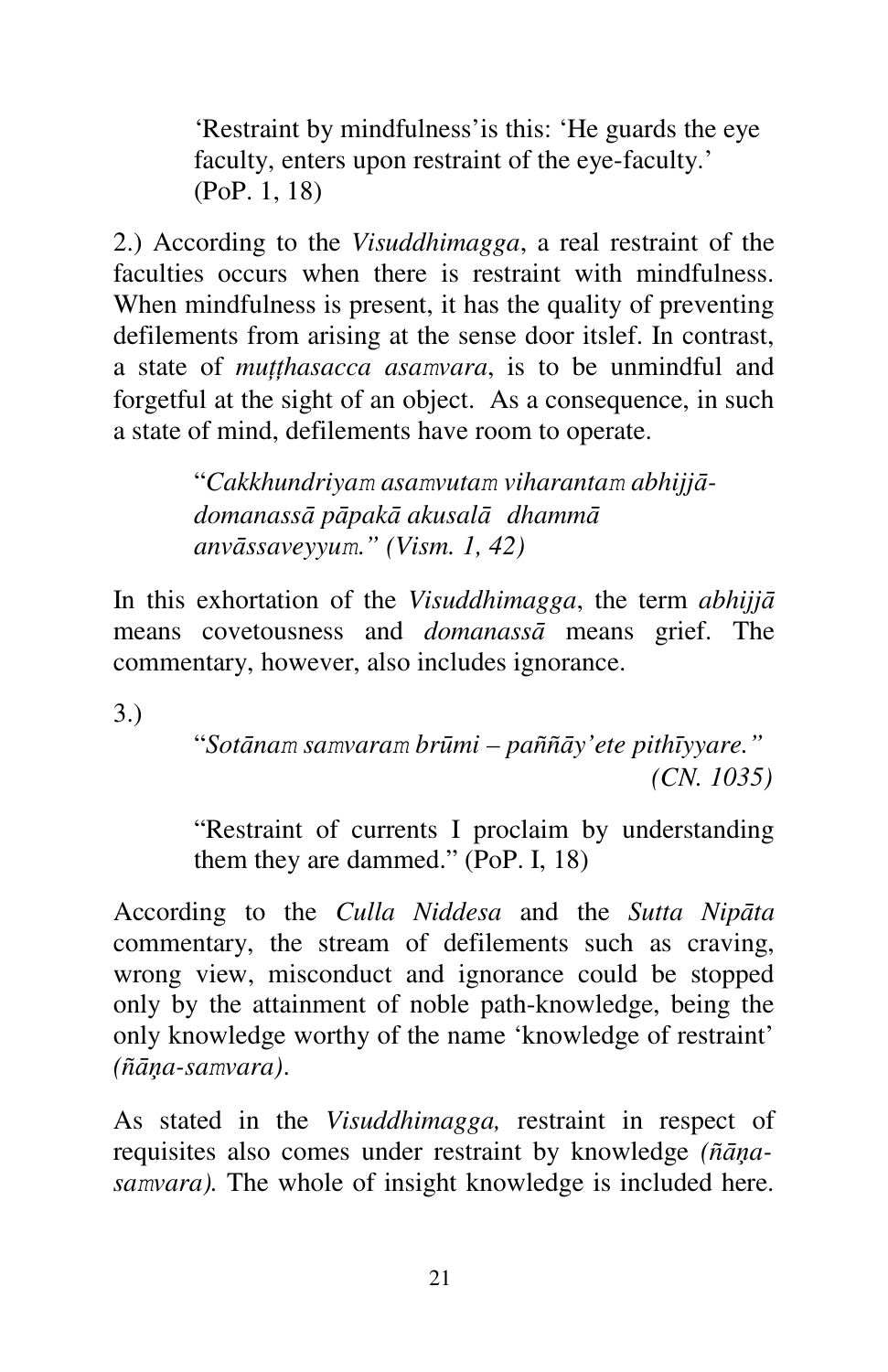Removing the stream of defilements, not by reflection, but through insight, gives more security as it can remove defilements altogether (*ārammanānusaya tadańga*).

> "*Sabbe sańkhārā aniccā'ti jānato passato paññāyayete sotā pithīyanti …" (CN. 1035)*

This quotation presented in the *Culla Niddesa* supports the approach of restraint through insight knowledge.

Accordingly, the virtues concerning requisites, insight knowledge and path-knowledge fall under restraint by knowledge *(ñāņa-samvara)*. Unrestraint due to lack of knowledge on the other hand is the opposite and is ignorance.

4.)

"*Khamo hoti sītassa uņhassā'ti … ayam khanti samvaro nāma." (Vism. 1, 18)*

"But what is called 'restraint by patience'… 'He is one who bears cold and heat.'" (PoP. 1, 18)

If one patiently withstands unbearable cold or heat and also harsh and rude words and restrains oneself without losing one's temper, then there is 'restraint by patience'. This is the mental factor of non-hatred. A person who is full of hatred and impatience loses his or her patience and experieces unrestraint by impatience.

*5.)* 

*"Uppannam kāmavitakkam nādhivāsetī'ti … ayam viriya-samvaro." (Vism. 1, 18)*

"And what is called 'restraint by energy'…'He does not endure a thought of sense desire when it arises.'" (PoP. 1, 18)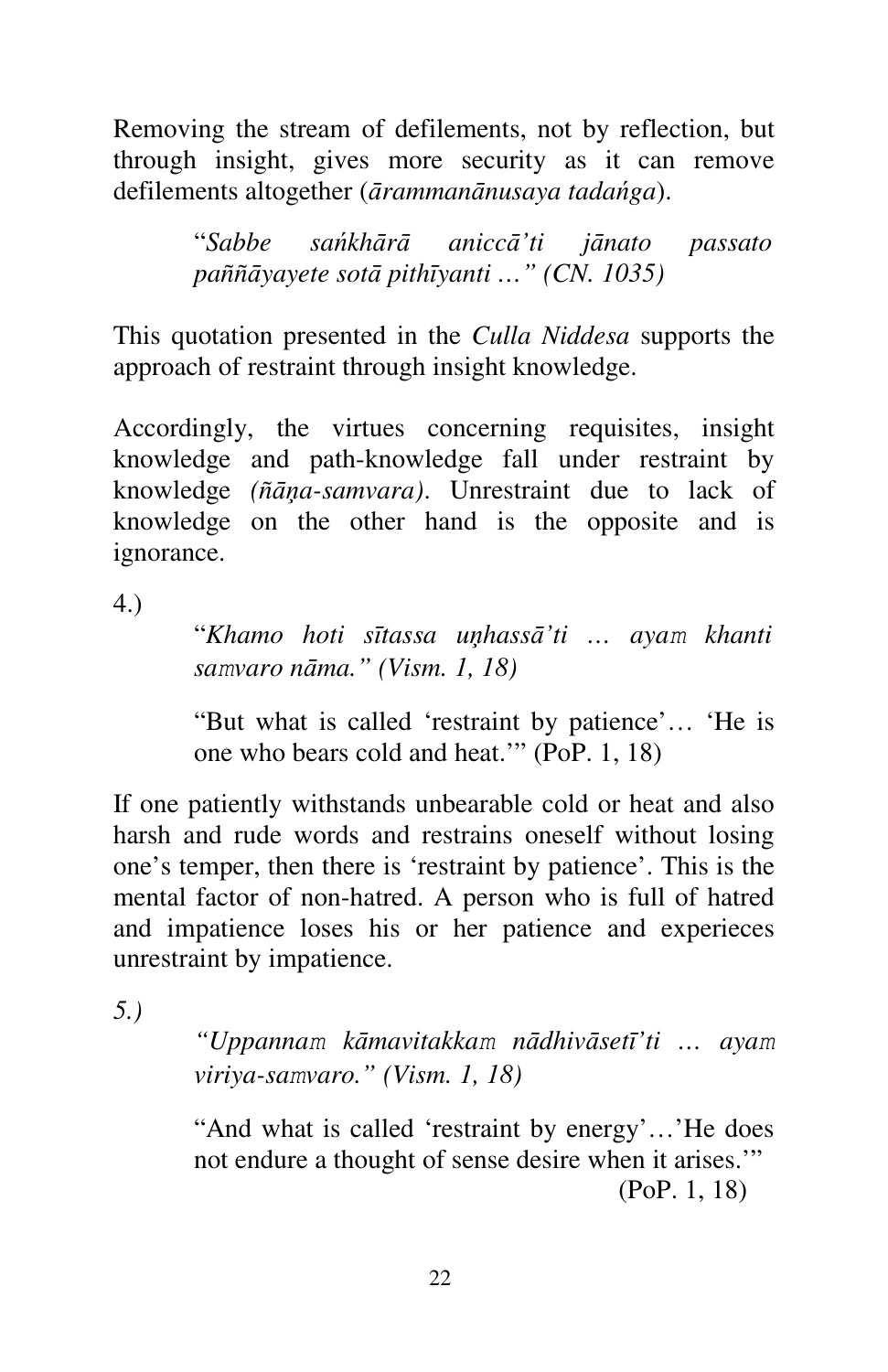As stated in the commentary, the effort to get rid of thoughts of sense desire is 'restraint by energy'.

 "*Anuppannānam akusalānam pāpakānam dhammānam anuppādāya chandam janeti vāyamati." (A.* IV, 13)

The effort and the desire to not allow the arising of defilements that have not yet arisen is *sammappadhāna*  energy.

Virtue concerning livelihood is included under restraint by energy in the *Visuddhimagga*. Not striving to get rid of thoughts of sensual desire and to give in to them due to sloth and torpor is called unrestraint by laziness*.* This is an unprofitable mental state.

Of these four kinds of restraint, restraint by virtue is *pāţimokkha samvara*. Virtue concerning requisites is included under restraint by knowledge; and virtue regarding livelihood is included under restraint by energy. They are separate from *pāţimokkha samvara*. Where virtues are presented in a fourfold manner and are discussed in their respective purification, the three kinds of restraint mentioned above do not come under virtue by restraint of faculties.

Therefore, purification of virtue by restraint of the faculties should be understood as supported by a balance of the four restraints, namely mindfulness, knowledge, patience and by energy. Of these four, restraint by knowledge is insightknowledge and path-knowledge, which can only be experienced through meditation practice. Without meditative experience, one can only expect the three restraints available as a result of mindfulness, patience, and energy.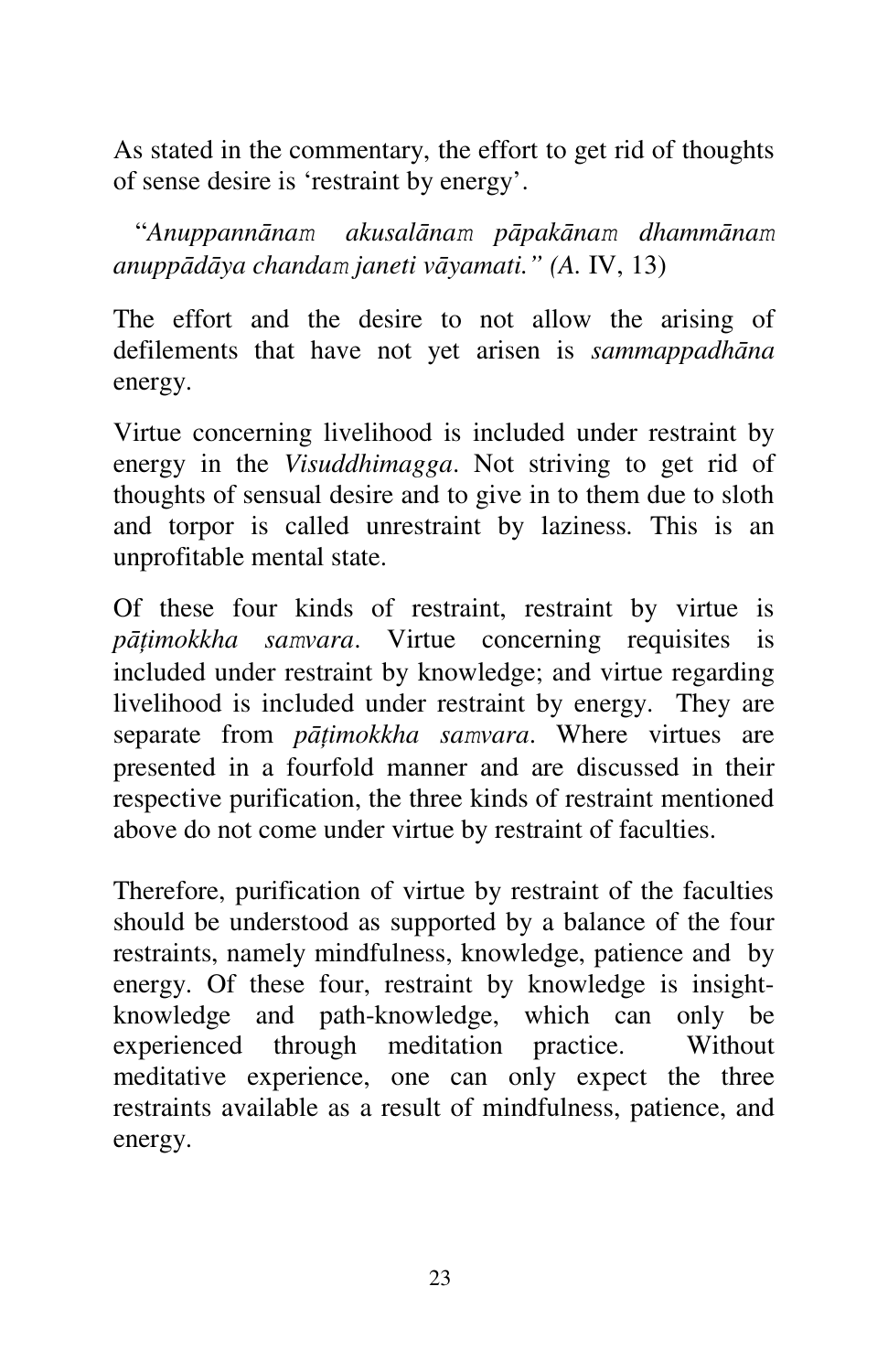#### *Restraint that one should possess prior to meditation*

To have purification of restraint of the faculties, one must have purification by mindfulness, patience and energy. The *Atthasāļinī* explains the effort, necessary for such purification:

> "*Tassa iminā niyamita-vasena, pariņāmita-vasena, samudācāra-vasena, ābhujjita-vasena ca kusalam nāma jātam hoti." (Dhs-com., Singh. p. 90)*

> "For him arose a wholesome mind, because of fixing it (in wholesome thinking  $=$  at the meditation object), because of transforming (unwholesome thinking into wholesome thinking), because of the habit (to be familiar with wholesome actions), because it is bent (towards the wholesome)"<sup>1</sup>

#### *Restrain your mind (niyamita)*

In restraining one's mind, one must only have wholesome (righteous (*kusala*)) thoughts. Verbal or physical actions should also be limited to *kusala*. Thoughts arising in the six sense doors must always be *kusala*. Mindfulness must be uninterrupted towards *kusala.* One should not entertain unwholesome thoughts or states of mind. Under all circumstances, one should have nothing but wholesome thoughts!

If a naturally very generous minded person earns a valuable property, which is suitable as a gift *(dāna)*, no desire will arise in his mind to consume it himself but instead the wish to donate it. Similarly, in the presence of undesirable objects, if one is resolutely determined to be patient, it will be

<sup>&</sup>lt;sup>1</sup> The translator has added this translation for the reader's better understanding.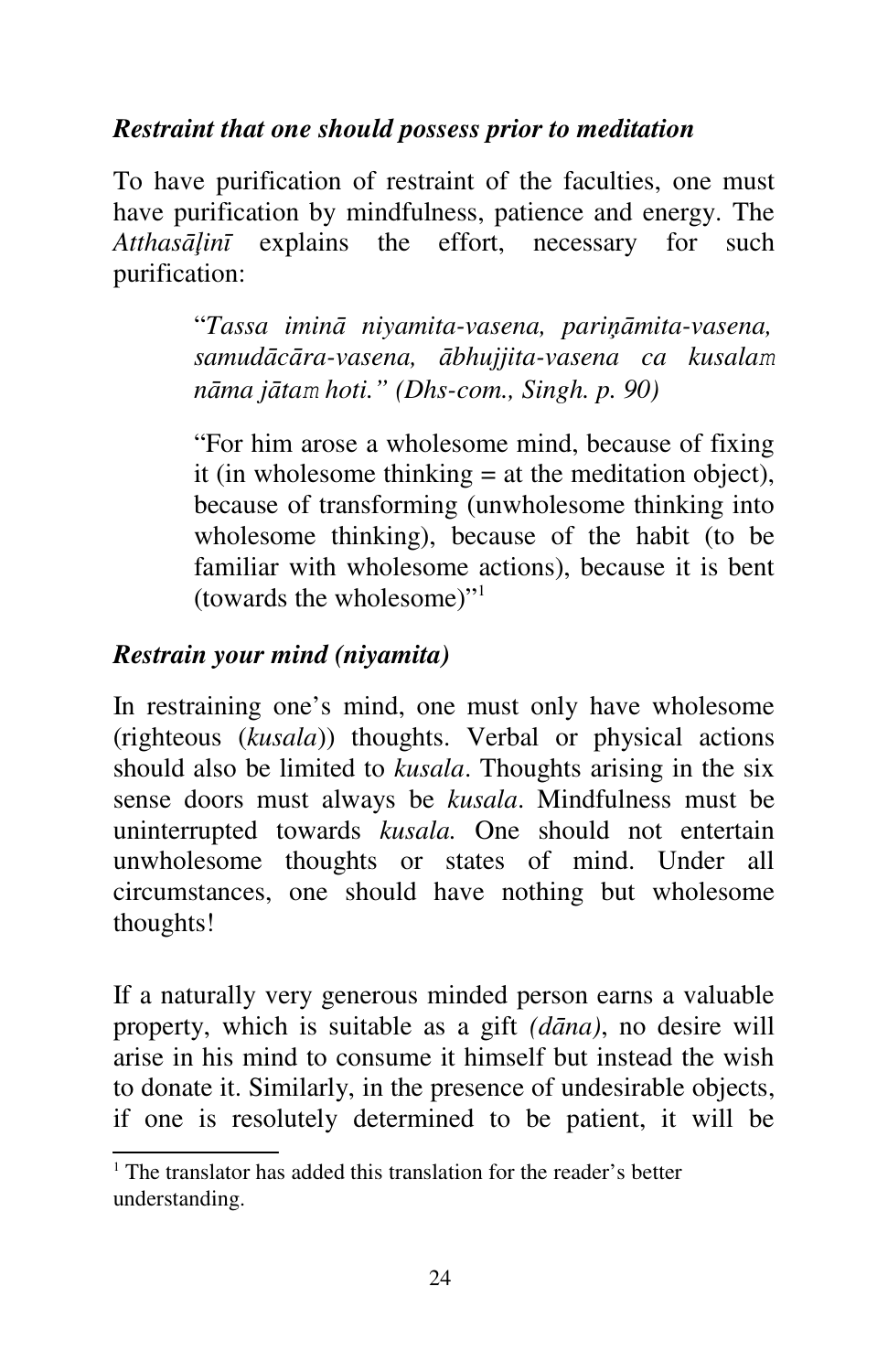possible to withstand aversion without much trouble. According to the commentary this is called *niyamita,* the technique of self-restraint to purify one's mind.

#### *The shifting technique (pariņāmita)*

If unwholesome states of mind arise, then replace them with wholesome states or try to shift into a wholesome mind. For example, if at the sight of an attractive woman, sensuous desire arises in a man, he should try to transform it into compassion or loving-kindness. If she is in his mother's age, he should consider her as his mother. Similarly, if she in his sister's age, he should consider her as his sister. In the same way he can act if facing a woman of his daughter's age or of another close relative. Then, it is easy to contemplate on her miserable state or her vulnerable situation. Still further, one can contemplate on her repulsive body parts such as tears, grease, mucus, phlegm, excrements and urine. This will help to develop repulsion instead.

Alternatively, one can replace lustful thoughts about the woman with thoughts of some other interest or hobby; may be a *Dhamma* discussion; or the qualities of the Buddha; delivering or listening to a *Dhamma* talk; reading or engaging in daily chores. In this way, one's state of mind could be shifted from the unwholesome trend to a more wholesome state.

Contemplating the transient nature of the lustful object, the *āgantuka* (strange) nature of the object or contemplating its aggregates such as faculties, elements, causative factors (etc) are also useful in shifting one's attention to a wholesome state of mind.

#### *Familiarity with wholesome activities (samudācāra)*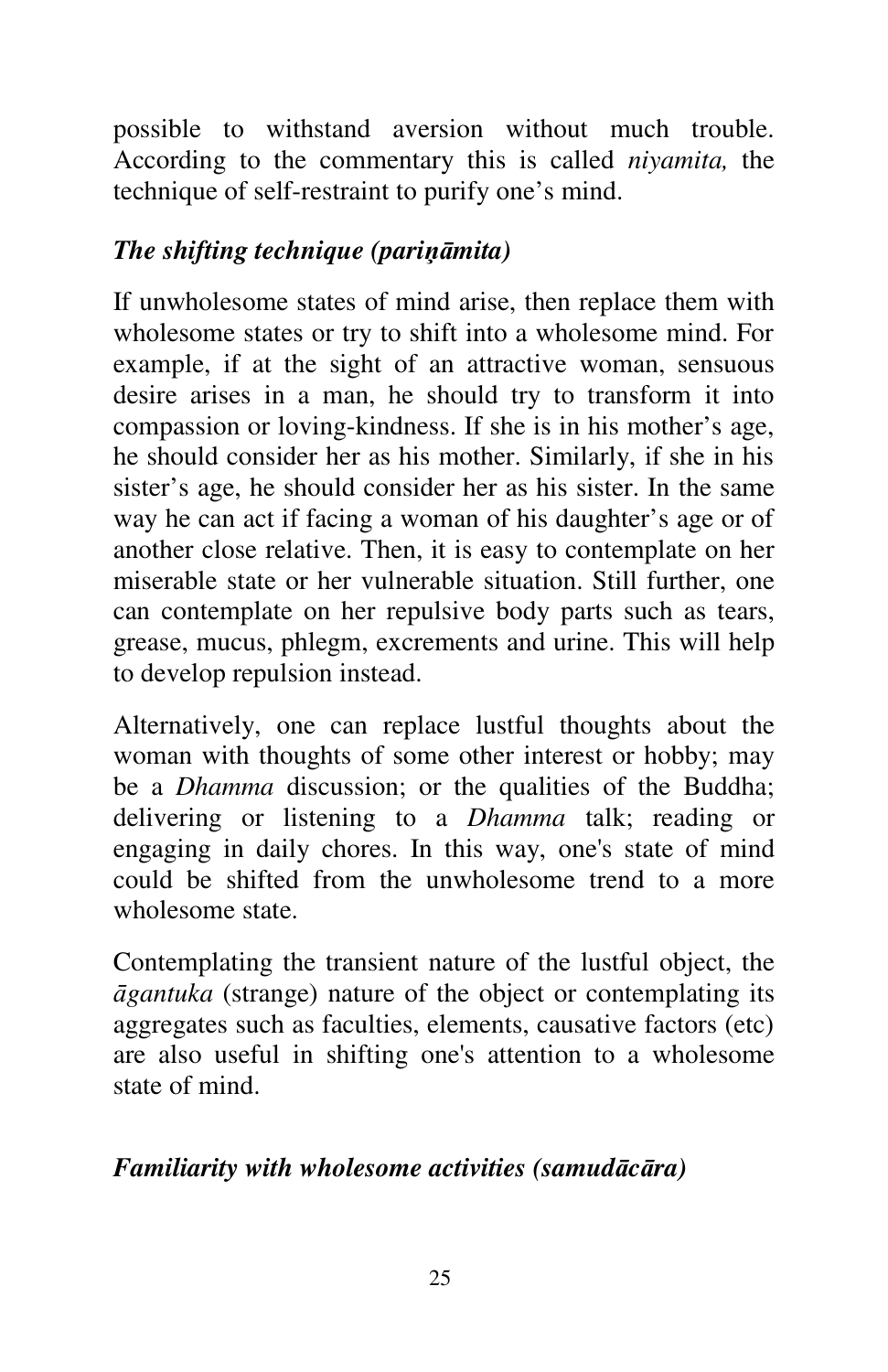Wholesome actions like studying *Dhamma* books, teaching, listening, reading, chanting or delivering *Dhamma* talks, conducting *Dhamma* discussions, observing ascetic practices, and also contemplating the aforementioned facts with the *pariñña* method (the exact knowledge of the correct view) should be carried out without a gap and tirelessly, so that there is no opportunity for the arising of unwholesome states of mind. Only wholesome thoughts will be present, when there is contact arising at the six sense doors. This is called *samudācāra* method (becoming acquainted with or gaining familiary with wholesome behavior).

#### *Appropriate ways of reflection (ābhujjita)*

Whenever a sense object strikes on any of the six sensedoors, one must be alert to wisely reflect upon it. This is so that one's mental state invariably becomes a wholesome one.

For example, if an unfounded accusation is carried out against a yogi, he should reflect upon it as follows: "this accusation is due to his ignorance. Many who have no restraint on verbal behavior act like this. The day he understands this, he will be remorseful because of his wrong act. Presently, I may be receiving such an unfounded accusation due to a wrong behaviour on my part in the past. I may have similarly accused an innocent person in the unknown past, just as it is happening to me now. That means, due to my own past wrong deeds, I have to harvest the bitter fruits today." This way of consideration would help support a release of the tension that may have arisen in the mind.

Another way of reflection is as follows: "An accusation is a common incident in society. Even the Buddha was subject to such accusations. How can a person like me expect an exception from accusations? It is normal and natural for the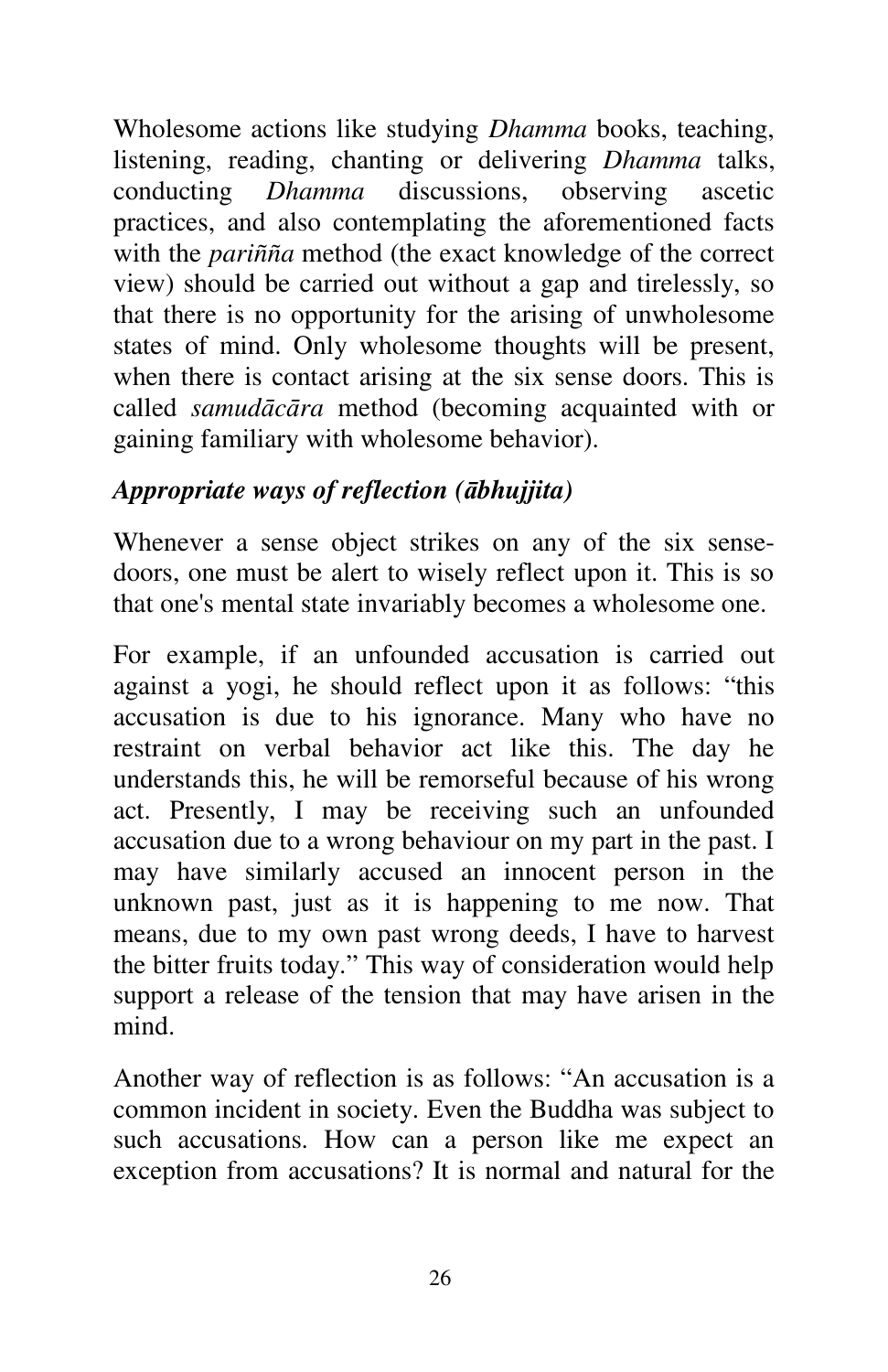mind of a commoner to be quite irritable amidst the vicissitudes of worldly situations. Rare are the characters that can forebear such a situation and this is the nature of a noble man. I must follow the example of such a noble lineage. In fact, according to the exhortation of the Buddha, a person like me should be patient, even while cut apart with a cross saw. I must not be angry with the very people who cut me with a cross saw. If I am a true disciple of the Buddha, I must not entertain hatred. If I am angry with anyone, how can I be a restrained disciple in accordance with the Buddha's exhortation? Forebearance amidst a wrong accusation is not as difficult as being cut into pieces by a saw." This is also another wise and appropriate way of reflection.

You may also reflect on how the accuser is producing a hateful mental state and materiality based on anger. They are nothing but aggregates, just *nāma* and *rūpa*. There is no separate person that exists other than that. This phenomenon of *nāma*-*rūpa* also arises and passes away then and there. There is nothing to worry about such a phenomenon, which has already passed away.

If one still maintains hatred because of that accusation, which was made in the past and had already passed away, that could be explained only through the relationship of cause and effect of that *nāma-rūpa.* If hatred is still present, even after the incident, it is like hatred against children whose parents misbehaved. The very person, who was the subject of the accusation, is also nothing but, a heap of aggregates. These aggregates, which are just a relationship between *nāma* and *rūpa,* are transient and may give rise to further resultant (and transient) hateful aggregates, also. This is, as if children and grandchildren are going to take revenge spitefully on behalf of their parents. These are some hints to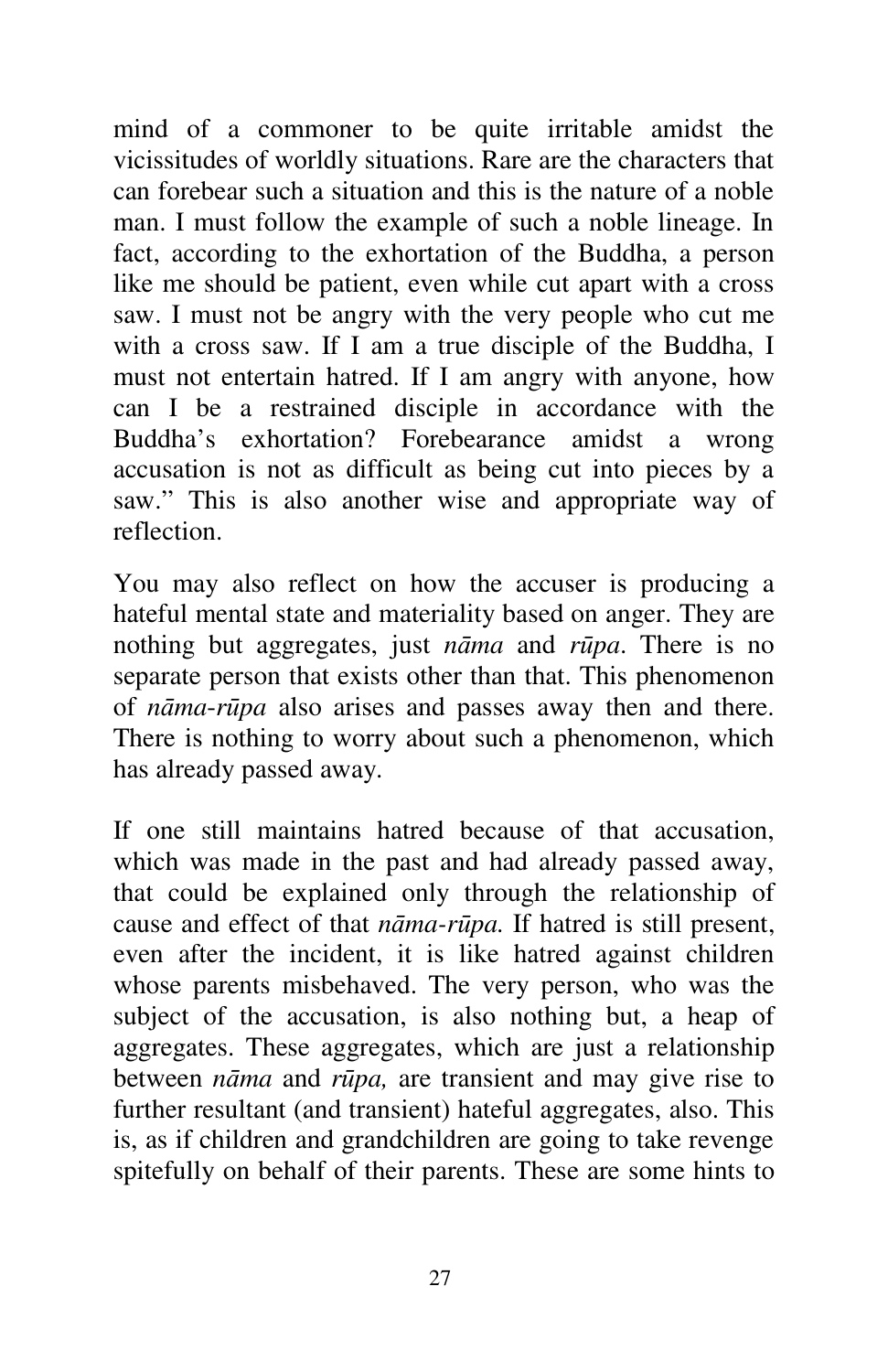promote wise reflection. There are many more methods and this all comes under the name of *yoniso-manasikāra* (wise reflection). This is so far a brief description of the *ābhujita*  method. More options can be found under the topic of *'dhammānupassanā-nīvarana'*.

Using one of these aforementioned methods, starting from *niyamita*, restraint of the faculties is possible only by maintaining a wholesome state of mind in all the sensedoors. Any success along these methods could result in a wholesome state of mindfulness, whenever an object strikes at the sense-door. The arising of mindfulness is called restraint of faculties by mindfulness (*sati samvara*). Occasionally or rarely, an unwholesome state can occur. If this is the case, one must work with resolute determination to not succumb to it at the time that it appears. This restraint also comes under a purification of virtues by restraint of the faculties.

Another example is confession for *bhikkhus*. To declare one's misdeed or the lapse to another *bhikkhu* as confession, is enough to rectify the misdeed or the lapse of the offender. Further, this will help to increase the degree of restraint or forbearance. This forbearance is called restraint by patience *(khanti samvara)*.

The energy, which is put forth, to rid of defilements that have already arisen such as thoughts of sense desire and so forth, is called restraint by energy *(viriya samvara)*.

These methods are good as well as beneficial, although their implementation in reality is not easy. One will experience difficulties and hardships in connection with each of them. Especially, an uncultivated mind without meditation is quite hectic and rude and meets sense objects in an offensive manner. If this is the case, then it is rather difficult to control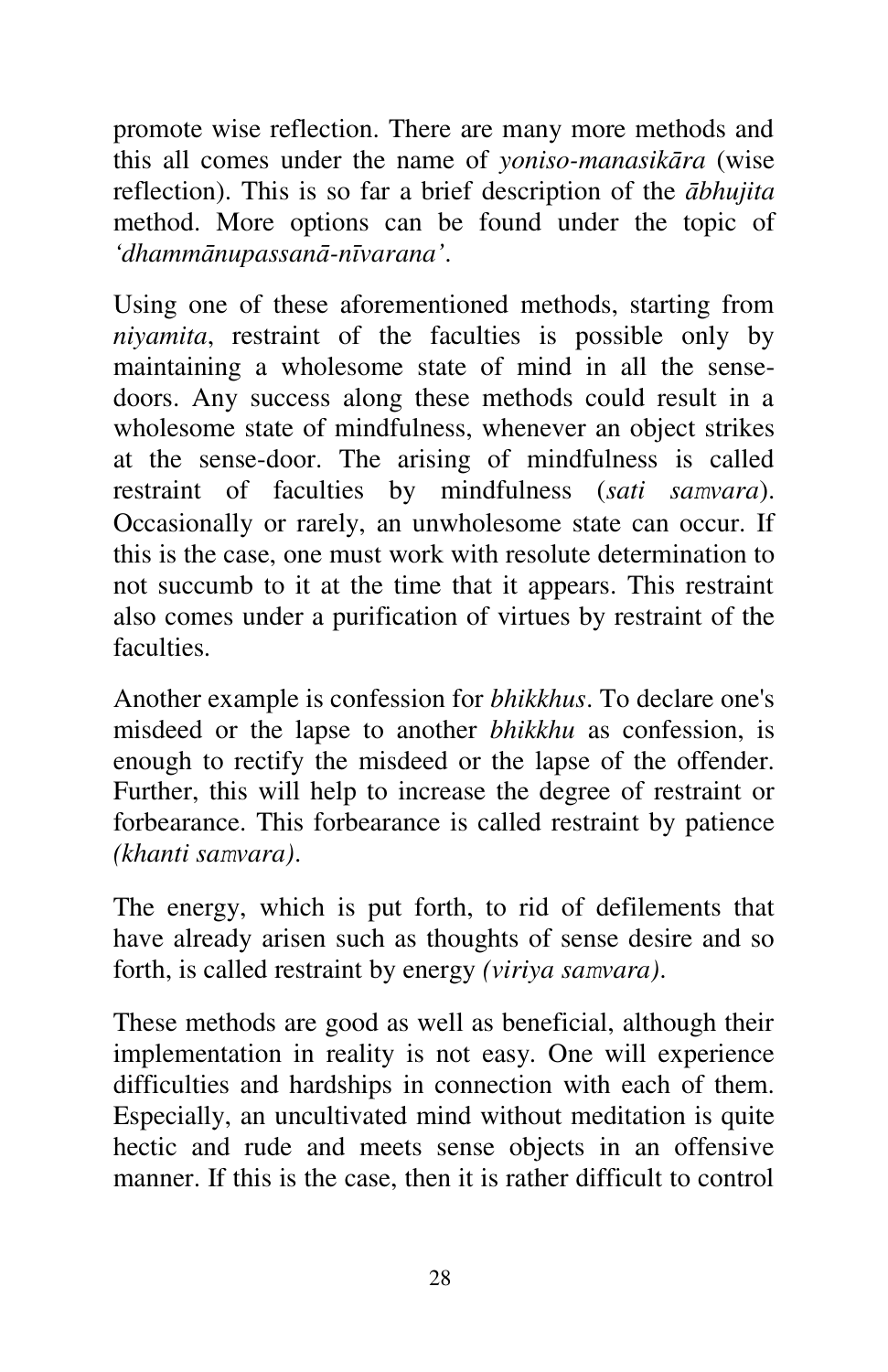it. To behave wildly and in an unruly manner is the common nature of an uncultivated mind.

Still, some tend to believe that one must start meditation only with purified virtue or that this purification of virtue is possible without meditation. If such a notion is true, one has to give serious consideration to the following commentarial instruction: "stop the mind just at mere seeing", meaning that one should not allow defilements to arise at the six sensedoors. Who else, but one who is an experienced meditator can arrest defilements right at the beginning of the stream of consciousness occurring at each sense door? Even advanced insight yogis succumb to the attack of defilements. Understanding the seriousness of this bare fact, one must weigh the gravity of the above commentarial recommendation.

Why is it impossible to restrain oneself as recommended by the commentary? It is impossible because the type of defilement, which is the target of this method of restraining the faculties, is not that of the gross type called transgression by body and speech. Rather, restraint of faculties is aimed at the obsessive and latent types of defilements. Only concentration training and wisdom training, through concentration meditation and insight meditation could overcome these. Restraint of faculties is therefore an indirect virtue. A direct virtue is *pātimokkha samvara*. A balance of mindfulness, knowledge, patience and energy is the basis for the *pāţimokkha samvara* and is categorized as concentration and insight meditation or simply 'meditation' in general terms. Out of these, restraint by knowledge is explained as the path-knowledge, according to the *Culla Niddesa* and the *Sutta Nipāta* commentary. A restraint of the faculties cannot be fulfilled without meditation practice.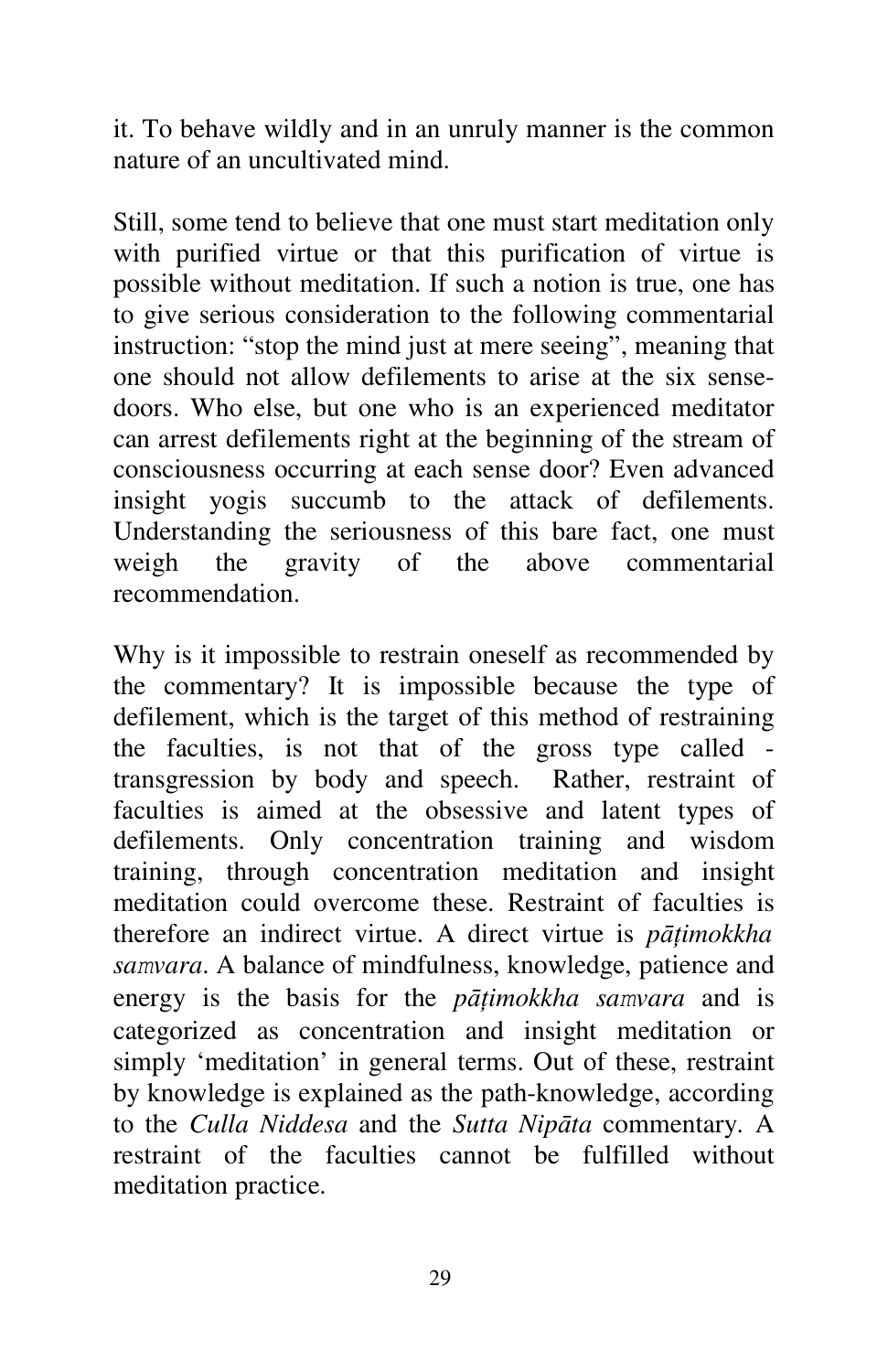A cultured mind is subtle and soft. It is malleable, so that one can direct it at a desired object according to one's wishes. These praiseworthy qualities are taken as natural characteristics of a cultured mind that is advanced in meditation. Therefore, restraint of faculties can be perfected only through meditation.

It is a direct relationship, whereby the degree of the mind's cultivation by meditation determines one's restraint of the faculties. Once the meditation has reached its peak, as stated in the *Visuddhimagga* and the commentary, one's virtues come to a completion of their purity.

The *Visuddhimagga* recommends one to follow *Bhikkhu Tissa* as a role model. He was renowned for his skillfulness in contemplating the repulsive nature of the body parts. Once, on his way, he met a woman who was laughing very loud. Due to the deep contemplative state of his mind, he perceived only the repulsion of her teeth as she laughed and immediately attained the 1<sup>st</sup> *jhāna*. Proceeding further, based on the attainment of the  $1<sup>st</sup>$  *jhāna*, he continued to practice insight meditation to reach a state of Arahantship. Narrating this incident, the *Visuddhimagga* quotes the following ancient stanza:

*"Tassā dantaţţhikam disvā pubbasaññam anussari Tatth'eva so ţhito thero arahattam apāpuņī"ti. (Vism. 1, 55)*

"He saw the bones that were her teeth and kept in mind his first perception. And standing on that very spot - the elder became an *arahant."* (PoP. 1, 55)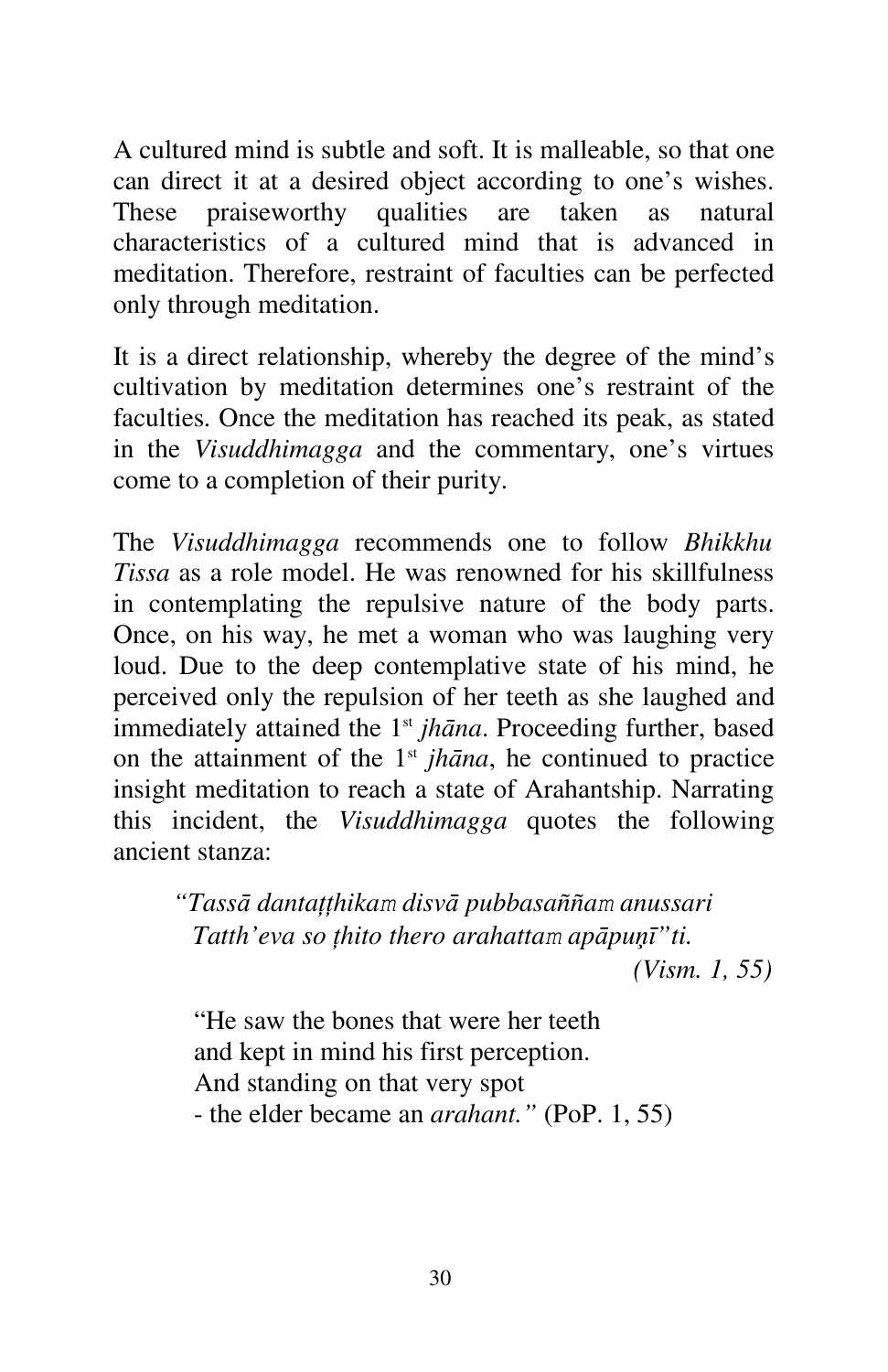In understanding this stanza, '*pubbasaññam anussari'*  indicates that the *bhikkhu* had previously engaged in the practice of contemplating on the repulsive aspect of bone as a meditation object. Accordingly, one needs a welldeveloped meditative mind. One who does not have a wellcultured meditative mind is not able to skillfully perceive in the way that *Bhikkhu Tissa* did. Could someone without experience in meditation, but endowed with perfected *pāramī* (perfections), be successful with such contemplation? The answer is positive, but the perception of repulsion is a result of specific contemplations or meditation and therefore 'restraint of faculties cannot be fulfilled without meditation'! That is why the commentary stresses that "there should not arise any defilement at all at the six sense-doors", to reiterate the importance of protection by nothing but, meditation.

If one is interested in the restraint of faculties before meditation, one may try the said methods as much as one likes. Fulfillment, however, can be achieved only through meditation. Under no circumstances could one delay one's meditation, thinking that the restraint of faculties, which is not yet perfected, has to be perfect before meditation can be commenced. As the meditation progresses, the five kinds of restraint come to completion, moment by moment and consequently, virtue also becomes purified.

It is a prerequisite that a *bhikkhu* must be completely pure with *pāţimokkha samvara* and *ājīva pārisuddhi* before commencing meditation. Any transgression of these virtues could amount to a danger called *āņā vītikkama*. Out of these two, *pāţimokkha samvara* is crucial as the *ājīva pārisuddhi* of someone with pure *pāţimokkha samvara* will also become blameless. One will not commit a wrong with *ājīva pārisuddhi* if one does not commit an offence *(āpatti)*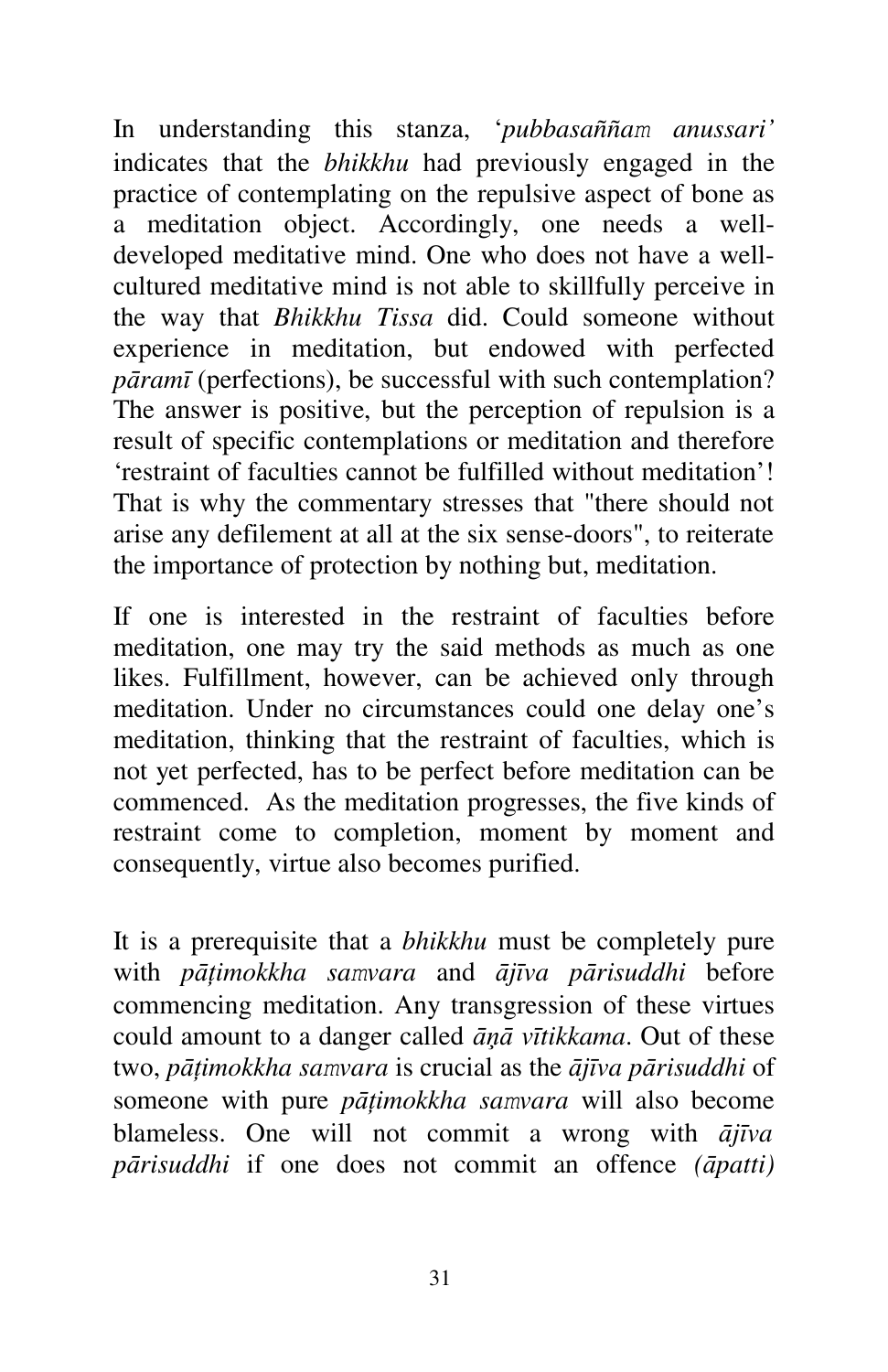regarding one's *pāţimokkha samvara*. Therefore, if one claims purity in one's *pāţimokkha samvara,* one must, take safety precautions regarding one's *ājīva pārisuddhi*  beforehand. One must ensure that one consumes only requisites, which are well earned. This is the way to assure a sound *ājīva pārisuddhi*.

If possible, one must be sure of *indriya samvara* and *paccaya sannissita sīla* also, beforehand. If this purity is assured, one can enjoy an undisrupted mind called *avippaţisārī*. One must however, bear in mind that the incompleteness of these virtues is not a danger for the commencement of one's meditation practice. Therefore, one must not delay to commence meditation, owing to incompleteness of one's virtues.

Start meditation right from the moment where your *pāţimokkha samvara* and *ājīva pārisuddhi* become pure. As the meditation progresses, gradually, the four kinds of virtue will be purified. This will become clear towards the latter part of the following section, which discusses the purification of virtue for the laity.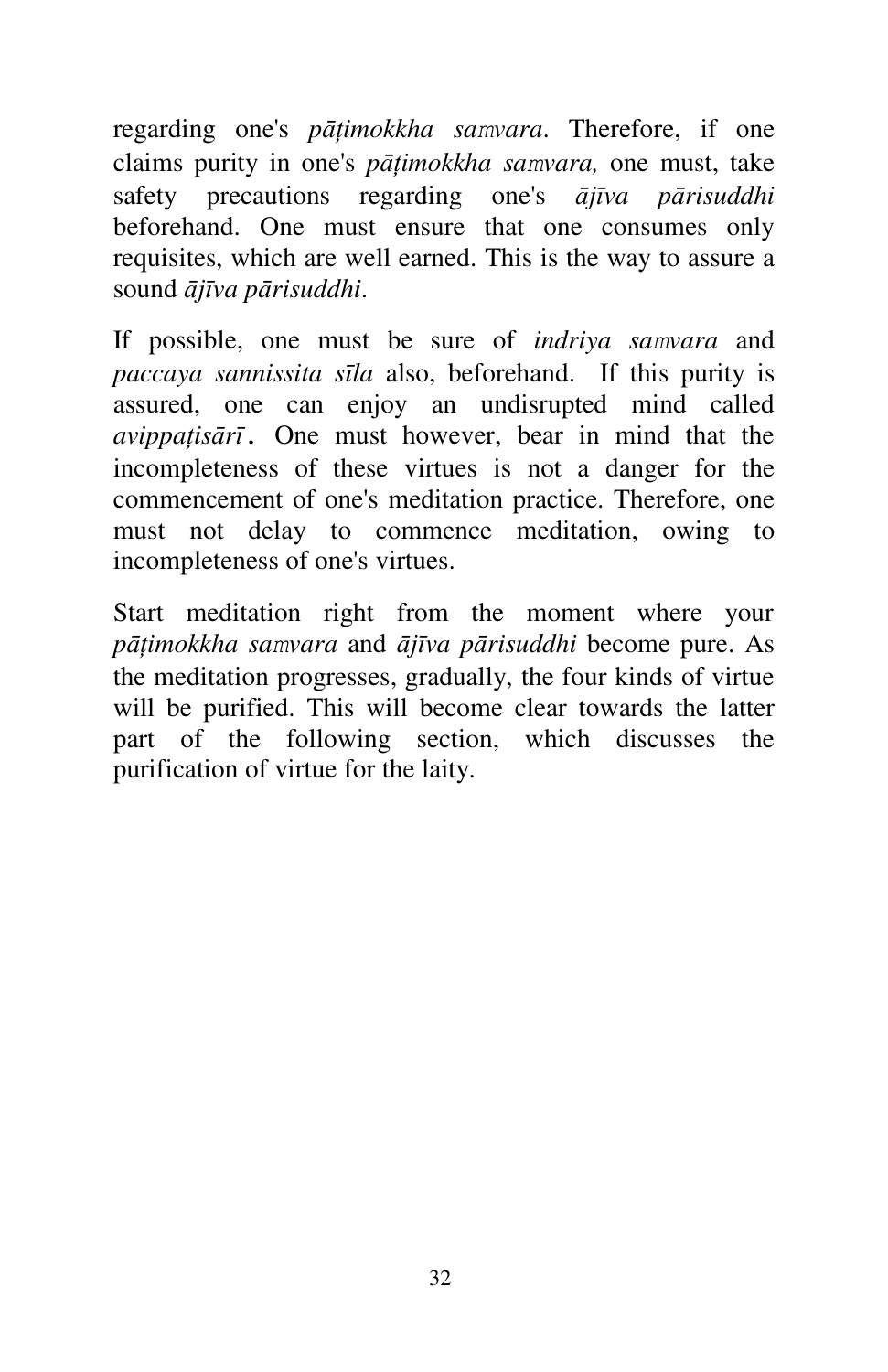## **Purification of virtue for the laity**

Purification of virtue for the laity is not extensive, when compared with the standards for the *bhikkhu*s. Observing the *pañca sīla* (five precepts) or *ājīva aţţhamaka sīla* (eight precepts with livelihood as the eighth) will suffice to achieve a purification of virtue for the laity. Although these two kinds of *sīla* differ in the number of precepts that are to be observed, the resulting purity is the same. There is very little substantive difference in observing these precepts and the moral restraint that follows.

Observing the *pañca sīla* is not limited to the five precepts. As far as verbal actions are concerned, restraint from lying encapsulates all forms of verbal misbehavior, such as slandering, harsh speech and frivolous talk. If one restrains oneself from lying, then he automatically restrains from committing other verbal misdeeds. Similarly, if one restrains from all the four wrong verbal actions, together with the three wrong physical actions, one's livelihood undoubtedly becomes pure. Observing the five precepts *(pañca sīla)* in practice is equal to maintaining the eight precepts (*ājīva aţţhamaka sīla*). By observing the five precepts or the eight precepts, a purification of virtue is fulfilled. The *pañca sīla*  and the three physical actions and the four verbal actions in *ājīva aţţhamaka sīla*, which are not related to *ājīva*  (livelihood), assimilate the *pāţimokkha samvara sīla*. Restraint with respect to actions relating to livelihood is *ājīva pārisuddhi* (purification of livelihood).

The laity and the *bhikkhus* have different standards of *sīla*. For instance, if a *bhikkhu* falls into a lapse due to wrong livelihood once, whenever he uses the improperly earned properties, there will be a transgression of a precept with the recurrent lapses. His purification of livelihood is also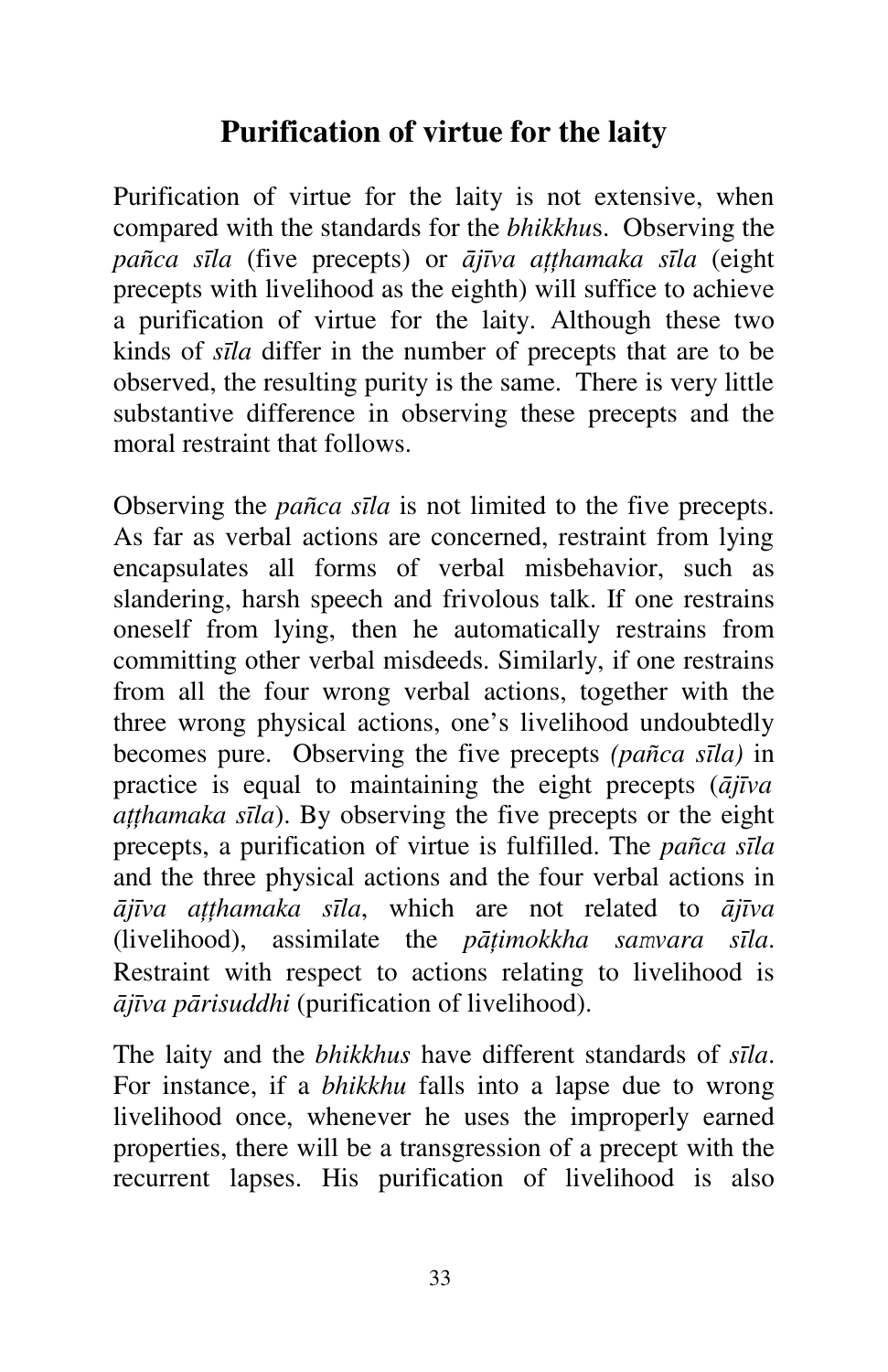affected. For the laity, it is common to breach physical and verbal precepts in order to earn their livelihood. As a result, their livelihood is not always wholesome and pure. However, unlike in the case of a *bhikkhu*, whatever they have earned in a correct or incorrect manner could be used again and again without any detriment to their virtue of livelihood. When lay people use improperly earned property, it is unlikely that there would be a transgression of any physical or verbal precepts. Unlike *bhikkhus,* for the laity, there is no violation of the Buddha's code of disciplinary rules for using improperly earned requisites. There is also no obligation of forfeiture for the laity, when compared to a *bhikkhu*. The laity can safeguard their purity of virtue without physical and verbal transgression or the obligation of forfeiture.

Restraint of the faculties is difficult to fulfill prior to meditation. This is the case, even for a *bhikkhu*. For the laity, it is even more difficult. For the laity, there is no lapse in respect of virtues regarding the requisites even when requisites are used without reflection. Further, they don't incur the lapse - 'use as a debt', which only applies to *bhikkhus*.

According to the *Suttanta* (the explanation in the *sutta piţaka),* reflection before consumption or using the necessary requisites is an appreciable act which lends towards skillfulness.

Some believe that 'meditation should be commenced only after a particular duration - days, months, or years of one's purified virtues. It is only with such seasoned virtues over a period of time that one can achieve the results of concentration and knowledge of insight'. According to accepted documents that are available, there is no specified time duration on how long one should strive to maintain one's virtues. Rather, such comments appear to be their own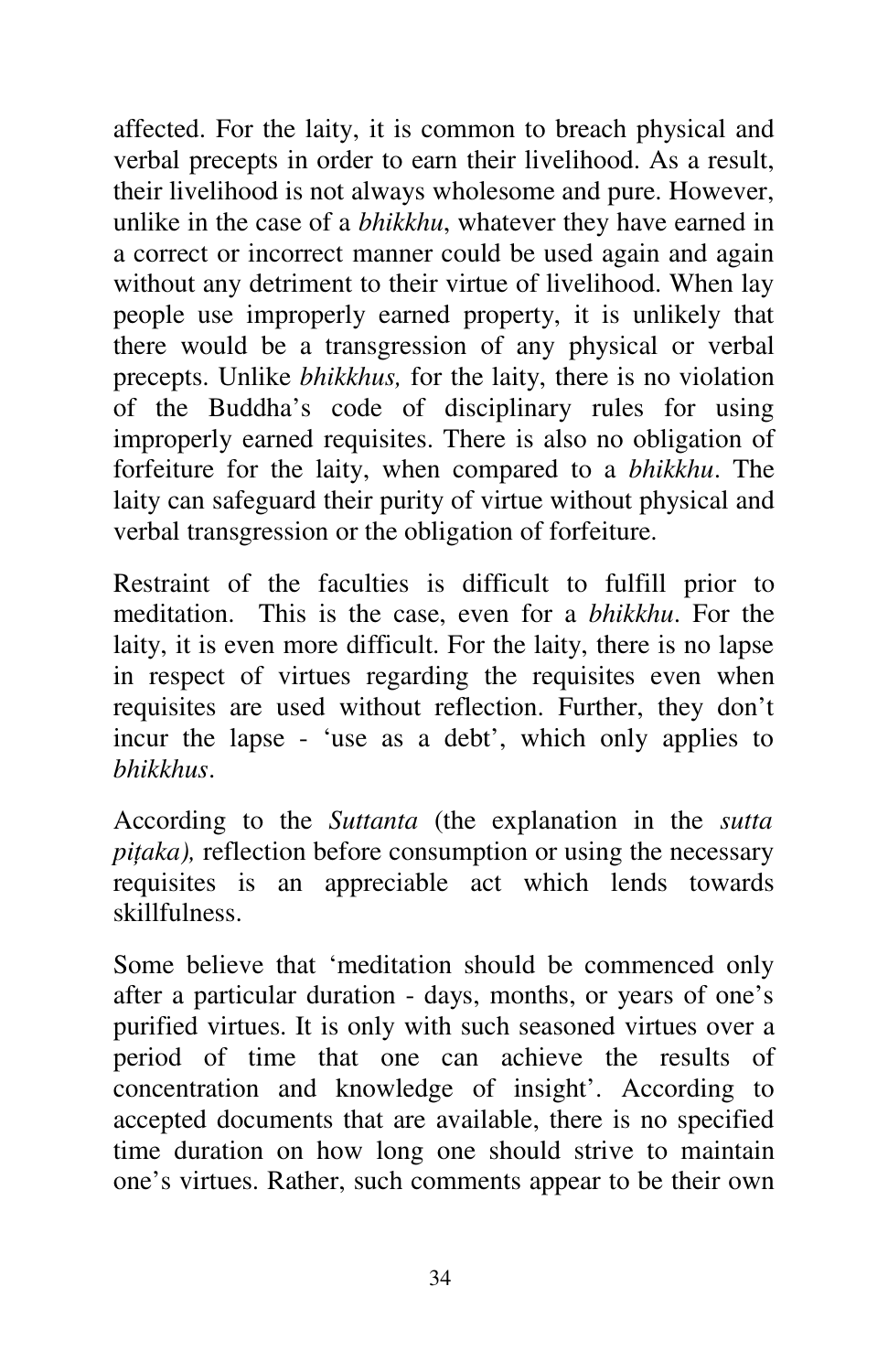individual thoughts. To explain further, a *bhikkhu* with broken *pāţimokkha samvara sīla* is already in danger of *āņā vītikkama* (fault of transgressing the Buddha's jurisdiction). To avoid such complications, one must be sure about one's own purity of virtues well before commencing meditation. Neither the canon nor the commentary however, specifies a timeframe. Clearly, a *bhikkhu* can commence meditation immediately after purifying his virtues without any delay. For the laity, there are no conditions. If the *pāramī* (perfections) are completed, one can expect immediate results of meditation such as concentration, insight knowledge and path-and fruition- knowledge.

The five precepts, the minimum requirements of morality for the laity, not only existed during the time of the Buddha but are relevant to the present day. Purified virtue is an asset for a profitable practice. One who lacks in virtue and morality will face a challenge in the practice.

The advantages and disadvantages of the purity of virtue do not manifest only according to the Buddha's advice. It is a law of the nature. If the laity is free from five weighty misdeeds *(pancānantariya akusala)*, the *bhikkhunī dūsaka*  and the *ariyūpavāda kamma,* even without complete adherence to the five precepts, there is no danger for a realization of *magga-phala* in one's lifetime. It is insignificant, whether one is ordained or not, if one has committed one of the *pancānantariya akusala*, the *bhikkhunī dūsaka* or the *ariyūpavāda kamma*, one's liberation is obstructed.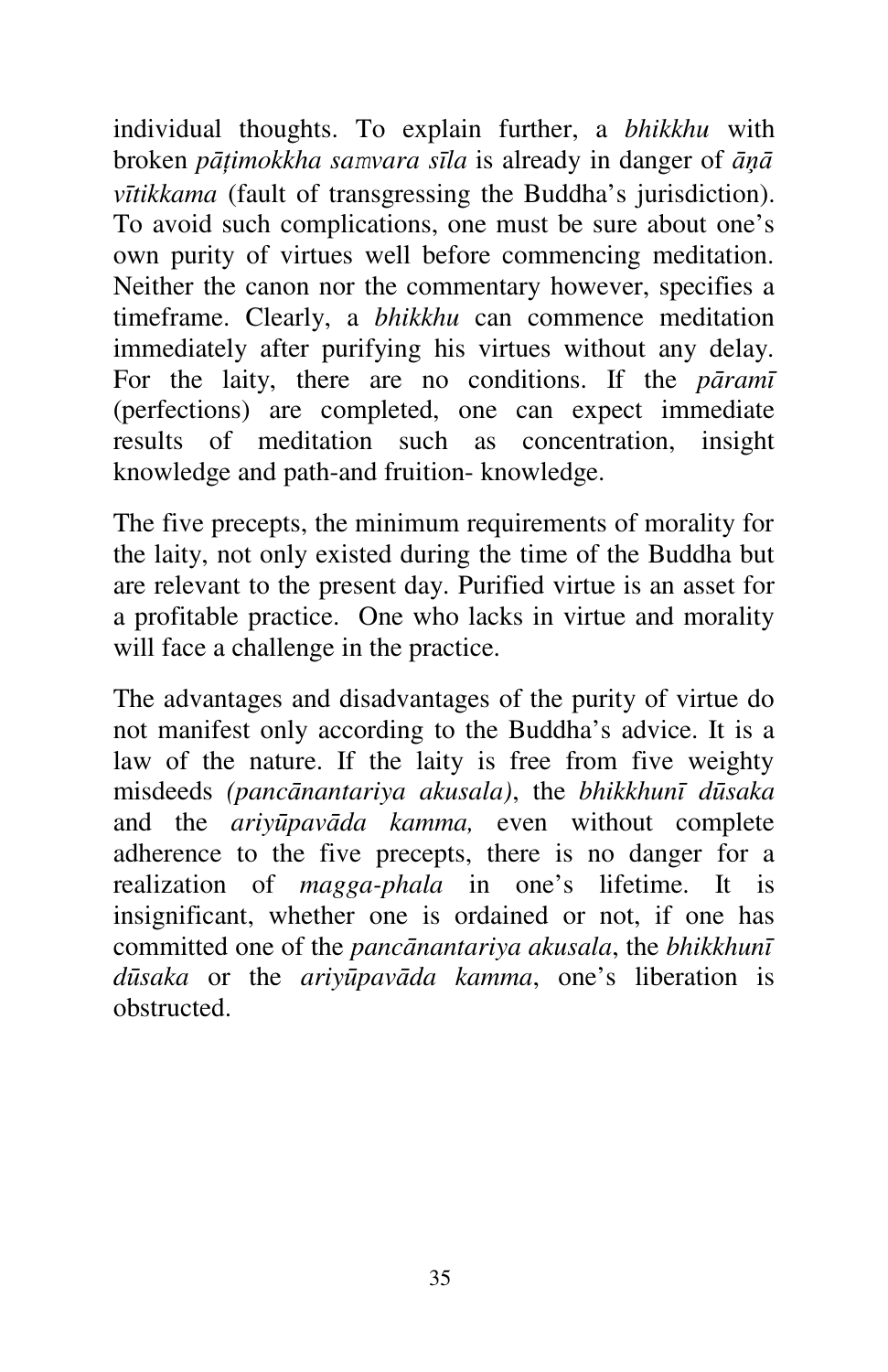#### *Obstructions (antarāyakara dhamma)*

An explanation of the *antarāyakara dhamma* (acts which are obstructions to the attainment of heaven or liberation) is as follows:

*1.) Kammantarāya* (obstructions by acts):

There are five major types under this topic. They are as follows:

| Mātu ghātaka | $=$ the murder of one's own mother                      |
|--------------|---------------------------------------------------------|
|              | (matricide),                                            |
| Pitu ghātaka | = the murder of one's own father                        |
|              | (patricide),                                            |
|              | <i>Arahanta ghātaka</i> = the murder of an arahant,     |
|              | <i>Lohituppādaka</i> = wounding of a Buddha,            |
|              | Sangha bhedaka = the creation of a schism in the sangha |
|              | (applicable only to <i>bhikkhus</i> ).                  |

These five weighty wrong actions can immediately lead the doer to the lower world upon death without an escape or gap in-between. This is the meaning of the *Pāli* term, *ānantariya*. These acts obstruct the attainment of noble states as well as a heavenly rebirth. Equally, the attainment of noble states as well as a heavenly rebirth can be obstructed if one rapes a virtuous *bhikkhunī*. These six wrong acts are called *kammantarāya* (obstructions by acts).

2.) *Kilesantarāya* (obstruction by defilements):

"There is no skillfulness or unskillfulness in the world. Also there are no so called skillful actions or unskillful actions in the world. Even if one commits such actions, there are no respective results." These are the basic characteristics of the view called *akiriya vāda* (determinism). The adherents of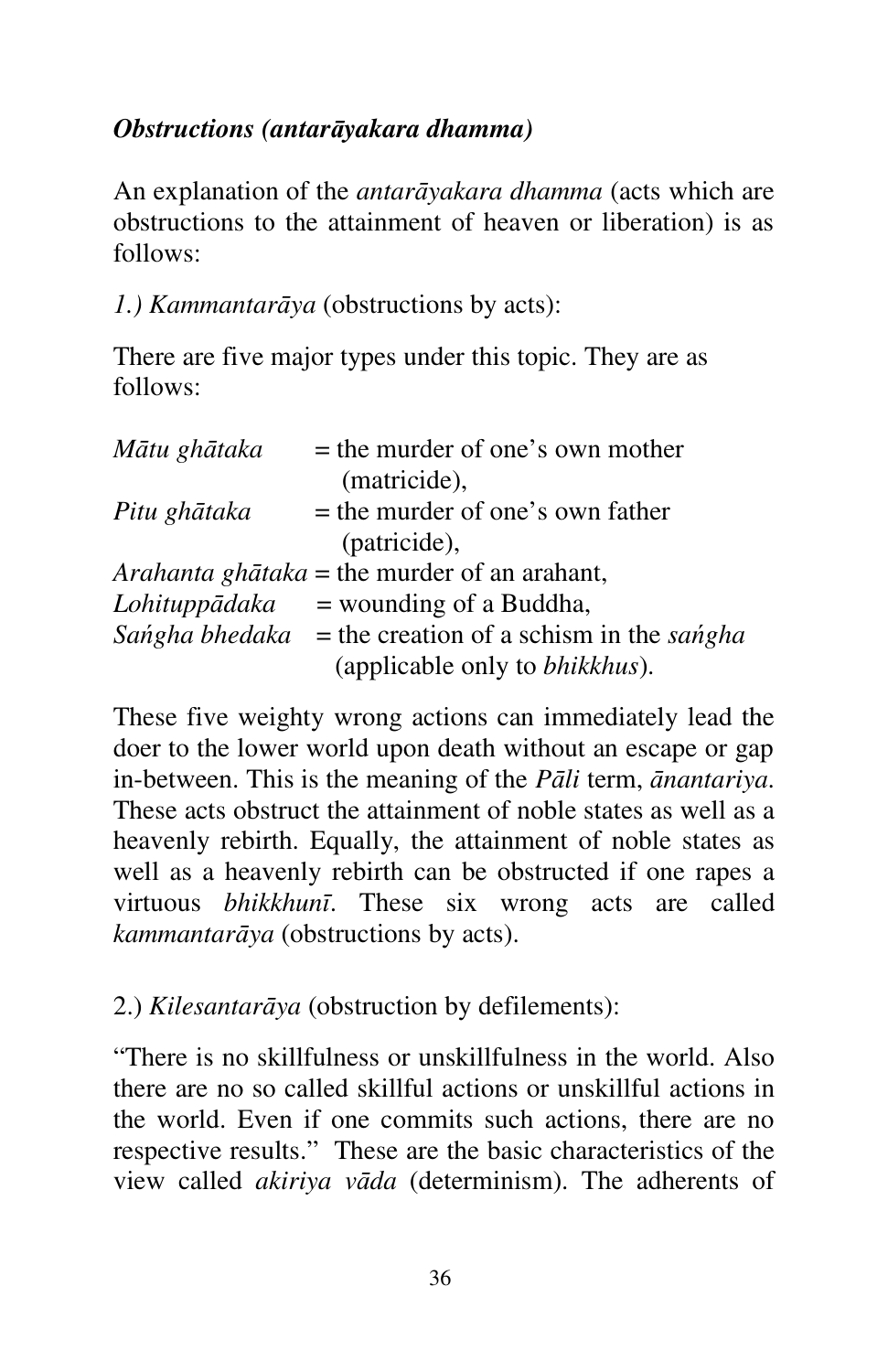another wrong view, called *natthika diţţhins* (annihilists), believe that "beings are annihilated after death. There is no further existence." The *ahetuka diţţhins* (fatalists) believe that there are no causative factors such as good or bad for the present results. One can become rich or poor automatically without a cause. Those who strongly believe these three wrong views could be taken to the lower realm with immediate effect after their death. Views that could immediately send one to the lower realm are called '*niyata miccādiţţhi'*. They obstruct one from both the attainment of a rebirth in heaven and liberation in one's lifetime. The first wrong view rejects the cause, the second wrong view rejects the effect, and the final wrong view rejects cause and effect. In short, one must understand that these three wrong views reject the causative skilful actions/ unskillful actions together with their results.

# 3.) *Vipākantarāya* (obstructions by fruits of past actions):

Those who are with rootless or double rooted rebirth consciousness, ill conditioned by past *kamma* are called '*vipākantarāya'*. It does not cause an obstacle to the attainment of a heavenly rebirth (*saggantarāya*). Such a birth is not endowed with understanding (that is born out of *kamma*), so that it causes an obstacle to the attainment of path-knowledge *(maggantarāya)*. If one is keen and accumulates merit with skillful deeds, there is no obstacle to the attainment of a rebirth in heaven.

#### 4.) *Ariyūpavāda kamma* (reviling Noble Ones):

Having a desire to harm Noble Ones; to revile them with the worst association or with the denial of their spiritual qualities; to abuse and reproach them is called *ariyūpavāda kamma*. To revile Noble Ones (no matter, whether one is conscious or unconscious of their noble state) generates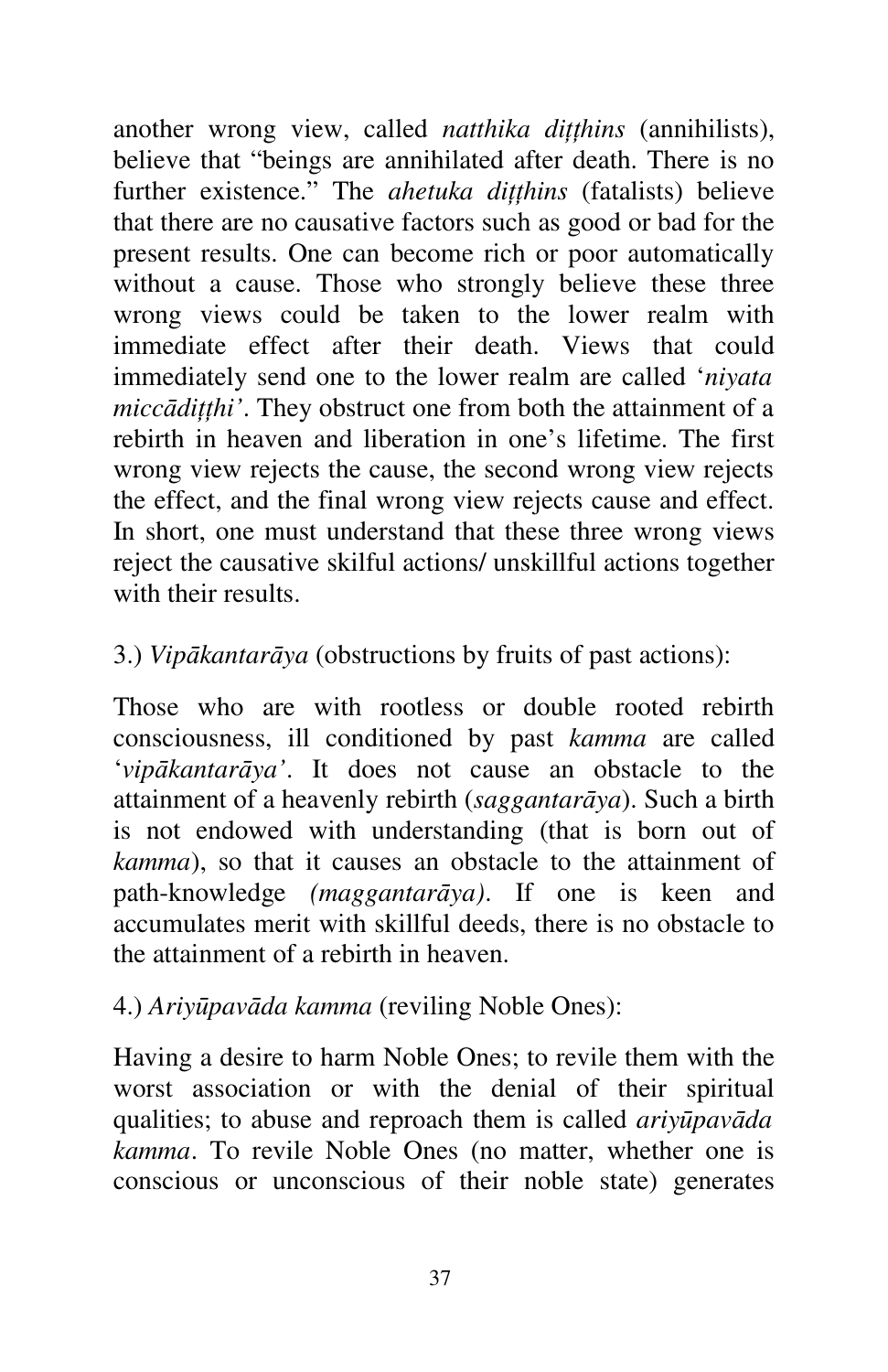immediate effects, and it is an obstacle to both a rebirth in heaven and to the path of liberation. But it is remediable. One should ask the Noble Ones for forgiveness. When this is done properly, there is no more obstruction.

5.) *Āņā vītikkama antarāya* (intentional transgressions of the Buddha*'*s ordinance):

The act of intentionally transgressing any of the seven groups of offences laid down by the Buddha by a *bikkhu* is called *'āņā vītikkama antarāya'*. It is also an obstacle to a rebirth in heaven and to the path of liberation. It is however, remediable. For that, a *bhikkhu* has to follow the code of discipline meant for *bhikkhus*.

> *"Tepi yāva bhikkhu bhāvam vā paţijānāti, na vuţţhāti vā, na deseti vā, tāvadeve, na tato param"* (M-com.; Singh. vol. II, p. 85)

… The obstacle for heaven and liberation is that much, as much a *bhikkhu,* who is defeated but behaves like a normal *bhikkhu* and fails to rectify his heavy offences or fails to confess his minor offences. But, from then onwards, once the required steps to clear his offences such as disrobing after *pārājikā* offences or a confession after *pācittiyā* offences etc., there will no longer be an obstacle.

A layman, even if breaking his precepts, generates no obstacles for the attainment of path and fruition knowledge. Owing to this fact, it can be seen how characters like the Chief Minister - *Santati*, the fisherman - *Ariya*, a broad way robber, and *Upāsaka Sarakāni* from the *Sākyan* clan, without any purification of their virtue beforehand, successfully reached a realization of the dhamma in their lifetime.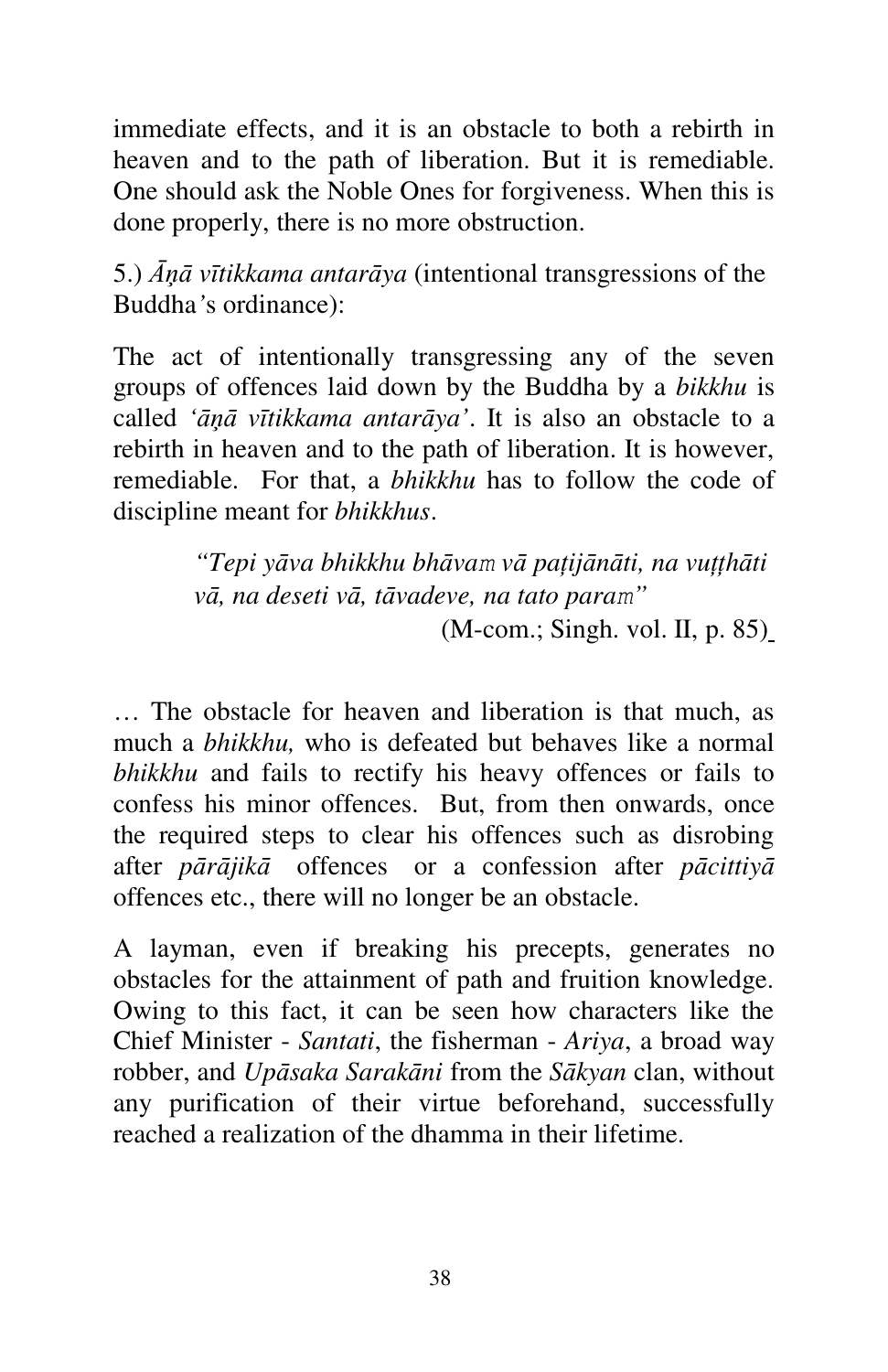# *Chief Minister Santati realizes Nibbāna*

The King of *Kosala* was very happy with his chief minister's performance and his skills in warfare. As a compliment, the King granted him a royal feast for seven days. Chief Minister *Santati* entertained the feast grandiosely with dancing, alcohol, and other sensual pleasures. On the seventh day, together with his companions he went to the bathing place. On his way, riding the royal elephant, he met the Buddha on his alms round and paid homage whilst being seated on the elephant. At this event, the Buddha exclaimed: "this chief minister will meet me today again and listen to a stanza to become an *Arahant* and finish his life with the great *Parinibbāna*". Listening to this statement, the non-believers criticized: "how can such a total drunkard listen to a sermon today and realize *arahantship* to meet the great demise. This can't be possible! *Gotama* the Buddha will lose his credibility with this unfounded prediction today."

On the same day, in the evening, the chief minister's favorite damsel, a dancing and singing girl, collapsed on the stage and passed away while at the peak of her performance. The chief minister was thoroughly disheartened and grieved unbearably. He went to consult the Buddha. In response, the Buddha uttered the following stanza to him:

> *"Yam pubbe tam visosehi - pacchā te māhu kiñcanam, Majje ce no gahessasi - upasanto carissasi"* (*Sn*.1099) "Make what (existed) previously wither away. May there be nothing for you afterwards. If you do not grasp anything in between, You will wander calmed." (GD.1099)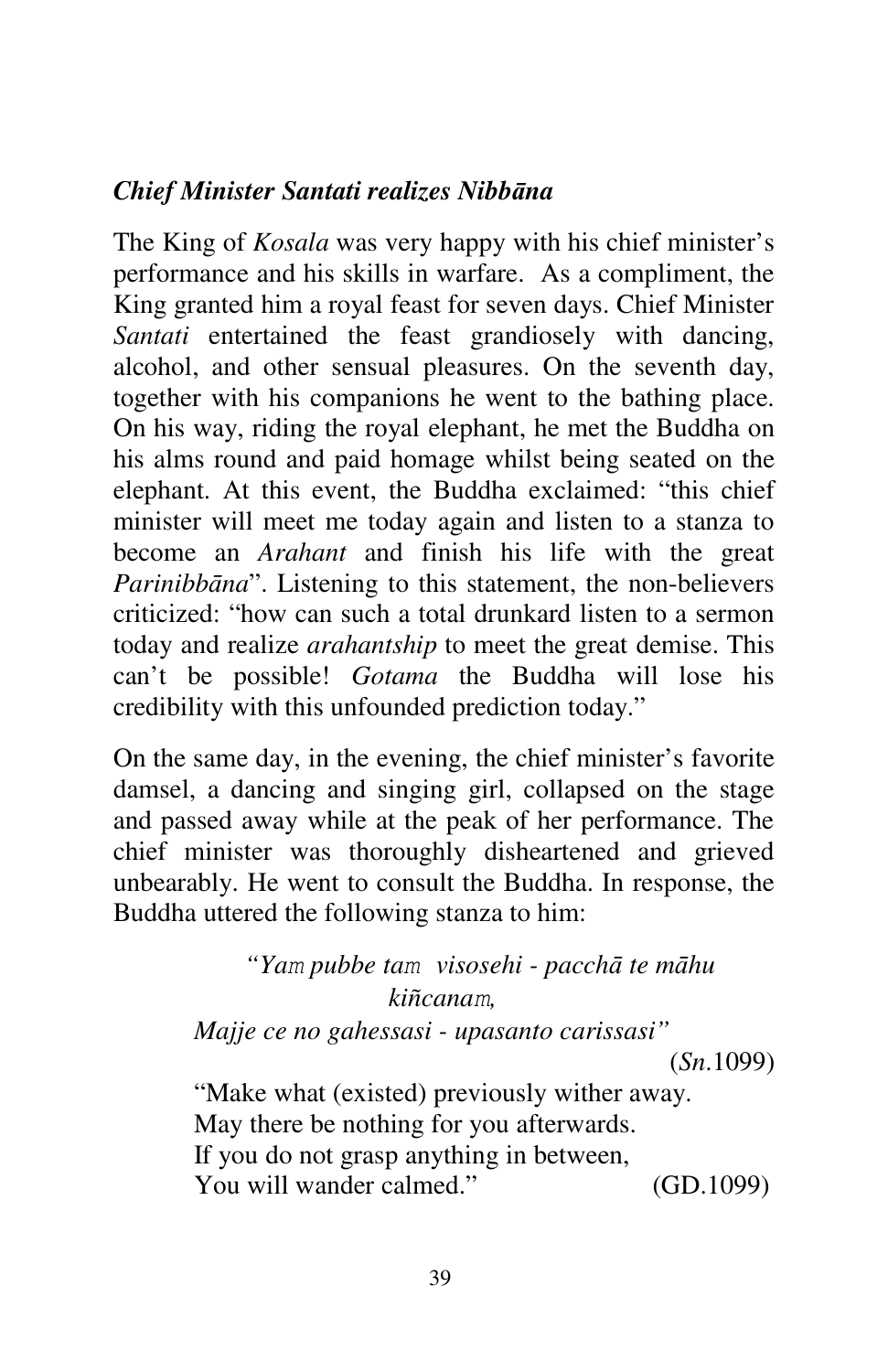Chief Minister *Santati* became an *arahant* after listening to this stanza and performed his supernatural powers to clear the doubts of the onlookers by elevating himself in the air to a height of about seven palm trees and passed away then and there (according to the *Dhammapada* commentary). One must understand that his attainment to *arahantship* by listening to a single stanza, just like in other similar incidents, was not without preceding contemplation. In fact, while listening to this admonishment, he contemplated upon the respective *nāma-rūpa* phenomenon, so that the series of insight knowledge could progress and lead to stream-entry, once-returnee, non-returnee and at last to *arahantship*. To highlight this point, the commentary to the *Mahā*satipa<sup>t</sup> thana Sutta indicates as follows:

> *"Yasmā pana kāya-vedanā-citta-dhammesu kañci dhammam anāmasitvā bhāvanā nāma n'atthi, tasmā te pi iminā va maggena sokaparideve samatikkantā ti veditabbā."*

> > (D-com. 22, 1, PTS, p.747)

"Since there is nothing called spiritual development *(bhāvana)* without touching something whatsoever in material form, feeling, consciousness and mental objects (*kāya-vedana-citta-dhammesu kañci dhammam anāmasitvā*), it should be understood that they (*Santati* and *Paţācara)* too overcame sorrow and lamentation just by this way of mindfulness."

The fact that the chief minister became an *arahant* and that the lady, *Paţācara* became a stream-winner is quite a truth. But, none of these attainments were without meditation contemplation on one of the four foundations of *satipaţţhāna*  meditation called *kāya*, *vedanā*, *citta* and *dhamma* and thereby progressing along the sequence of insight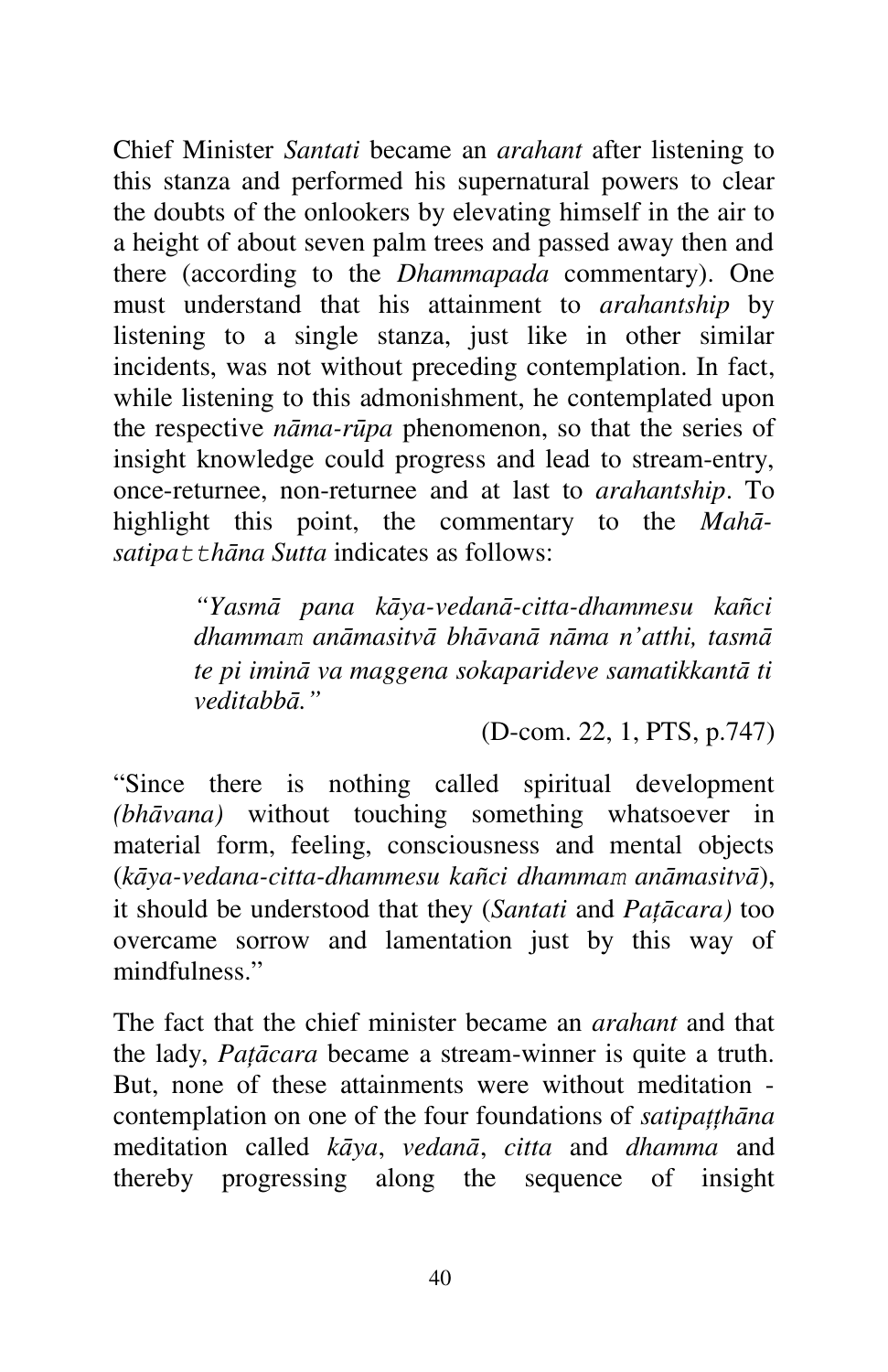knowledge. Both these persons attained their respective attainments with the help of *sati* (mindfulness) that guides one to go through one of the four foundations of mindfulness. Eventually, they reaped the results and overcame grief and lamentation – the benefits of the *satipaţţhāna* meditation practice.

As the chief minister's narration reveals, until his last day, when he listened to a stanza and attained arahantship, he led a hedonistic life and for a full week remained under the influence of alcohol and without any likelihood of purifying his virtues. His attainment cannot be attributed to previously purified *sīla,* but, to the fact that he was a '*pacchima bhavika'* (a person in his last existence). Had he been a monk, it would have been impossible to have this spiritual attainment, since for a monk, impurity of *sīla* would amount to an obstacle for path and fruition knowledge.

The admonishment given by the Buddha to Venerable *Uttiya*, who also was in his very last existence, will be illustrated in the following section.

# *Admonishment given to Venerable Uttiya:*

"*Tasmā tiha tvam Uttiya ādimeva visodhehi kusalesu dhammesu. Ko cādi kusalānam dhammānam, sīlañca suvisuddham diţţhi ca ujukā. Yatho ca kho te Uttiya sīlañca suvisuddham bhavissati diţţhi ca ujukā, tato tvam Uttiya sīļam nissāya sīle patiţţhāya cattāro satipatthāne bhaveyyāsi***.**" (*S*. 47, 16)

"Well then, *Uttiya*, purify the very starting point of wholesome states. And what is the starting point of wholesome states? It is virtue that is well purified and a view that is straight. Then, *Uttiya*, when your virtue is well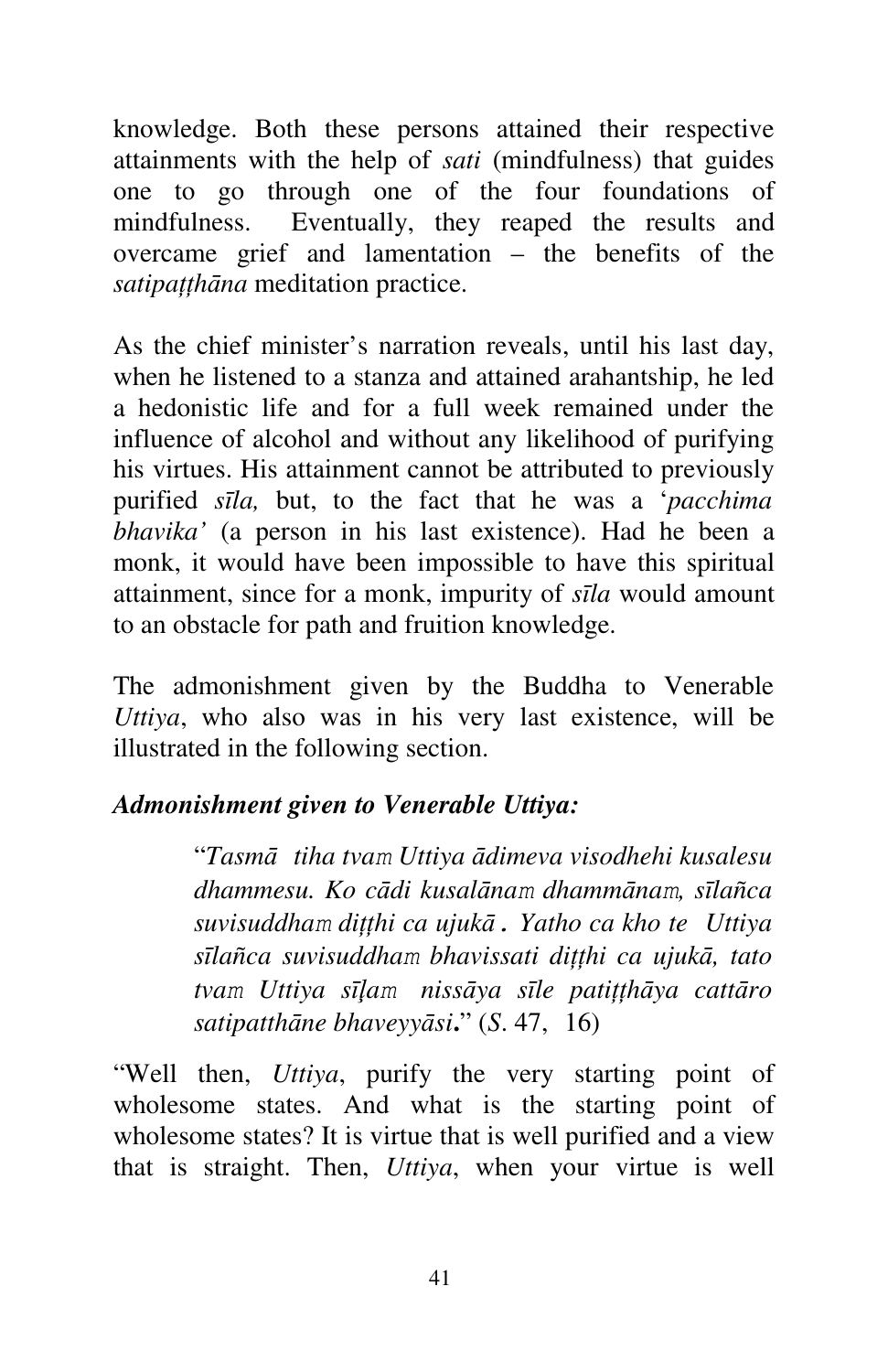purified and your view is straight, based upon virtue, established upon virtue, you should develop the four establishments of mindfulness." (CD. 47, 16)

In this text, the word '*sīla*' is presented with a general meaning, although according to both the sub-commentary to *Khańkhā Vitaranī* and the *Jhāna Vibhańga,* it is ingeniously explained as *pāţimokkha samvara sīla.* This is reasonable. It says that all the *satipaţţhāna yogi bhikkhus* must be purified with *pāţimokkha samvara sīla* well beforehand. It does not indicate a duration which is an important point to take into consideration. Also it is recommended that all four foundations of *satipatthana* should be cultivated together, instead of cultivating them, one by one in a serial order, as indicated in the Buddha*'*s admonishment.

According to the canon, Venerable *Uttiya Thero* became an aranhant without any delay through meditation as a consequence of this admonishment. He was a '*pacchima bhavika'* (a person in his last existence). Even with the destiny to attain the final goal in this very existence, this admonishment for one to be purified in virtue well beforehand indicates that imperfections in virtue can obstruct the goal. Similarly, if he is a '*micchā diţţhikā'* (a person with a wrong view), that also becomes an obstacle. Hence, it is apparent that the admonishment clearly aims at straightening one's view.

Comparing these two narrations, for a *bhikkhu* with broken virtues (even if he is a *pacchima bhavika*), the attainment will be obstructed due to impure virtue. For a layperson however, it is not a decisive aspect. According to the narration, even for a *bhikkhu* who is a *pacchima bhavika,*  attainment is not possible without purity of *sīla*.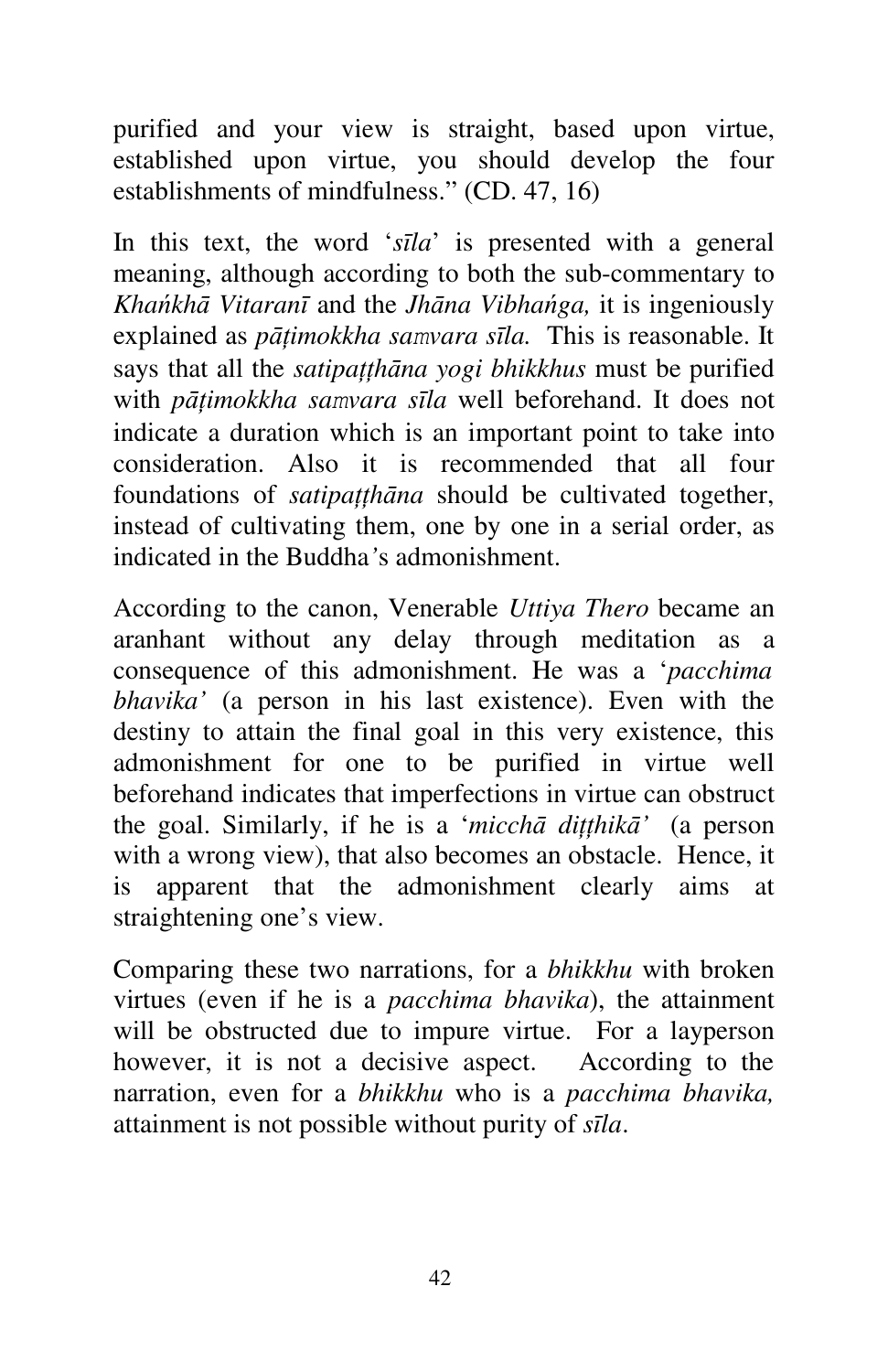#### *How a fisherman realized the dhamma*

Once the Buddha saw that a fisherman by the name of *Ariya*  could become a stream-winner. The Buddha visited him with a group of monks after the alms round in a village close to the north gate of the city *Sāvatthi*. At the time, *Ariya* was busy fishing with his fishing rod. Suddenly, he saw the group of monks led by the Buddha approaching him. Feeling rather ashamed, he lowered the rod and kept it under his foot while standing. The Buddha, approaching him, paused a while and asked for his name. He replied, "I am *Ariya"*. Then the Buddha queried how a person like him, who kills and tortures animals like this, could be called '*Ariya'* (literally 'a Noble One'). A Noble One (*ariya)* would never kill animals this way. The Buddha uttered the following stanza:

> *"Na tena ariyo hoti - yena pāņāni himsati: Ahimsa sabba pāņānam - ariyoti pavuccati."* (*Dhp*. 270)

He is not a noble one who injures living beings. He is called a noble one because he is harmless towards all living beings.

(DP**-**AB. 270)

According to the commentary of the *Dhammapada*, by listening to this admonishment, at that moment *Ariya*  immediately attained the first path.

#### *The pickpocket and the Dhamma*

One day, at Jeta grove, while the Buddha was delivering a *Dhamma* talk, there were two pickpockets in the audience. One listened to the talk respectfully and became a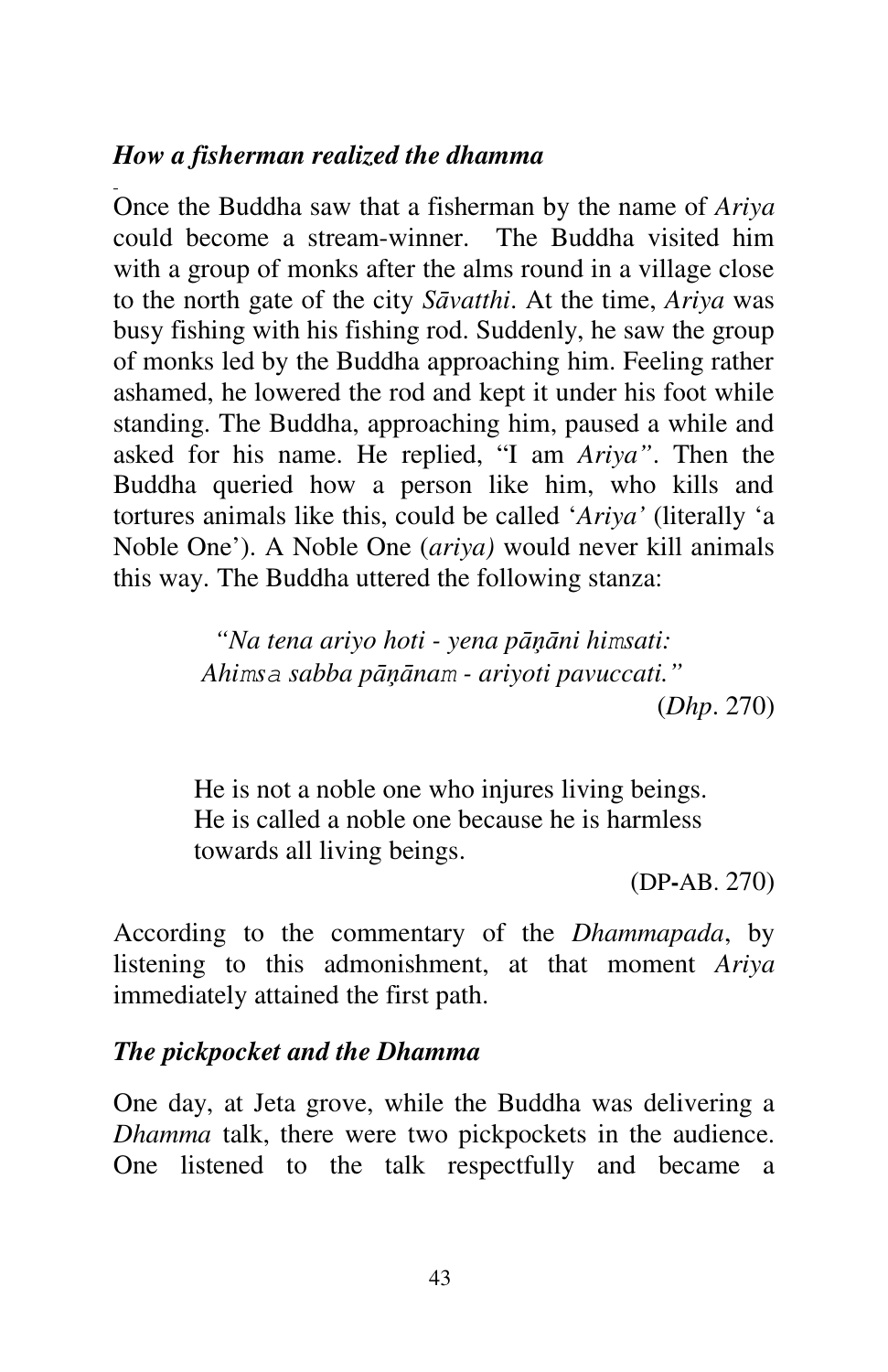*sotāpanna*, while the other picked a pocket of a devotee with five gold coins. The latter joked to the former on their way back home: "Hey! Friend, you were too skillful in listening, so that you did not earn anything for the daily expenses." The latter considered on this comment wisely as follows: "My friend is utterly unwise, but seems to consider that he is wise and skillful." He went back and reported this to the Buddha. The Buddha summed up the incident with a single stanza as follows:

"*Yo bālo maññati bālyam – paņdito v'āpi tena so. Bālo ca paņditamānī – sa ve bāloti vuccati."*

(*Dhp*. 63)

"A fool who knows his foolishness Is wise at least to that extent,

But a fool who thinks himself wise - is called a fool indeed." (DP**-**AB. 63)

The reasoning in the stanza is as follows: even if one is unwise and unskillful but knows one's status, for that very reason one is wise; for one can and may consult a wise and skillful person and receive advice. Accordingly, one can become wise or skillful with time. On the contrary, a fool, who thinks that he is wise, is worthy of being called a sheer fool indeed, because as far as he supposes to know, he is not ready to listen to the advice of a wise or a skillful person. This makes him a fool (*de facto*)*.* 

#### *A lay devotee called Sarakāni*

*Sarakāni* wa*s* a *Sākyan* citizen who lived in the *Sākyan*  capital. At the time of his death he was proclaimed by the Buddha to be a *Sotāpanna* and free of the *apāya*. The other *Sākyans* however, grumbled as follows: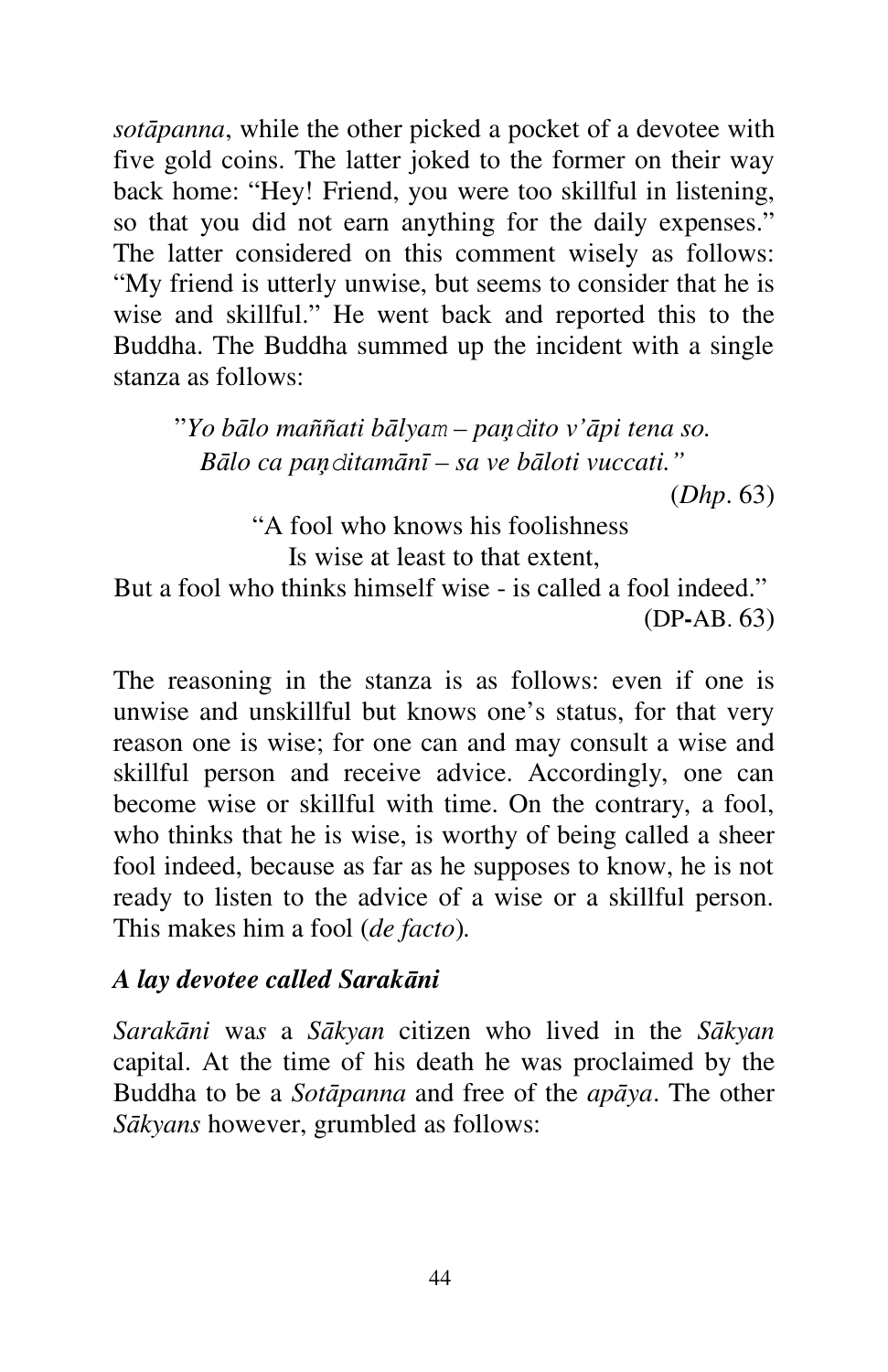*"Acchariyam vata bho abbhutam vata bho etthadāniko na sotāpanno bhavissati, yatra hi nāma Sarakāni sakko kālakato so Bhagavatā vyākato sotāpanno avinipāta dhammo niyato sambhodi parāyano'ti. Sarakāni sakko sikkhā dubbalyam āpādi, majjapānam apāyī'ti."* (*S*. 55. 24)

"*Sarakāni sakko sikkhāya aparipūrakārī ahosī'ti*." *(S. 55, 25)* 

"It is wonderful indeed, Sir! It is amazing indeed, Sir! Now who here won't be a stream-enterer when the Blessed One has declared *Sarkāni,* the *Sākyan* after he died to be a stream-enterer*,* to be free from the lower world, to be assured to progress along the path with enlightenment as his destination? *Sarkāni,* the *Sākyan* was too weak for the training; he had consumed an intoxicating drink!" (CD. 55, 24)

> "*Sarkāni* the *Sākyan* was one who had failed to fulfill the training!" (CD. 55, 25)

*Mahānāma,* the *Sākyan* King reported this to the Buddha and he reminded the King that people are not equal, that they strongly differ from each other.

For further details one may read the following text, available in the *Pāli* Canon:

"Suppose, *Mahānāma*, there is a bad field, a bad piece of ground with stumps not cleared, and the seed sown there would be broken, spoilt, damaged by wind and sun, unfertile, not planted securely, and the sky would not send down a proper rainfall. Would those seeds come to growth, increase, and expand?"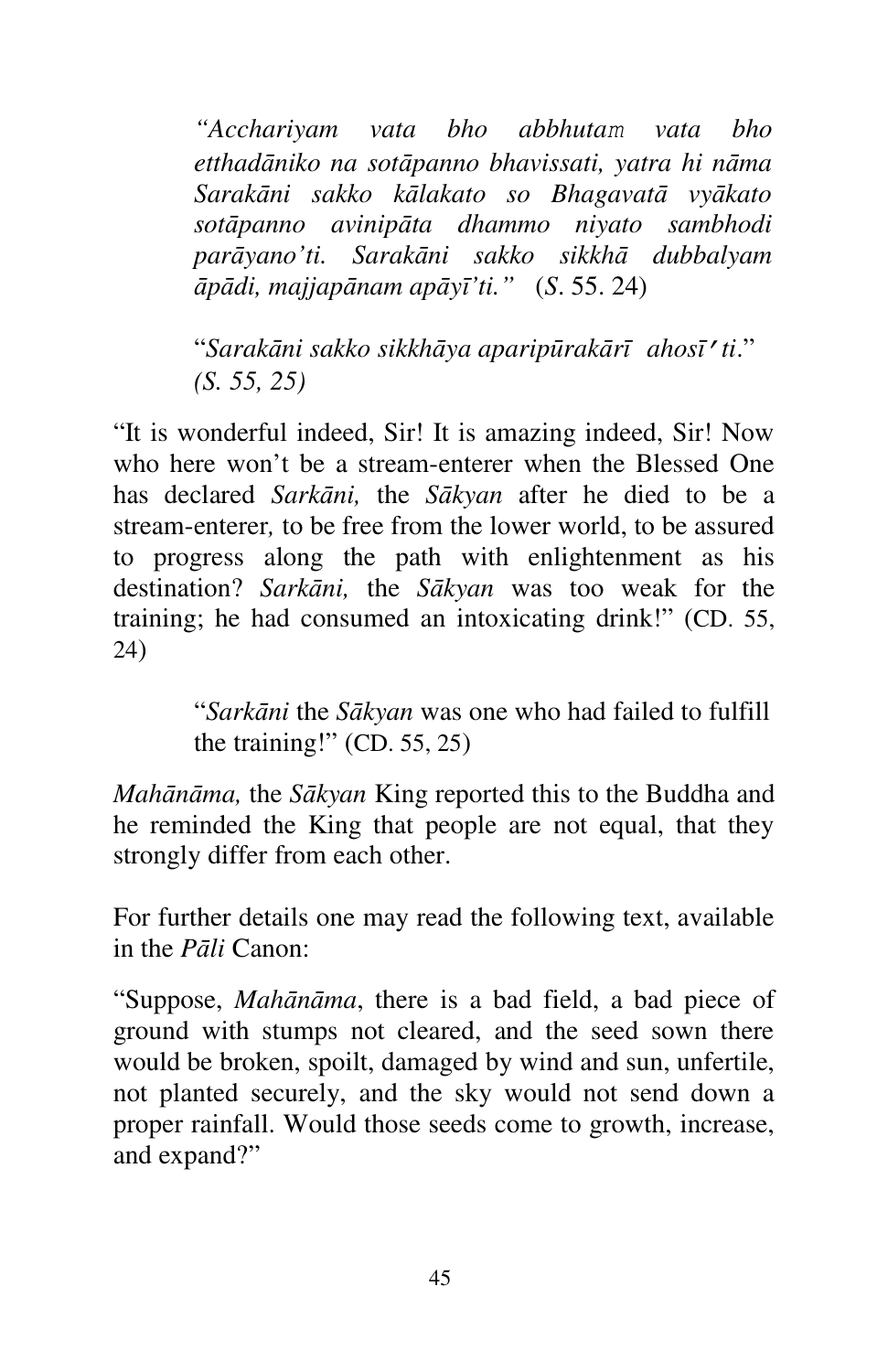"No Venerable Sir."

 "Suppose, *Mahānāma*, there is a good field, a good piece of ground, well cleared of stumps, and the seeds sown there would be unbroken, unspoiled, undamaged by wind and sun, fertile, planted securely, and the sky would send down proper rainfall. Would those seeds come to growth, increase, and expand?"

"Yes Venerable Sir." (CD. 55, 25)

Towards the end of this catechism the Buddha summed up as follows:

*"Kimanga pana Sarakāni sakkam, Sarakāni Mahānāma sakko maraņa kāle sikkhāya paripūrakarī ahosī'ti*."

 $(S. 55, 25)$ 

"How much more, then, *Sarakāni* the *Sākyan*? *Mahānāma*, *Sarakāni* the *Sākyan* was one who fulfilled the training at the time of death." (CD. 55, 25)

This quotation indicates that the *Sākyan upāsaka* who was without purity beforehand, became a *sotāpanna* at the time of death, perfecting this due to purity of virtue at the last moment and then passed away.

As shown in the examples, *Ariya* the fisherman, the pickpocket, and the *Sākyan Sarakāni,* were not *paccima bhavika*  (people at their last existences), but were just *sotāpannā*. It is not difficult to understand how a *paccima bhavika* (a person in his last existence) can attain the goal without purified virtue. However, some argue that *Ariya* etc. belonged to the category of *ugghaţitaññū* and *vipañcitaññū*, and that their attainment was a result of this status. Someone who is an *ugghaţitaññū* is able to realize the dhamma after listening to a brief discourse on the four noble truths. One who is a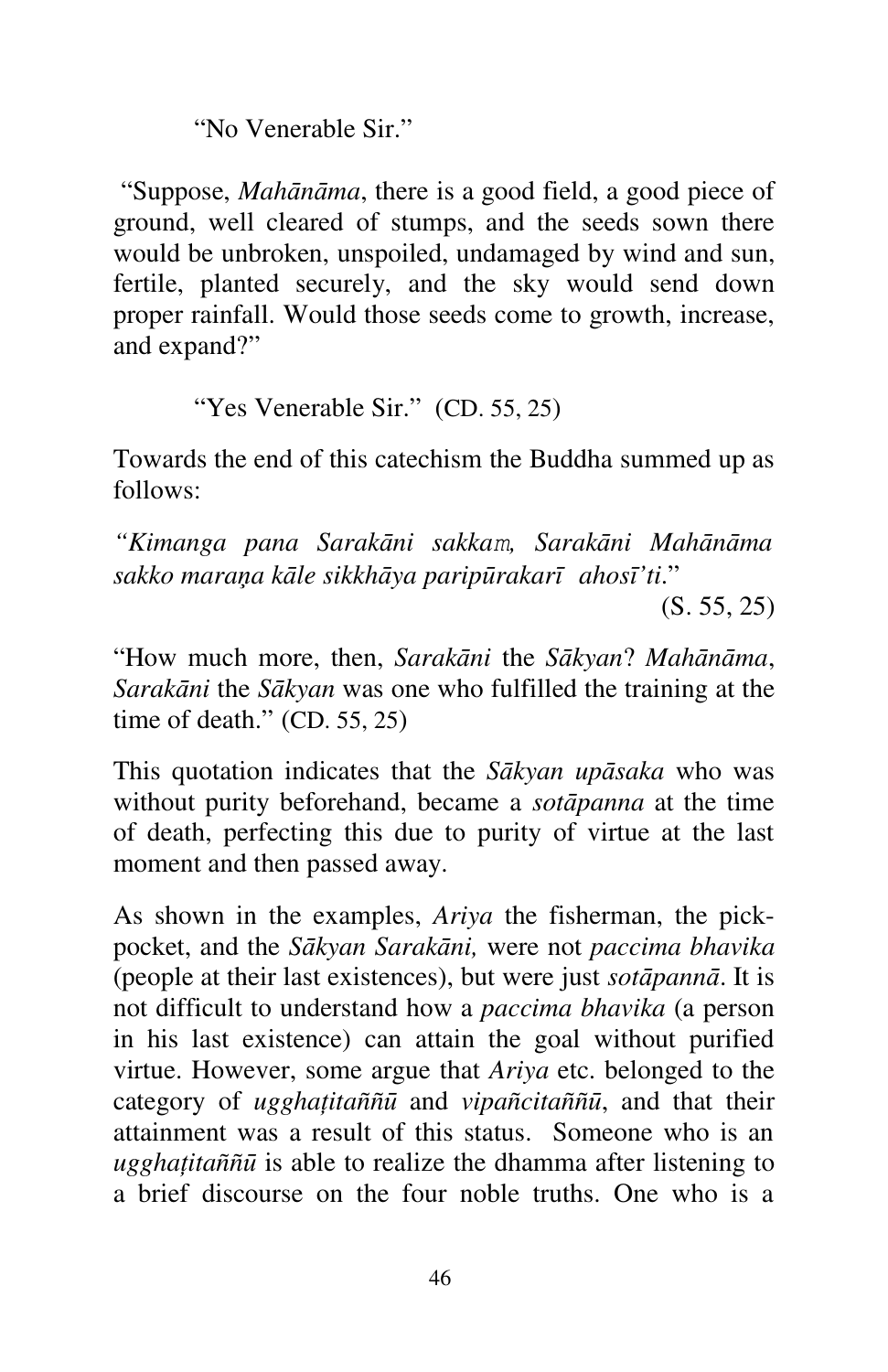*vipañcitaññū* can realize the dhamma after listening to a detailed discourse on the four noble truths.

A *neyya* person, however, is not able to realize the dhamma by listening to a single discourse. Rather, a *neyya* person has to undertake the three *sikkha* trainings of *sila, samadhi* and *pañña* and persist with the practice for some time before realising the dhamma. Some have commented that a *neyya*  person should purify his virtues beforehand - otherwise an attainment of path and fruition knowledge is not possible. Such a statement however is not available from the *Pāli*  canon, the commentaries or the sub-commentaries. It appears to be a personal view or an idea of the commentators. According to the *Pāli* canon, the meditation procedure for *neyya* persons is as follows:

> *Katamo ca puggalo neyyo? Yassa puggalassa uddesato paripucchato yoniso manasikarato kalyāņamitte sevato bhajato payirupāsato evam anupubbena dhammābhisamayo hoti, ayam vuccati puggalo neyyo.* (*Pp*. 4, 5)

The meaning is as follows:

"What sort of person is one who requires guidance? A person requiring guidance is one, to whom comprehension of the doctrine gradually comes through advice and questioning, through wise consideration and through frequenting noble-minded friends, having intercourse with them, associating with them."

As revealed in this quotation, learning about meditation, in whatever language it may be is called *uddesa***.** To question about something which is unclear and what comes across, for clarification is called *paripuccā***.** *Yonisomanasikāra* means continuing meditation with wise reflection. *"Kalyāņamitte*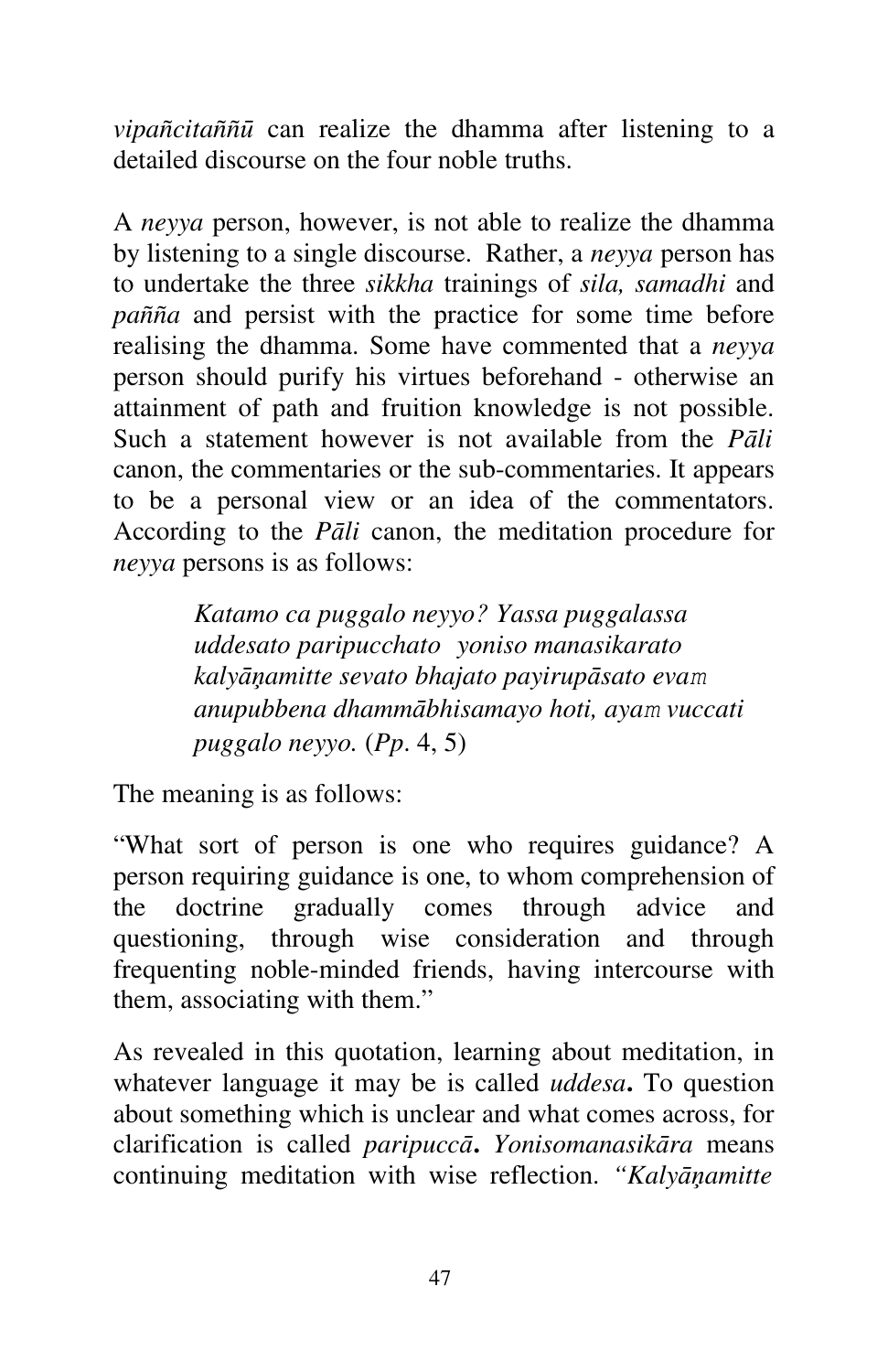*sevato bhajato payirupāsato"* means: to maintain friendship, association and repeatedly approaching with suitable noble friends, who are competent enough to clear doubts in meditation, to encourage when one feels depressed when striving in the practice and to admonish whenever it is necessary. A *neyya* person with the aforesaid characteristics attains path and fruition knowledge in one's lifetime. The text only enumerates these features without revealing more, i.e. how long one should maintain already purified virtue before commencing the practice (etc).

> *Ugghaţitaññussa samatha pubbańgama vipassanā sappāyā, neyyassa vipassanā pubbańgamo samatho, vipañcitaññussa yuganaddhā, ugghaţitaññussa adhipañña sikkhā, vipañcitaññussa adhicitta sikkhā, neyyassa adhisīla sikkhā ca, adhicitta sikkhā ca, adhipaññā sikkhā ca.*

> > (*Net*-com, Singh. p.179)

"For a person of quick understanding *(ugghaţitaññū) vipassanā* led by *samatha* is suitable. For a person requiring guidance *(neyya) samatha* led by *vipassanā* (is suitable). For a *vipañcitaññu* (clear-minded person with clear understanding) *[samatha* and *vipassanā]* yoked together (is suitable). For the *ugghaţitaññū,* training in higher wisdom (is suitable). For the *vipañcitaññū,* training in the higher mind (is suitable). For the *neyya* person, training in higher virtue, higher mind and higher wisdom (is suitable)."

Although the commentary indicates what is suitable and conducive, it fails to indicate what is to be fulfilled beforehand by each practitioner. For example, for a *neyya puggalā,* all the three trainings are conducive. That does not imply that all *neyya puggalā* have to fulfill *sīla sikkhā, samādhi sikkhā* and *paññā sikkhā* without omission beforehand. It is not a compulsory factor to commence the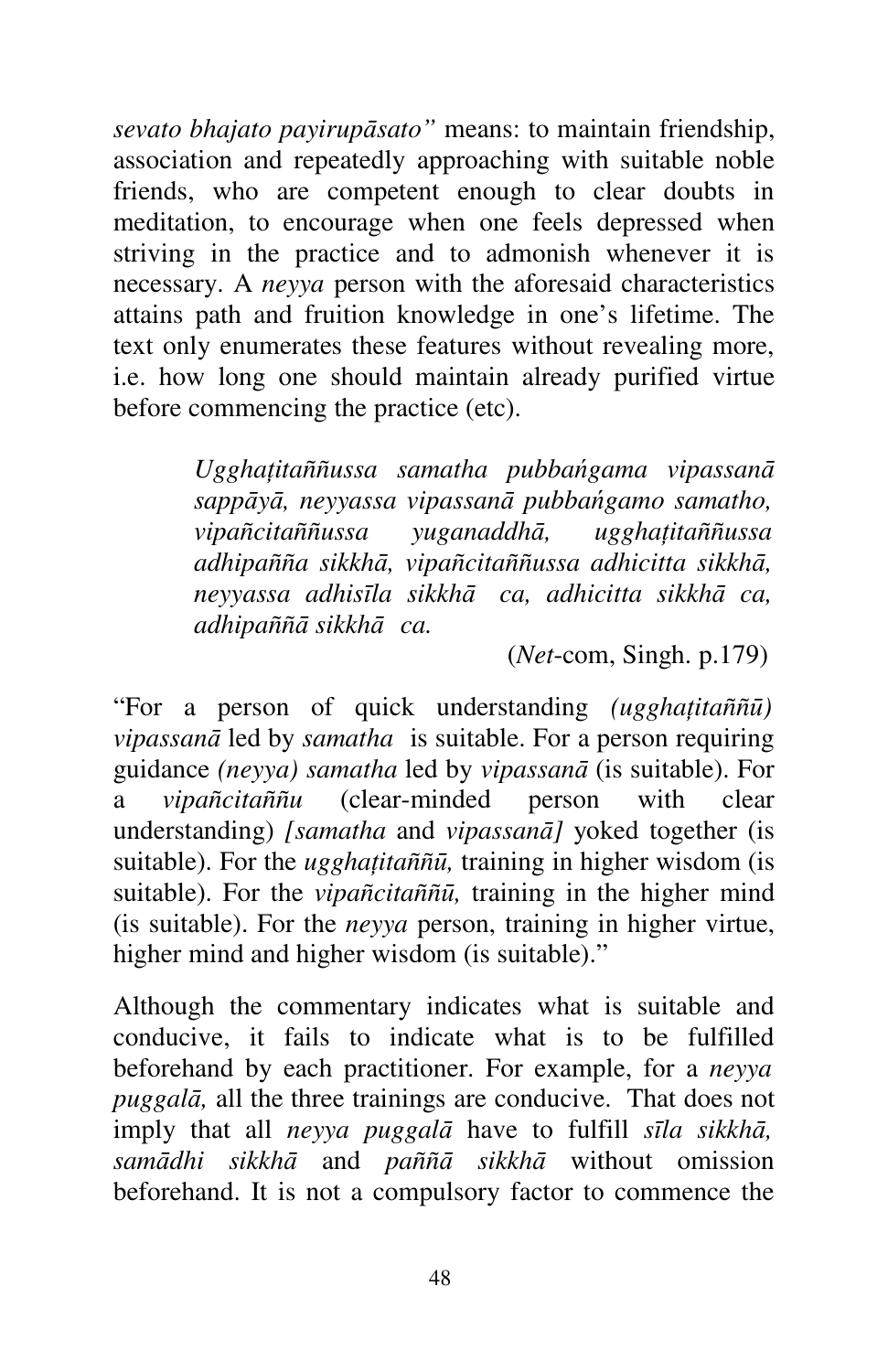practice of meditation. To require that this be the case is like arguing that every *neyya* and *vipañcitaññū* person has to develop *samatha jhāna* before their attainment. This is not a sensible argument.

Further, if this is so, an *ugghaţitaññū bhikkhu*'s lapse in *sīla*  should not give rise to a '*āņā vītikkama'* obstacle. Obviously, all such lapses, if done intentionally, are an obstruction for their attainment. It must be understood that the aforementioned quotation simply means that, if a *neyya*  person is endowed with complete *sīla* and *samādhi*  beforehand, he attains path and fruition knowledge with special qualities, so that all the three trainings are conducive for him.

For an *ugghaţitaññū* person, insight knowledge arises immediately after listening to a brief *dhamma* talk. It is therefore not possible to enter into absorption again and again. Since both, an *ugghaţitaññū* and *vipañcitaññū* person realizes their attainment while listening to a sermon it is not necessity to reinforce *sīla*. Out of trust (*saddha)* in the preacher and respect for the doctrine that is being listened to, he enjoys the talk. That very enjoyment and delight makes his mind energetic and powerful. Therefore, there is nothing special to say, that, for an *ugghaţitaññū, sīla* and *samatha* or for a *vipañcitaññū, sīla* would be necessary.

For a *neyya* person, who has to meditate for a long period, occasionally *sīla* has to be revised. If the *sīla* is not kept well, he may become remorseful. For those who entertain doubts and worries, even after rectifying their own lapses, it is possible that their mind still remains restless. If one is not competent in dealing with such a restless mind, worry and remorse can hinder one's insight meditation practice. Either well before or during meditation, if one realizes that one's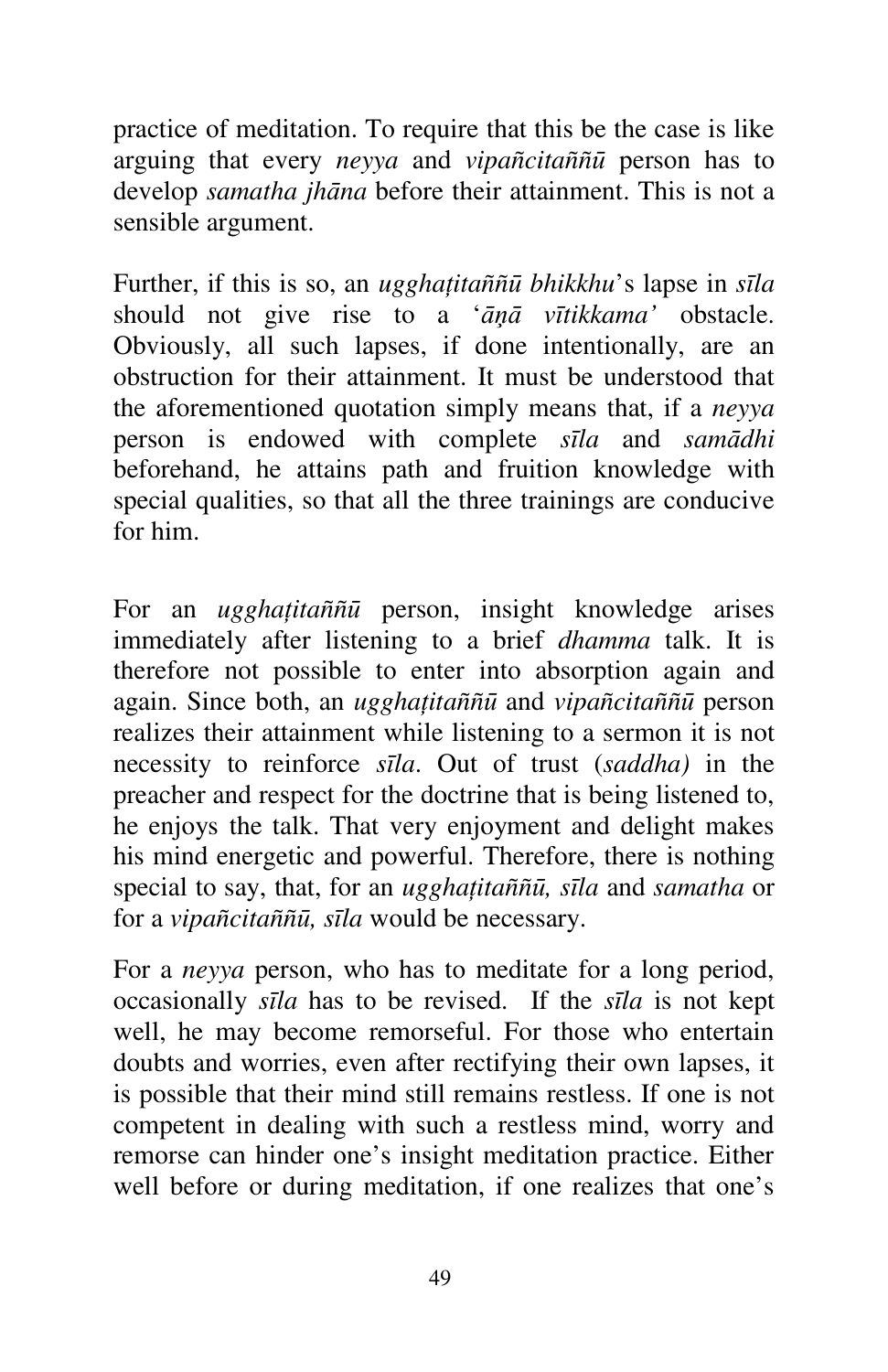*sīla* is purified, happiness and delight are bound to arise. Contentment can also arise in one's heart. This leads to a malleable and pliable mind and *samādhi* and *paññā* can progress without any hindrance. Accordingly, purifying one's virtues either before or at the beginning of meditation is especially suitable for a *neyya* person.

### *Samatha is especially helpful*

*Tassa hi samādhipi taruņo vipassanāpi, tassa vipassanam paţţhapetvā aticiram nisinnassa kāyo kilamati, anto aggi viya uţţhahati, kaccehi sedā muccanti, matthakato usumava*<sup>tti</sup> viya utthahati, *cittam haññati vihaññati vipphandati, uddhatam hoti. So puna samāpattim samāpajjitvā tam paridametvā mudukam katvā samassāsetvā puna vipassanam paţţhapeti. Tassa puna aticiram nisinnassa ca tatheva hoti. So puna samāpattim samāpajjitvā tatheva karoti. Vipassanāya hi bahūpakārā samāpatti.* 

(*M*-com, Singh. vol. II, p. 68)

Where insight concentration is not mature, it is unlikely that there is a maturing of insight knowledge. While being seated for a long time with one's attention focused, one tends to feel tired in one's body. One may feel as if a fire is burning in the whole body and may perspire profusely in the armpits and some times everywhere else on the body. One may feel as if steam would gush out of the skull. The mind can become restless and agitated. At that time, one should enter into absorption and calm the body and mind before returning to *vipassanā*. The circumstances may persist as before. If so, one should try to enter into absorption as indicated above and seek release. In this way, *samatha* meditation is especially helpful in the *vipassanā* practice.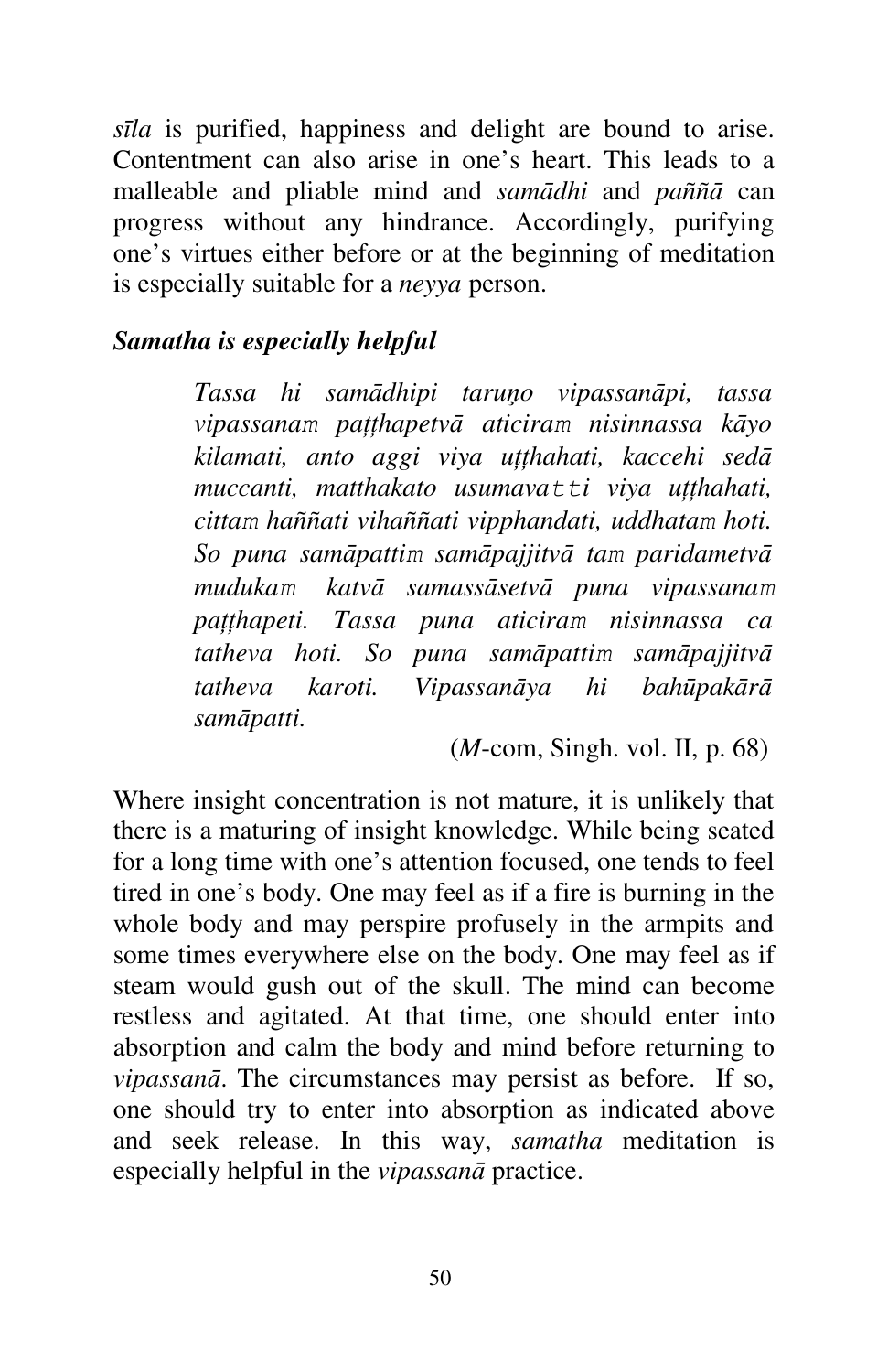A person who has already developed absorption should make use of it freely to find release from such occasional difficulties during the *vipassanā* practice*.* One should develop insight concentration and knowledge. Once insight concentration and knowledge reach maturity, there is unlikely to be any further bodily pains and irritations as experienced earlier. It will be possible to continue with the meditation practice, day and night. Accordingly, *samatha*  absorptions are also a great help for a *vipassanā yogi.*

Nowadays, *yogis* following the insight method of practice can also experience the difficulties that are stated in the above commentary. *Yogis* who are not skilled in *samatha*  absorptions should cultivate strong effort in such a situation to continue with noting, to alleviate bodily pain and weariness to further progress with the insight meditation practice.

As the commentary correctly says, for a *neyya* person, all the three trainings are suitable, since both *sīla* and *samādhi* are especially helpful. But, one should bear in mind that the commentary has not specifically mentioned how long one should maintain purity before commencing the meditation practice.

Further, highlighting the case of *Sarakāni* the *Sākyan* it can be said that as a *neyya* person, he meditated only at the time of closer to his death and became a *sotāpanna*. The commentary does not mention that his attainment occurred after listening to any person or to any advice. Accordingly, he cannot be classified as an *ugghaţitaññū* or a *vipañcitaññū* person. Considering all these examples, it could be decided that the statement: 'a *neyya* person has to maintain purity of *sīla* for long time before attaining path and fruition knowledge' is nothing more than a personal view or an opinion.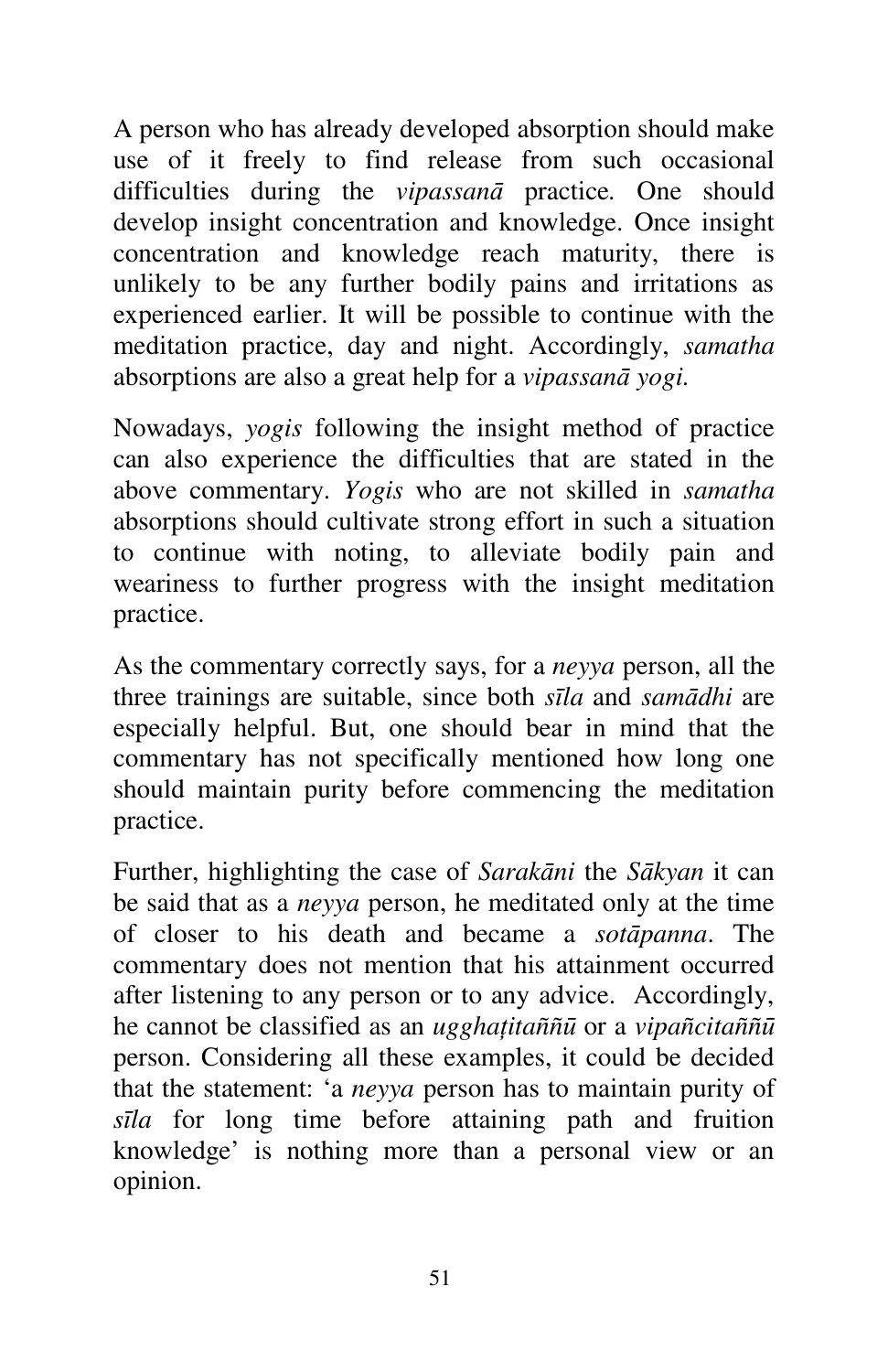A person without attainment in their life can also achieve the whole range of insight knowledge without purifying *sīla*  beforehand. The example of *Tambadāţhika,* the executioner further illustrates this.

# *Tambadāţhika - The Executioner*

A citizen of the city of *Rājagaha* by the name of *Tambadāţhika* (one who has a copper coloured mustache) was assigned by the King as the public executioner. Daily, he put to death robbers, killers and bandits, who had violated the law and condemned by the royal court to be decapitated. Daily, he executed a few as part of his duty and after fiftyfive years he retired. Immediately after his retirement, he decided to cook rice-porridge, purely with milk. He had a bath and perfumed the body and garlanded himself with jasmine flowers after wearing new clean clothes. As he waited in his new costume, ready to consume the rice porridge, Venerable *Sāriputta* visited on his alms round. Seeing the Venerable approaching, *Tambadāţhika*, became very happy and invited him to come in and offered some of the milk-rice porridge that had been prepared. Venerable *Sāriputta* consumed the porridge and gave a sermon, thanking *Tambadāţhika.* Whilst listening to the talk, which he received as a blessing for his generosity, *Tambadāţhika*  became rather restless owing to the fact that he was the public executioner for the past 55 years.

Venerable *Sāriputta* noticed his restlessness and questioned him:

> "Dear *Upāsaka*, did you execute people out of your own wish or was it due to a command of someone else?"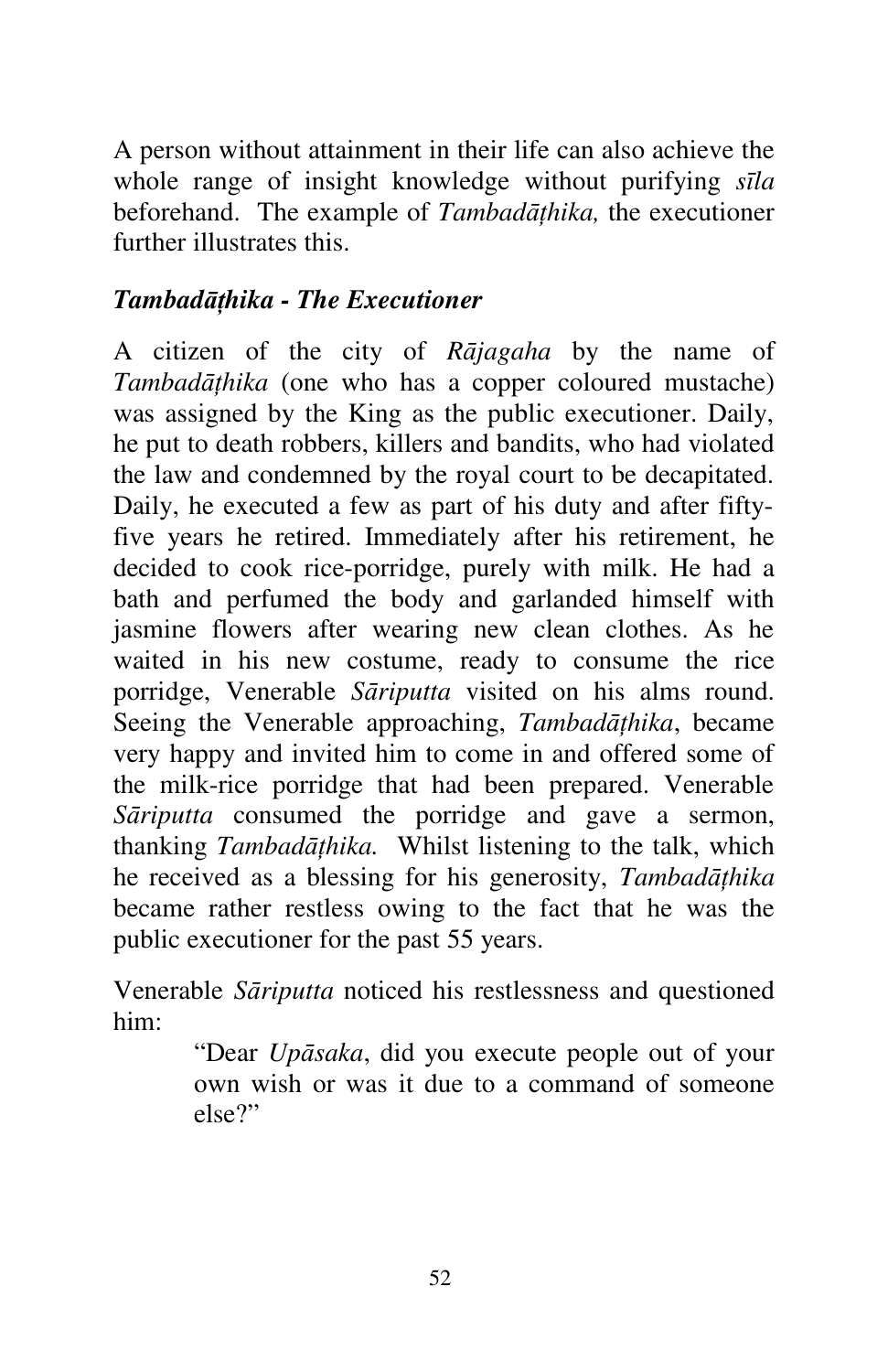"Venerable Sir, I did it not out of my own wish but surely due to the King's order", he answered.

"If this is the case, should you be concerned upon it as your misdeed?"

Realizing that it was not his own mistake but rather carrying out the King's order, his worry alleviated and his attention returned to the talk. After listening to the talk, he attained the insight knowledge - '*anulomakkhanti'.*

*So, there anumodanam karonte ekagga citto hutvā Dhammam suņanto sotāpatti maggassa orato anulomikam khantim nibbattesi.* (*Dhp*-com. 100)

"When he *(Tambadāţhika)* was listening to the elder's (Venerable *Sāriputta*'s*)* sermon, his mind became onepointed (concentrated), which resulted in the *anulomikam khantim* (referring to the *sańkhārūpekkhā-ñāņa* with conformity to the path-knowledge near to stream-entry (but still not mature enough to realize stream-entry)."

Normal insight knowledge is sometimes recognized as *anumlomikam khantim*. But in this case, since the commentary specifically mentions it as *sotāpatti maggassa orato* (just short before *sotāpatti magga-ñāņa*), there is no doubt that *sańkhārūpekkhā-ñāņa* (knowledge of equanimity towards all formations) is what was attained by *Tambadāţhika*.

Out of courtesy, *Tambadāţhika* accompanied Venerable *Sāriputta Thero,* a certain distance. On his return, a mad cow (possessed by a female *yakkhā*) knocked *Tambadāţhika*  down and killed him. His next birth was in the *Tusita*heaven.

53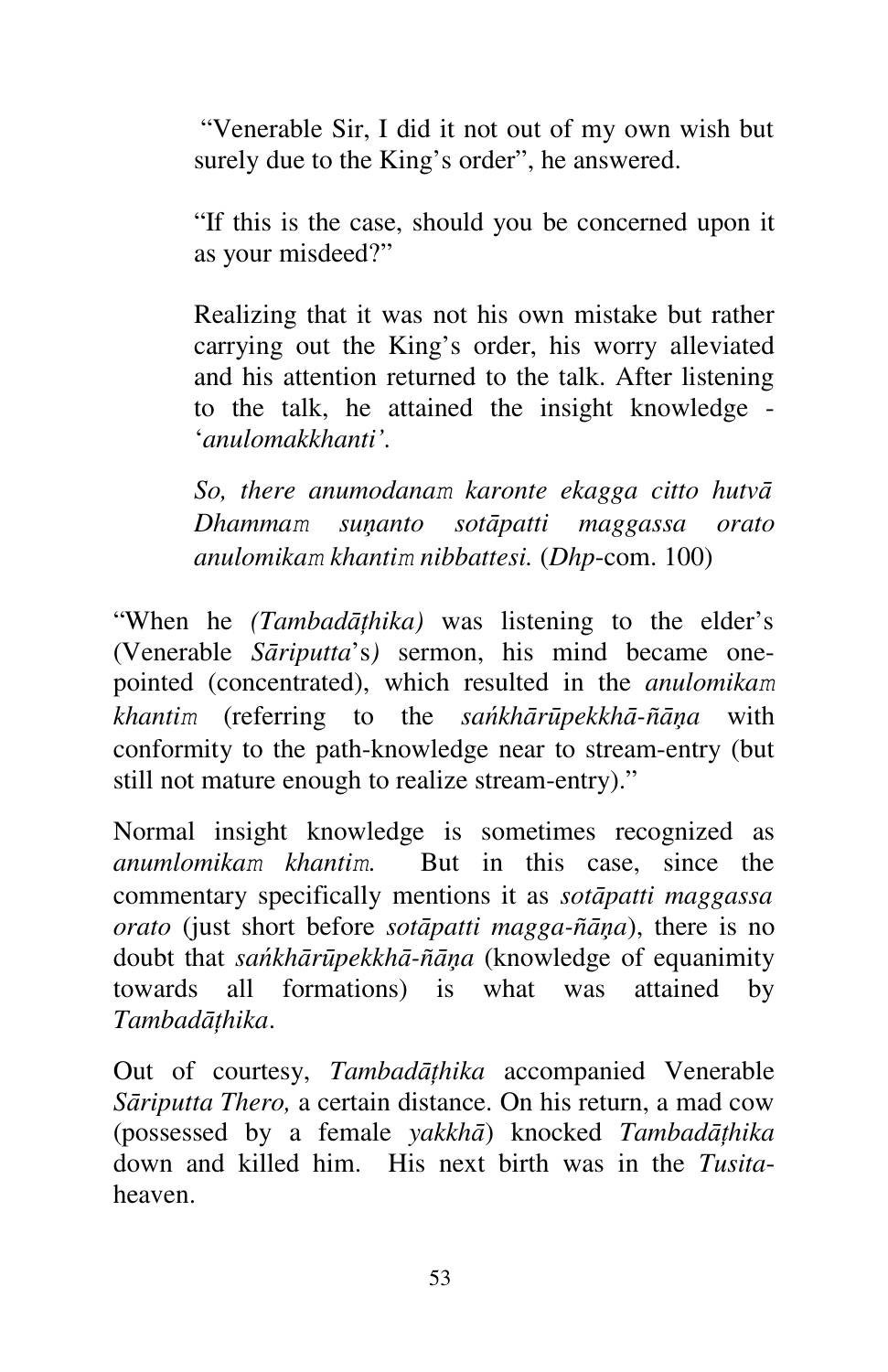This became a topic for discussion among the monks: "*Tambadāţhika* was a public executioner for 55 years and retired today. He made milk-porridge and offered it to Venerable *Sāriputta* and died immediately after that. How will be his next destiny?" In response, the Blessed One summarized *Tambadāţhika*'s circumstances with the following stanza:

> *Subhāsitam suņitvāna - nagare cora ghātako Anuloma khantim laddhāna - modati tidivam gato'ti.* (Dhp-com. 100)

"Having (respectfully) listened to the well spoken (*Dhamma*discourse, which was delivered by Venerable *Sāriputta*), the executioner of the city (*Rājagaha*) acquired the *anuloma khantim* (and) went to heaven to enjoy happiness."

The *bhikkhus* were not very happy and questioned further: "Venerable Sir, he has done grave mistakes, the effect of a sermon of *Dhamma* is not so powerful. Being the situation thus, how can he achieve such deep insight knowledge?"

In reply to this question the Buddha answered:

"O monks! Do not try to measure my *Dhamma* as less powerful. A meaningful sermon, even for a split second is significant and yields profound and delightful results."

Further he admonished as follows:

*"Sahassam api ce vācā - anatta-pada-samhitā, Ekam attha-padam seyyo - yam sutvā upasammati."* (*Dhp.* 100)

"Better than a thousand meaningless words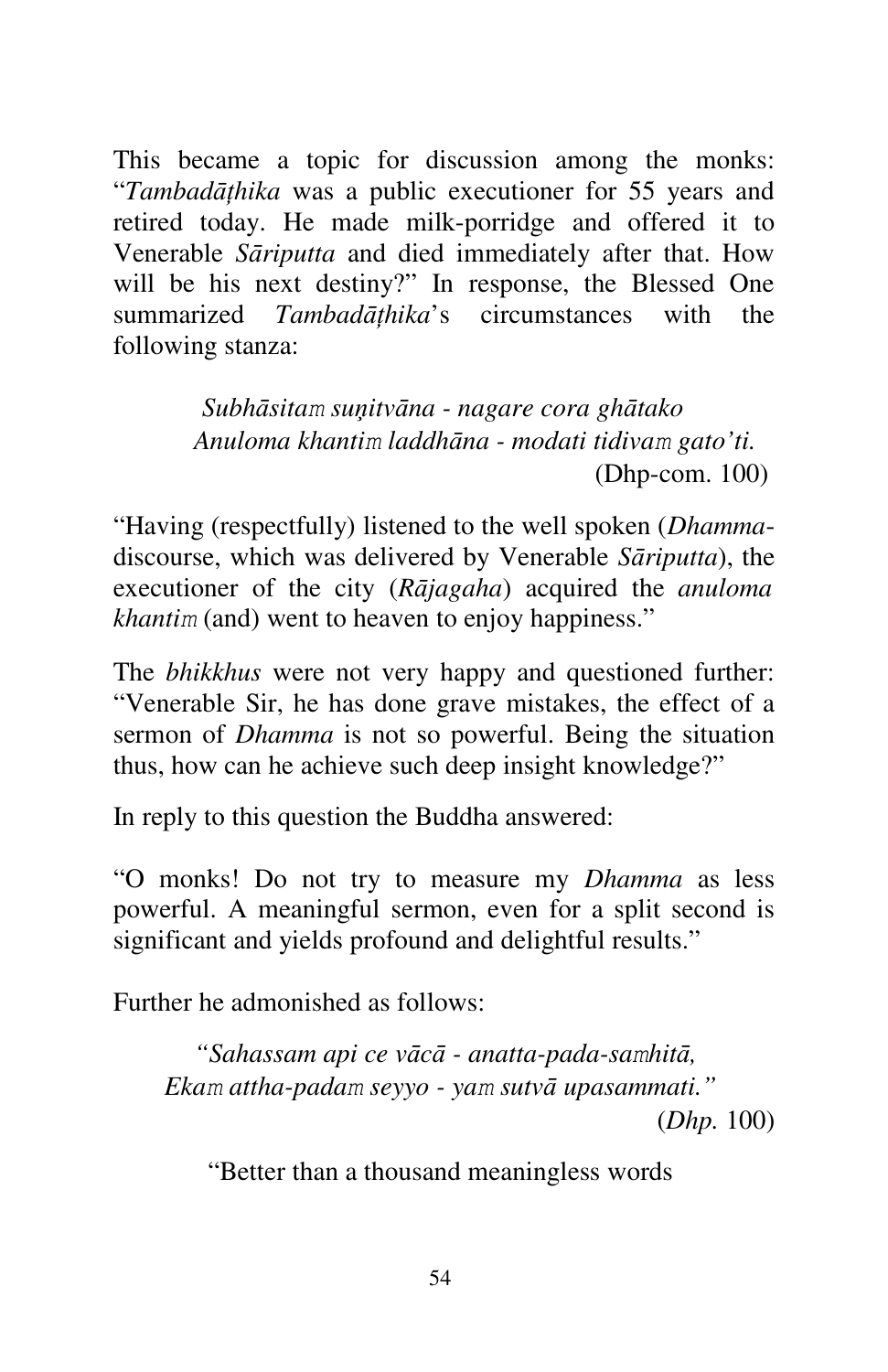Is one meaningful word, hearing which one attains peace." (DP**-**AB. 100)

Since *Tambadāţhika* did not attain path and fruition knowledge, he cannot be categorized as a *neyya-*person. As a result, one can never consider him as an *ugghaţitaññū* or a *vipañcitaññū* person. Therefore, one must seriously consider how he could achieve such state of advanced knowledge such as *sańkhārūpekkhā-ñāņa,* which marks the climax of the purification of *patipada ñāņadassana,* even without basic virtue? It could be that for lay-people, even if their virtue is not pure, it is not an obstacle for their spiritual advancement.

There are two reasons why someone would fail to realize noble attainments in one's life. The first is association with ignoble friends *(pāpamittatā*). In the case of the King *Ajātasattu,* he lost the opportunity to become an *arahant* due to his association with *Bhikkhu Devadatta*. This has been reported in the texts thus: on the suggestion of the *Bhikkhu Devadatta* the King *Ajātasattu* committed patricide, which is called '*kammantarāya' -* an obstacle for liberation and accordingly he lost the opportunity to attain *magga-phala* in his lifetime. A person, who has committed such an obstructing act cannot attain even an insight-knowledge like that of arising and passing away (*udayabbaya-ñāņa)*, not to mention the attainment of path and fruition knowledge.

The second reason why someone fails to attain the path and fruition knowledge is incompleteness in effort of restraint and admonishment - '*kiriyā parihāni*'. In the 51st *sutta* of the *Majjhima Nikāya,* called *Kandaraka Sutta,* the following example is provided. A person called *Pessa*, a son of an elephant trainer unfortunately lost his opportunity to attain path-knowledge as he failed to pay full attention to the topic presented by the Blessed One. Had he paid full attention to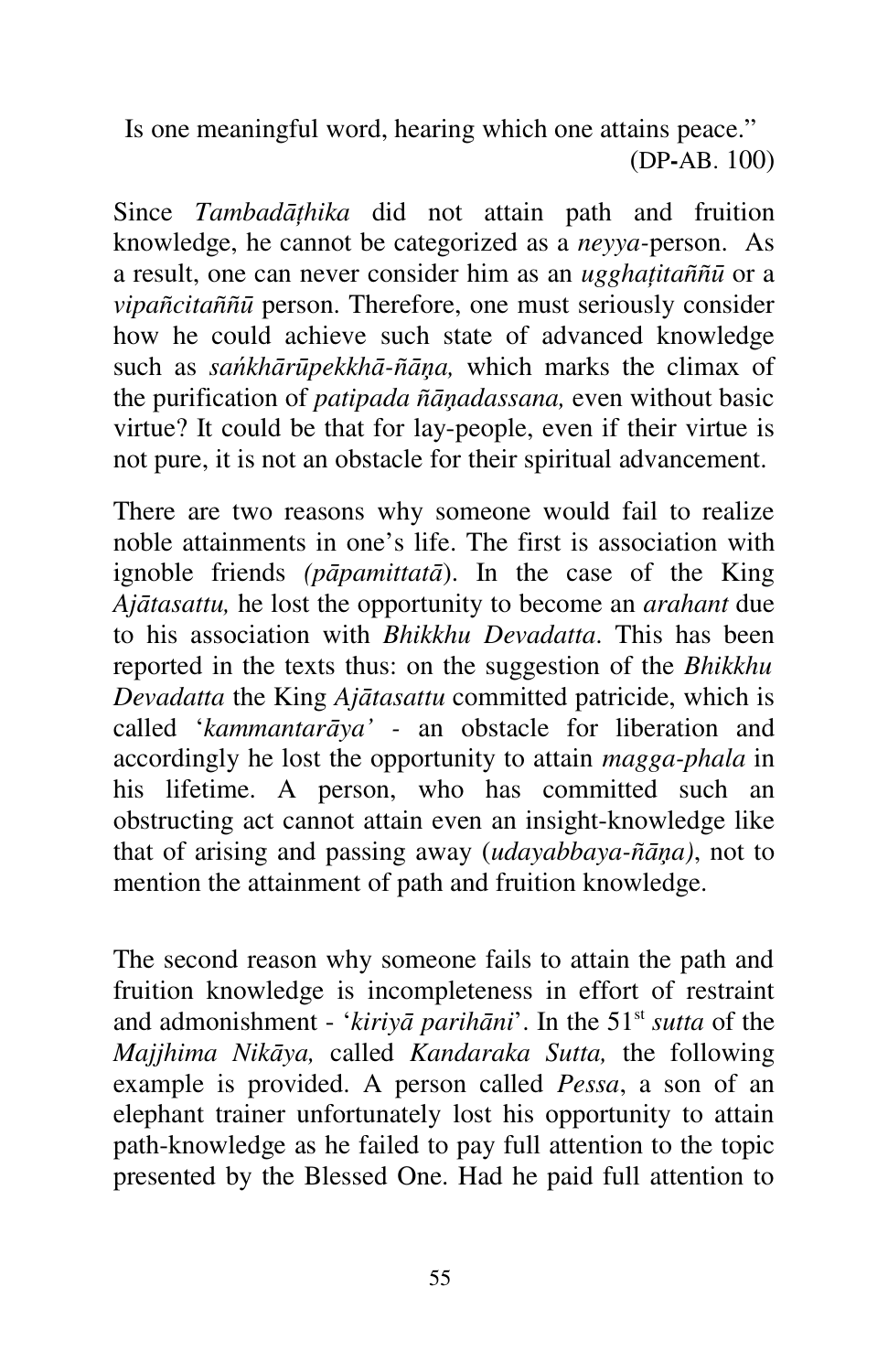the complete exhortation, which explained the four kinds of people such as self-tormentor, he would have attained *sotāpatti*, according to the Buddha. But he got up half way and paid respect telling: "We must go. We are very busy; there is much to be done by us", and left. He was fortunate to approach the correct person and to receive instructions about the correct path of practice, but gave up half way, showing incompleteness in his effort. As a result, he lost the opportunity. This exemplifies what is called '*kiriyā parihāni'* - incompleteness in effort of restraint and admonishment.

Further, the 59th *sutta* of the *Majjhima Nikāya* illustrates a story of a *Brahmin* called *Dhānañjāni* at his deathbed. He was visited by Venerable *Sāriputta,* who delivered a sermon only about *samatha* meditation. *Dhānañjāni* successfully contemplated to attain only *samatha* then and there, and passed away to be born in the *Brahma*-abode. If instead, he had been bestowed with a complete sermon culminating with *vipassanā*, he would have attained path and fruition knowledge before passing away. His failure to attain path and fruition knowledge was due to an incompleteness of the admonishment. The Buddha points out the incompleteness of Venerable *Sāriputta*'s admonishment and recommended that he meet the new-born *Brahma* in the *Brahma*-world and to deliver a complete sermon including *vipassanā* teachings. Venerable *Sāriputta* followed the Buddha's instruction.

From then onwards, Venerable *Sāriputta*, whenever he delivered a sermon, never failed to culminate it with the four noble truths. Even today there are people like *Dhānañjāni,*  who have the potential to achieve noble attainments, but just while away their lives simply due to '*kiriyā parihāni'*  (incompleteness of instructions), especially due to incorrect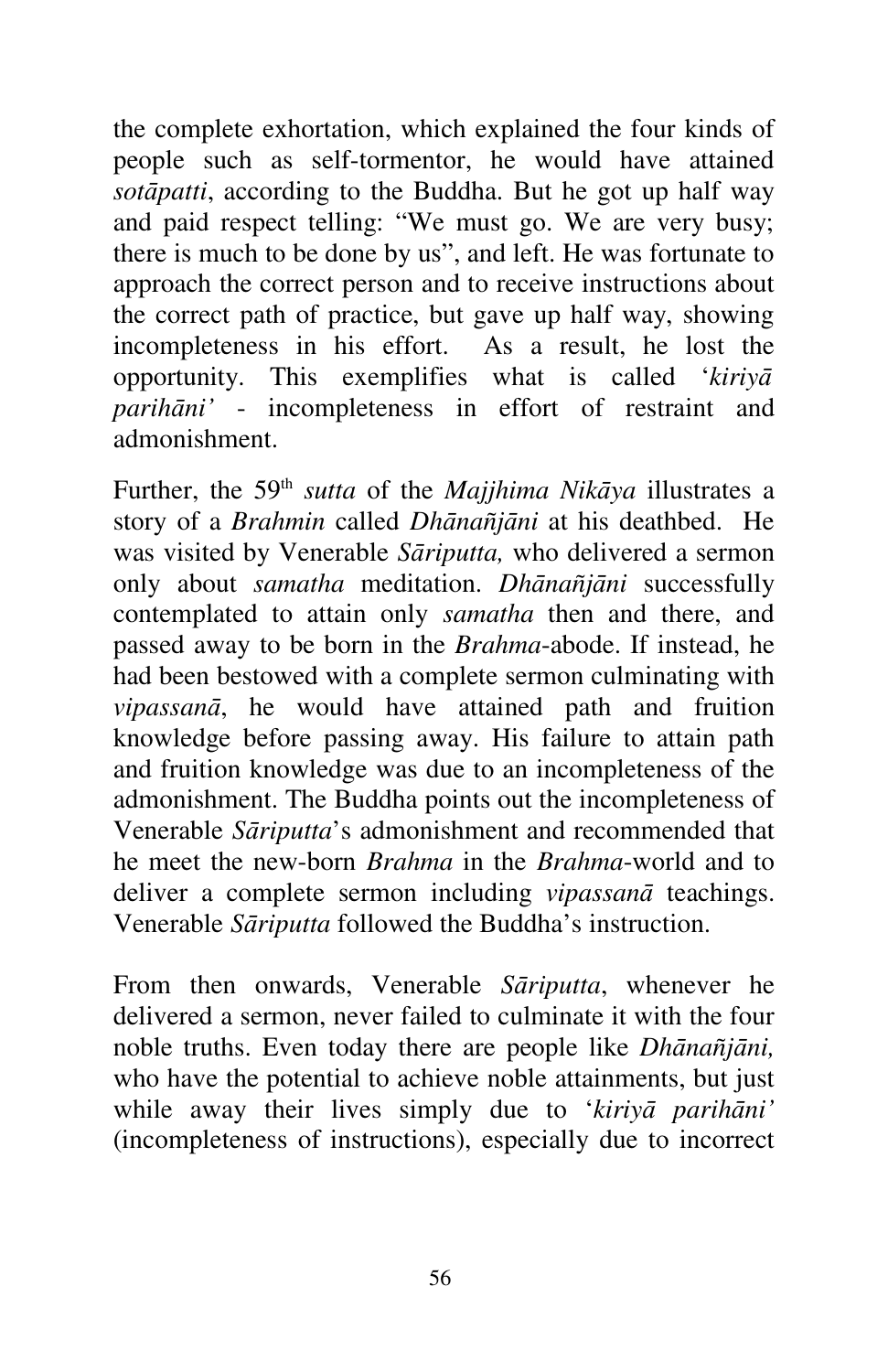presentation of *vipassanā* or simply due to an absence of such instructions.

As far as *Tambadāţhika*'s incident is concerned, his nonattainment was mainly due to him being slack in his meditation practice (*kiriyā parihāni).* The fact that he attained the *sańkhārūpekkhā-ñāņa* is clear evidence that the sermon was not incomplete. Further, the failure was not due to an association with ignoble friends.

For a realization of the dhamma, the decisive criterion is not being or not being an *ugghaţitaññū* or a *vipañcitaññū* person. Impurity of virtue is an obstacle only for *bhikkhu*s, but for the laity, it is not crucial. If purification of virtue is not fulfilled during meditation, it is impossible for the sequence of insight knowledge to arise. In the case of Chief Minister *Santati* and as illustrated in similar cases, fulfillment of a purification of virtue should be understood as follows: If, either just before a sermon or while listening to it, one makes a resolution not to repeat one's mistakes, then by that very resolution or pledge, the purification of virtue comes into effect. Even without such a distinct resolution, it can be stated, that just by meditative contemplation itself one's purification of virtue can come into effect.

#### *Purification of virtue through meditation*

*"Ñāņena avijjam … aniccānupassanāya niccasaññam …*

(Pţ s*.* vol. I, p. 45)

*… pahānam sīlam, veramaņī sīlam, cetanā sīlam, samvaro sīlam, avītikkamo sīlam. Evarūpāni sīlāni cittassa avippaţisārāya samvattanti, pāmojjāya samvattanti, pītiyā …, passaddhiyā …, somanassāya samvattanti, … ekanta- nibbidāya, virāgāya*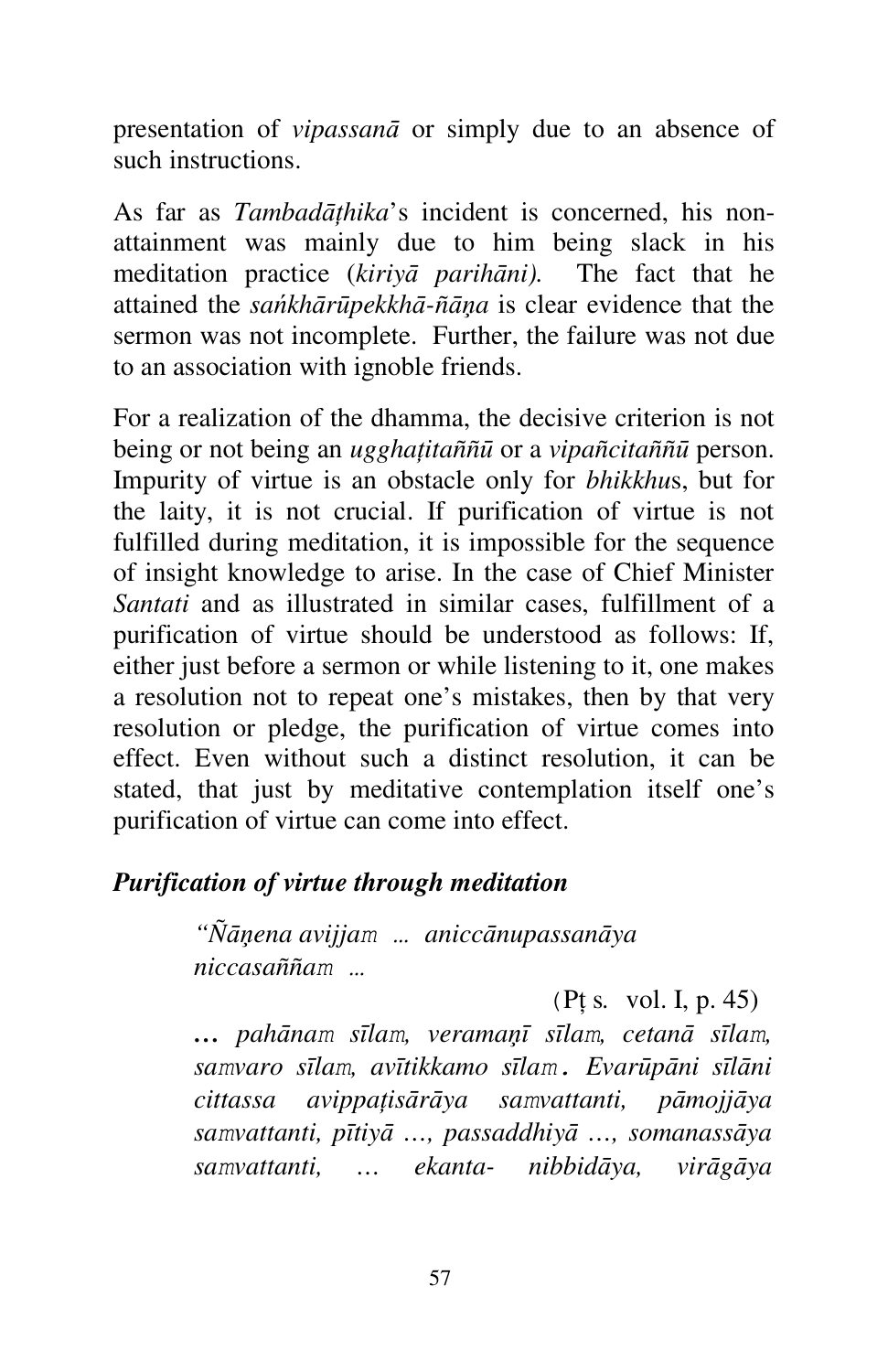*nirodhāya upasamāya abhiññāya sambodhāya nibbānāya samvattanti. … Yo tattha samvaraţţho, ayam adhisīlasikkhā, yo tattha avikkhepaţţho, ayam adhicittasikkhā*, yo tattha dassanattho, ayam *adhipaññāsikkhā."* (*Pţs.* vol. I, p. 46)

Some parts of this quotation, which are extracted from the *Paţisambhidāmagga*, have been eliminated to make the essay not too voluminous. The full text can be found in (*Pţs.* vol. I, p. 45 - 46)

"Through knowledge (of *nāma-rūpa paricceda* and *paccayapariggaha*) in the case of (equivalent) ignorance …through contemplation of impermanence (at the stage of s*ammasana ñāņa*) in the case of perception of permanence … abandoning (of harmful actions) is virtue ... abstention is virtue, volition is virtue, restraint is virtue, non-transgression is virtue. Such virtues lead to nonremorse cognizance, to gladness, to happiness, to tranquility, to joy, … to perfection, to complete dispassion, to fading away of greed, to cessation, to peace, to direct-knowledge, to enlightenment, to *Nibbāna*; … The meaning of restraint therein is training in higher virtue. The meaning of non-distraction therein is training in higher cognizance. The meaning of seeing therein is training in higher understanding  $\ldots$ " (PD. I, 264 + 265).

In the *pahāna sīla*, with only the knowledge of *nāma* and *rūpa,* the delusion of a person or a being is abandoned. With the knowledge of cause and effect, ignorance is abandoned (wrong concepts that beings arise without a cause or that they are credated by a *Brahman*, an omnipotent god or the king of the gods are abandoned). The perception of impermanence leads to an abandonment of defilements or delusion that "all *nāma-rūpa* arises as a permanent object".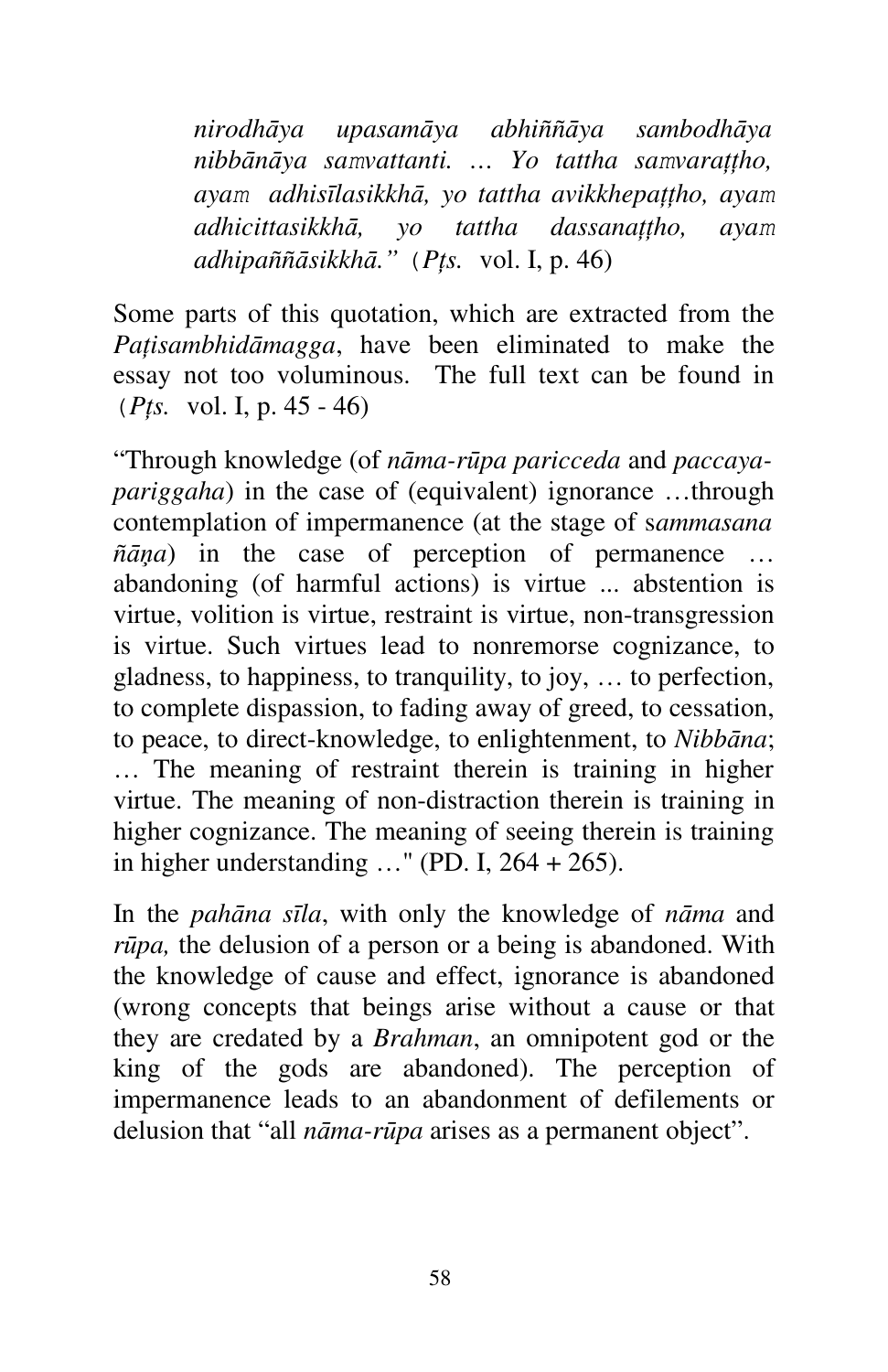'Abandoned' means that when light arises, then darkness goes away; whenever true knowledge arises, defilements, which are based on wrong knowledge, go away or don't have an opportunity to arise. In this way, when defilements lose the opportunity to arise, with time, only wholesome mental states (such as the series of insight knowledge) have the opportunity to arise, undisturbed.

Through the practice of insight meditation, only wholesome mental states will arise in time. As the practice progresses, there is very little opportunity for defilements to arise. This is abandonment. As a result, at that time, there will only be wholesome mental states, unmixed with unwholesome mental states. This abandonment gives a base for the arising of future wholesome mental states and is called '*upadhāraņa*'. It also ensures that wholesome mental states are unshakable. Therefore, it is called *samādhāna*. Since abandonment has both these qualities, in the canon, it is referred to as '*pahāna sīla*. It indicates that the insight practice does not allow for the arising of defilements. By itself, it is said to be virtue.

# *Abstention is virtue (veramaņī sīla)*

According to the commentaries and subcommentaries, in the presence of any *vipassanā*-consciousness there is not a single mind moment without the three kinds of abstinence *(pahāna*). In the *vipassanā* practice, the arising of states of mind which are against misbehavior (misconduct) and wrong livelihood, serves this abstention at the *tadańga-*level (substitution of opposites). At the moment of pathconsciousness, the abstentions are aimed solely towards liberation. At that moment, no other abstentions or intentions are possible. In this event, all forms of misbehavior (misconduct) and wrong livelihood will be completely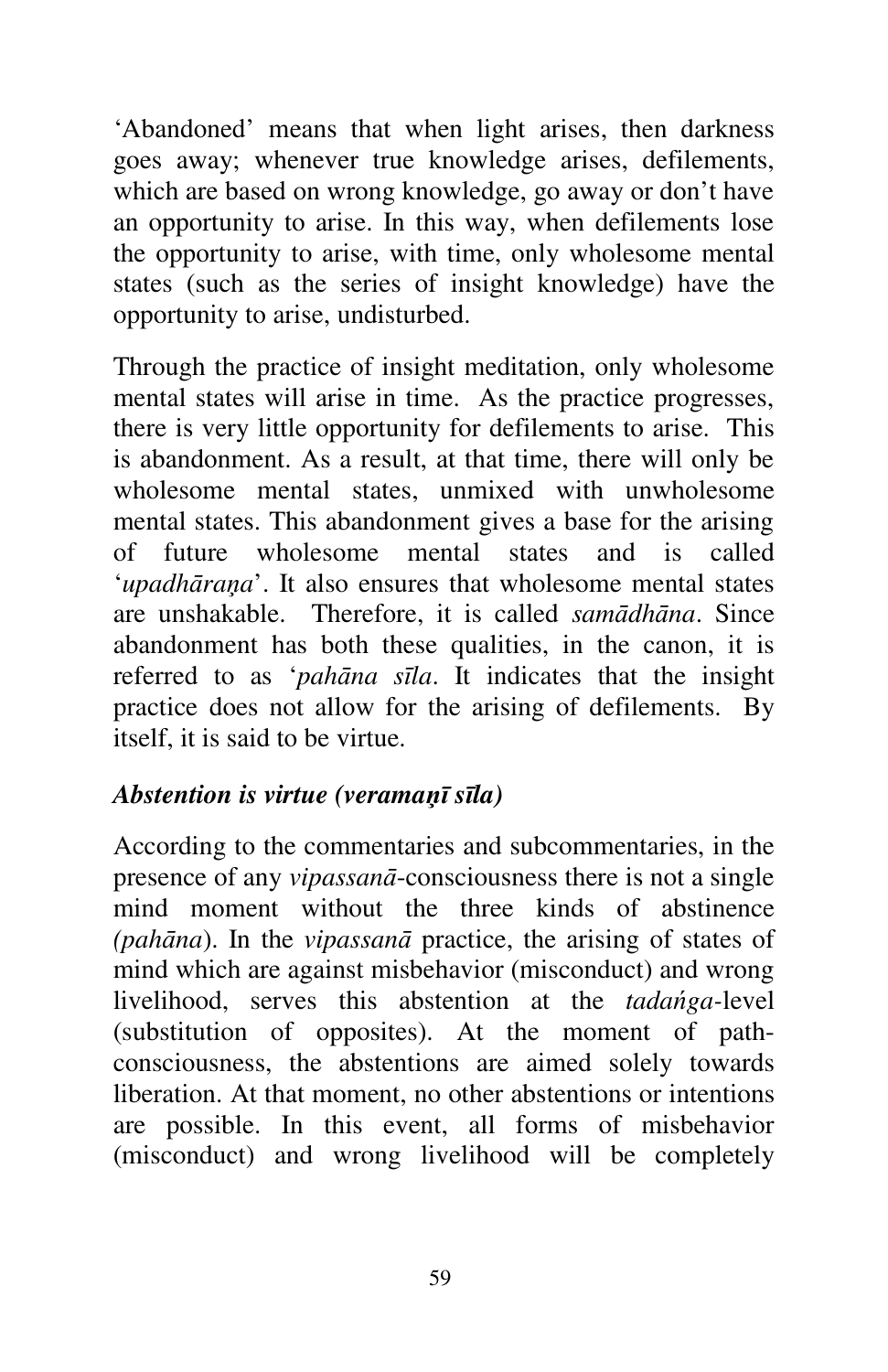eradicated (*samucceda pahāna*). This facilitates the function of abstinence.

When *nāma-rūpa-paricceda-ñāņa* reaches maturity, it is unlikely that there be defilements in connection with the object of meditation or misunderstandings of a person, a being (etc); or that beings arise without a cause, or that there is permanence, pleasure or a permanent soul (etc). This is due to the eradication of underlying tendencies related to the object of meditation (*ārammaņānusaya*). When defilements lose their opportunity to arise, there will no longer be obsessions relating to a being or a person. As a consequence there won't be any transgressions such as killing, stealing, (etc), as the misconception of a being or a person is absent. Each time that insight knowledge such as *nāma-rūpaparicceda-ñāņa* (etc) arises, defilements emerging from the underlying tendencies related to the object of meditation cannot arise and develop to the transgression-level. Therefore, it is called 'virtue by abstention' (*veramaņi sīlam)*.

# *Volition is virtue (cetanā sīla)*

To encourage the noting of each object as it arises, volition must be present at each moment of meditation. A person without discipline or any restraint is ready to commit physical or verbal misbehaviors at any moment. For a yogi, whenever faith, zeal and energy become weak, his intention to note also becomes weak. Then the noting will not be clear. Whenever faith, zeal and energy become strong, the noting also becomes strong and clear. Depending on the level of application of volition, the noting comes to completion. Since volition reflects on and applies to wholesome actions (*upadhāraņa* and *samādhāna*), volition is called 'virtue by volition'.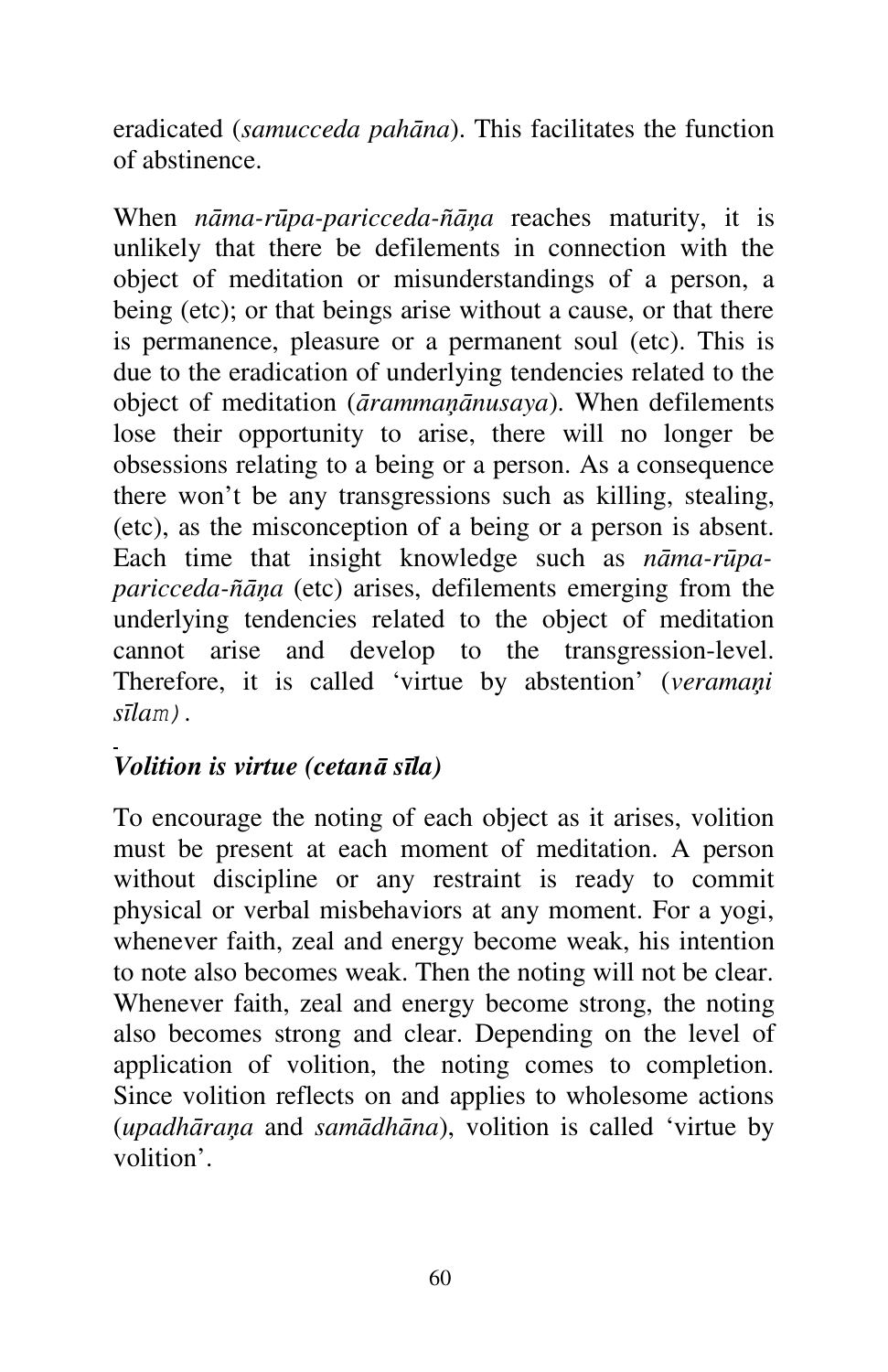# *Restraint is virtue (sa***m***vara sīla)*

The five kinds of restraint listed under the topic of 'restraint of the faculties', are called '*samvara sīla'*. In the arising of *vipassanā*-consciousness, each noting comprises *samvara sīla,* which keeps unrestrained actions under control or prevents them from arising. Especially, mindfulness, knowledge, patience and energy are regarded as '*samvara sīla'.*

### *Non-transgression is virtue (avītikkama sīla)*

By noting, the mind knows things as they really are. This leaves no space for misunderstandings or misconceptions. As a result, misunderstandings cannot cause transgressions of virtue as they do not enter the stream of consciousness. For further clarification: if volition of *pāņātipātā* (the intention to kill a living being) arises, it can lead towards a transgression. One can understand volition as a potential misdeed. On the other hand, if one does not entertain this volition (*cetanā*), there is unlikely to a transgression. It is not even a potential *pāņātipātā*. In the same way, a mind that does not note, opens the way for all the three types of defilements, namely dormant (underlying tendency), obsession and transgression by defilements. The noting mind however, does not allow for the arising of defilements and therefore transgression is impossible. Virtually, it means that there is no transgression by defilements. Accordingly, each noting can be referred to as '*avītikkama sīla'.*

Out of these five kinds of virtue, only *cetanā sīla* and *samvara sīla* are important. *Pahāna sīla* means the removal of defilements - not allowing them an opportunity to arise. Simply, it means getting rid of defilements. *Veramaņī sīla*  and *avītikkama sīla* means the arising of *vipassanā*-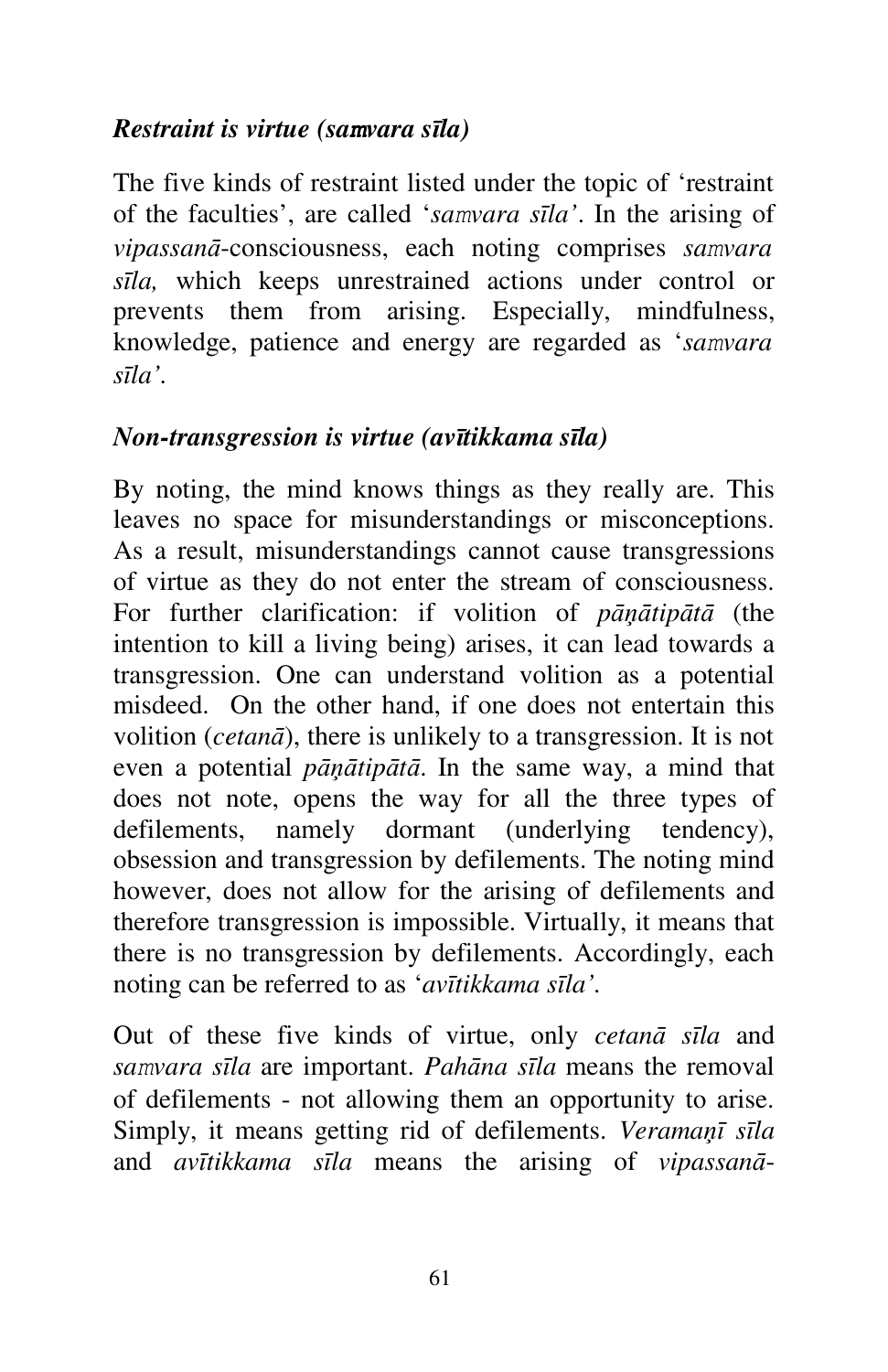consciousness according to the following quotation that is found in the *Visuddhimagga*:

> *Veramaņivasena … avītikkamavasena ca cetaso pavattisabbhāvam sandhāya vuttā***.** *(Vism. 1, 141)*

"As abstention from such and such … as restraint from such and such, as the volition associated with both of these, and as non-transgression in one who does not transgress such and such." (PoP. 1, 141)

One must bear in mind that only a state of mind apart from *cetanā sīla* and *samvara sīla* does count in this context as *veramaņī sīla* and *avītikkama sīla*.

Abstention as virtue (*veramaņī sīla*) and non-transgression as virtue *(avītikkama sīla)* are, in principle, equal. Abstention as *sīla* refers to the complete abstention from all the three types of defilements such as underlying tendencies, obsession and transgression. Not allowing them to enter into one's stream of consciousness, to make free from their arising or rather not allowing them to enter is called *avītikkama sīla* (nontransgression is *sīla*). This is a fairly discriminative explanation.

As stated in the stanza, "*Yo tattha samvarattho",* the four kinds of virtues - *pahāna, veramaņī, cetanā* and *avītikkama*  are considered to be virtue by restraint (*sīla samvara*). When the mind is fully aware of or if mindfulness penetrates into the *nāma-rūpa* object of meditation, one experiences *ñāņa samvara* (restraint by knowledge). Knowledge, which leads to understanding, is also called *ñāņa samvara*. If non-hatred (which has the potential of restraint from misdeeds or misconduct) can be maintained when perceiving undesired objects, one experiences *khanti samvara* (restraint by patience). The energy applied in meditation is *viriya*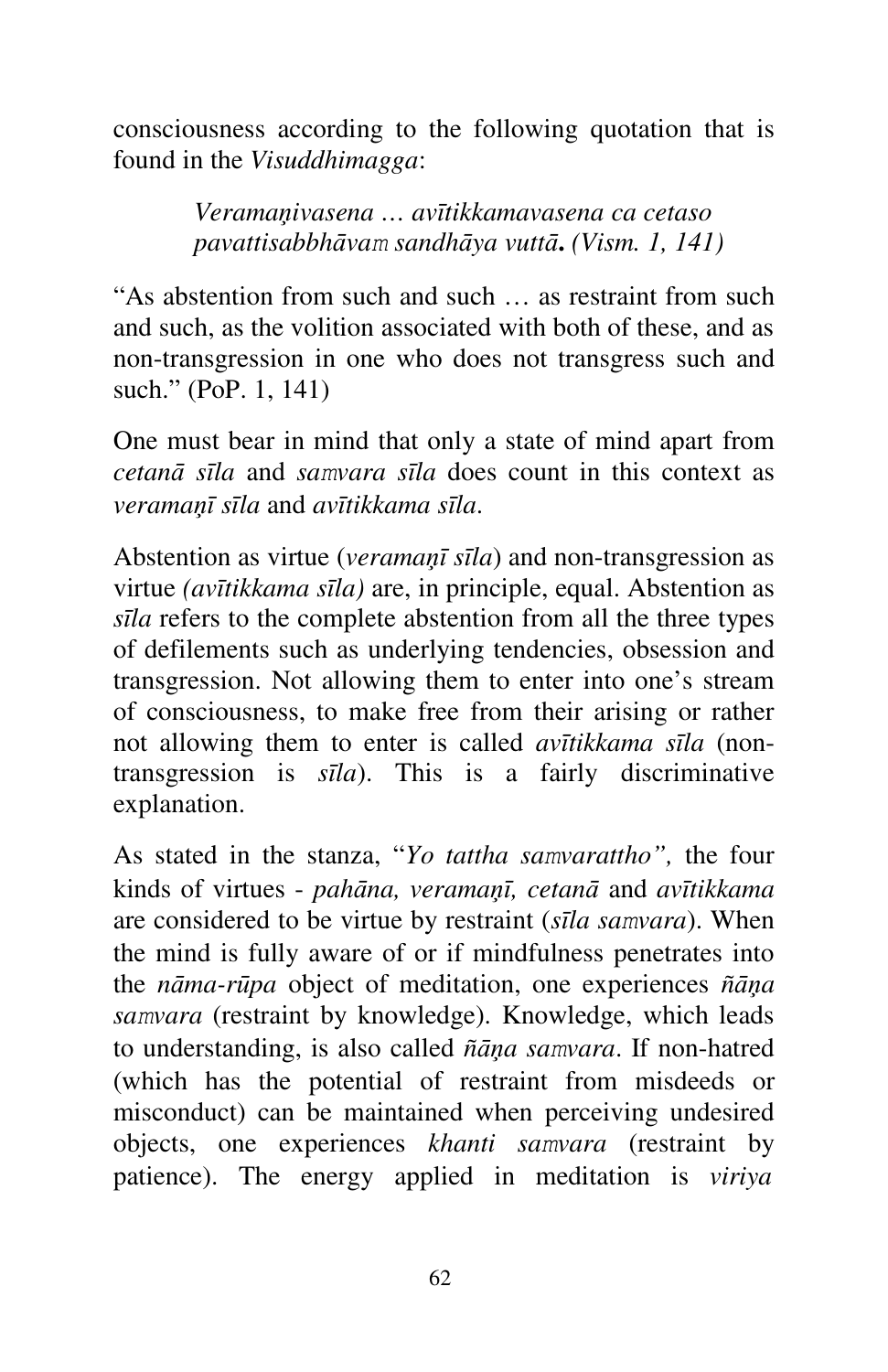*samvara* (restraint by energy). These five kinds of restraint occur simultaneously during each moment of *vipassanā*consciousness. In each moment of *vipassanā*-consciousness, this fivefold restraint is the training of higher virtue (*adhisīlasikkhā)*.

Presenting *ñāņa*, *sati* and *viriya* as *sīla* is just a mode of speech. Invariably, *ñāņa* (knowledge) means the real accumulation of wisdom. *Sati* and *viriya* come under the training of concentration.

Completing the four types of *sīla* in *vipassanā*consciousness: *pahāna, veramaņi, cetanā* and *avītikkama sīla* fulfills the *pāţimokkha samvara* and *ājīva pārisuddhi sīla*. These forms of *sīla* keep the three kinds of defilements underlying tendencies, obsession and transgression defilements away from the stream of consciousness or do not allow them to enter the stream of consciousness. Restraint by *sati, ñāņa, khanti* and *viriya* can be understood as virtues of restraint of the faculties. Out of these four, restraint by knowledge (*ñāņa)*, which occurs by noting and reflecting whenever one uses the four requisites, covers the *paccaya sannissita sīla* (virtue concerning the requisites).

The Buddha's exhortation was to contemplate on the usage of the four requisites and to not arouse defilements in respect of requisites. Training in this restraint prevents one from obsessive and the transgressional forms of defilements. It is however not possible to eradicate the underlying tendencies in this way. They can be uprooted only by insight knowledge. Accordingly, total purification of virtues concerning the requisites comes only through *ñāņa samvara*. This is an important fact to keep in mind.

#### *With meditation purification of virtue comes to completion*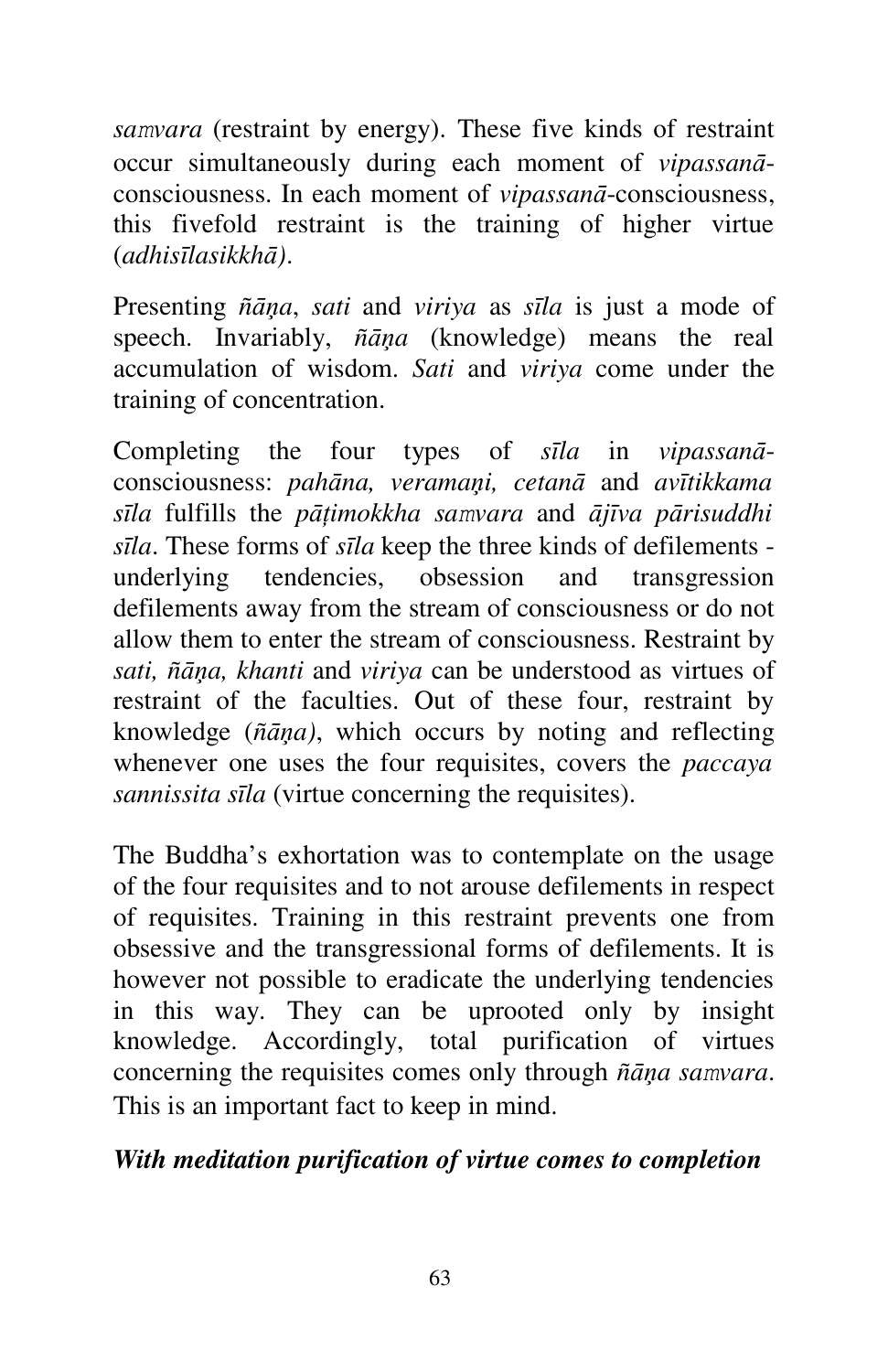In the course of history, the real method of meditation gradually became weaker. There was a belief that reflection (on the usage of requisites) was better and nobler than meditation itself. Due to this misconception, it was impossible to convince some people that it was meditation that brought reflection to completion. In fact, concentration and insight meditation is incomparably superior and broader than reflection. The Buddha exhorted that virtue concerning the requisites comes to fulfillment by meditation in just a split second. A quotation from the *Ańguttara Nikāya* shown below, reiterates this. It is only relevant to *bhikkhus*:

> *"Accharā-sańghāta-mattam pi ce bhikkhave bhikkhu metta-cittam āsevati…, bhāveti…, manasikaroti ayam vuccati bhikkhave bhikkhu. Arittajjhāno viharati satthu sāsanakaro, ovādapatikaro amogham raţţhapiņdam bhuñjati. Ko pana vādo ye nam bahulīkarontī'ti." (A. I, 6, 3-5)*

> *"Accharā-sańghāta-mattam pi bhikkhave bhikkhu kāye kāyānupassi viharati,… vedanāsu vedanānupassi viharati,… citte cittānupassi viharati, … dhammesu dhammānupassi viharati ātāpī sampajāno satimā vineyya loke abhijjā-domanassam, ayam vuccati bhikkhave bhikkhu arittajjhāno viharati, satthu sāsanakaro ovāda-patikaro amogham raţţhapiņdam bhuñjati. Ko pana vādo ye nam bahulīkarontī'ti." (A. I, 20, 10-13)*

"Monks, if for the time of a finger-snap, a monk produces a thought of loving- kindness, develops it, gives attention to it, such a one is rightly called a monk. Not in vain does he meditate. He acts in accordance with the master's teaching; he follows his advice and eats deservingly the country's alms food. How much more would it be, if he cultivates it." (ND. I, 6, 3-5)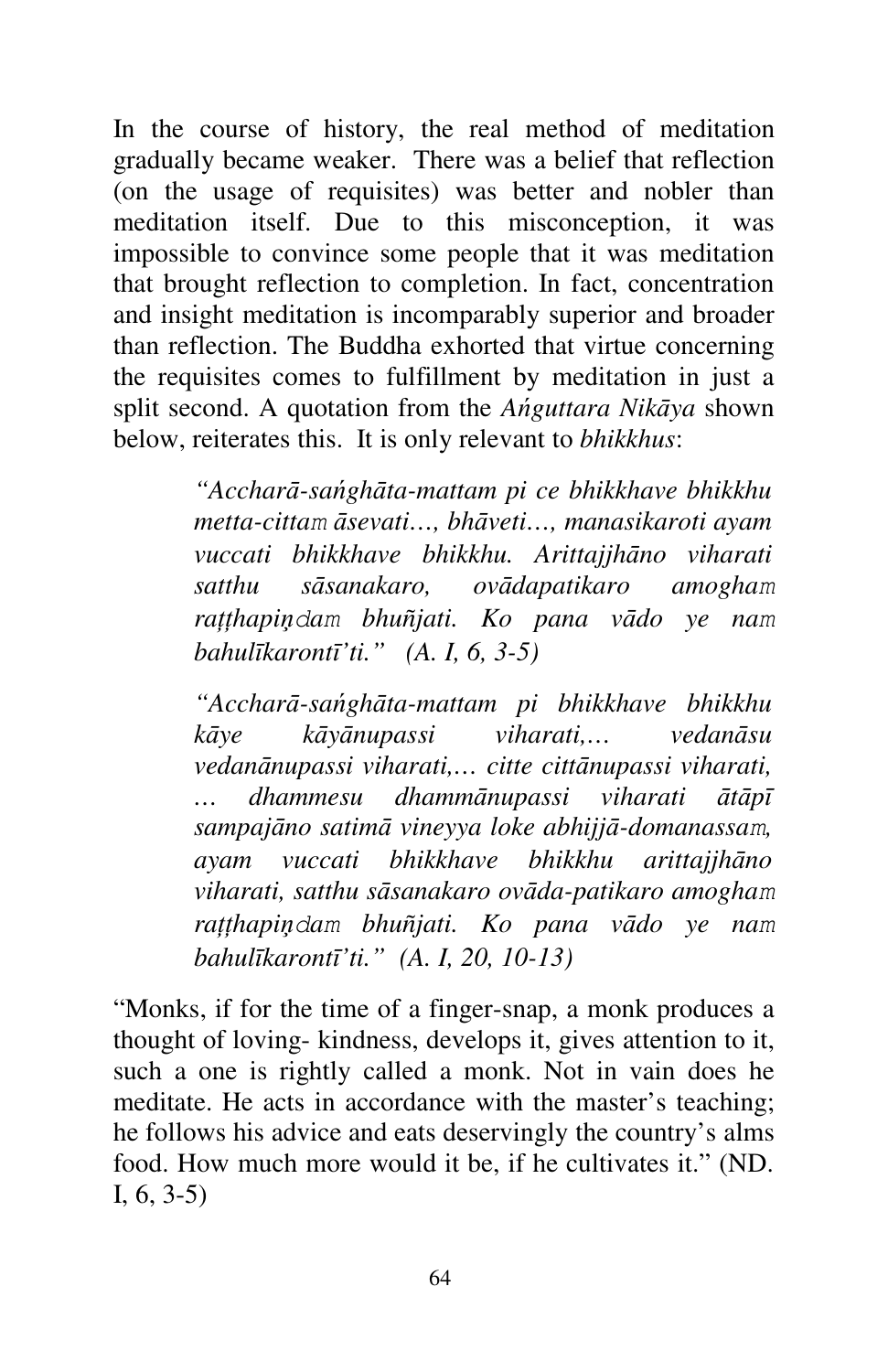"Monks, if for the time of a finger-snap a monk produces a thought of contemplation of the body as a body, contemplation of the feelings as feelings, contemplation of consciousness as consciousness, contemplation of the *Dhamma* as *Dhamma*, develops it, gives attention to it, such a one is rightly called a monk. Not in vain does he meditate. He acts in accordance with the master's teaching; he follows his advice and eats deservedly the country's alms food. How much more would it be, if he cultivates it." (ND. I, 20, 10- 13)

In the first part the meaning of a thought of loving-kindness is explained in the commentary as follows:

> "*Mettāya sabba pubba bhāgo nāma neva appanā, na upacāro, sattānam hita pharaņamatta mevā'ti."* (A-com. I, 6, 3, Singh.)

"It is the early part, not absorption, not access, just mere radiating wishes of welfare for all beings...".<sup>1</sup>

> *"Idha pana mettā pubba bhāgena hita pharaņapavattana matteneva āsevatīti veditabbo*." (A-com. I, 6, 3, Singh.)

"Thus the meaning of the practice should be understood here as *metta* in its early part – just the mere proceeding of radiating (wishes of) welfare".<sup>1</sup>

Here, loving-kindness means neither absorption nor access concentration but, normal friendly thoughts towards all beings. The meaning of the second part is clear and does not require further explanation.

<sup>1</sup> The translator added this translation for the reader's better understanding.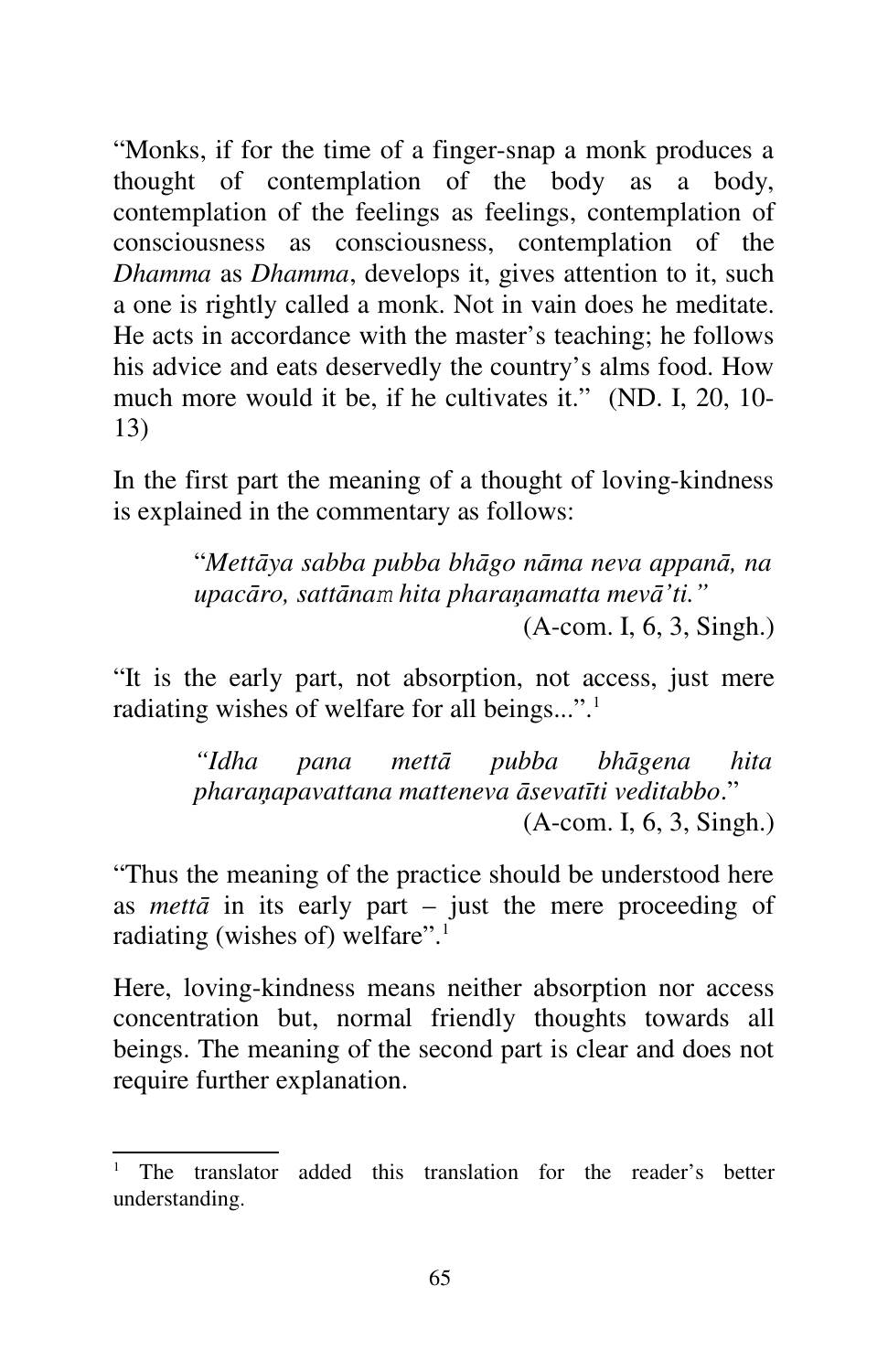A *bhikkhu,* who meditates even for a time period of a fingersnap on loving-kindness, contemplation on the body or another kind of concentration meditation is in accordance with the master's teaching and restrains himself, so that he becomes equal with a *sekha puggala* (one in training) and deservedly consumes the donor's alms-food. Accordingly, the donors also receive higher merits in return. Such a usage of requisites can be considered as completely free from debt (*anaņā paribhoga*), used as inheritance (*dāyajja paribhoga*) or used as the proper owner (*sāmi paribhoga*). There is nothing special to mention about a person who meditates continuously.

The explanation in the commentary is as follows:

"*Paribhuñjatīti cattāro paribhogā, theyya paribhogo, iņa …, dāyajja …, sāmi paribhogo'ti; ... tatta imassa bhikkhuno ayam raţţha piņda paribhogo dvihi kāraņehi amogho hoti. Accharā sańghāta mattam kālam mettam āsevanto, bhikkhu raţţha piņdassa sāmī hutvā anaņo hutvā dāyādako hutvā paribhuñjatīti pissa amogho raţţha piņda paribhogo; accharā sańghāta mattampi mettam āsevantassa bhikkhuno dinnam dānam mahatthiyam hoti mahapphalam mahānisamsam mahā jutikam mahā vipphārantipissa amogho raţţha piņda paribhogo; … Ye pana idam mettam cittam bahulam āsevanti, bhāventi punappuna karoti, te amogham rattha pinclam paribhuñjatīti ettha vattabbameva kim; eva rūpā hi bhikkhu raţţha piņdassa sāmino anaņā dāyādā hutva paribhuñjantī'ti*." (A-com. I, 6, 3, Singh.)

"The way (he) uses are the four (ways of) using: using as a theft, …as a debt, …as an inheritance, and using as the owner … In this regard for a monk the usage of country's alms-food will not be in vain out of two reasons: Even if he practices *mettā* for the mere time of a finger-snap the monk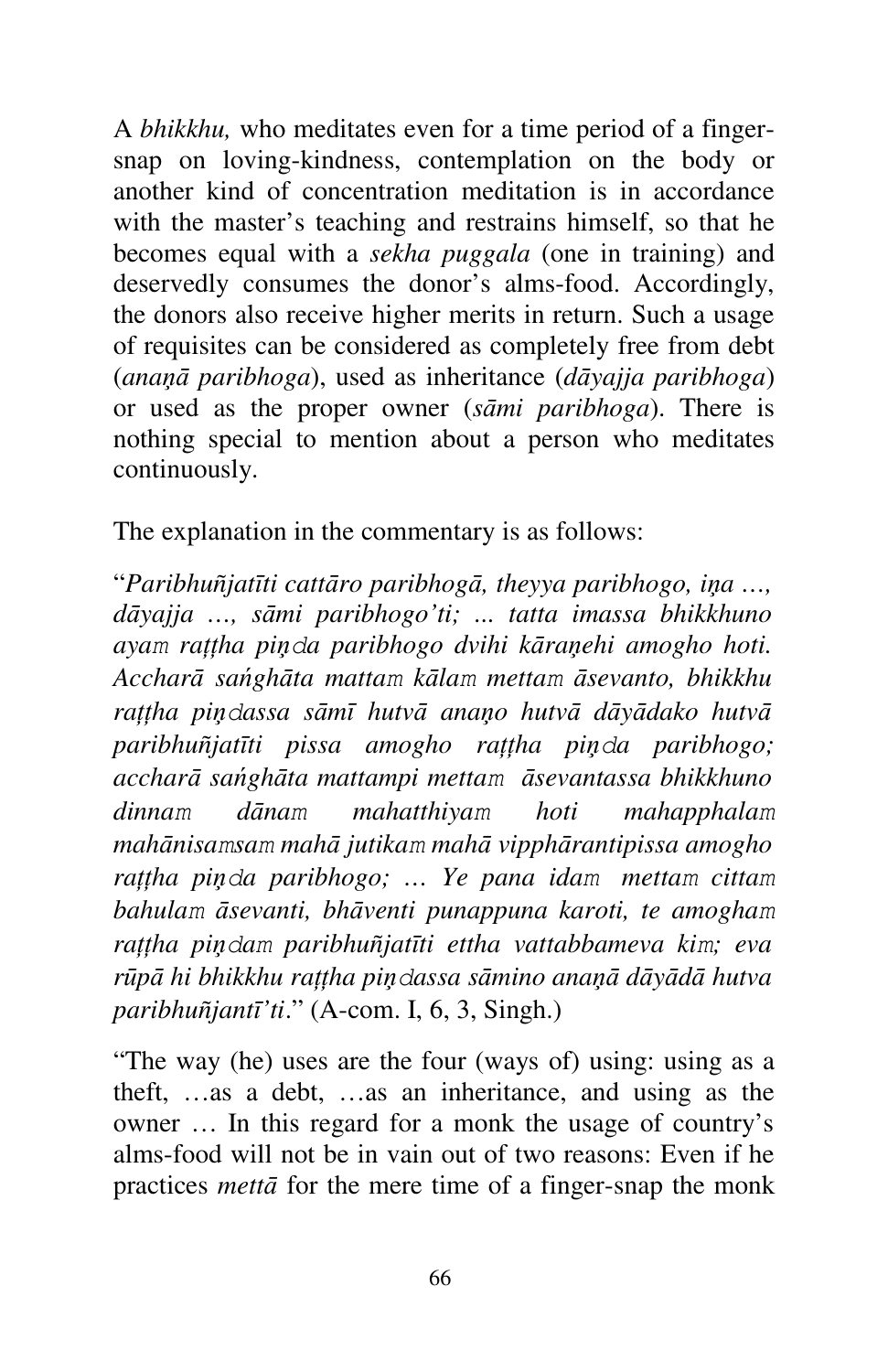uses the country's alms-food as (its) owner, free of debt, and as (its) heir. Thus, his usage of the country's alms-food is not in vain. A gift to a monk, who practices *mettā* for the mere time of a finger-snap will be of great purpose, of great fruit, of great benefit, of great shining, of great radiation, then not in vain is his usage of the country's alms-food. …Those who are cultivating a mind of *mettā*, developing it, doing it again and again, thus not in vain they use the country's almsfood, what should be said in this regard, indeed such monks use the country's alms-food as the owner, free of debt, as (its) heir'."<sup>1</sup>

The alms-food of a *bhikkhu*, who develops loving-kindness even for a time of a finger-snap, gives two-fold results to the donor called '*amogha paribhoga'* (efficacious use). Firstly, it is efficacious for himself and secondly for the donor. It gives full benefits, because by using it with loving-kindness the *bhikkhu* himself can use it as the proper owner, as an inheritor or as free of debt. Even if he is not reflecting at each time of usage, there is no mistake such as usage as debt (referring to: *anaņo hutva).*

When using requisites, loving-kindness can be developed as a meditation. The more loving kindness is developed, the more benefits are assured for the consumer yogi as well as for the donor. This is because the receiving *bhikkhu*  meditates and also strives on the path of stream winners, whereby he becomes a middle class person out of eight individuals deserving a donation. The donation given to such a person is superior and bears great fruits and benefits for the donor. For that reason and because it assures such two-fold results for both the yogi and the donor, it is called '*amogha* 

<sup>&</sup>lt;sup>1</sup> The translator added this translation for the reader's better understanding.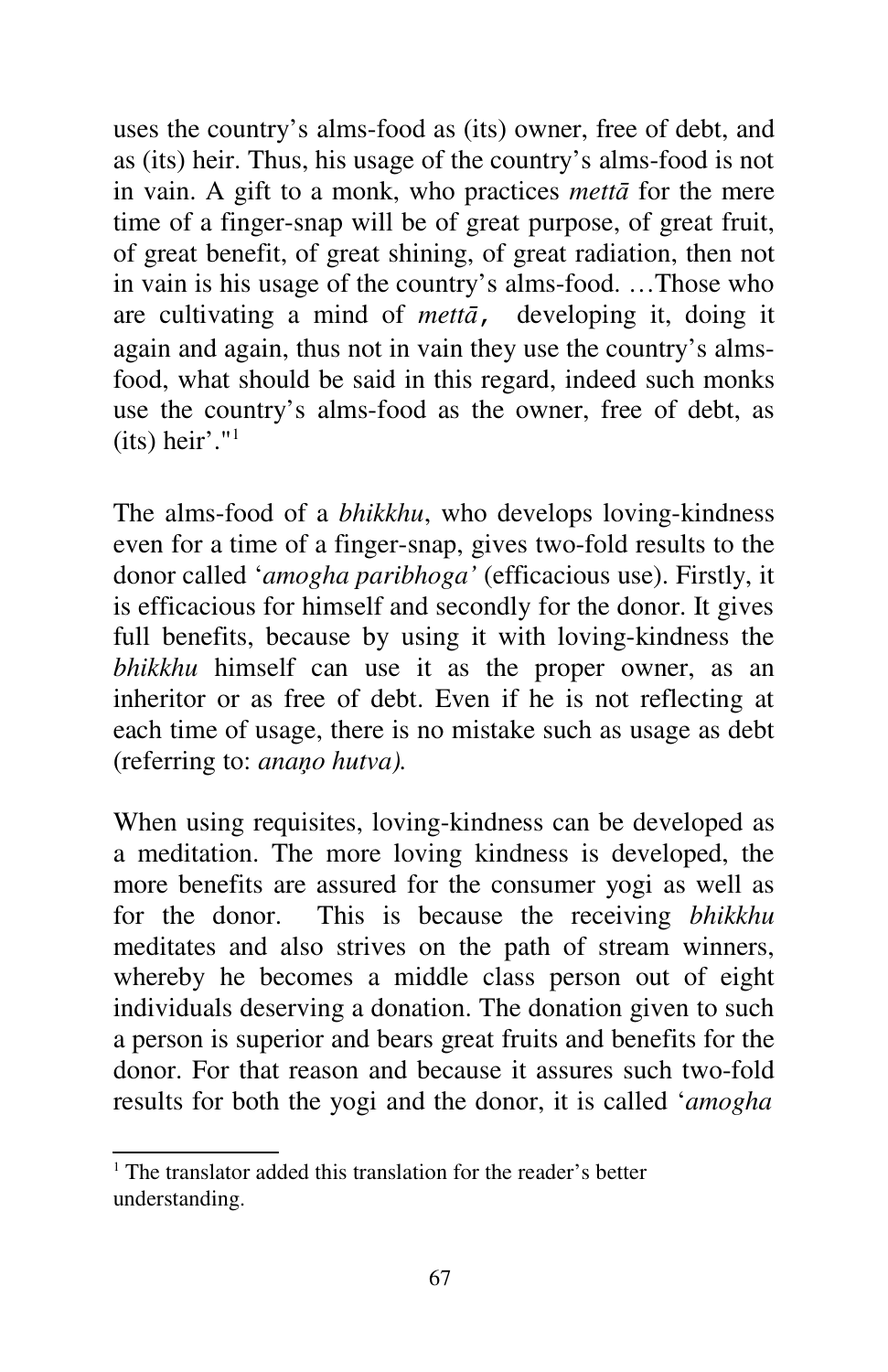*paribhoga'*. *Bhikkhus* that cultivate loving kindness are the real owners, the real inheritors of alms food and are really free of debts.

Although the commentary refers to loving-kindness meditation, one must not think that the benefits can only be assured for loving-kindness meditation. It is assured in the canon that these beneficial results accrue as a result of *samatha*-meditation - all the *jhānas* and their attainments and all kinds of *vipassanā*-meditation (*kāyānupassanā* (etc)). All forms of meditation have equal benefits as loving kindness meditation, which leads the list. One must bear in mind that by insight knowledge, virtue concerning requisites comes to completion.

For the laity, whether or not they are pure in the four kinds of virtues before commencing meditation, the arising insight consciousness, eventually makes them totally pure.

For those whom, a purity of virtue reaches completion as a result of meditation, the development of concentration and knowledge is indicated in the following verse:

> *"Sīle patiţţhāya naro sapañño - cittam paññañca bhāvayam.*" (*S*. I, 3, 3)

"A man, established in virtue, wise - developing the mind and wisdom." (CD. 1, 23)

For yogis, the development of *samādhi* and *pañña* is based upon or rests upon two kinds of virtues: *pubba bhāga sīla*  (previous virtue), which acts as *upanissaya patiţţhā* (decisive support) and the *sahajāta sīla* (co-nascent virtue,) which acts as *nissaya patiţţhā* (supportive cause). Details are provided below.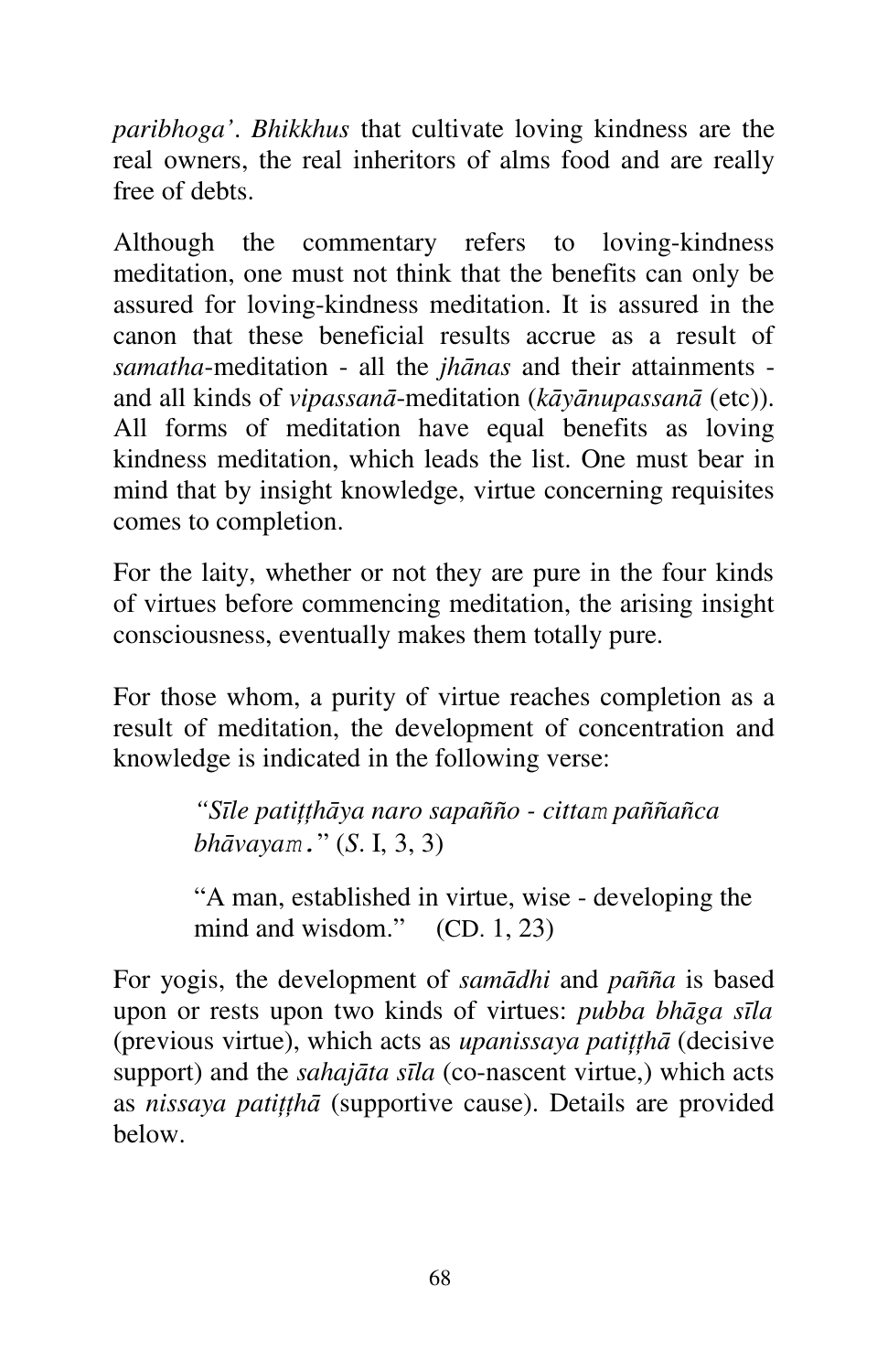# *Upanissaya patiţţhā - cause of decisive support or of inducement = founded on previous conditions*

Maintaining pure virtue for a long period of time or just prior to commencing meditation is a cause of decisive support (*upanissaya patiţţhā*) and provides the base for *vipassanā* concentration or knowledge. Irrespective of the presence of virtues that are already developed, early *vipassanā* consciousness and early path and fruition consciousness provides the base and decisive support *(upanissaya patiţţhā)*  for the development of latter *vipassanā* consciousness and knowledge as well as for path and fruition consciousness and knowledge.

# *Nissaya patiţţhā - supportive cause = supported by attending conditions*

The virtue present in *vipassanā* consciousness and path and fruition consciousness acts as a supportive cause for concentration and knowledge present in the same consciousness. A person endowed with previously purified virtues entertains both *upanissaya patiţţhā* (due to previous virtue) and the *nissaya patitha* (due to the virtue present in this moment), as a base for developing concentration and knowledge.

A person who fulfills virtue only with insight meditation, solely depends on *sahajāta sīla = nissaya patiţţhā* of the earliest consciousness in developing his concentration and knowledge. From the second contemplative consciousness onwards both *upanissaya patiţţhā* and *nissaya patiţţhā* could be used to develop concentration and knowledge.

This appears in the *Mahā Ţīka* as follows:

*"Patiţţhāyāti duvidhā patiţţhā nissayūpanissaya bhedato. Tattha upanissaya patiţţhā lokiyā, itarā lokuttarā va*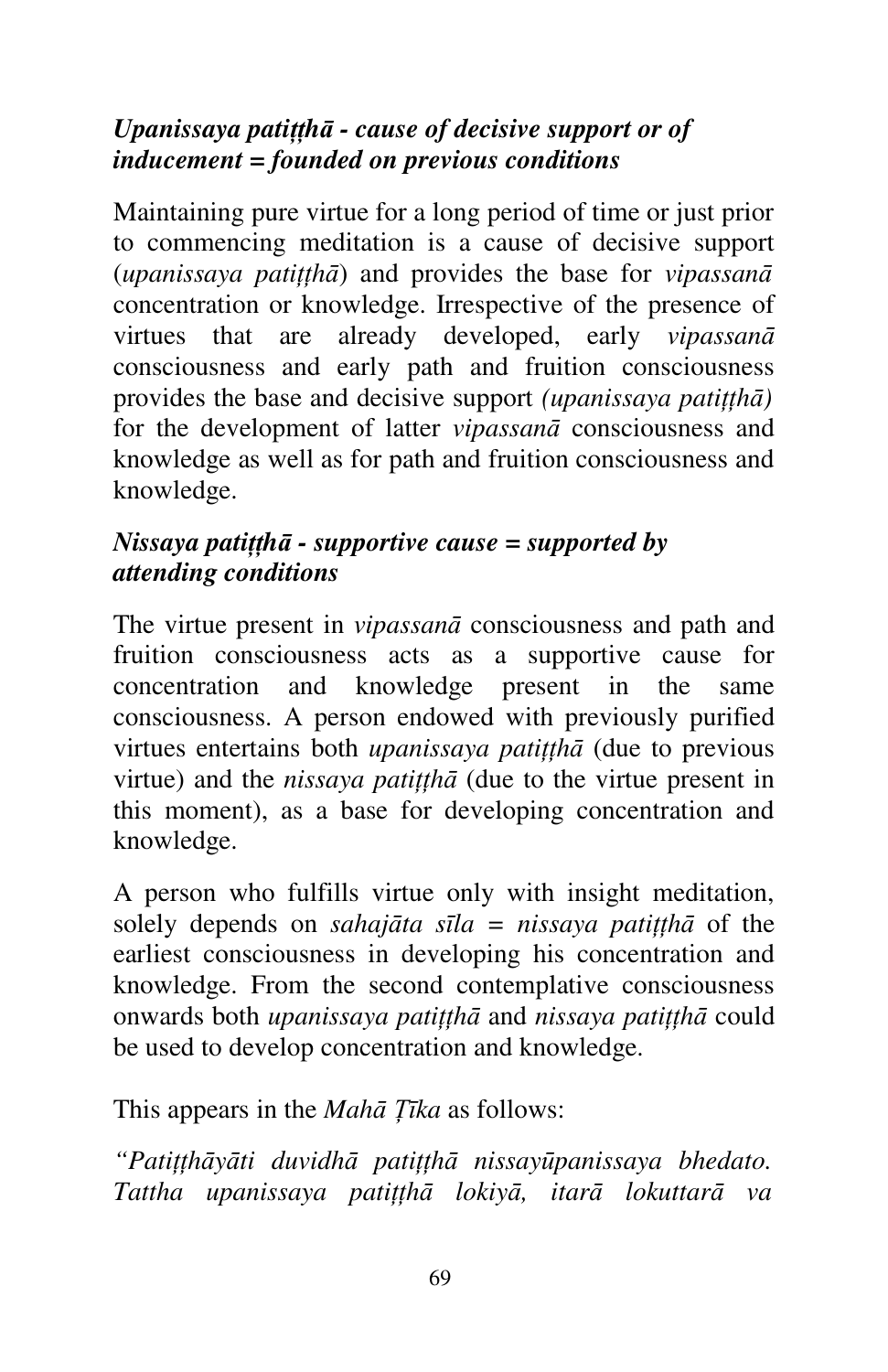*abhinditvā gahaņe. Bhinditvā pana gahaņe yathā lokiya cittuppādesu sahajātānam purima pacchimānañca vasena nissayūpanissaya patiţţhā sambhavati, evam lokuttaresu heţţhima magga phala sīla vasena upanissaya patiţţhāpi sambhavatī'ti. 'Patiţţhāyā'ti padassa yadā upanissaya patiţţhā adhippetā, tadā 'saddham upanissāyā'ti ādisu viya purima kāla kiriyā vasena attho veditabbo. Tenāha: 'pubbeva kho panassa kāyakammam vacīkammam ājīvo ca suparisuddho hotī'ti. Yadā pana nissaya patiţţhā adhippetā, tadā' cakkhuñca paţiccā'ti ādisu viya samāna kālakiriyā vasena attho veditabbo*." (*Vism-MŢī, p.11/12*, Singh.)

In this context, the term '*patiţţhā*' gives two meanings depending upon its adjectives: namely *upanissaya* and *nissaya*. Out of these two, if one, indiscriminately takes concentration and knowledge of all the four paths *(magga)*  without analyzing them separately, mundane virtue serves as *upanissaya patiţţhā* (support by previous conditions) and supramundane virtue serves as *nissaya patiţţhā* (support by attending conditions)*.*

On the other hand, if one analyzes the four paths *(magga)*  separately, than the preceding mundane virtue serves as *upanissaya patitha* for the 1<sup>st</sup> path concentration and pathknowledge. Simultaneously, with such path consciousness occurring, supramundane virtue serves as *nissaya patiţţhā* and in turn for path concentration and path knowledge of the next higher path consciousness it serves as *upanissaya patiţţhā* and so on*.* Accordingly, virtue of the lower paths and fruits give support or a base for the attainment of higher paths and fruits and their concentration and knowledge. When it is used as in *' saddham upanissāyā'ti* ('based on faith'), the word '*patiţţhā'* should be understood as 'action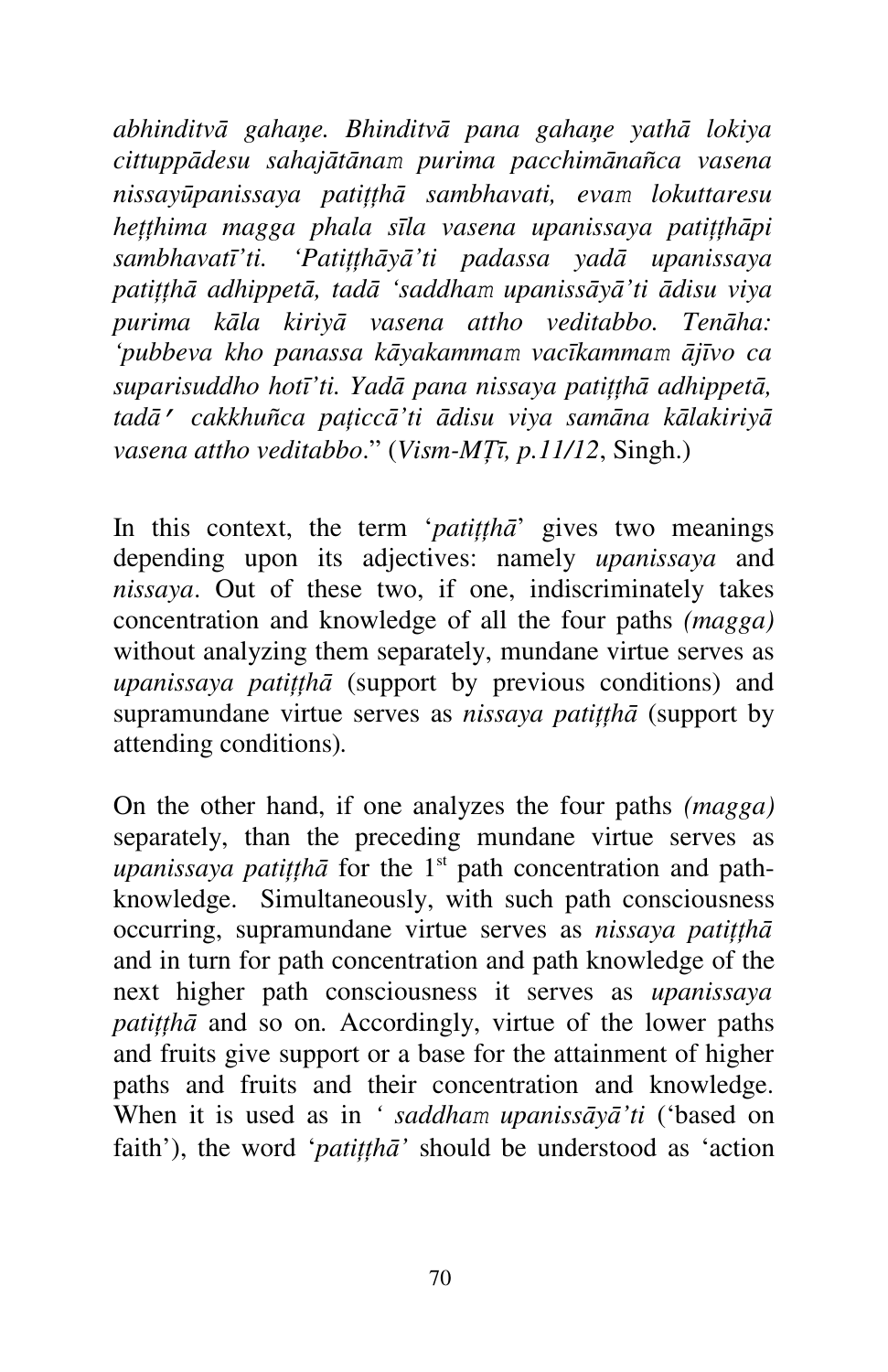belonging to the past' (*purima kāla kiriya*). This is comparable to '*sīle patiţţhāya'* ('based upon *sīla')*.

The *bhikkhu's* physical and verbal actions as well as livelihood should be already purified. As far as *nissaya patiţţhā* is concerned, it must be viewed in the present tense (*samāna kāla kiriya*). This is comparable to '*cakkhuñca paticca'* ('dependent on the eye ...') and '*sīle patitthāva'* ('establishing on virtue').

The fact that meditation helps to fulfill the purification of virtue has been comprehensively dealt with in this book for two reasons. Some state that: if one wants to practice meditation one must purify one's virtues for a long time before commencing meditation. Only then can one commence meditation. That is why one should first purify one's virtues. Before this is done, one should not commence meditation. Accordingly, the first reason is to prevent delay for potential meditators, caused by such unfounded statements and to stop such remarks by showing real facts that are found in the authentic texts. The second reason is to prevent the accumulation of possible demerits for such speakers who try to find fault in such a blameless practice.

Virtue is a discipline worthy of high respect and esteem. Probably not less than ninety-nine percent of all the suffering that beings in hell experience is due to a lack of virtues. In the same way, not less then fifty percent of the present heavenly beings and human beings enjoy a happy life due to past virtues. The majority of the Noble Ones attained their state after purifying their virtues well before meditation. Cases like the Chief Minister *Santati* are unusual.

Therefore, everyone should value one's own virtue more than one's life. Virtue is really worthy of protection. One should not underestimate and postpone this, telling that one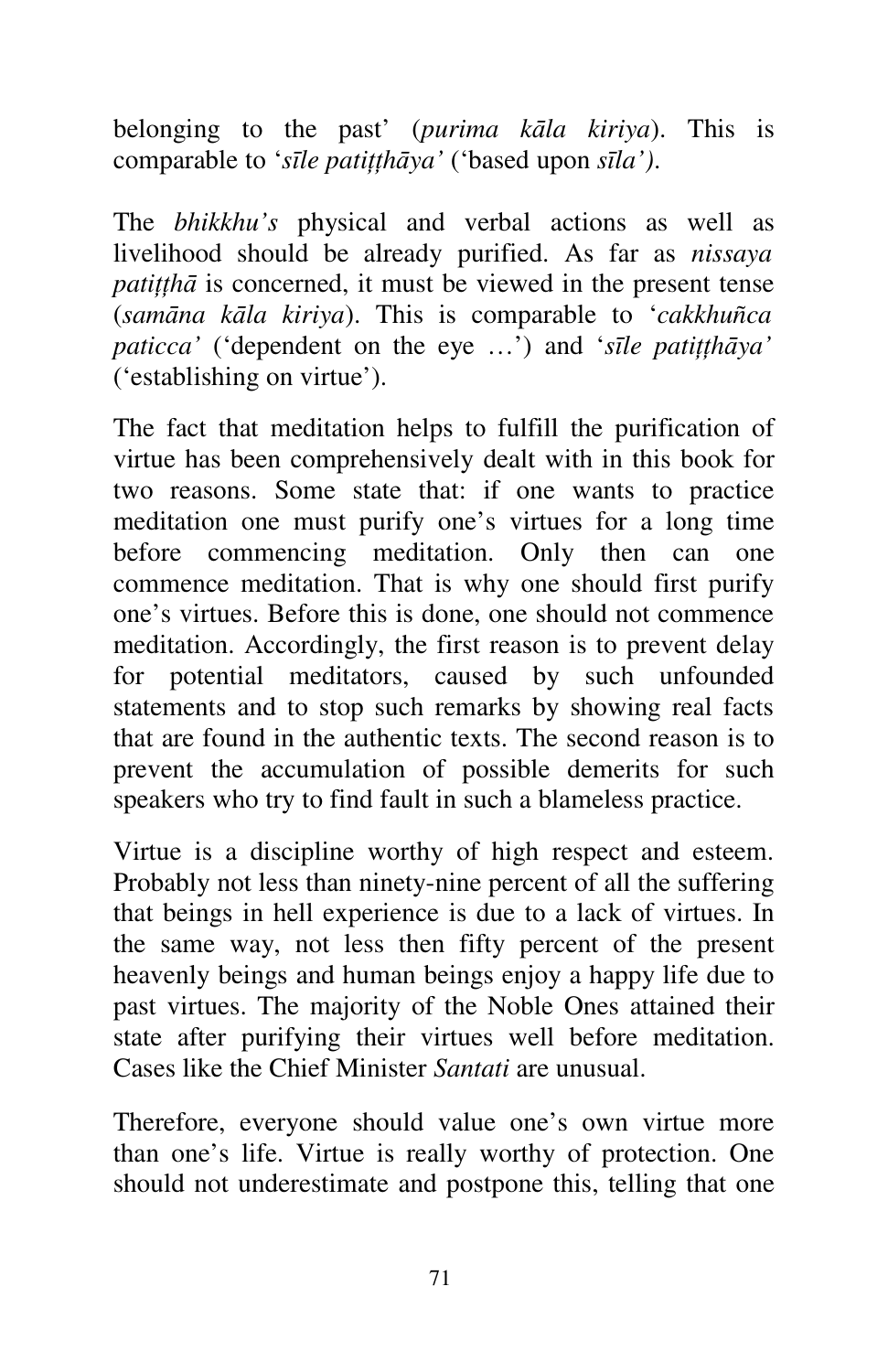will observe it later, in the future. It is said that, if one's life ends with impure virtues and one looks back on such an immoral life, then, in one moment one will fall into hell. No further comment appears to be necessary for those engaged in meditation. Such people should be invariably keen to protect and foster their virtue more than their very life.

People who wish to commence meditation, even if with virtue, already in tact, should first renew their precepts, may be the *pañca sīla* or the *ājīva aţţhamaka sīla*, before commencing the practice. They should safeguard them, considering their contribution towards the development of concentration and knowledge. If one is planning to undertake a retreat, may be for a week or more to practise day and night uninterruptedly, then after removing all obstacles to a religious life one should strictly observe eight or ten precepts.

# *The benefits of virtue*

If one safeguards one's purity of virtue throughout the retreat, each time one reflects upon it, the mind will be free from regret. Instead, delight will arise. Happiness will arise. Serenity will arise. It will facilitate one's comfort and eventually, concentration will arise. It will be easier to note *nāma* and *rūpa* as they arise and as a result, knowledge will arise to see things as they really are. This is how the purification of virtues for lay-people actually happens.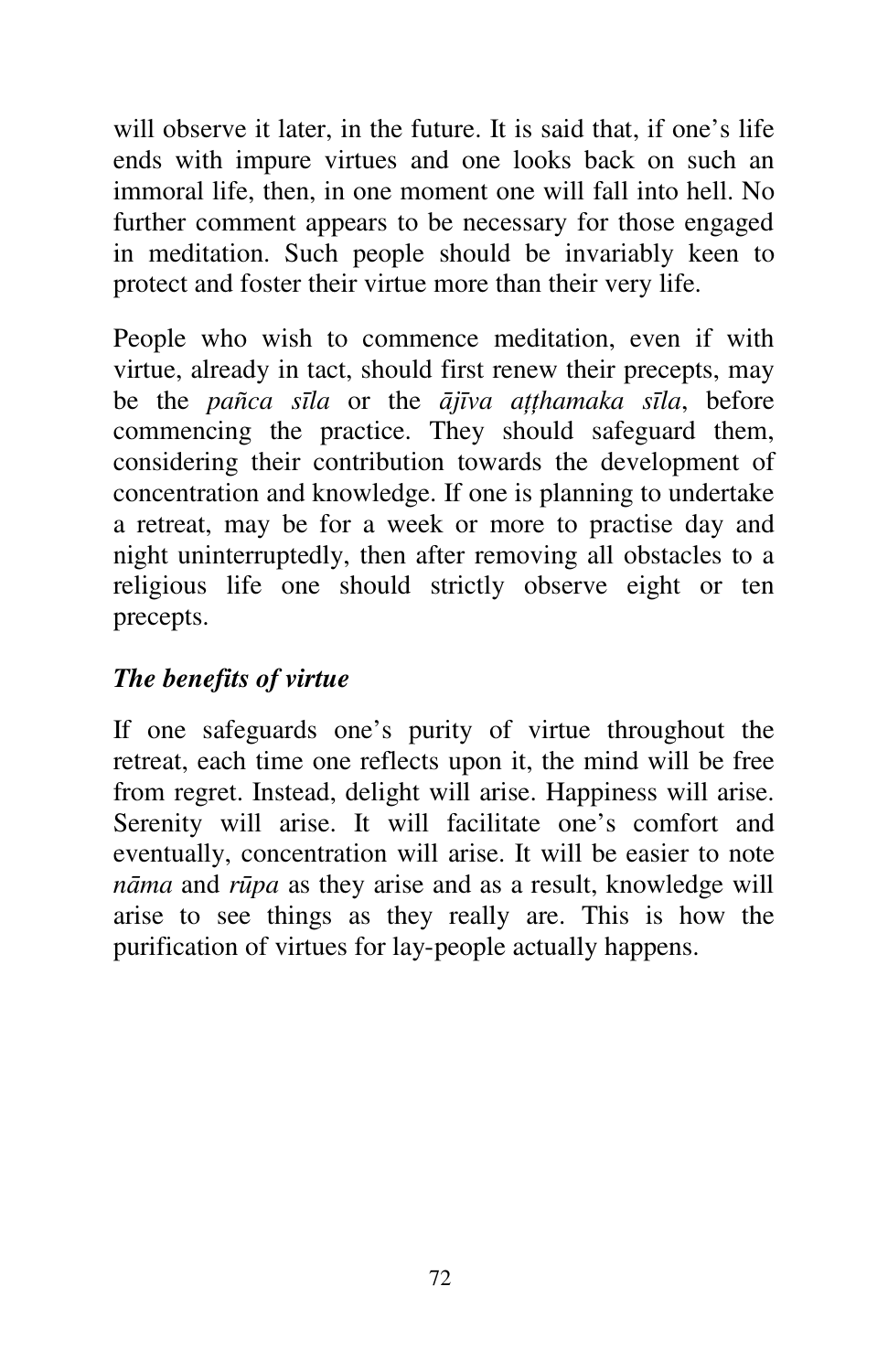# **Chapter II**

# *Purification of the mind*

Owing to the power of pure concentration (*samatha* = calm) or pure insight (*vipassanā*) concentration, it is not possible to think or ponder about various objects or the hindrances for a long period of time. Only concentration based upon either *samatha* or *vipassanā* will continue to develop, resulting in a purity of the mind. Due to the power of such concentration, all the mental concomitants become free and separate from the hindrances.

## *Three kinds of samādhi*

There are three kinds of concentration that lend towards a purification of the mind: *upacāra-samādhi, appanāsamādhi,* and *khaņika-samādhi*. A *samatha yogi*, successfully managing to keep the hindrances at bay and sees a *paţibhāga-nimitta* (counterpart-sign), or experiences continuous concentration on the object such as the virtues of the Buddha, experiences *upacāra-samādhi* (neighborhood-or access-concentration)**.** This degree of concentration (or unification in the consciousness) is experienced just prior to entering *appanā-samādhi* (any of the absorptions or *jhānas)*. This form of concentration based on *kasina, asubha, kāyagatā-sati, ānāpāna-sati, brahma-vihāra,* or *āruppakammatthān,* is considered to be genuine *upacāra samādhi***.**  Concentration which arises as a result of other sources such as the eight recollections (*anussati), paţikkūla-saññā* and *dhātu-vavatthāna,* does not arise in the neighborhood of *appanā-jhāna* and cannot be considered as real *upacārasamādhi***.** Characteristically, such concentration is sufficiently strong to suppress the hindrances just as it is the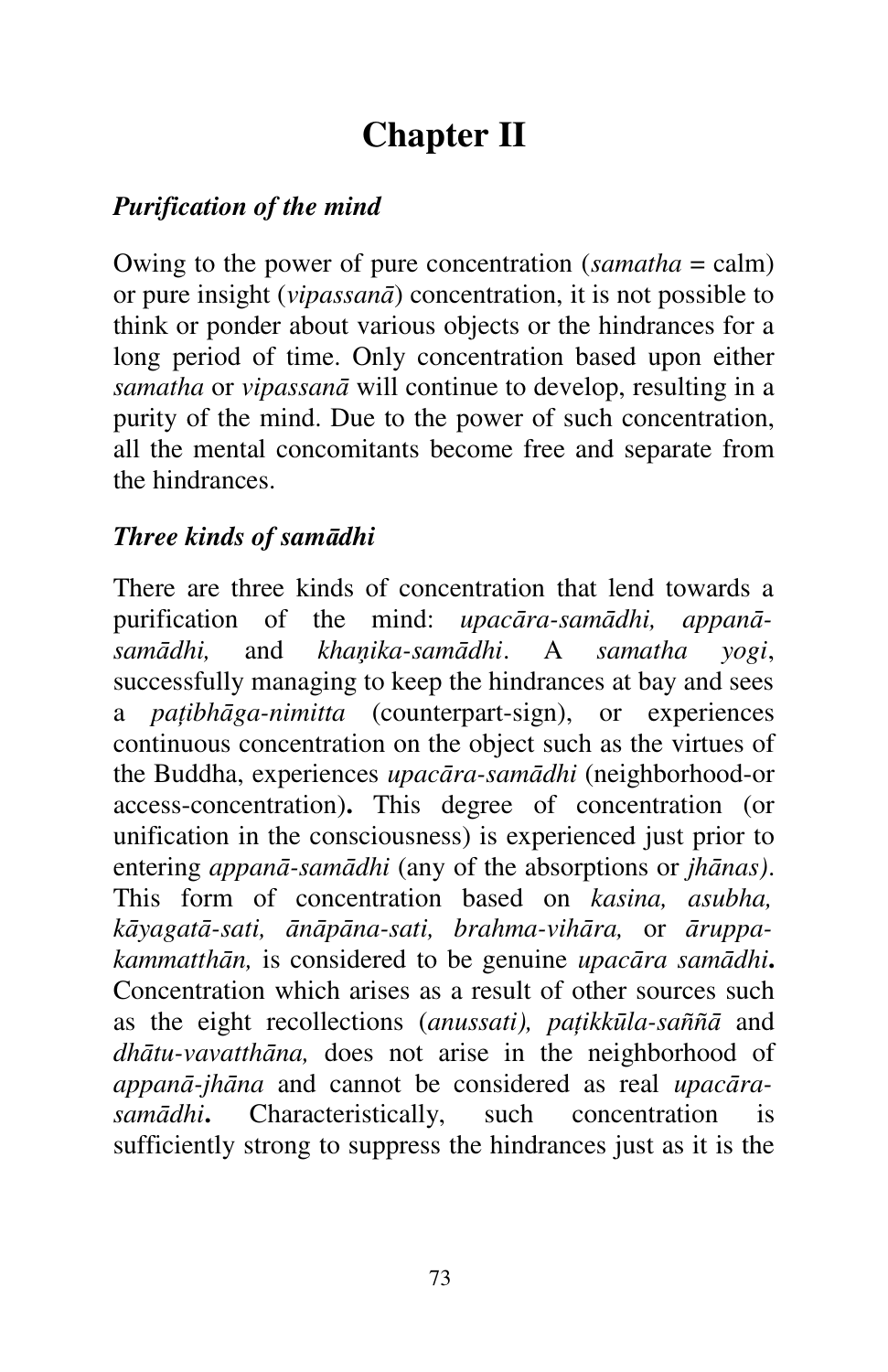case with *upacāra-samādhi***.** Accordingly, it could also be reckoned as *upacāra-samādhi***.**

There are four fine-material spheres *(rūpa jhānas*) in the method of fourfold reckoning or five in the method of fivefold reckoning. There are also four immaterial-spheres *(arūpa jhanās)*, comprising a sum of eight or nine attainments (*samāpatti)* called *appanā-samādhi*. *Samādhi*  meaning a tranquil state of concentration, where the mind or consciousness is first settled on an object of meditation (such as *kasina)* as if being fully absorbed in it.

The meditative attention of a pure insight *yogi* becomes continuous and pure on the object of meditation if the power of his/her faith, energy, mindfulness, concentration and knowledge remains strong and balanced. As a result, there is no opportunity for discursive fantasy thoughts (*nīvaraņas*) to enter the stream of consciousness or to interrupt the awareness on the object of meditation for a long period of time. Under such circumstances, each time that contemplation and noting occurs, the mind remains strong and unmistakenly concentrated on the *nāma-rūpa* object. This moment to moment fixing of the mind on the process of mind and matter in their present immediacy is momentary concentration (*khaņika samādhi*).

## *Purification of a samathayānika (vehicle of calm) yogi's mind*

A *samathayānika yogi* is one who progresses towards *Nibbāna* or final liberation with the help of *samatha* (calm) concentration as a vehicle. He or she develops *vipassanā* based upon two of the above-mentioned three kinds of concentration (*samādhi*) *–* either *upacāra-samādhi* or *appanā-samādhi***.** Thus, *upacāra-samādhi* or *appanāsamādhi* forms a basis for the purification of the mind.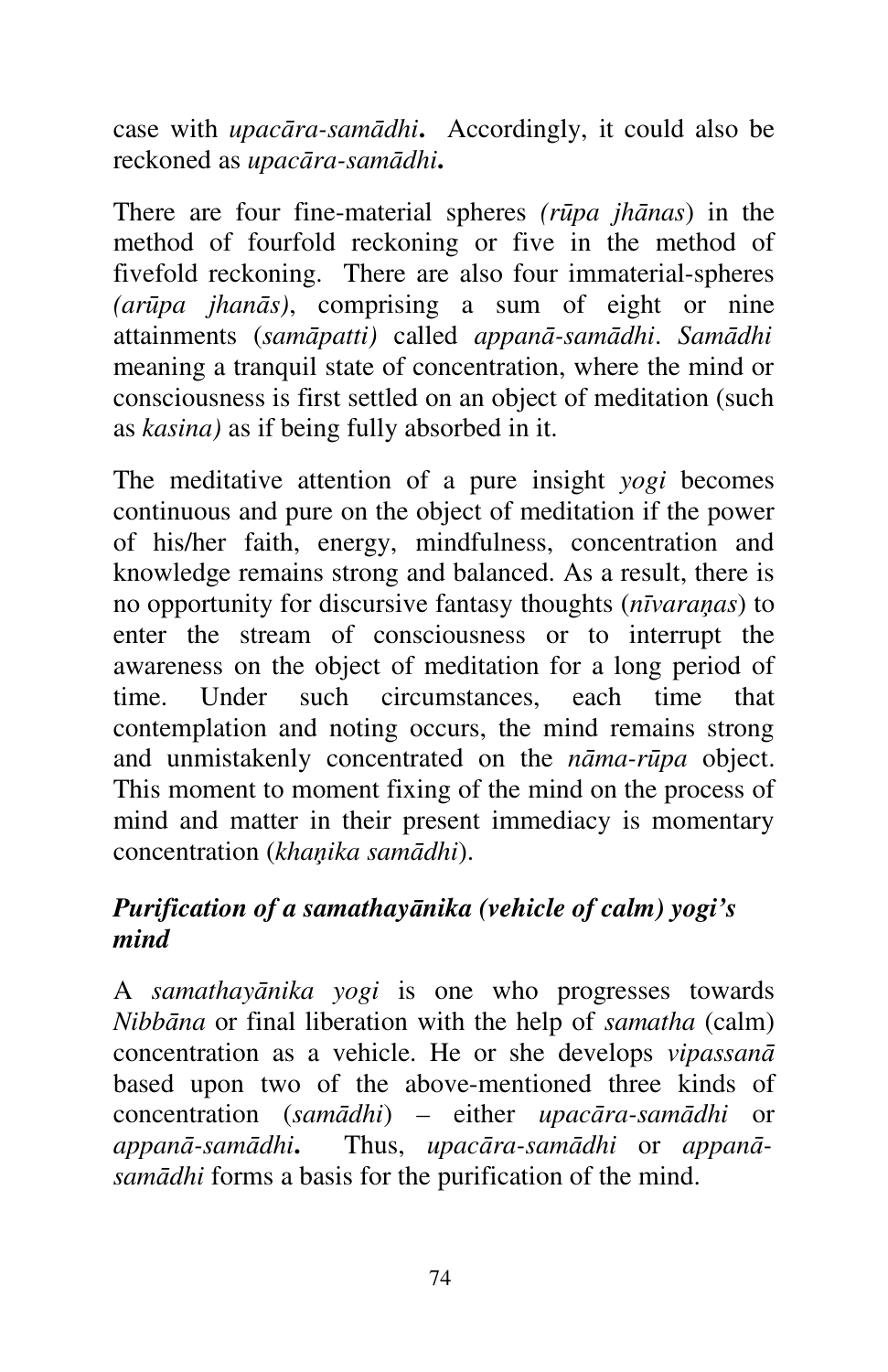# *Purification of a vipassanāyānika (vehicle of pure insight) yogi's mind*

One who develops bare *vipassanā* concentration without making use of *upacāra-samādhi* or *appanā-samādhi* is called a *vipassanāyānika yogi.* Such a person does not make use of any form of *samatha* practice and proceeds towards final liberation with pure insight practice, without employing the development of calm or tranquility as a foundation to develop insight, associating only with *khaņika-samādhi.* This is the path of purification of the mind for a *vipassanāyānika yogi*. The following quotations from the commentary and the sub-commentary support this conclusion:

> "*Cittavisuddhi nāma sa-upacārā aţţha samāpattiyo…"*

 (*Vism.18, 1)* "And the purification of consciousness, namely, the eight attainments, together with access concentration..."

(PoP 18, 1)

This quotation does not expressly refer to *khaņika-samādhi*, although the other quotations from the commentary and the sub-commentary presented below clearly refer to it. The quotation is extracted from a section which separately explains the methodology of a *samathayānika* (vehicle of calm) *yogi's* purification of the mind and the purification of the mind of a *vipassanāyānika yogi*. The involvement of *khaņika-samādhi* is not discussed because it automatically purifies the *vipassanā-*consciousness and functionally removes the hindrances just like in the case of *upacārasamādhi.* As indicated in the commentary to the Satipatthana Sutta, this is already included in *upacarasamādhi* and therefore not separately mentioned here.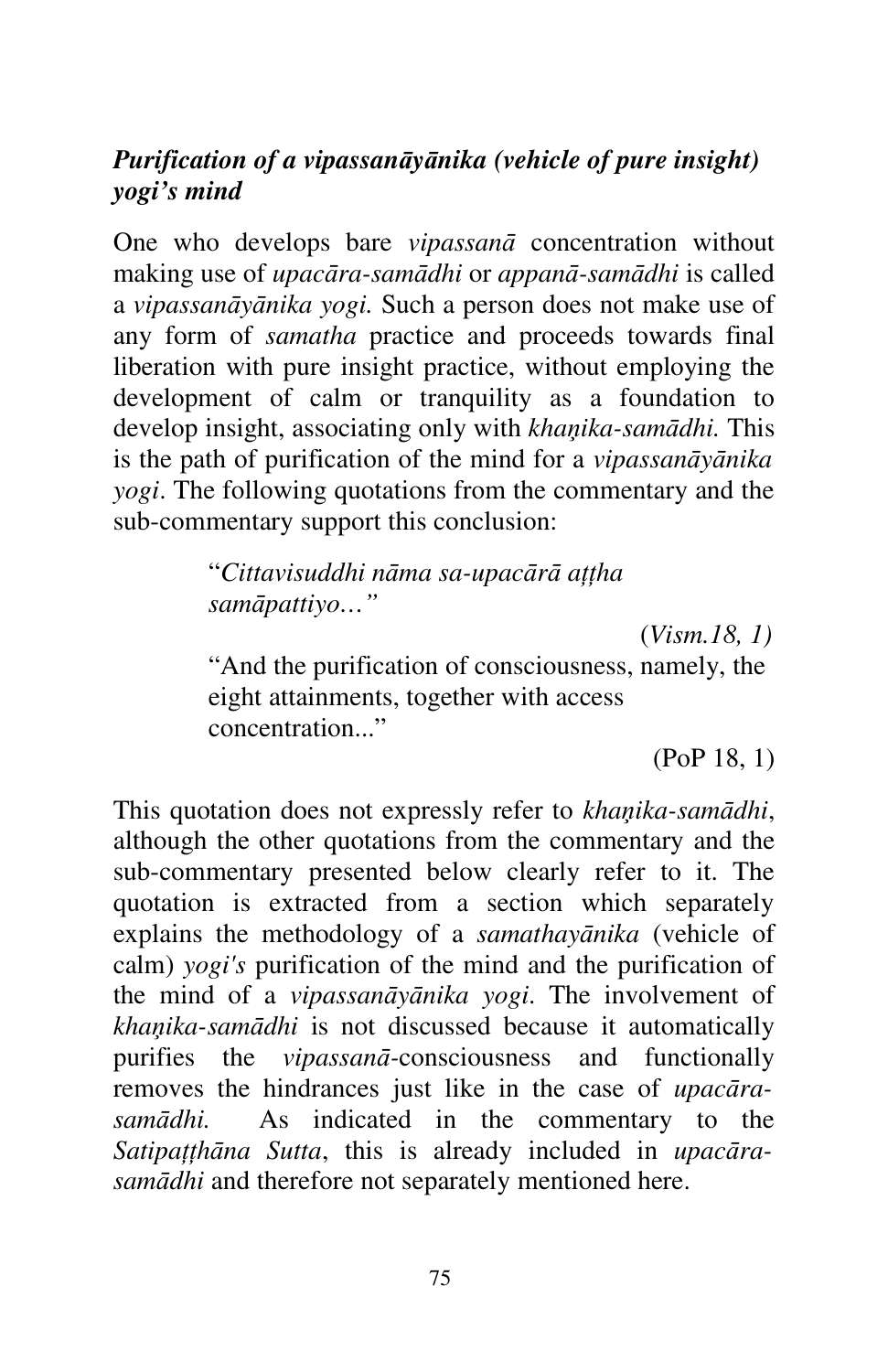The following sub-commentarial quotation clearly and directly indicates that the vehicle of calm (*samathayānika*) involves the prior establishment of calm or tranquil meditation to the level of access concentration or absorption concentration as a foundation for insight:

> *Samatho va yānam samatha yānam, tam etassa atthiti samatha yāniko, jhāne jhānūpacāre vā patiţţhāya vipassanam anuyuñjantassetam nāmam. Samatha yānikassa samatha mukhena vipassanābhiniveso. Vipassanā yānikassa pana samatha anissāyāti āha suddha vipassanāyānikoti. Samatha bhāvanāya amissita vipassanāyānavāti attho.*

> > (*Vism-MŢī,* Burmese, vol. 2, p. 350-351)

The vehicle of pure insight (*suddha-vipassanā-yānika*) however, does not employ the development of calmness or tranquility as a foundation for insight. In the event that neither access concentration nor absorption concentration are used as a basis for the development of insight by the *suddhavipassanāyānika,* then, such a *yogi* would only be employing the third kind of concentration - momentary concentration. Such a deduction could be demonstrated in the following example, which offers an indirect connotative meaning of what actually transpires. Instead of directly expressing the fact that the *Thera Devadatta* was taking dinner, it could be stated that "the *Thera Devadatta* increases in weight and becomes corpulent without taking the midday meal." Thus, it is made clear that a *suddha-vipassanāyānika* could attain insight knowledge without access concentration or absorption concentration as a foundation. It could also be directly expressed that a *vipassanā-yānika yogi* could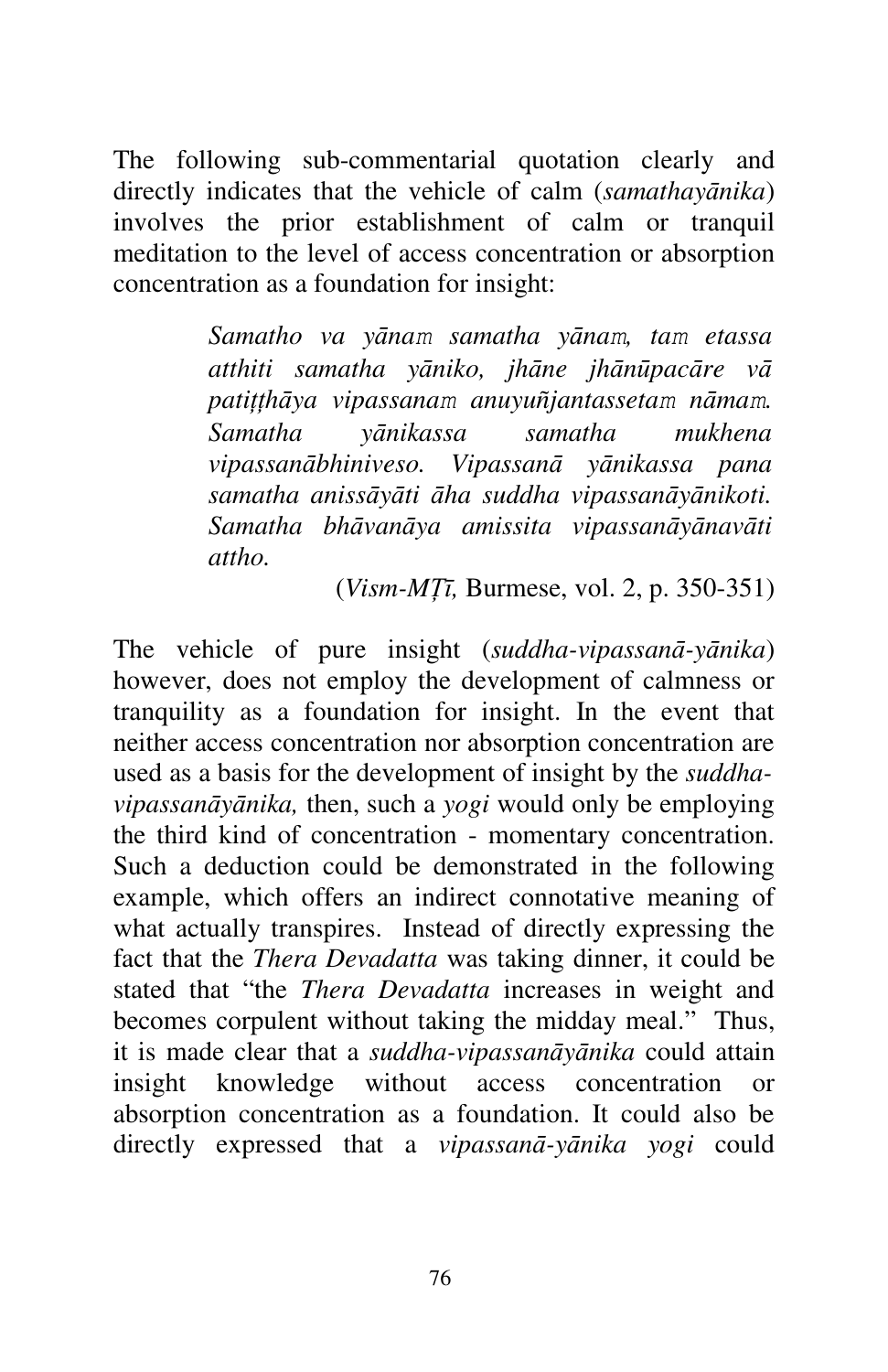practice insight meditation solely on the basis of *khaņikasamādhi* as set out in the following quotation:

> *Samatha yānikassa hi upacārappaņāppabhedam samādhim, itarassa khaņika-samādhim, ubhayesampi vimokkha mukhattayam, vinā na kadācipi lokuttarādhigamo sambhavati. Tenāha samādhiñceva vipassanañca bhāvayamānoti.* (*Vism-MŢī, Singh.* vol. 1, p. 13)

In the case of *samathayānika yogi,* it is said that the paths and fruits cannot be attained without access concentration or absorption concentration. On the other hand, for a*vipassanāyānika yogi*, path and fruition attainment is not possible without *khaņika-samādhi.* For both vehicles, attainment is unlikely if the practice is not based on one of the three gateways of liberation (the realization of either impermanence, suffering or not-self). To clearly understand the meaning of this extract from the *Mahā Ţīka*, together with its background context, one must first pay attention to its original canonical reference provided below:

> *"Sīle pathiţţhāya naro sapañño - cittam paññañca bhāvayam, Atāpī nipako bhikkhu - so imamvijaţaye jaţan'ti***.**"

> > (*S*. 1, 3, 3)

"A man, established in virtue, wise - developing the mind and wisdom,

 A *bhikkhu* ardent and discreet: He can disentangle this tangle."

(CD. 1, 3, 3)

In this stanza, one must first see the connection between the two lines *"cittam paññañca bhāvayam",* and *"so imam*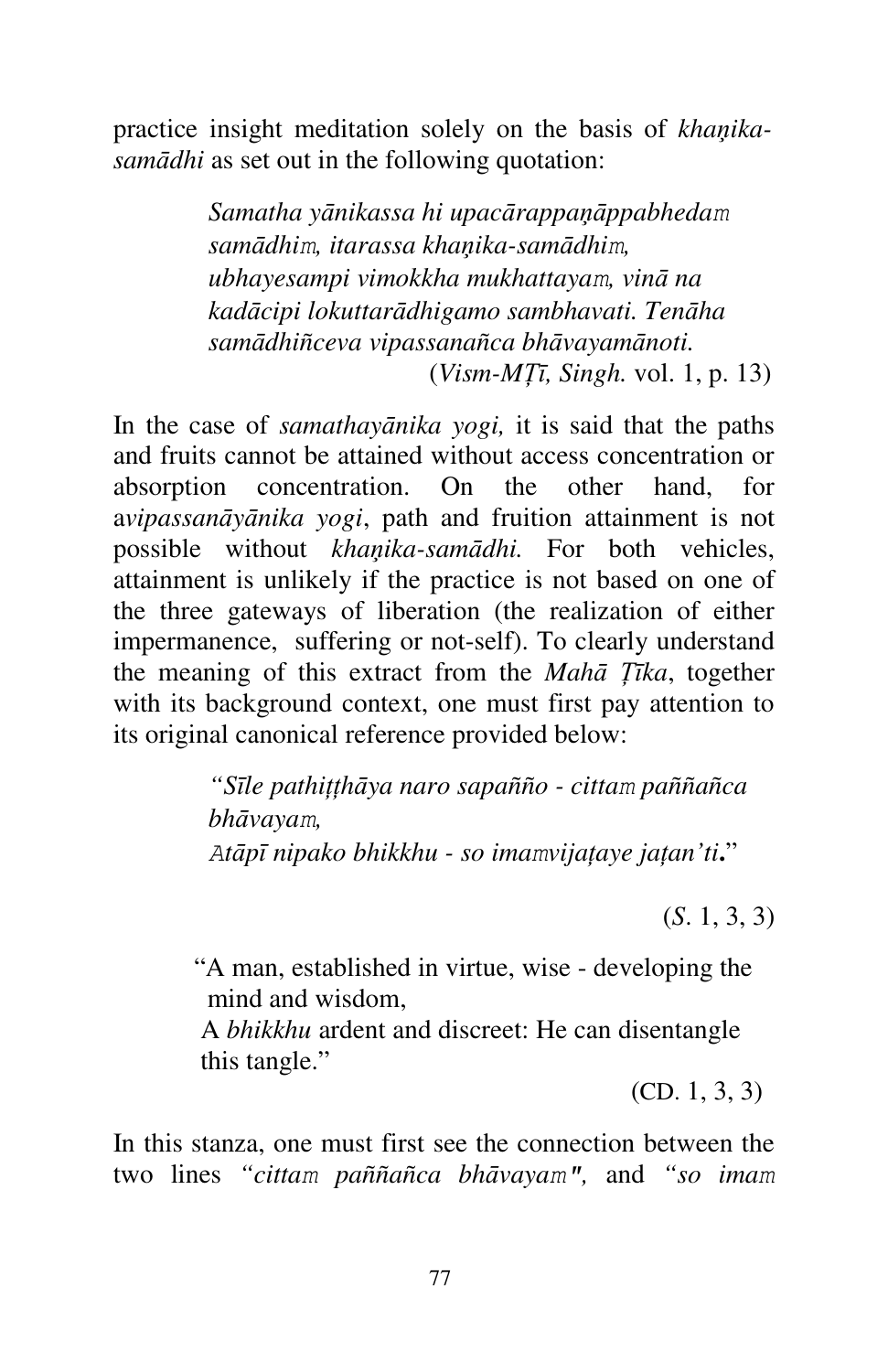*vijaţaye jaţan'ti".* The latter part says that: "he succeeds in disentangling this tangle", although it fails to express a methodology for this disentanglement. It is not clear what form of meditation should be practiced. The method is revealed where the stanza refers to "developing the mind and wisdom". Accordingly, the connection is that "by developing the mind and wisdom (one is) disentangling this tangle". The term '*cittam'* generally means the mind. The commentarial expression '*samādhi ceva vipassanañca bhāvayamāne'*  indicates that the term '*cittam'* means concentration; and *'paññam'* means an understanding of insight. It therefore means: "by developing concentration and insight knowledge one can disentangle this tangle". When one gets rid of the complication of craving, one can become an *arahant*. The commentary does not however, make it clear who should develop what kind of concentration. Also, it does not clarify why the two kinds of concentration and insight knowledge need to be developed.

According to the sub-commentary, a *samathayānika yogi* has to develop either access or absorption concentration to attain path-and-fruition-knowledge. There is no other way. A *vipassanāyānika yogi* has to develop momentary concentration to attain path-and fruition-knowledge. There is no other way. For both, there is no prospect of liberation unless it is based on one of the three gateways to liberation being *aniccānupassanā* (contemplation of impermanence)*, dukkhānupassanā* (contemplation of suffering) and *anattānupassanā* (contemplation of non-self). With the support of one of these three gateways of liberation, one develops the appropriate insight wisdom to realize final liberation. In this manner, one disentangles the tangle of craving. Without both, calm and insight meditation, it is impossible to attain path-and-fruition-knowledge. To stress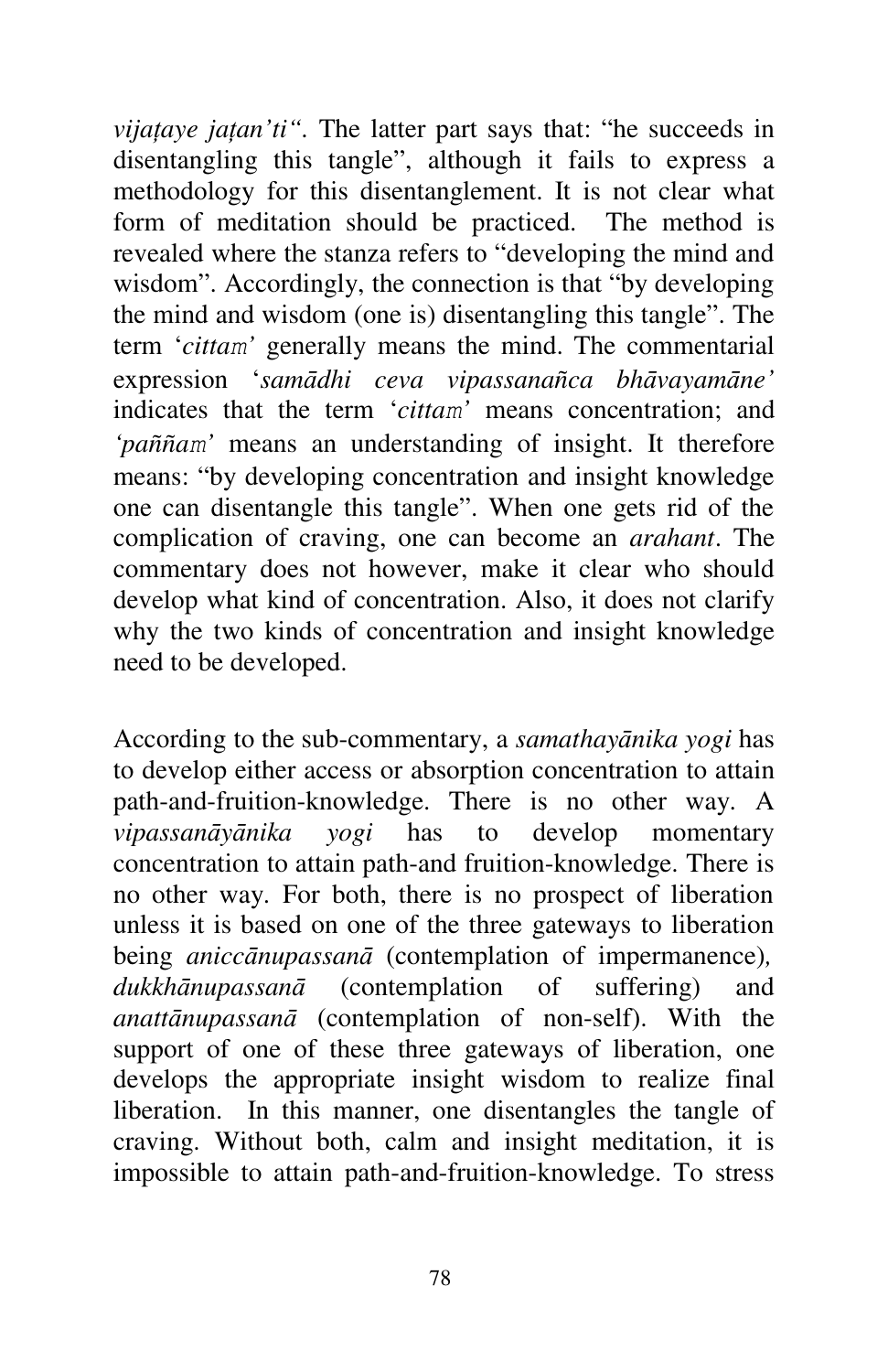this impossibility, one commentator, with reference to the *Visuddhimagga* says *"samādhiñca vipassanañca bhāvayamāno"* - that only the development of calm and insight meditation makes it possible to disentangle the tangle.

for a *vipassanāyānika yogi*, the development of access or absorption concentration is not necessary. With momentary concentration alone, the purification of the mind comes into effect and facilitates the attainment of path and fruition consciousness. Since it is a general consensus that one should accept something only if it operates parallel to the commentary, the following quotation from the commentary on the *Dhammadāyāda Sutta* (M. 3) is cited as a basis for a discussion about the two methods:

> *Bhāvanā-nayoti koci samatha-pubbańgamam vipassanam bhāveti, koci vipassanā-pubbańgamam samatham; katham idhekacco paţhamam upacārasamādhim vā appanā-samādhim vā uppādeti, ayam samatho. So thañca tam sampayutte ca dhamme aniccādīhi vipassati, ayam vipassanā. Iti paţhamam samatho, pacchā vipassanā, tena vuccati samathapubbańgamam vipassanam bhāvetīti; tassa samatha-pubbańgamam vipassanam bhāvayato maggo sañjāyati.*

> > (*M*-com. 3, Singh. p.99)

Developing the noble path is possible in two ways. Some develop *vipassanā* preceded by *samatha.* Others develop *samatha* preceded by *vipassanā.* For some, the *vipassanā* practice is based on the development of either *upacārasamādhi* or *appanā-samādhi.* This is the practice of *samatha yogis.* For such *yogis*, the development of insight is predicated upon *samādhi,* the mind and the mental factors,

79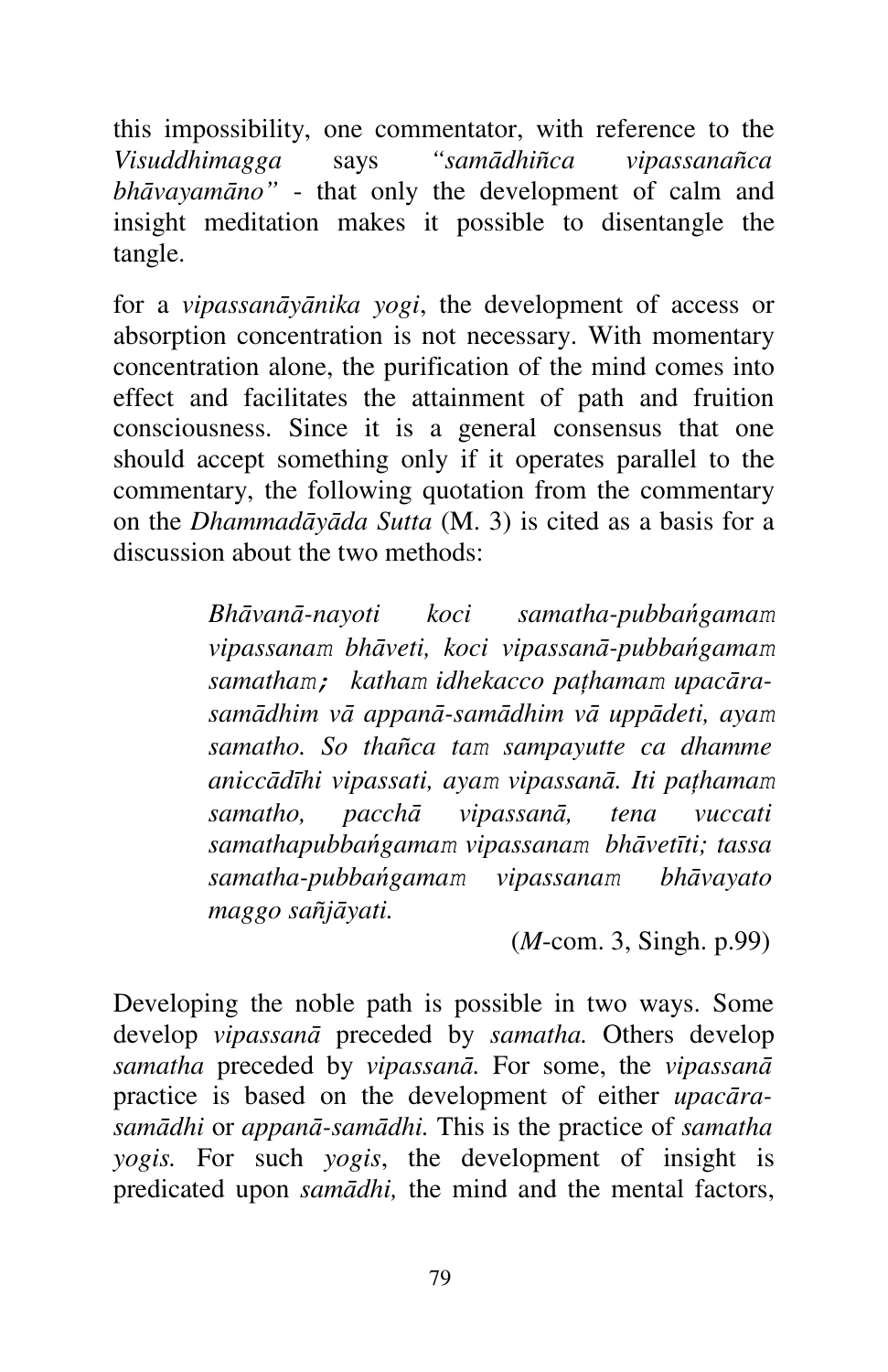which occur conjointly with *samādhi* to realize *anicca* (etc)*.*  This knowledge represents *vipassanā.* First, they develop *samatha samādhi,* upon which *vipassanā* develops.

This unfolding of the *vipassanā* practice, which is based on a development of *samatha samādhi* is explained in the subcommentary as follows: *"paţhamo samathayānikassa vasena vutto",* revealing it as the *samathayānika-*person's noble path. The commentarial explanation, *"so thañca tam sampayutte ca dhamme aniccādīhi vipassati"* (one must develop insight upon *samādhi* and the mind and the mental factors, which occur conjointly with *samādhi*) requires special attention as it is the most widespread method of practice for a *samathayānika yogi*.

Equally, the following explanation, given to the same quotation must also be treated with special care: *"So thañca tam sampayutte ca dhamme aniccādīhi vipassati"* (once *samādhi* is developed, *vipassanā* such as the contemplation of impermanence should be practiced). In this commentarial explanation, there is no mention or recommendation about developing the early or preliminary forms of insight knowledge such as knowledge into mind and matter (*nāmarūpa-paricceda*-*ñāņa*) and the knowledge into cause and effect (*paccaya-pariggaha*-*ñāņa)*. However, it is clear that without these two forms of preliminary knowledge, it is impossible to practice the deeper contemplations, such as the contemplation of impermanence. It is reasonable to conclude that in practice, the early stages of insight knowledge must be developed soon after the requisite *samatha samādhi* is developed, so that the deeper contemplations are possible.

The expression, "*aniccādīhi vipassati"* is presented according to the '*padhāna-naya*' method, where only the primary thing is directly highlighted, leaving aside the other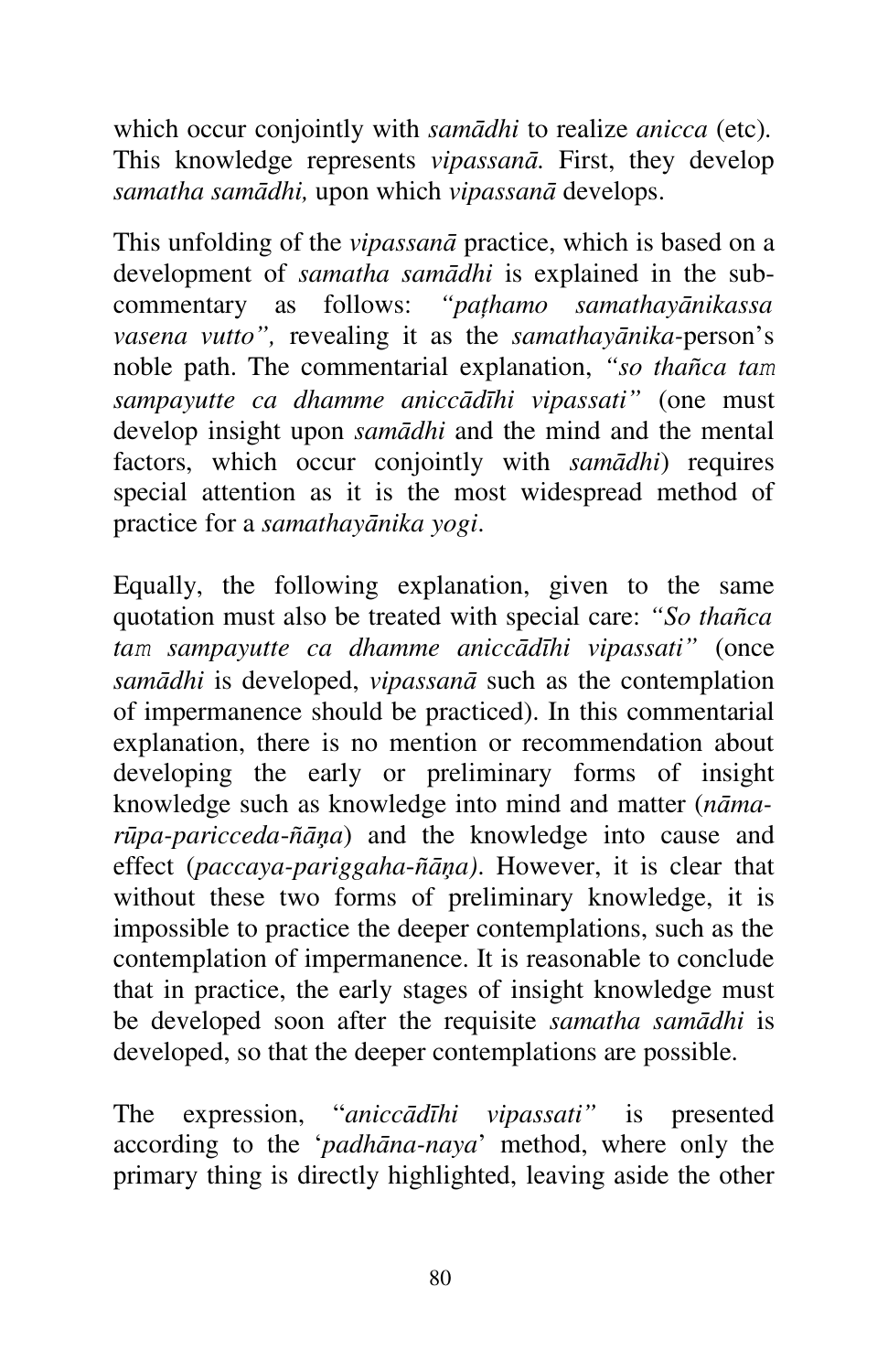secondary things. Accordingly, the commentator directly highlights only the main thing (i.e. the insight knowledge on impermanence). The two preliminary forms of knowledge, which are not expressed and left aside, should accordingly, be presupposed or deduced. For example, when it is reported that 'the king has set out', it must be understood, unmistakably that his retinue has also accompanied him. Instead, if one isolates the main idea and treats it separately and concludes that one commences insight meditation directly with the contemplation of impermanence; there would be an inconsistency with the accepted methods of practice according to the texts. One must therefore, be careful and vigilant, when one extracts the correct meaning from the commentarial presentations:

> *Idha panekacco vuttappakāram samatham anuppādetvā ca pañcupādānakkhandhe aniccādīhi vipassati, ayam vipassanā. Tassa vipassanā pāripūriyā tattha jātānam dhammānam va vossaggārammaņato upajjati cittassa ekaggatā, ayam samtho. Iti paţhamam vipassanā pacchā samatho, tena vuccati vipassanā-pubbańgamam samatham bhāvetī'ti. Tassa vipassanāpubbańgamam samatham bhāvayato maggo sañjāyati, so tam maggam āsevati-pe-bahulīkaroti, tassa tam maggam āsevato-pe-anusayā byanti honti.*

#### (M-Com. 3, Singh. p.99)

In the above commentarial expression, it is stated that persons who have no interest in the prior development of *samatha* concentration could commence a contemplation of the five groups of clinging, realizing impermanence (etc) in their practice. This is pure *vipassanā* practice. Progressing in the development of sharp insight knowledge, the *yogi*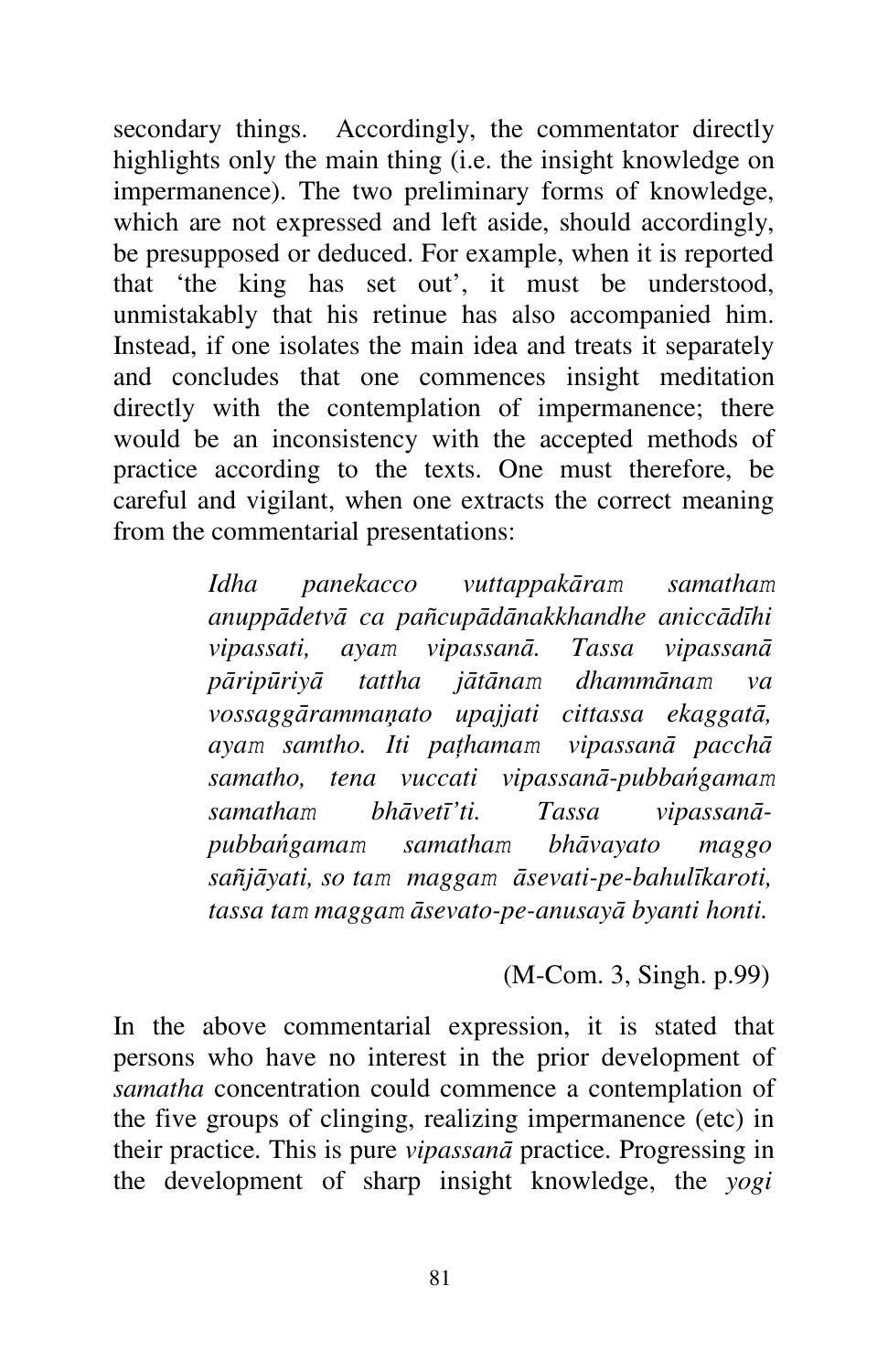overcomes mental distractions and builds up unshaken concentration on the object of meditation. This mental stability is his *samatha* foundation*,* which develops out of the *vipassanā* practice that has been undertaken previously. In this way, a *vipassanāyānika yogi* develops concentration with the insight practice operating as the forerunner.

This method of meditation with preceding *vipassanā,*  explained in the sub-commentary as: "*dutiyo vipassanāyānikassa (vasena vuttā*)", indicates that this is the noble path for a person using the vehicle of pure insight. It commences with pure *vipassanā,* which does not rely on the development of any concentration (*upacāra-samādhi or appanā-samādhi),* as set out in the quotation: "*vuttappakāram samatham anuppādetvā"*. The terms "*aniccādihi vipassati"* (as explained earlier), directly indicate only the main factor, but it is implicit that preliminary things such as the insight knowledge of *nāmarūpa-paricceda* and *paccaya-pariggaha* should also be developed in time.

The sub-commentarial sentence: "*[t]assa vipassanā pāripuriya tattha jātānam dhammānam vossaggārammaņato upajjati cittassa ekaggatā",* states that when insight knowledge comes to completion, a unification of the mind arises. According to the sub-commentary, "completion" means '*vutthānagāmini vipassanā'* (insight leading to emersion), and "unification of the mind" means '*maggasamādhi'* (unification which is manifest in path consciousness).

Even though it is presented in this way, the following quotation of the *Ańguttara Nikāya* states, "cultivate *samādhi* based upon *vipassanā"*:

82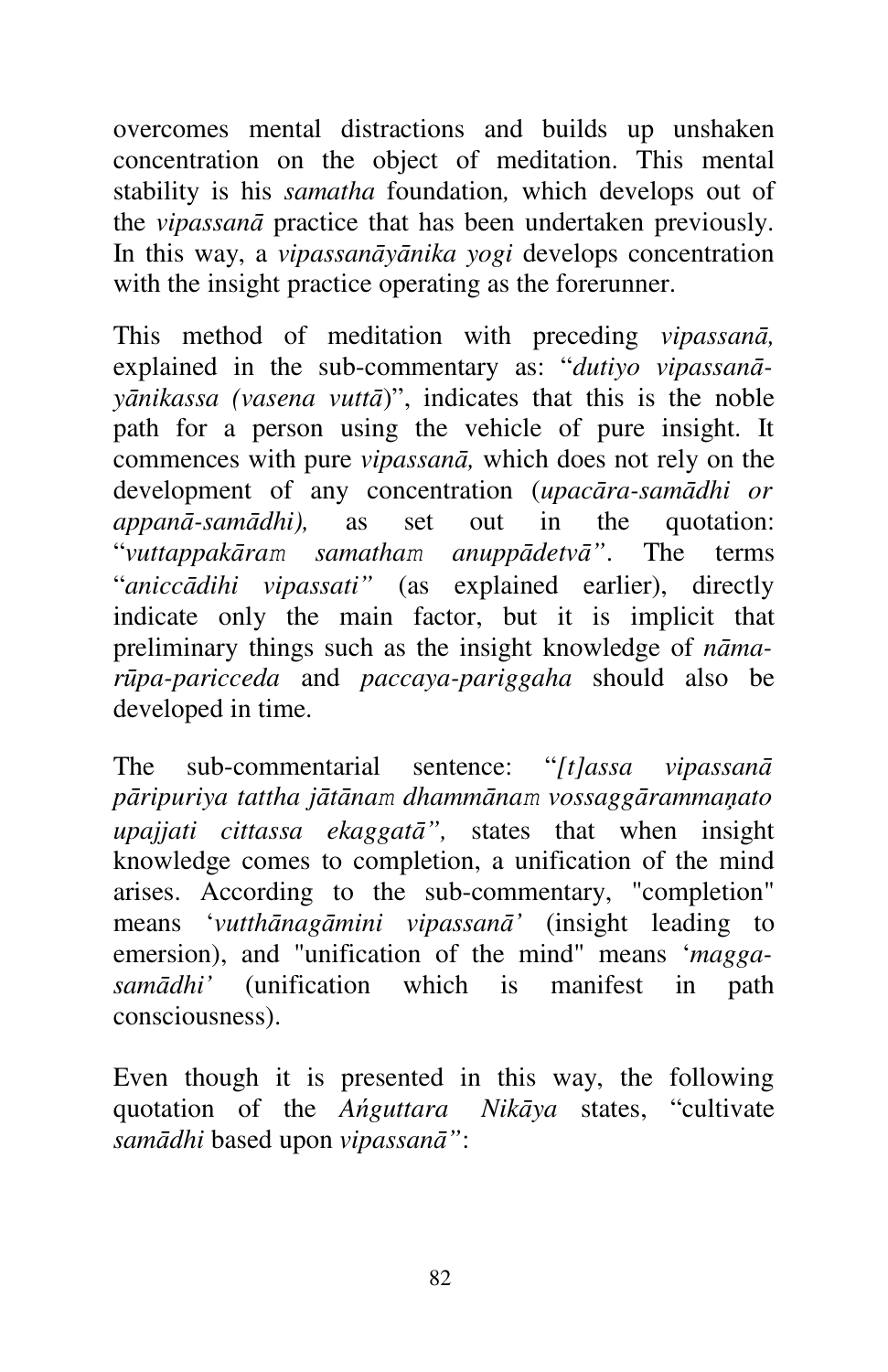"*Vipassanam pubbańgamam purecārikam katvā samatham bhāveti, pakatiyā vipassanālābhī vipassanāya thatvā samādhim uppādetīti attho."*

(*A*-com. 4, 2, 10, Singh. p. 542)

The above quotation does not specify whether it refers to *magga samādhi* (unification manifest in path-consciousness. It does not appear to mean *magga-samādhi*. It says that the supramundane path arises only for the person who first cultivates *samādhi*, indicating that the former is not *maggasamādhi* (unification manifest in path-consciousness). Otherwise, it would not have any meaning. If one says, "[i]f one pounds upon gold, it will turn into gold" because *magga-samādhi* is nothing but the *samādhi,* which arises in the very moment of *magga-ñāņa*.

The method which requires the development of *samatha*  concentration prior to commencing the *vipassanā* practice belongs to the mundane (*lokiya*) sphere. Similarly, the method of practice in which *vipassanā* precedes the development of the *samatha* practice is also in the mundane sphere. As a result, when one mentions '*samatha*', it is appropriate to accept it as the momentary concentration (*khaņika-samādhi)* which arises with insight.

The development of insight, which gives rise to momentary concentration, is of three varying degrees, namely: superior *(ukkaţţha),* medium *(majjhima);* and inferior (*omaka*). Each of these three stages of insight concentration is discussed in the following passages.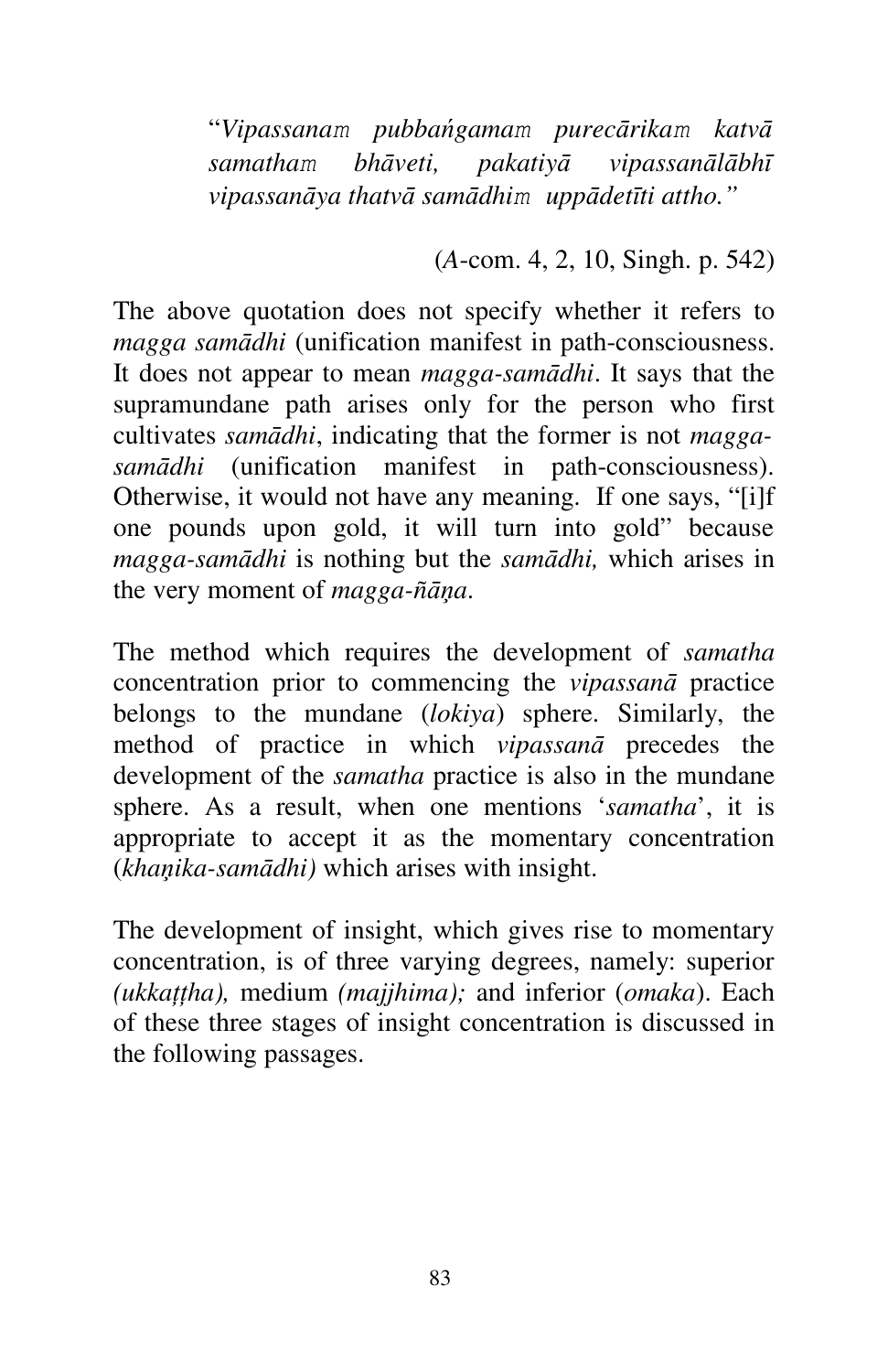## *Superior (ukkaţţha) insight and concentration*

From the stage of the knowledge of dissolution onwards, the insight knowledge tyaht is developed is powerful and comprehensive. From there onwards, a superior form of momentary concentration (*ukkaţţha khaņika-samādhi*) develops. This explanation operates parallel to the *Paţisambhidāmagga* (the Path of Discrimination) and *Visuddhimagga* (the Path of Purification), where *bhańga ñāņa* (knowledge of dissolution) and *'vayalakkhanupatthānekatta' (*the insight into the unity consisting in the establishment of the characteristic of decay). This will be discussed in greater detail towards the end of this chapter where the knowledge of dissolution is discussed.

## *Medium (majjhima) insight and concentration*

The medium level of insight knowledge gathers momentum from *udayabbaya-ñāņa* (knowledge of arising and passing away) onwards. The momentary concentration, which arises at this stage of mental development, is at a medium level. This is consistent with the *Visuddhimagga,* which states that: the knowledge of arising and passing away is the young insight and the person endowed with this knowledge is called '*āraddha vipassaka'* (a person who has already started insight practice). This is also in conformity with the *Pāli*quotation relating to '*udayabbayānupassi'*, where it is stated that this knowledge is *'padhāniyańga'* (endowed with the faculty of meditation practice leading towards the attainment of *magga-phala).* Various *Pāli* texts and other relevant commentaries describe *udayabbaya-ñāņa* as the first among the powerful and deeper forms of insight knowledge.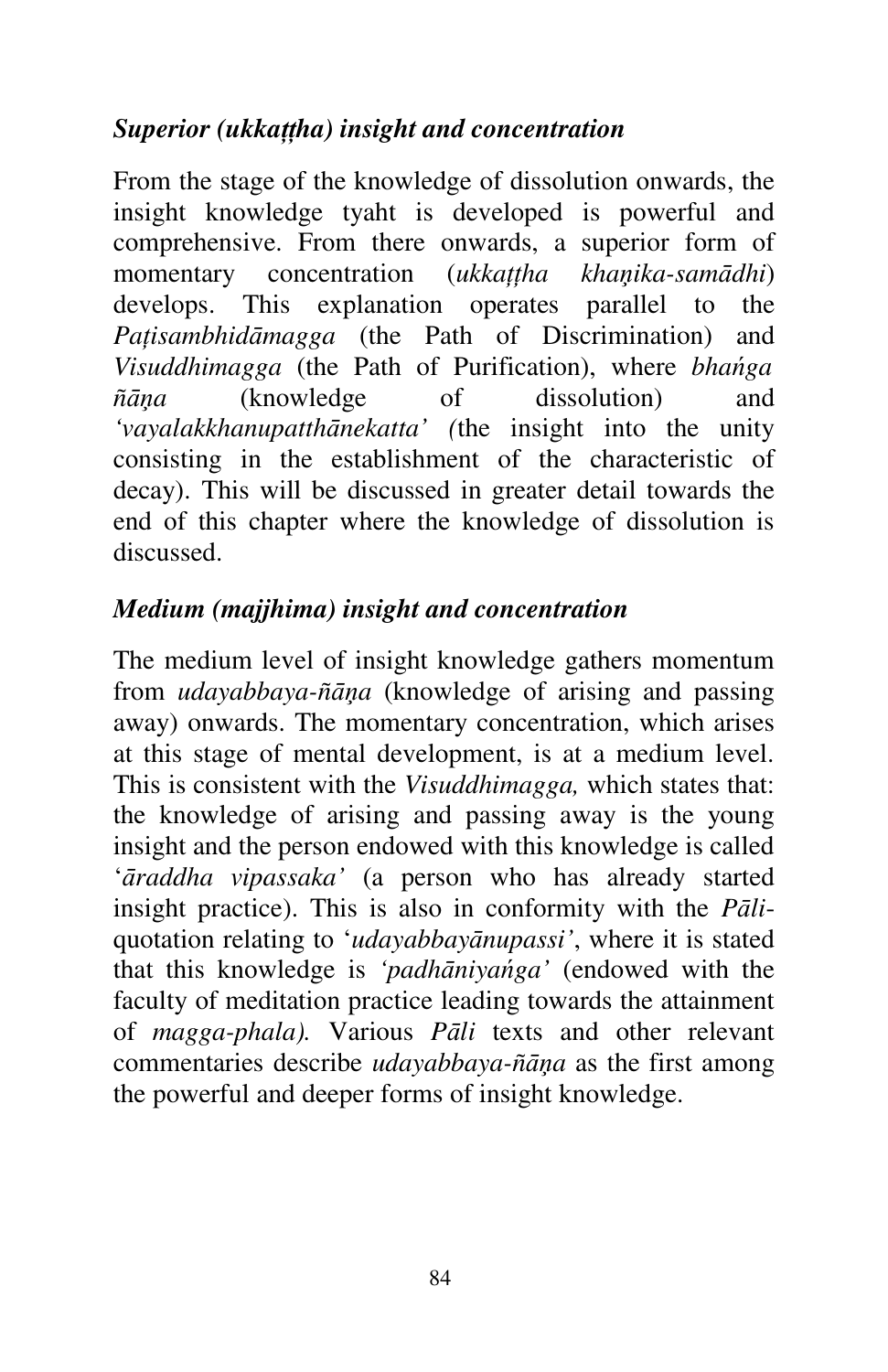# *Inferior (omaka) insight and concentration*

In the *vipassanā* practice, inferior insight knowledge becomes accomplished from the mature stages of *nāmarūpa-paricceda-ñāņa* onwards. From then onwards, the inferior forms of momentary concentration begin to gain maturity. At this stage of the practice, discursive thoughts will not arise and the noting mind becomes free of the hindrances. The concentration which commences with *nāma-rūpa-paricceda-ñāņa* leads to an understanding of the natural characteristics of *nāma-rūpa*. Because the mind is cleansed of the hindrances, which is functionally similar to *upacāra-samādhi,* momentary concentration will invariably arise from this stage onwards. If not, there cannot be a proper understanding of *nāma-rūpa*. The momentary concentration, which helps to support the *nāma-rūpaparicceda-ñāņa* for the insight yogi is called 'purification of the mind'.

The following quotation from the *Paţisambhidāmagga* refers to this supreme and powerful concentration:

> "*Yo tattha avikkhepaţţho, ayam adhicittasikkhā"* (*Pţs.* vol. I, p. 46)

"The meaning of non-distraction therein is training in the higher cognizance."

Compared to "*ñāņena avijjāya … pahānam sīlam …"*as set out at page 47 of Volume 1, the above quotation should be interpreted as "[t]he meaning of non-distraction therein (in that knowledge of *nāma-rūpa-paricceda-ñāņa* and of *paccaya-pariggaha-ñāņa)* is training in the higher cognizance (concentration and insight)"*.*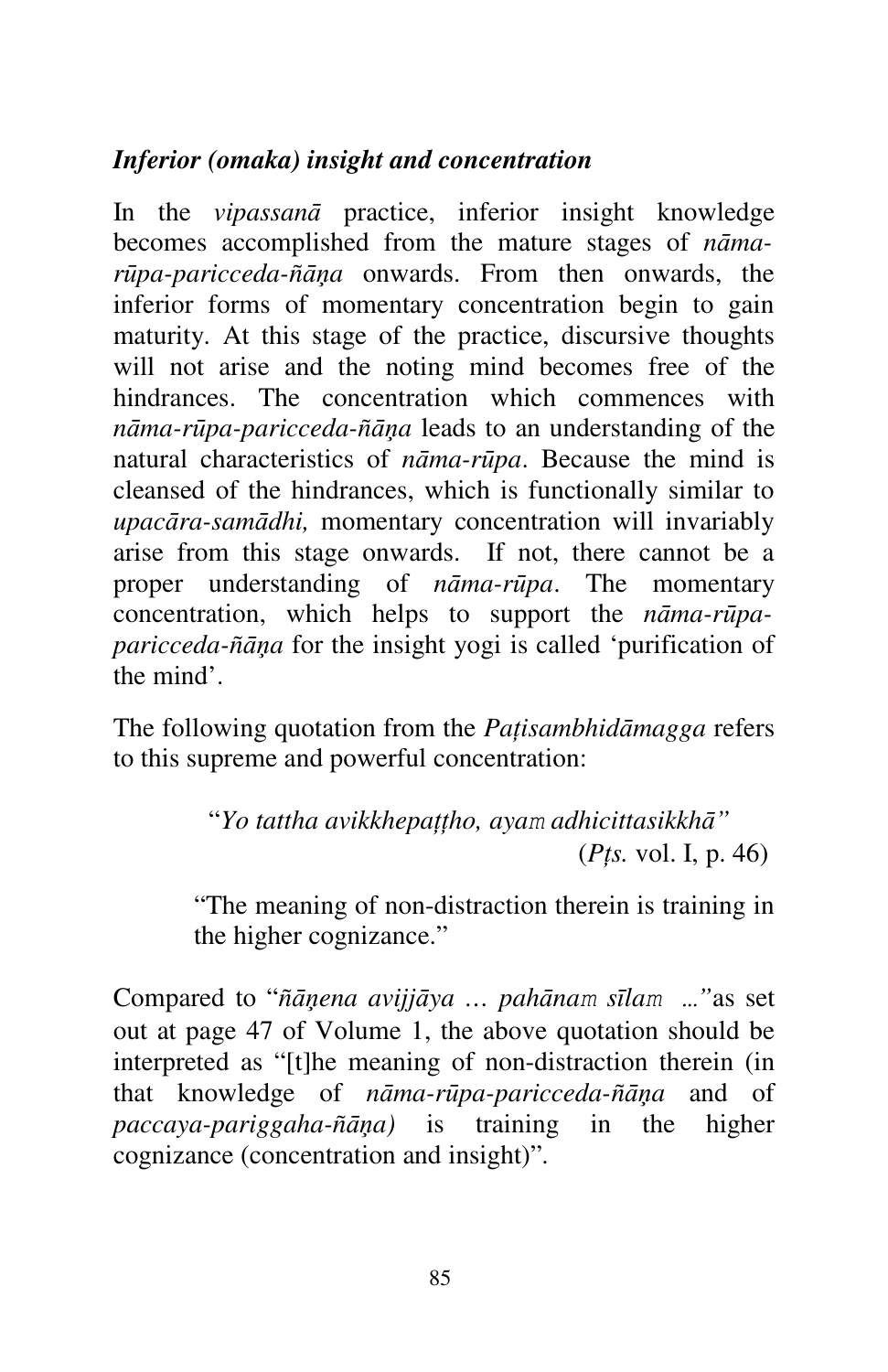The following quotation from the *Dhammasańganī*commentary (*Atthasāļinī)* explains the reason for *nāmarūpa-paricceda-ñāņa* and the *paccaya-pariggaha-ñāņa*  being referred to as insight knowledge:

> *"Yathāyam nāma-rūpa-pariccedādīsu vipassanāñāņesu paţipakkhabhāvato, dīpāloken'eva tamassa tena tena vipassanā-ñāņena tassa tassa anatthassa pahānam seyyathīdam, nāma-rūpa-vavatthānena sakkāyadiţţhiyā, paccayapariggahena ahetuvisamahetu diţţhīnam – pe - gotrabhunā sańkhāranimittaggāhassa pahānam etam tadańgappahānam nāma."* (*Dhs*-com. 711, PTS. p. 351/352)

This quotation could be translated as: "[j]ust like darkeness is expelled by the light of a lamp, each and every progressive and subsequent insight knowledge abandons a particular unwholesome state. The discrimination of mind and matter (*nāma-rūpa-pariccheda*) abandons personality view *(sakkāyadiţţhi);* and the discernment of conditionality *(paccayapariggaha)* abadons the view of no cause or ficticious cause (etc). This is called abandonment by opposites *(tadańgappahāna)*<sup>1</sup>

When momentary concentration reaches maturity, the unity of the noting mind remains unshaken, even though the object (*nāma-rūpa*), which is being constantly noted, is changing rapidly. From that moment onwards this momentary concentration also can continue to exist as strong as absorption concentration *(jhāna).* The difference between these two types of concentration is that in absorption concentration *(jhāna)* the object of meditation does not

<sup>&</sup>lt;sup>1</sup> This translation has been included by the Translator for the better understanding of the reader.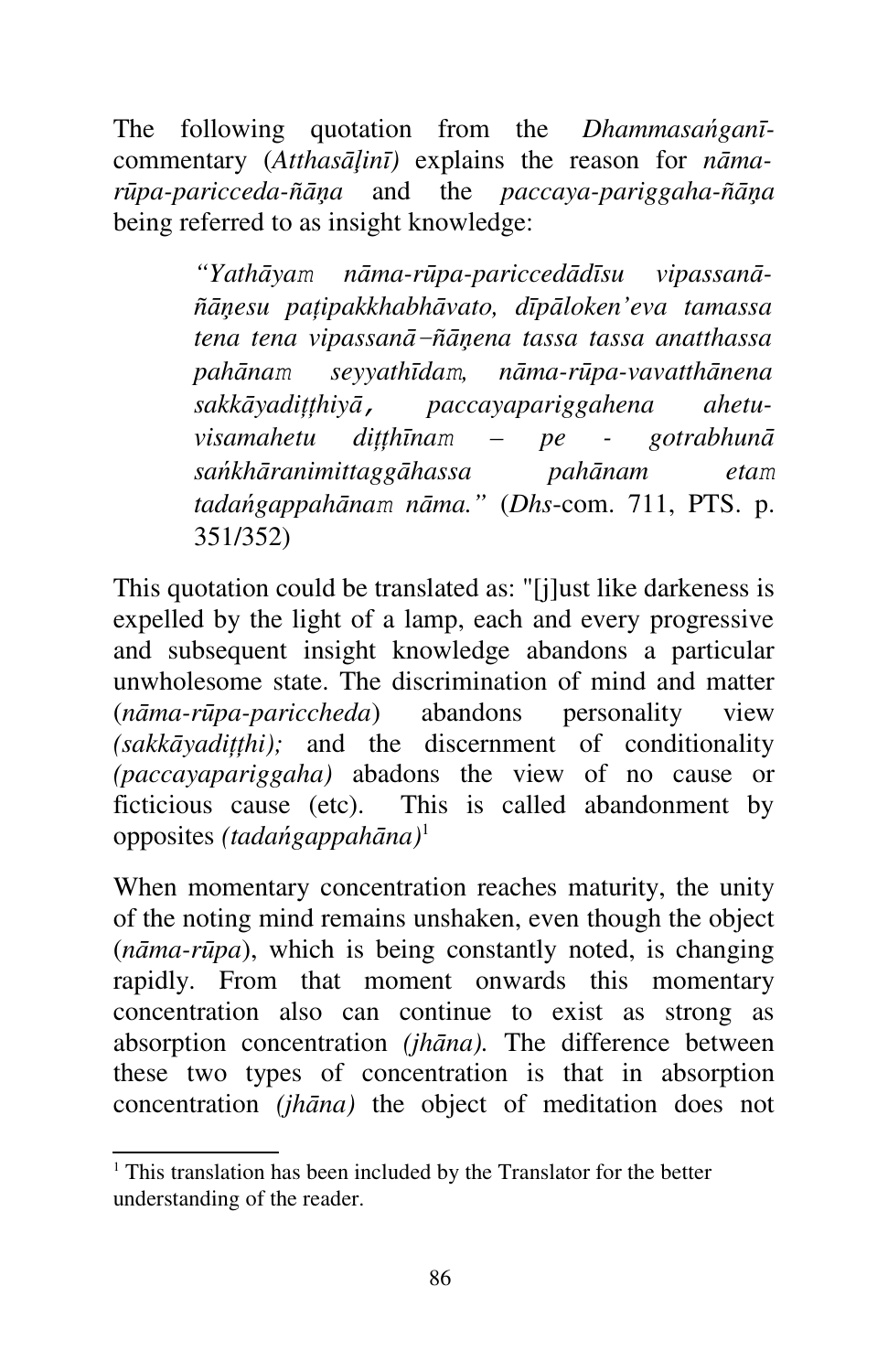change. When the mind is in absorption, it is not possible to discriminatively discern mind and matter (*nāma and rūpa)*. Neither is the arising and passing away of the object obvious. But, when a yogi undertakes insight meditation, the mind remains flexible to note the changing object and apprehend mind and matter clearly and discretely (*nāma and rūpa)*. When knowledge matures, the arising and passing away will also become obvious. This is the primary difference between *samatha* concentration and *vipassanā* concentration. There is no difference in the focus and the unification of the mind.

This is mentioned in the sub-commentary to the *Visuddhimagga (Mahā Ţīka)* as follows:

> *"Khaņika cittekaggatāti khaņamattaţţhitiko samādhi, so pi hi ārammaņe nirantaram ekākārena pavattamāno paţi-pakkhena anabhibhuto appito viya cittam niccalam ţhapeti***.**"

> > (*Vism-MŢī, Singh.* vol. 1, p. 278)

"Thus momentary one-pointedness of the mind is concentration founded momentarily on an object. It is proceeding continuously in a one-pointed state of mind, not overwhelmed by the opposition of the hindrances and places the mind unshaken as if it is being absorbed."<sup>1</sup>

The sub-commentary (*Mahā Ţīka)* expands the aforementioned commentarial expression stating that "the *vipassanā*-mind can be unified firmly by momentary concentration", as set out in the topic of *Ānāpānakathā* in *Paţisambhidā-magga* (*Pţs.* p. 190 f. / PD. p. 201), which uses the expression '*samādaham cittam'*. Not only access

<sup>&</sup>lt;sup>1</sup> This translation has been included by the Translator for the better understanding of the reader.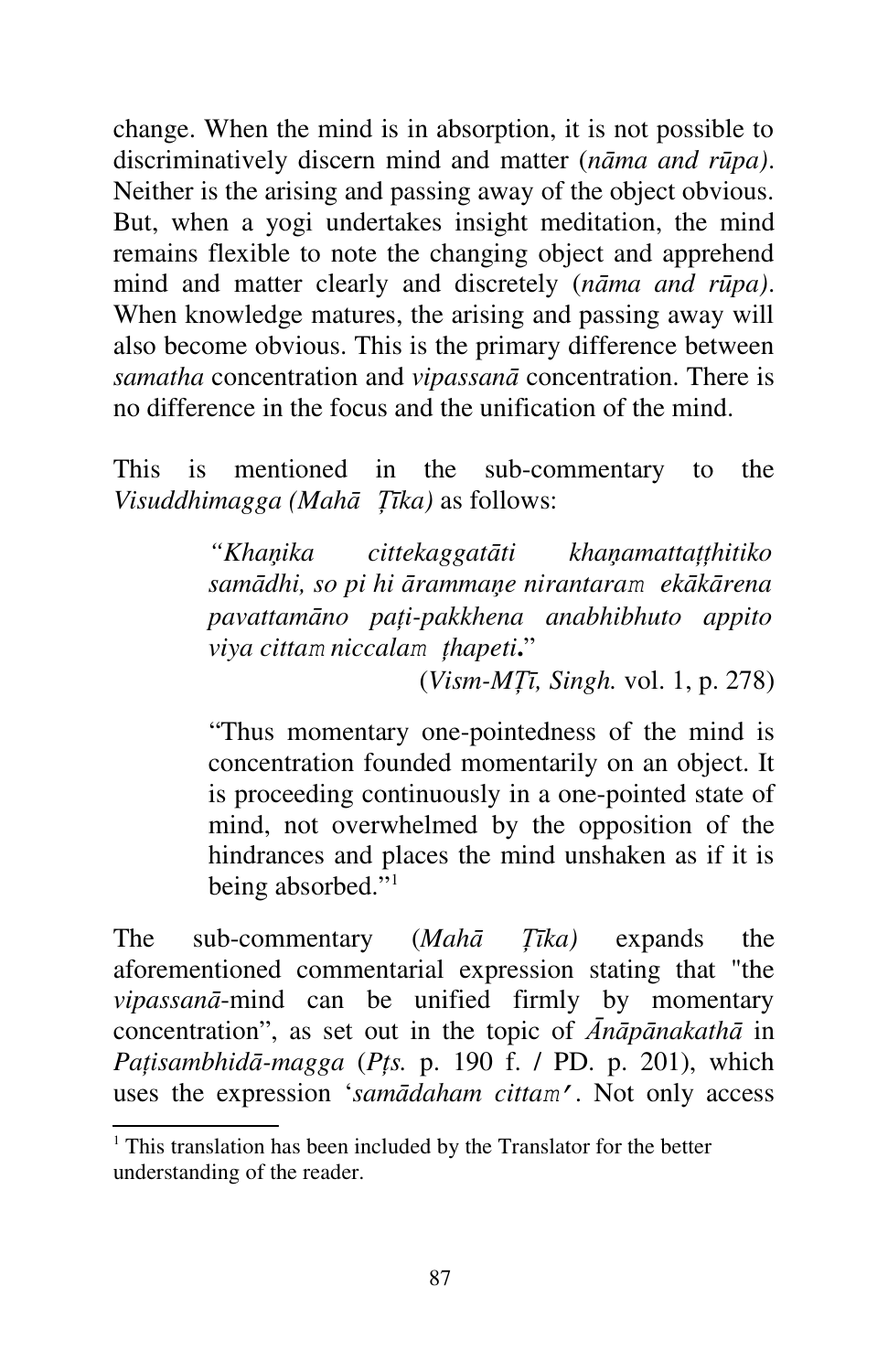concentration and absorption concentration unifies the mind, but momentary concentration also has the ability to maintain a unification of the mind for a period of time.

If one were to query how strong the momentary concentration should be to maintain a firm mind, one would respond with "*ārammaņe nirantaram ekākārena pavattamāno"*, meaning that when the strength of momentary concentration reaches a level of *upacāra samādhi* (access concentration), hindrances cannot disturb the noting mind, thus, enabling the noting to continue uninterrupted. From this time onwards, momentary concentration can be maintained without a gap. As stated in the expression: "*paţipakkhena anabhibhuto appito viya cittam niccalam ţhapeti"*, momentary concentration at the level of *udayabbaya- ñāņa* (knowledge of arising and passing away) and *bhańga-ñāņa* (knowledge of dissolution) (etc) is powerful and comes on par with *jhāna*-concentration (absorption). When momentary concentration becomes so powerful and continuous to have the quality of absorption, there is no space for hindrances to operate.

The word '*vossagga'* in the term of '*vossaggārammaņato*', just like in the term '*vossaggaparināmin*', gives two meanings: *pariccāga* (giving up of the secondary object (i.e. fantasicing or wandering(etc)) and *pakkhandana* (entering into or launching out into, meaing the plunging or entering into the primary object (*gocara ajjhatta*) [*Pţs.* p. 190 f. / PD. p. 201]. Of these two, the former means '*ārammanāņam vossaggo pariccāgo'.* The term *ārammaņa* means secondary object. According to insight meditation instructions, anything other than the primary meditation-object, such as thinking, fantasizing or day-dreaming is a secondary object. The commentary on the *Satipaţţhāna Samyutta* supports this: "*Bahiddhā vā cittam vikkhipati",* referring to a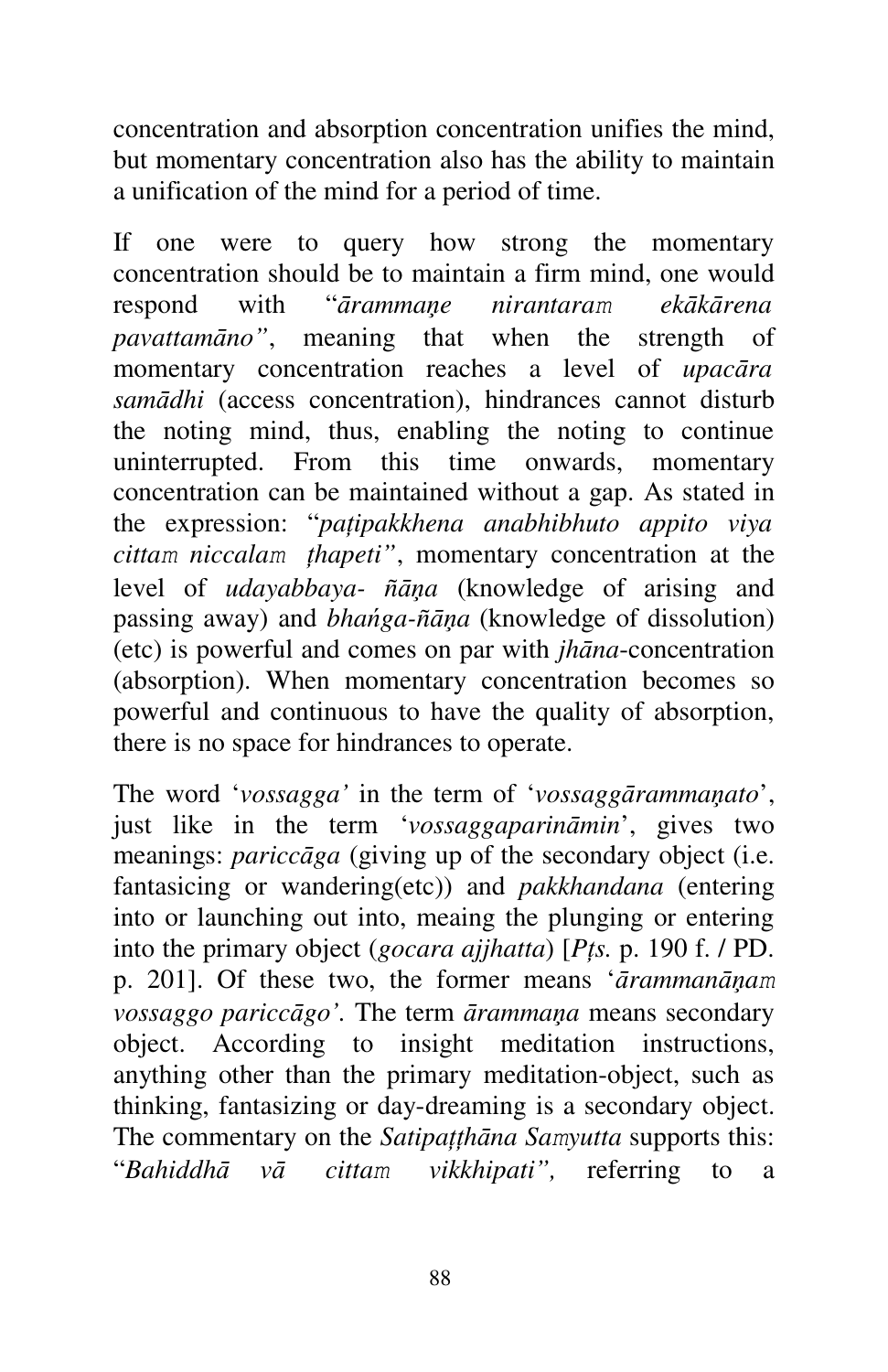consciousness outside the scope of the *vipassanā* consciousness. The latter '*pakkhandana'* (to enter into) is explained by '*ārammaņe vossaggo pakkhandanam'*, meaning, entering into the primary object

Although these words differ in grammatical form, their practical meaning is the same. They are similar because giving up of the secondary objects and launching into or entering into the primary object (without thinking, fantasizing (etc)) has the same practical meaning and effect. In other words, refusal of external objects and unification of the mind only with the primary object of meditation in practice is the same.

## *A noteworthy fact*

The insight *yogi* commences the practice only with a development of momentary concentration without making use of either access or absorption concentration. He or she gains insight knowledge, which is not dependent on a development of access or absorption concentration. The concentration develops as insight gathers momentum. This has been well explained in the commentary with respect to the method of '*vipassanā-pubbańgamam samatham'*  (concentration with preceding insight).

This commentary, which explains the difference between the two methods of meditation, is an extract from the original *Pāli*-Canon. Only the relevant part has been included in this translation to emphasise the idea. This commentary could be considered a reproduction of the *Pāli*-Canon as it is parallel to the original *Pāli*-Canon. To ascertain this conformity, one should read the *Ańguttara Nikāya* (Numerical Discourses), Book of Four; the *Paţipadā Vagga,* and the section on the *Yuganadhakathā* in the *Paţisambhidāmagga* (Path of Discrimination).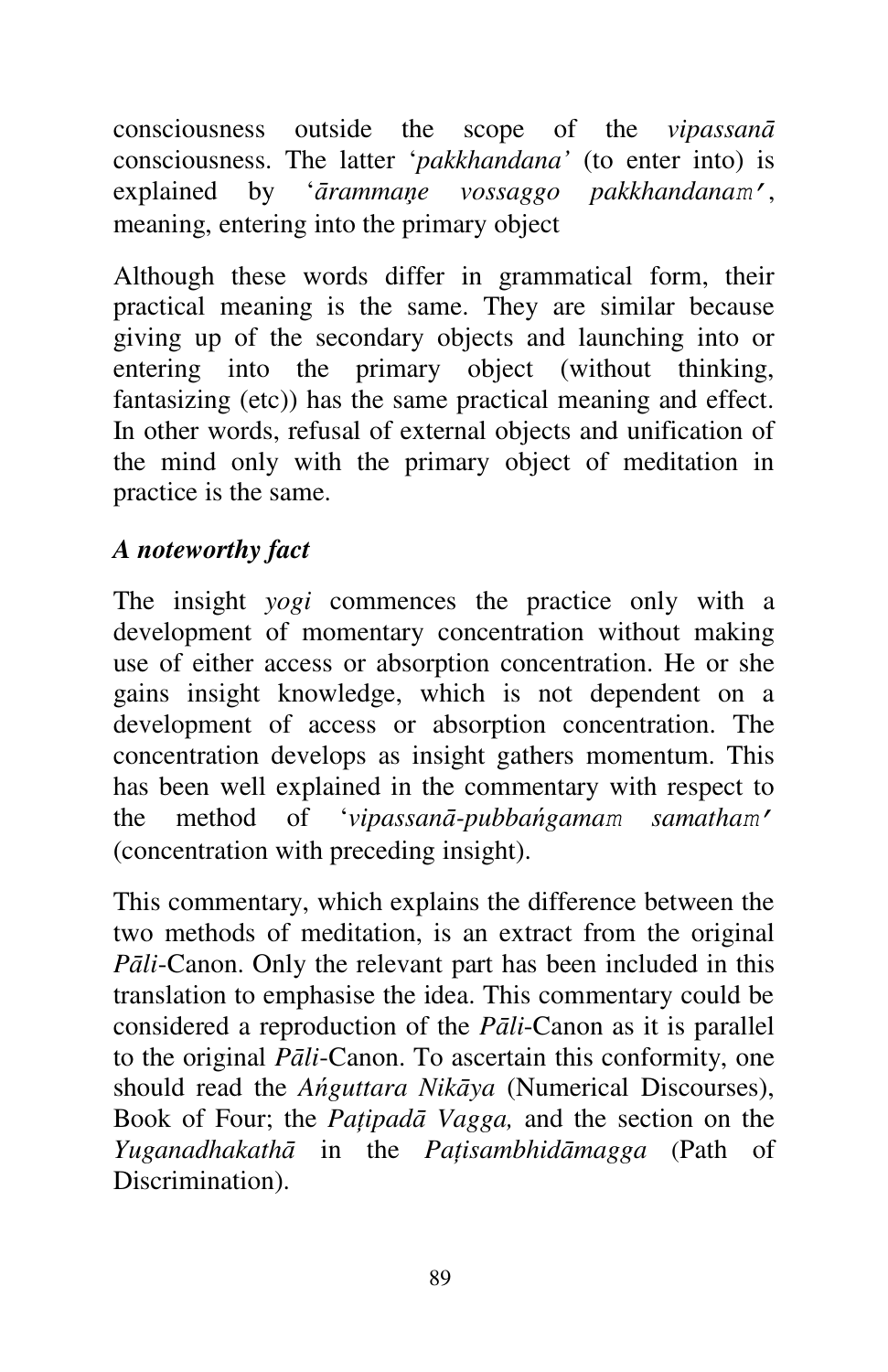The *Pāli-*extract from the latter is cited here for the convenience of the reader:

> *"Rūpam aniccato anupassanaţţhena vipassanā, rūpam dukkhato anupassanatthena vipassanā*, *rūpam anattato anupassanaţţhena vipassanā; tattha jatānam dhammānañca vossaggārammaņatā cittassa ekaggatā avikkhepo samādhi. Iti paţhamam vipassanā, pacchā samatho; tena vuccati vipassanāpubbańgamam samatham bhāveti."*

> > (*Pţs*. vol. II, p. 96)

"Insight is the contemplation of materiality as impermanent, the contemplation of materiality as painful and the contemplation of materiality as nonself. Unification of cognizance and non-distraction due to ideas produced therein, having relinquishment as their supporting object is concentration. As there is insight first, followed by serenity, it was said 'he develops serenity preceded by insight'." (PD. XI, 73, p. 289)

To explain the meaning of the term '*tattha',* a quotation from the following *Majjhimā Nikāya* sub-commentary is given, which is in accordance with the above text:

> *"Tattha jātānaņ'ti tasmim ariyamaggakkhane jātānam sammā diţţhi ādīnam dhammānam, niddhāranecetam sāmivacanam. Vossaggārammaņā'ti vossaggassa āram-maņatāya - pe - nibbānassa ārammaņa karaņenāti attho. Cittassa ekaggatā'ti iminā magga samādhim āha."*

> > (*M*-subcom, Burmese, vol. I, p. 203)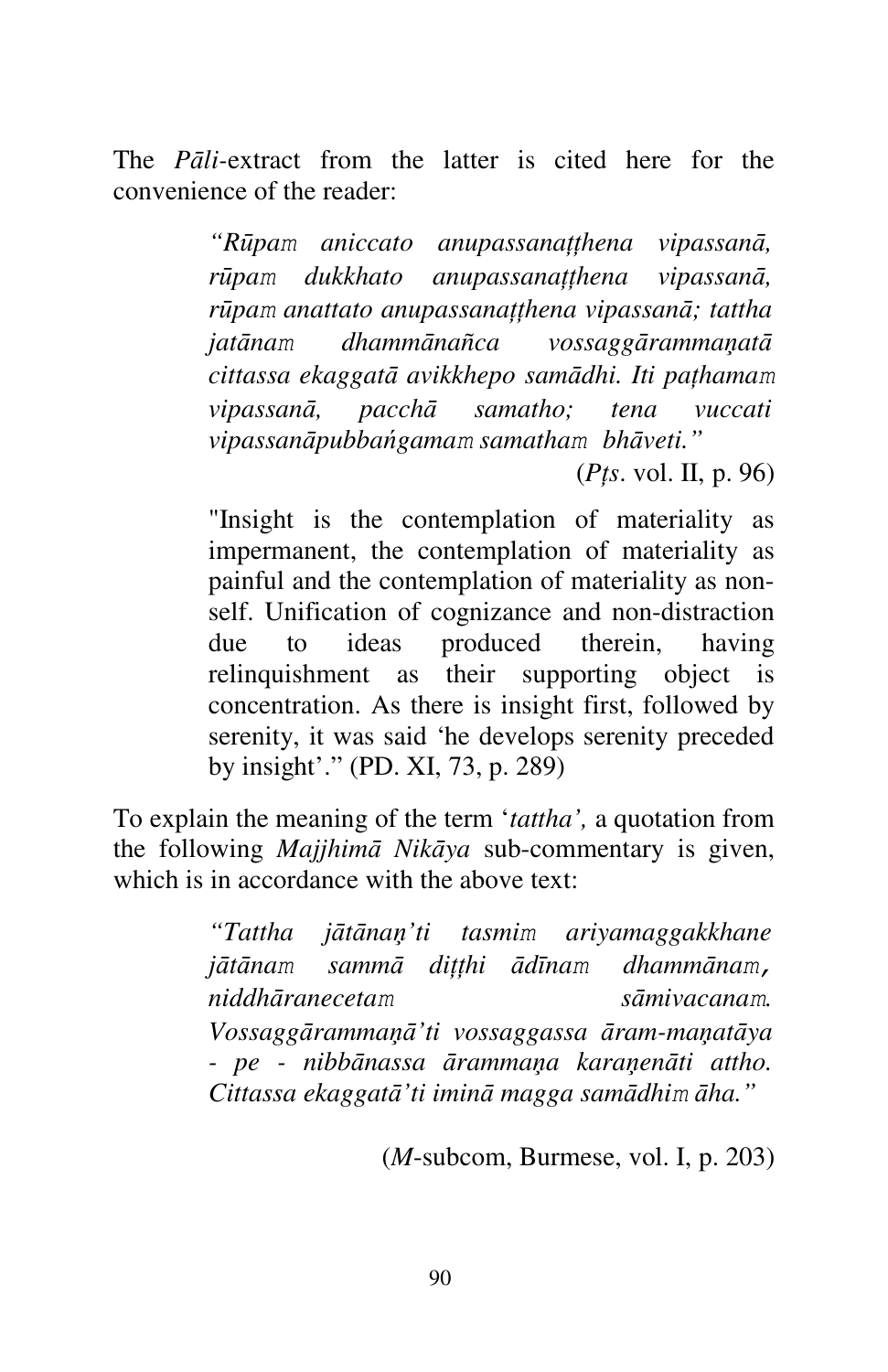"The meaning of '*tattha jātānam'* ('arisen there') is: The meaning of this quotation is discussed in the following paragraphs.

At the moment of the attainment of the Noble Path (*ariya magga)*, *dhamma,* such as right view (*sammā diţţhi),*  arises. This can be specified as arising (or origin). Thus, *'vossaggārammaņa'* (object of relinquishment) has the objective of relinquishing unwholesome states or ignorance. *Nibbāna* is taken as the object (a consciousness, which arises towards *Nibbāna).* In this context, '*cittassa ekaggatā'* (onepointedness of the mind) refers to path-concentration (unification of the path- consciousness =  $magga$ -sam $\bar{a}dhi$ ).<sup>1</sup>

The term '*tattha'* means 'at the moment of pathconsciousness'. As the pronoun '*ta'* here stands away from its usual three meanings (as found in the authentic texts), such as: the subject which has gone (*pakkanta visaya*), famous (*pasiddha*), and consumed (*anubhuta*), it is not easy to understand the correct meaning.

> '*Jātānam dhammānam'* means the Dhamma, such as the correct view (*sammā diţţhi).*

'*Vossaggārammanatā'* refers to a mind aiming towards *Nibbāna* (as the object of meditation).

'*Cittassa ekaggatā'* means one-pointedness in pathconsciousness.

'*Avikkhepo* means without distraction or an unscattered state of mind ='s*amādhi'.* 

<sup>&</sup>lt;sup>1</sup> This translation has been included by the Translator for the better understanding of the reader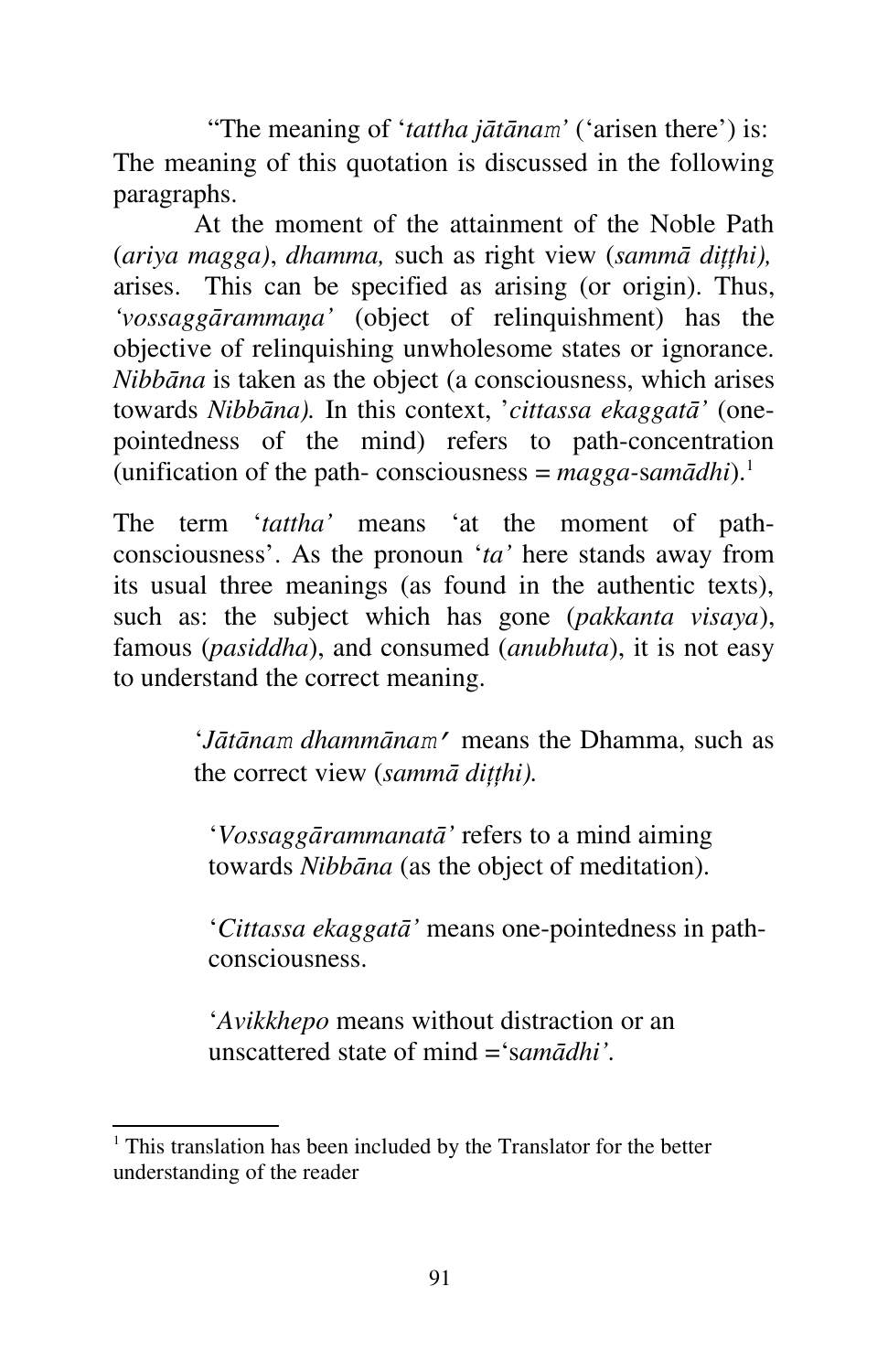The Canon provides four methods of meditation, including the *Yuganaddhā* and the *Dhammuddhaccapahāna* method. Only two of the methods have been explained in detail so far in the above section. To clarify the remaining two methods, the *Yuganaddhā* and the *Dhammuddhaccapahāna* method, a brief explaination is provided below.

# *The Yuganaddhā method*

This method involves a coupling together of both serenity and insight, where the *yogi* enters into the first absorption and practices insight meditation, contemplating on the absorption. Then he or she enters into the second absorption, followed by insight meditation based upon the second absorption. In this way, the yogi enters the absorptions sequentially and practices insight meditation (in a coupled manner) based upon the absorption concentration until the attainment of path-consciousness. In this method, serenity precedes insight. It is therefore included as a method that invovles insight with preceding serenity.

#### *The Dhammuddhaccapahāna method – dealing with agitation through overestimation (manifested in contemplation)*

In the practice of these methods (*samatha* with preceding *vipassanā* and *vipassanā* with preceding *samatha)*, when the meditation matures to an early stage of *udayabbaya-ñāņa*  (knowledge into the arising and passing away of phenomena), a *yogi* experiences several of the following: illumination, knowledge, rapture, serenity, happiness, faith, energy, attention *(sati)*, equanimity and an attachment to these appearances. When this happens, a *yogi* tends to overestimate their unfolding in the practice, considering them to be special knowledge. As a result confusion arises. This is why it is called "the mind is agitated through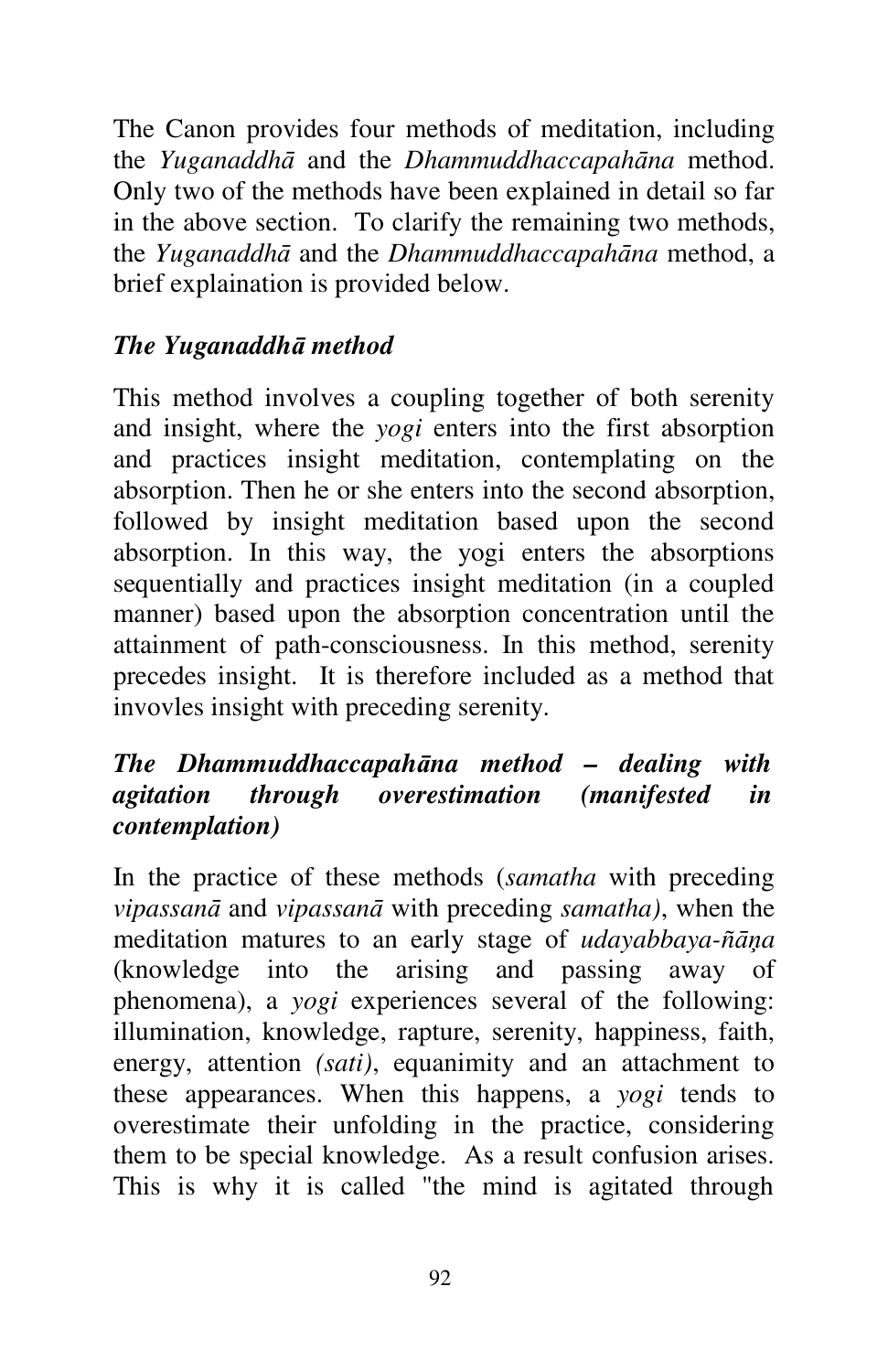overestimation". When the mind is agitated due to overestimation, the *yogi* does not correctly understand *nāmarūpa* (mind and matter) as it is related to the object of meditation being noted. The noting also fails to progress. Instead, it may regress or the mind can become scattered. Without distracting oneself with these ten concomitants, the *yogi* must carry out the noting respectfully and meticulously. If the noting is respectfully carried out, the agitation or confusion will automatically subside.

Then, the *nāma-rūpa* object of meditation will become clear again. The noting as well as the cognizance are internally composed or resettled to meditate upon the *nāma-rūpa* as the object of meditation. From then onwards, insight knowledge will develop, enabling the *yogi* to progress and attain pathknowledge. This method of the removal of agitation due to overestimation is called *'dhammuddhaccapahāna'* (the abandoning of the agitation due to overestimation). It is relevant to both the *vipassanā-pubbańgamam* method and the *samatha-pubbańgamam* method of meditation.

The bare insight *yogi* does not develop concentration meditation for the purpose of purification of the mind prior to undertaking the insight meditation practice. Instead, such a *yogi* will commence with insight meditation right from the beginning. As the insight meditation progresses, momentary concentration sets in to purify the mind. The Canon cites many quotations about this effect based upon commentaries and sub-commentaries. The whole of this treatise deals mainly with the method of bare insight and does not therefore allocate a separate chapter to explain the methods of purification of the mind. It is nevertheless useful to highlight the benefits of momentary concentration, especially the eight kinds of outlets (*niyyāna*), the eight kinds of obstacles for the outlets (*niyyānāvaraņa*), the six dangers for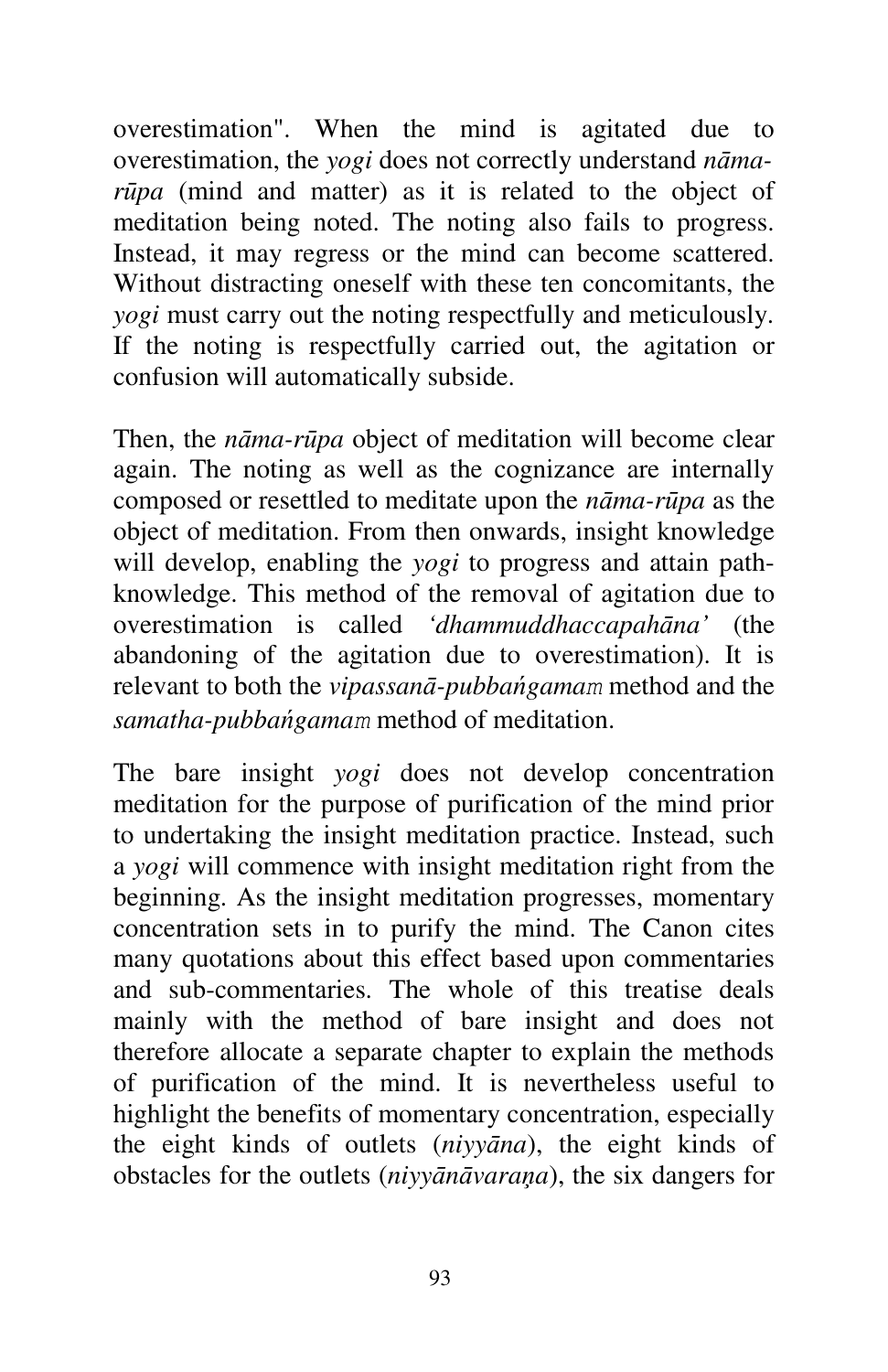concentration and the six escapes from these dangers as well as how the unification of the insight-mind takes place. Each of these will be explained in the remainder of this chapter with the assistance of the commentary available in the *Paţisambhidāmagga* (Path of Discrimination).

#### *The first outlet and the blockade*

*"Nekkhammam ariyānam niyyānam, tena ca nekkhammena ariyā niyyanti; kāmacchando niyyānāvaraņam, tena ca kāmacchandena nivutattā nekkhammam ariyānam niyyānam na pajānātī'ti kāmacchando niyyānāvaraņam."*

(*Pţs*. Vol. I, p. 163)

"Renunciation is an outlet for noble ones and noble ones are let out by renunciation: zeal for sensual desires blocks that outlet, and because he is hindered by zeal for sensual desires he does not understand the noble ones' outlet consisting in renunciation." (PD. III, 5; p.165)

*"Pabbajjā paţhamam jhānam nibbānañca vipassanā, Sabbepi kusalā dhammā nekkhammanti pavuccare."*

(*It*-com. 4, 1, 10, Singh. p. 271)

"Going forth, the first absorption, liberation, insight and all the skillful deeds are called *nekkhammam*  (outlet)."

The commentary to the *Visuddhimagga (Mahā Ţīkā)*  explains non-greed as the main outlet. This interpretation is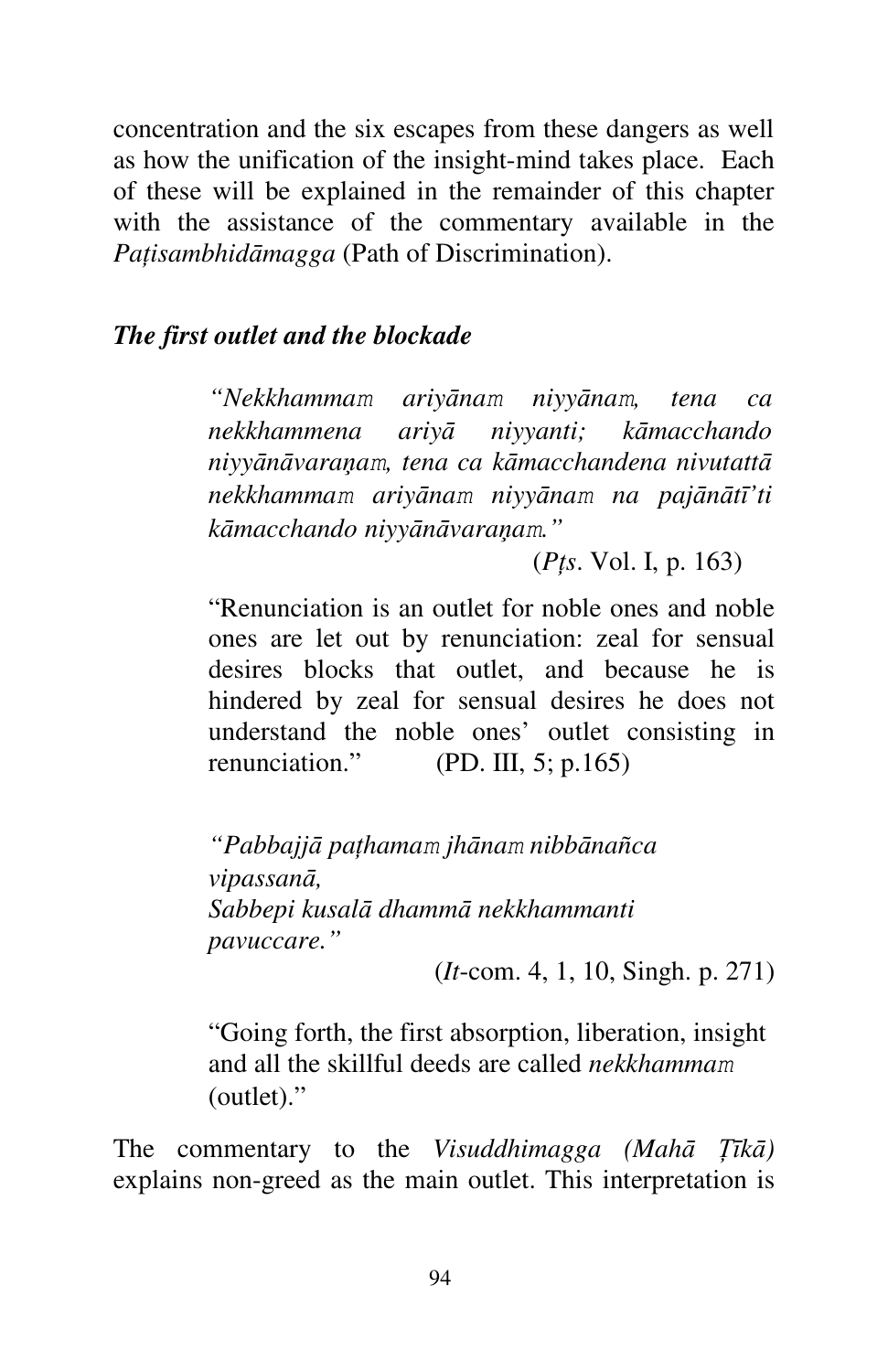proper in respect of conditioned things. This treatise deals mainly with *vipassanā-samādhi.* Accordingly, the meaning refers to insight as the outlet. The other outlets, which are yet to be explained, will be presented in respect of *vipassanāsamādhi*.

If one fails to note *nāma-rūpa* objects arising in one of the six sense-doors in each moment, then it is not possible to understand them as *nāma* and *rūpa* in their true nature and desire or longing for the pleasant objects or the resultant feelings that can arise. On the other hand, if one efficiently notes the *nāma-rūpa* objects at the moment of their arising in one of the six sense doors, one will comprehend the true nature of *nāma* and *rūpa*. One will understand them as cause and effect, as impermanent, unsatisfactory and uncontrollable. Due to this knowledge about presently arising objects or feelings, desire or craving will not arise. Because insight knowledge (*vipassanā)* offers this freedom from craving or desire, or does not give any opportunity for craving and desire to arise, it is called 'outlet'. It also helps the noble ones to escape from the suffering of the cycle of rebirths and functions as an outlet for them. One grows in insight (*vipassanā)* step by step to reach path-knowledge, so that one realizes liberation in the present life. *Vipassanā* is an outlet because it serves as a means for noble ones to set free from *samsāra*. It is the vehicle enables the noble ones to realize liberation.

Sensual desire (*kāmacchanda)* or craving is called obstacle or hindrance because it blocks the progress of *vipassanā*. How does it obstruct? Everyone has endless responsibilities and duties for the prosperity of their life, such as one's own business, other people's business, duties concerning husbands, wives or one's children, duties towards relatives, friends, disciples, supporters, or teachers (etc). One is preoccupied with pondering and planning for the fulfillment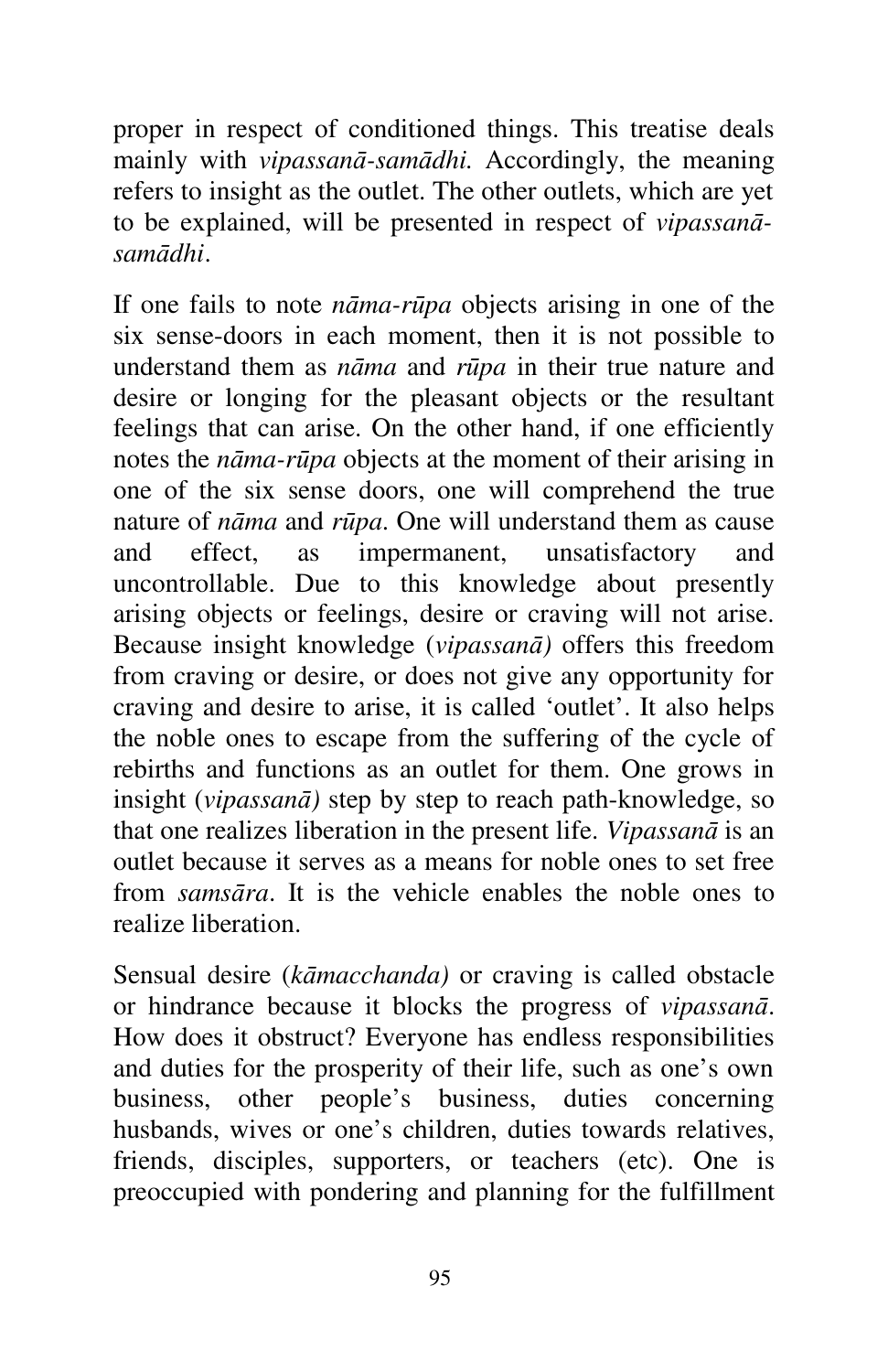of these duties and responsibilities. One must strive a lot and exert extra effort to achieve that which is not achieved. One needs to painfully protect what is already earned and reaped. Among those thousand and one daily chores and activities, there is hardly any rest or free time. No space or energy is left even to think about insight meditation. Even if one may sometimes wish to practice *vipassanā* meditation, there is insufficient time available. The mind is filled with too much interest in the pleasures of life that it goes astray without any restraint.

One just whiles away the time, immersed in day-dreaming or in fantasizing. One takes delight in talking as one pleases, in walking around as one wishes, sleeping or resting and leading a relaxed life according to one's desires. In this way of life, even if one has the opportunity to meditate in isolation, one tends to worry about bodily comfort during the retreat. In the same way, one tends to worry about one's properties and one's security whilst meditating. These conditions don't allow for any meditation practice. As a result, there is no opportunity to gain insight knowledge. The personal experience and realization of insight knowledge as an outlet is not possible in this way and therefore it is not possible to attain liberation from the misery of the cycle of rebirths.

This obstacle for liberation is caused by expectation for worldly prosperity, hope for a luxurious lifestyle and the endlessly prominent desire for sensuality (*kāmacchanda)*. This interest in sensual pleasure obstructs and blocks the progress of insight meditation. It prevents one from a realization of liberation (the outlet). Sometimes the desire for sensual pleasure in future existences could also be an obstacle for liberating insight. In this way, one is completely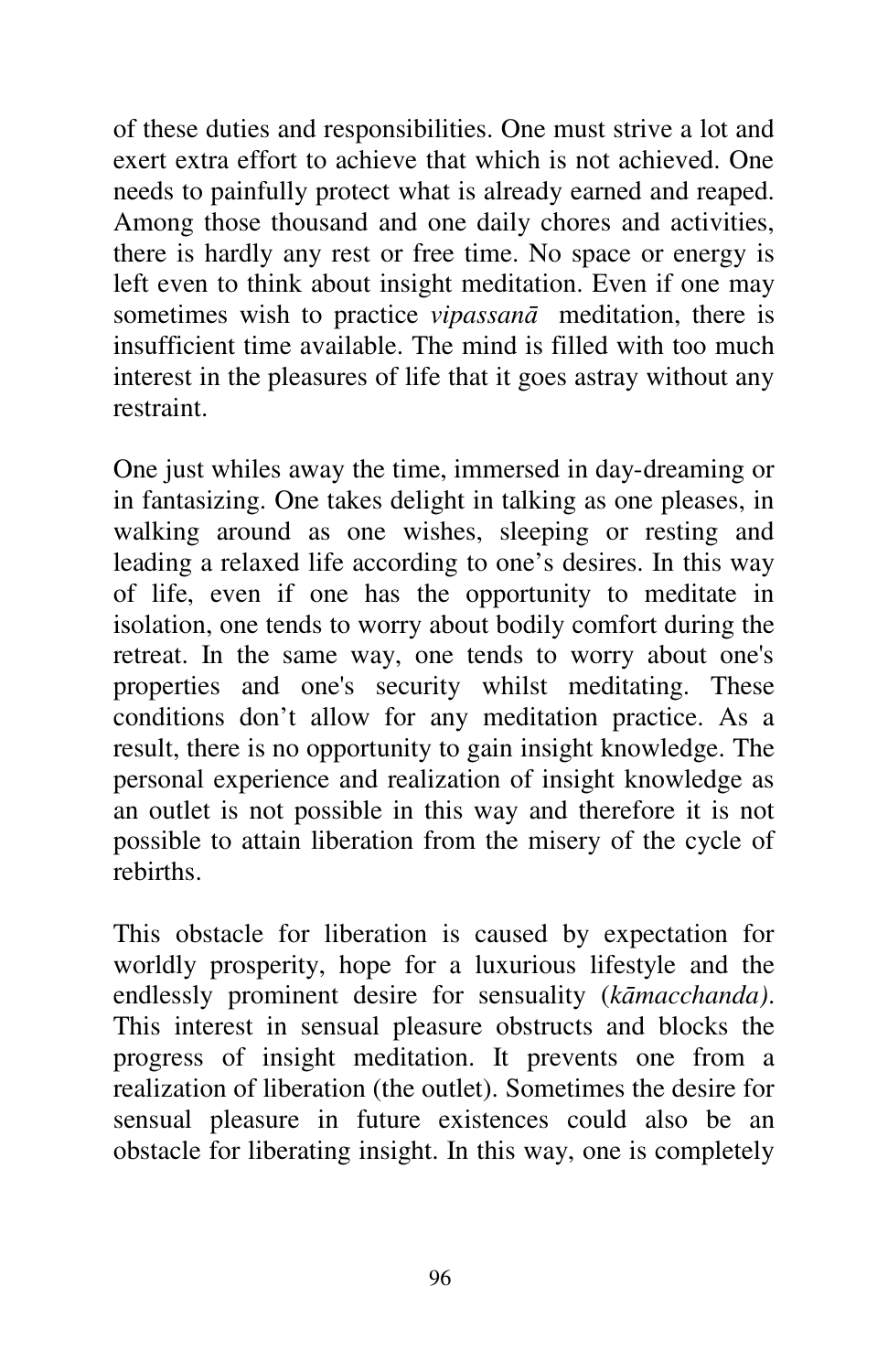obstructed or blocked from the practice of insight meditation to a point of making it impractical.

Even while practicing meditation, in the course of contemplation and noting the object of meditation, the hindrance of sense-desire can emerge and obstruct the progress. It is even possible that strong sense-desires arise just as it can happen before taking up the meditation practice. It is also possible to take delight in the progress of meditation, to entertain pleasant feelings in connection with successful noting of the object. The appearance of signs of success in meditation can cause desire to arise. This could lead to thinking and fantasizing. An interest to speak to others about one's own meditation may arise. One desires to teach meditation to close relatives and friends. Perhaps one makes plans to reorganize one's meditation timetable for the attainment of path and fruition knowledge. Some say that in this state of affairs, the desire for path- and fruitionknowledge (*Nibbāna)* would not be a craving, but a wholesome desire for purity, because craving does not aim at supramundane spiritual realizations (*lokuttaradhamma)*. In this regard, it should be considered whether a *puthujjana* (a common worldling) with his or her desire to gain merit can comprehend the real path and fruit of *Nibbāna* as an object of mind or not.

In the case of a *puthujjana,* only the change-of-lineage consciousness (*gotrabhu*), which arises just prior to pathknowledge of the first stage (*sotāpatti-magga-phala*), can aim at *Nibbāna* as an object. Any other consciousness or mental capability is not able to aim at *Nibbāna* as an object. In the texts of the *Pāli*-Canon it is stated that contemplating consciousness of a common worldling cannot take the real *Nibbāna* as the object. Any effort outside the stage of *gotrabhu-ñāņa* cannot aim at real *Nibbāna* as the object.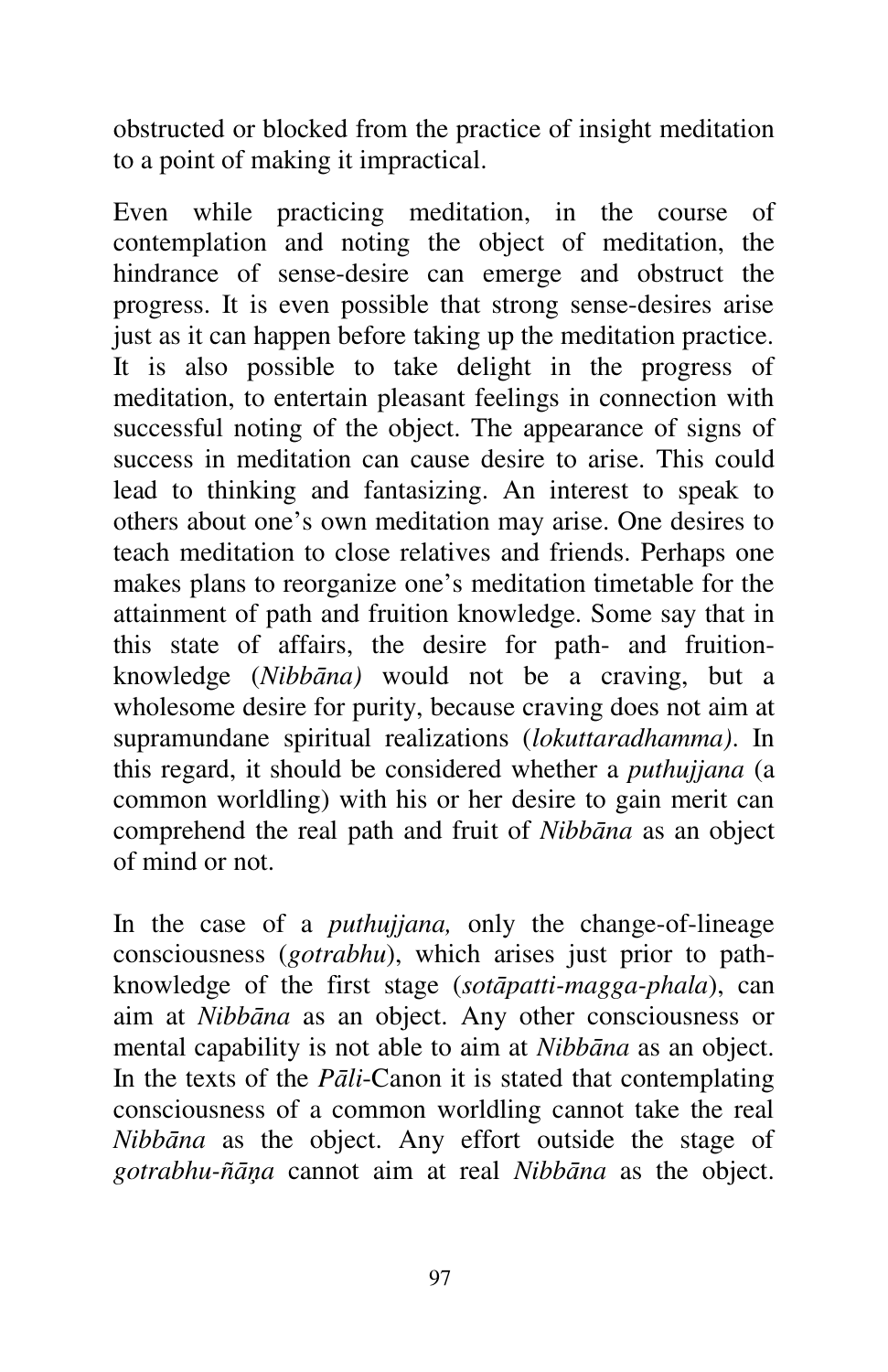Therefore, for common worldly beings, even if they wish, it is not possible to aim at real *Nibbāna* as an object. Whatever that a *puthujjana* aims as *Nibbāna* or such supra-mundane states as an object is not the real *Nibbāna.* It is mere deductive or conventional knowledge (imagination) called *nāma paññatti* (convention of name), *ākāra paññatti*  (convention of manner), *santhana paññatti* (convention of shape). Yearning for such a conventional or imagined *Nibbāna* can be based on craving (*taņhā)* as well as wholesome desire (*kusalacchanda)*. Desire can manifest in such a way.

See the *Salāyatana-vibhańga Sutta* (*M*. 137) and the related commentary:

> "*… Anuttaresu vimokkhesu piham upaţţhāhāpeti"*(*M*. 137)

> "… One generates a longing for the supreme liberation"

> > (MLD. 137)

The sub-commentary goes on to explain as follows:

"*Anussutiladdham pana parikappasiddham arahattam uddissa pattanam ţhapeti."*

(M-subcom, Burmese, vol. III, p. 383)

"It causes an aspiration after final liberation, which has been perceived either by assumption or imagination through hearsay."

The sub-commentary on the *Sakkapañha Sutta* (D. 21) gives the following explanation: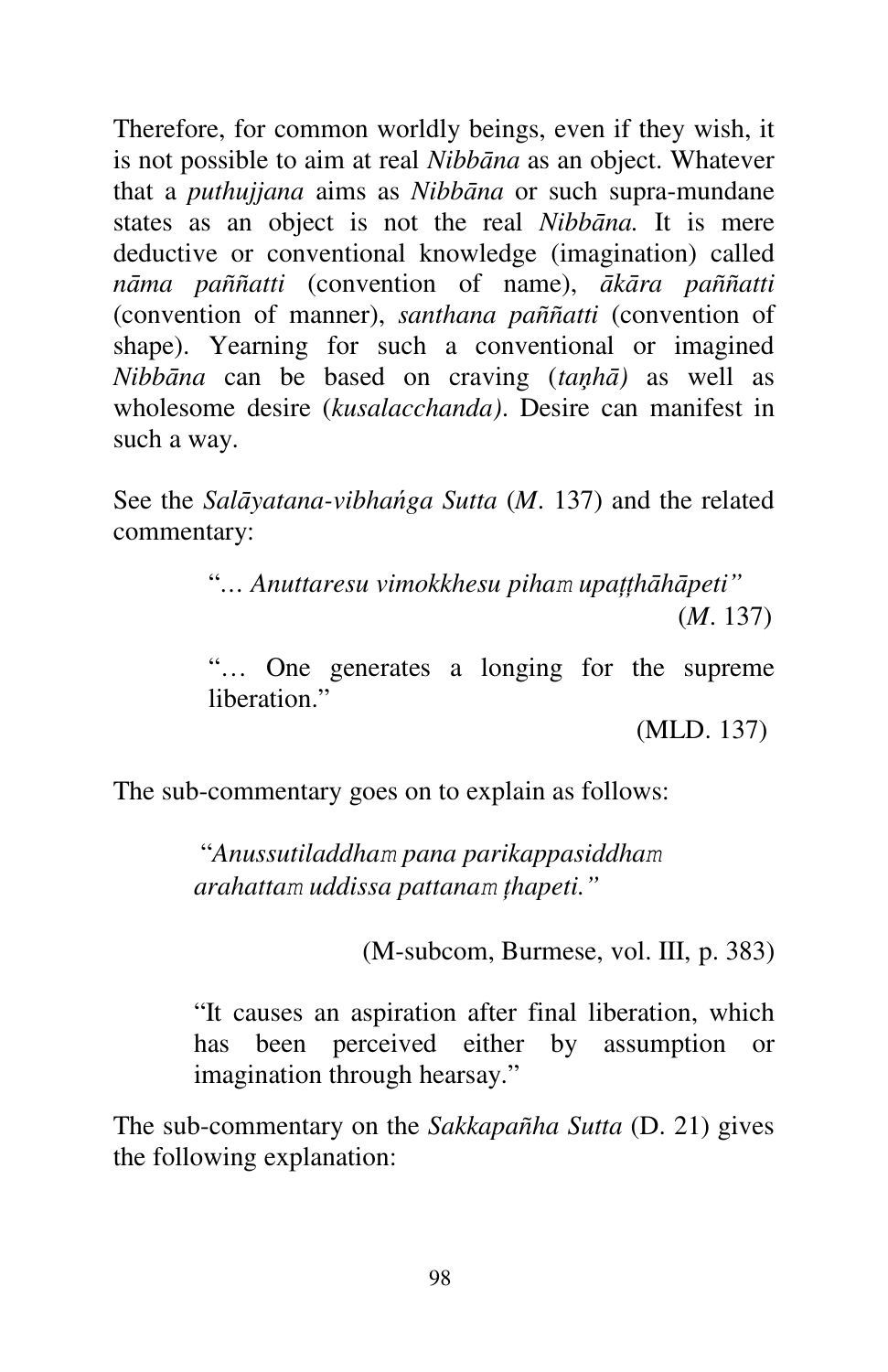"*Anussavupaladdhena pana anuttara vimokkhe uddissa piham …uppādento…. tattha piham … upaţţhāpetīti vutto."* 

(*D*-subcom, Burmese, vol. II, p. 265)

"Though aiming at real supra-mundane liberation is impossible with desire or craving, the final liberation learned by listening could be expected with desire."

If longing for desire or craving does not occur, insight will develop continuously without a gap. The arising of craving is equal to a blockage here, which could be expressed with a saying such as: "Hey! We are coming first! Insight knowledge, you will have to stop and wait for sometime!" Even for those who are developing stronger concentration and knowledge this craving can arise and become an obvious weakness or a complete break down of the meditation progress. This could lead to sorrow and disappointment.

Considering this obstruction or obstacle, it has been stated that: "due to this obstacle caused by sensual desire or craving the fruit of insight meditation, which leads the noble ones to liberation from the *samsāric* miseries is not known." In this context, the impossibility of knowing does not refer to a knowing, which comes from learning or listening (*suta*). It refers to the impossibility of knowing or understanding by practical meditative experience. Since sensual desire obstructs or hinders the liberation of noble ones, it is called an obstruction or hindrance (*niyyanāvaraņa*). It is also called '*nīvaraņa'*.

The *Paţisambhidāmagga* states the following: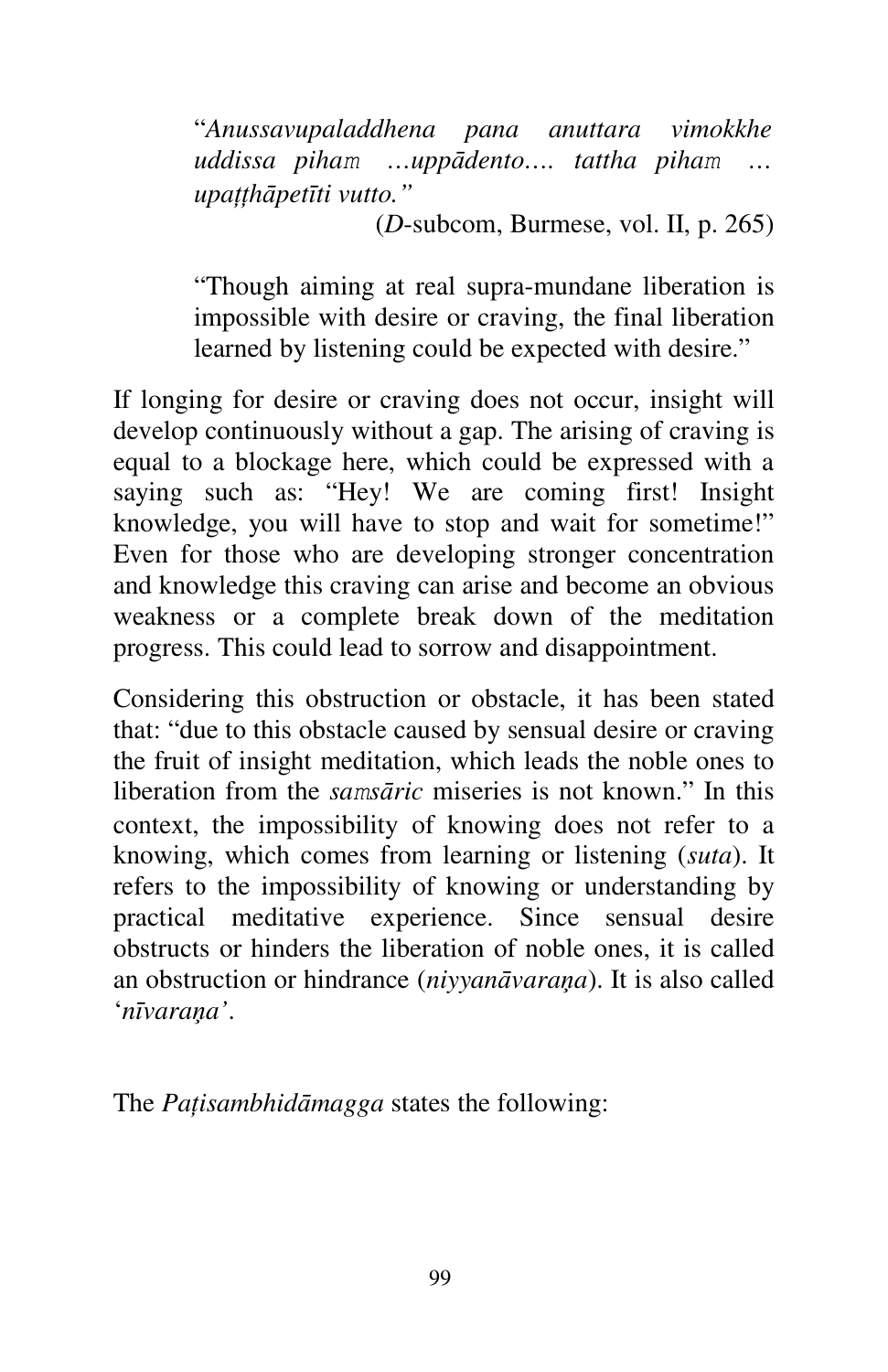"*Ken' aţţhena nīvaranā? Niyyānāvaraņaţţhena nīvaraņā*.*"*

(*Pţs*. vol. I, p. 163)

"In what sense are they hindrances? They are hindrances in the sense of blocking the outlets." (PD. III, 5, p.165)

The *vipassanā kusala* (skill in insight), an outlet for noble ones, is a cause for liberation. It is therefore called '*niyyāna'*. Someone who wishes for liberation from the cycle of rebirths should cultivate this outlet of the noble ones. Sensual desire (*kāmacchanda)* blocks this insight, which leads to liberation and is therefore called '*niyyanāvaraņa'* or 'blockade of the outlet'. One must overcome *kāmacchanda***.** Where it arises, one must note it and try to get rid of it immediately.

## *The second outlet and the blockade*

*"Abyāpādo ariyānam niyyānam, tena ca abyāpādena ariyā niyyanti; byāpādo niyyānāvaraņam, tena ca byāpādena nivutattā abyāpādam ariyānam niyyānam na pajānātī'ti byāpādo niyyānāvaraņam."*

"Non-ill-will is an outlet for noble ones, and noble ones are let out by non-ill-will: ill-will blocks that outlet, and because he is hindered by ill-will he does not understand the noble ones' outlet consisting in non-ill-will."

(PD. III, 5; p.165)

A *vipassanā* mind, while noting and contemplating without any disappointment does not allow for ill-will to arise and is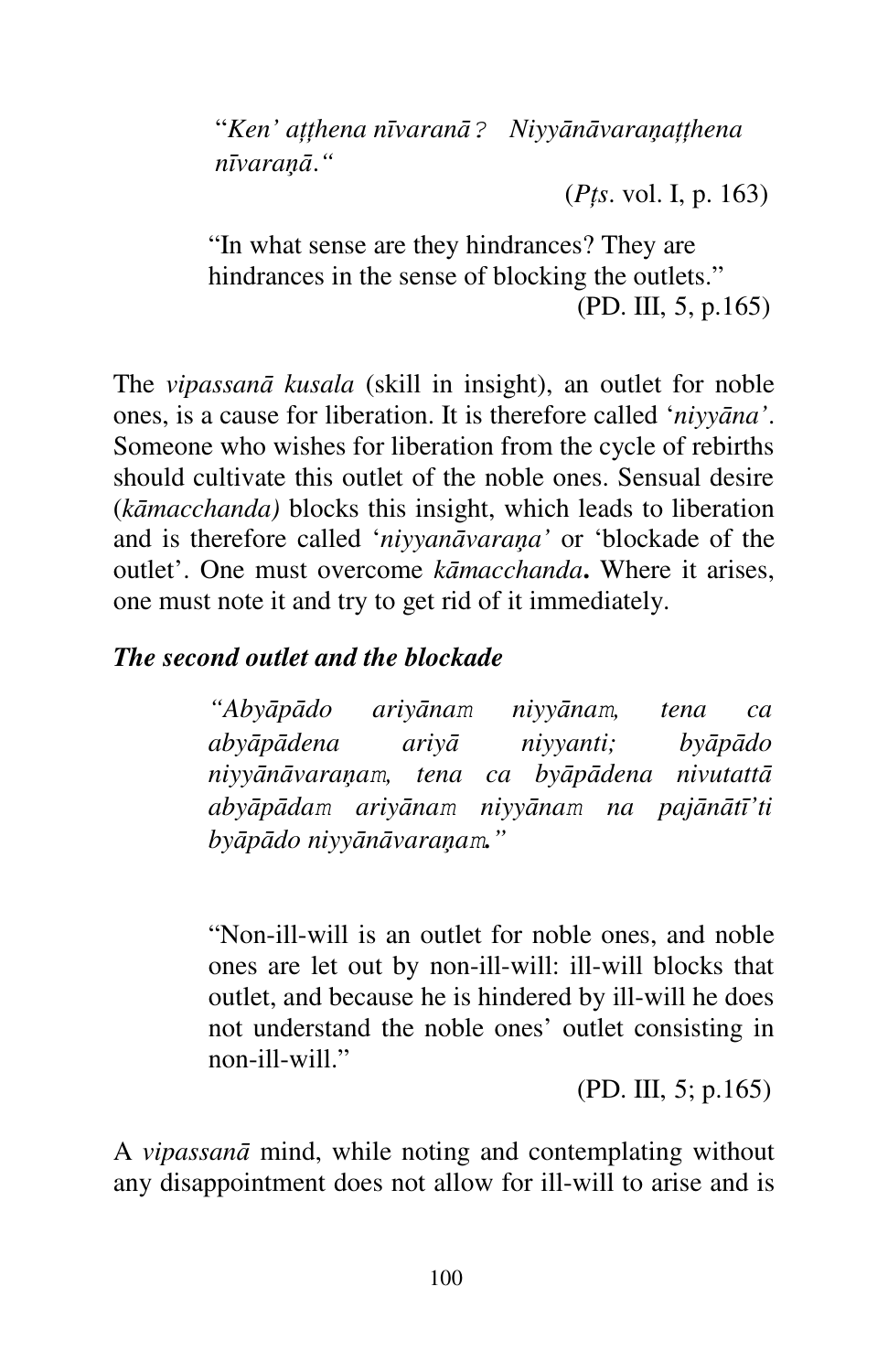therefore in a state of 'absence of ill-will' (*abyāpāda).* In the course of meditation, unpleasant objects or unpleasant feelings may arise and they must be noted. Noble ones realized liberation from the *samsāric* miseries, because of their untiring noting and contemplation of the presence of unpleasant or unbearable feelings and even in spite of unsuccessful efforts to get rid of annoyance. Therefore, nondisappointment or non-ill-will is an outlet for noble ones - a path leading to their liberation. One must continue to note and not become disheartened due to failures to allow for it to be an outlet towards the final goal of liberation.

Anger or disappointment in regard to a person or any other object of awareness, causing disturbance in the contemplation or in the noting is called '*byāpāda'* (ill-will). In the presence of *byāpāda,* it is not possible to know and understand *Dhamma*, which brings liberation from the whole cycle of suffering and can only be realized by contemplating without disappointment. This disappointment or ill-will becomes an obstacle to final liberation. One must try to avoid it as much as possible. If *byāpāda* arises in the course of meditation, for instance due to anger against a person, imaginary meeting, debating and quarrel with an unwanted person, aversion against sights or sounds or painful feelings, disappointments due to failure in noting (etc), it must be noted skillfully with the aim of getting rid of it. If the effort to avoid *byāpāda* was successful, the mind will revert back to the primary object of meditation. If not, one should note the *byāpāda* and each moment of its arising until it finally, disappears.

#### *The third outlet and the blockade*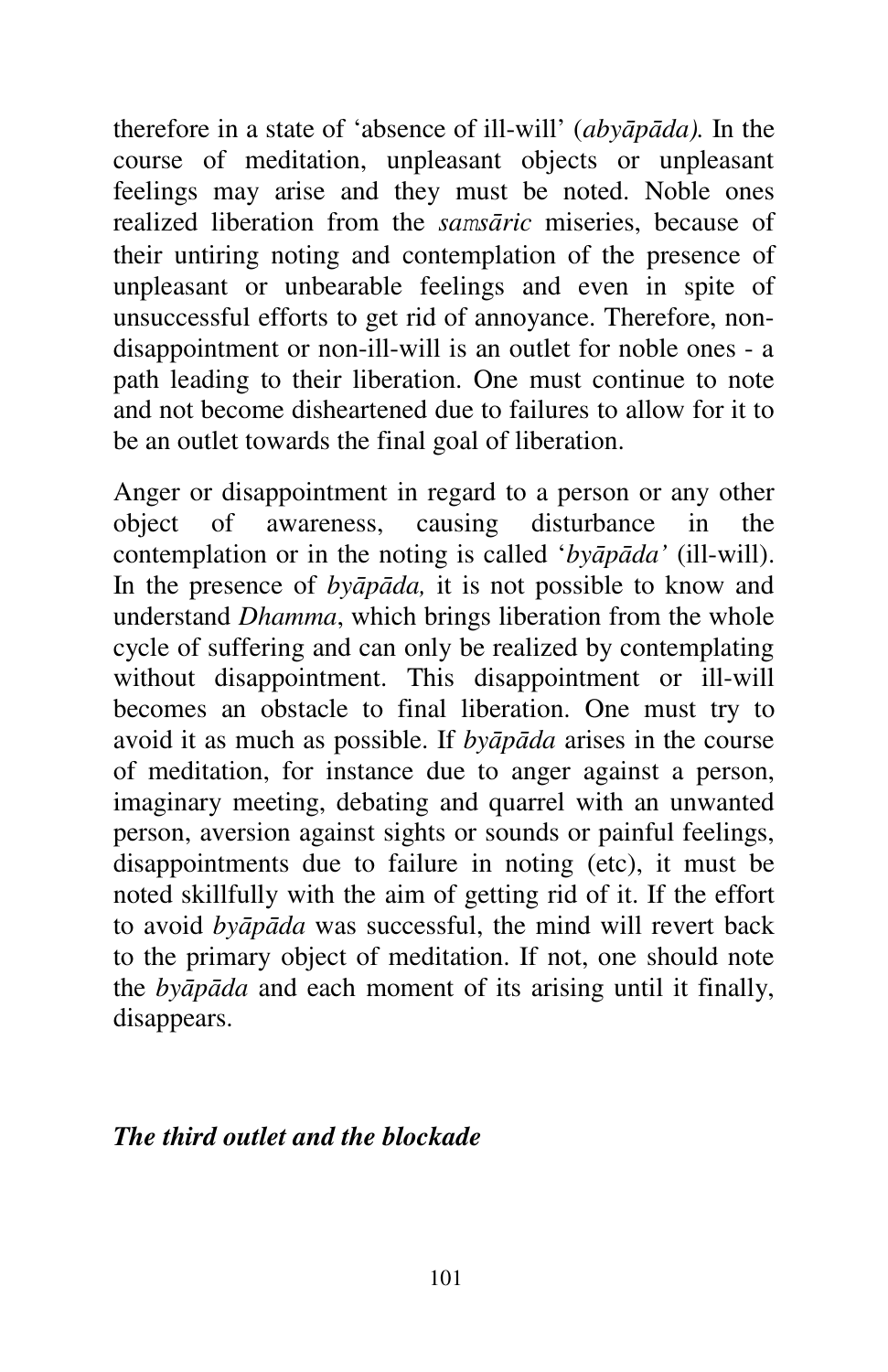*"Ālokasaññā ariyānam niyyānam, tāya ca ālokasaññāya ariyā niyyanti; thīnamiddham niyyānāvaraņam, tena ca thīnamiddhena nivutattā ālokasaññam ariyānam niyyānam na pajānātī'ti thīnamiddham niyyānāvaraņam.* "

(*Pţs*. vol. I, p. 163)

"Perception of light is an outlet for noble ones, and noble ones are let out by perception of light: sloth and torpor blocks that outlet, and because he is hindered by sloth and torpor he does not understand the noble ones' outlet consisting in the perception of light."

Reflecting with concentrated mental awareness on sunlight, moonlight, starlight or the radiant light of a meditating mind is known as the development of *ālokasaññā* (the perception of light). As a remedy for a torpid or sleepy mind under the influence of sloth and torpor (*thīnamiddha),* one could try to arouse *ālokasaññā* (the perception of light) or to recall a memory of it. One could apply *ālokasaññā* to avoid the mind becoming drowsy and sluggish during the meditation practice and then revert to *vipassanā*. This will open the door towards liberation and help to get rid of the suffering of *samsāra*. Accordingly, *ālokasaññā* is referred to as an outlet for the noble ones. In the *vipassanā*-sphere, e contemplation towards the discriminative knowledge of *nāma* and *rūpa*  through mindful noting, the clear mental awareness and understanding of *nāma-rūpa* can be considered as '*ālokasaññā'.*

Diligently noting with clear awareness makes the mind bright and keeps away sloth and torpor. Day and night, the mind will be clear and alert without any headaches or dizziness. Even if one gives up noting during night time, the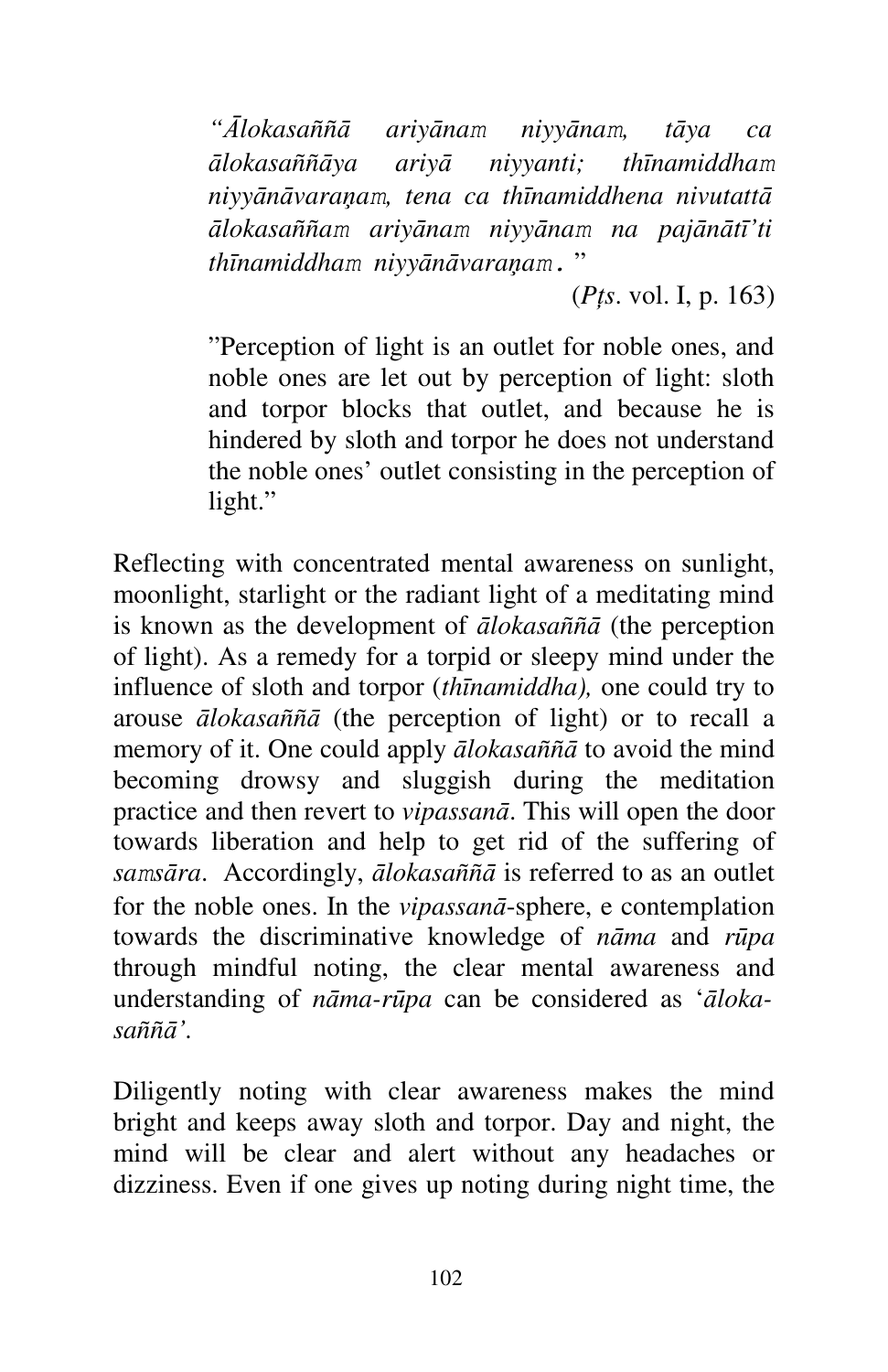mind will not feel sleepy but will be clear and alert. Accordingly, it is said that the perception of light, which leads to clarity in noting is an outlet for the noble ones, leading towards liberation by keeping away sloth and torpor and allowing the mind to develop insight knowledge to a stage of *magga-ñāņa*.

The drowsy state of the mind caused by sloth and torpor is called '*thīnamiddha'* in *Pāli*. Also, laziness in noting and contemplation is called *thīnamiddha,* which can obstruct the perception of light. That is why it is called an obstacle. Whenever it arises, one must note it clearly and try to avoid it.

## *The fourth outlet and the blockade*

*"Avikkhepo ariyānam niyyānam, tene ca avikkhepena ariyā niyyanti; uddhaccam niyyānāvaraņam, tena ca uddhaccena nivutattā avikkhepam ariyānam niyyānam na pajānātī'ti uddhaccam niyyānāvaraņam."*

 *Pţs*. vol. I, p. 163)

"Non-distraction is an outlet for noble ones and noble ones are let out by non-distraction: distraction blocks that outlet and because he is hindered by distraction he does not understand the noble ones' outlet consisting in the non-distraction."

The momentary concentration, which arises due to focused attention upon the *nāma-rūpa* object of meditation, has the quality of *avikkhepo* (non-distraction). This means clear and stable focusing, which is the opposite of distraction. When *avikkhepo* or concentration becomes powerful, the noting mind penetrates into the object of meditation as if entering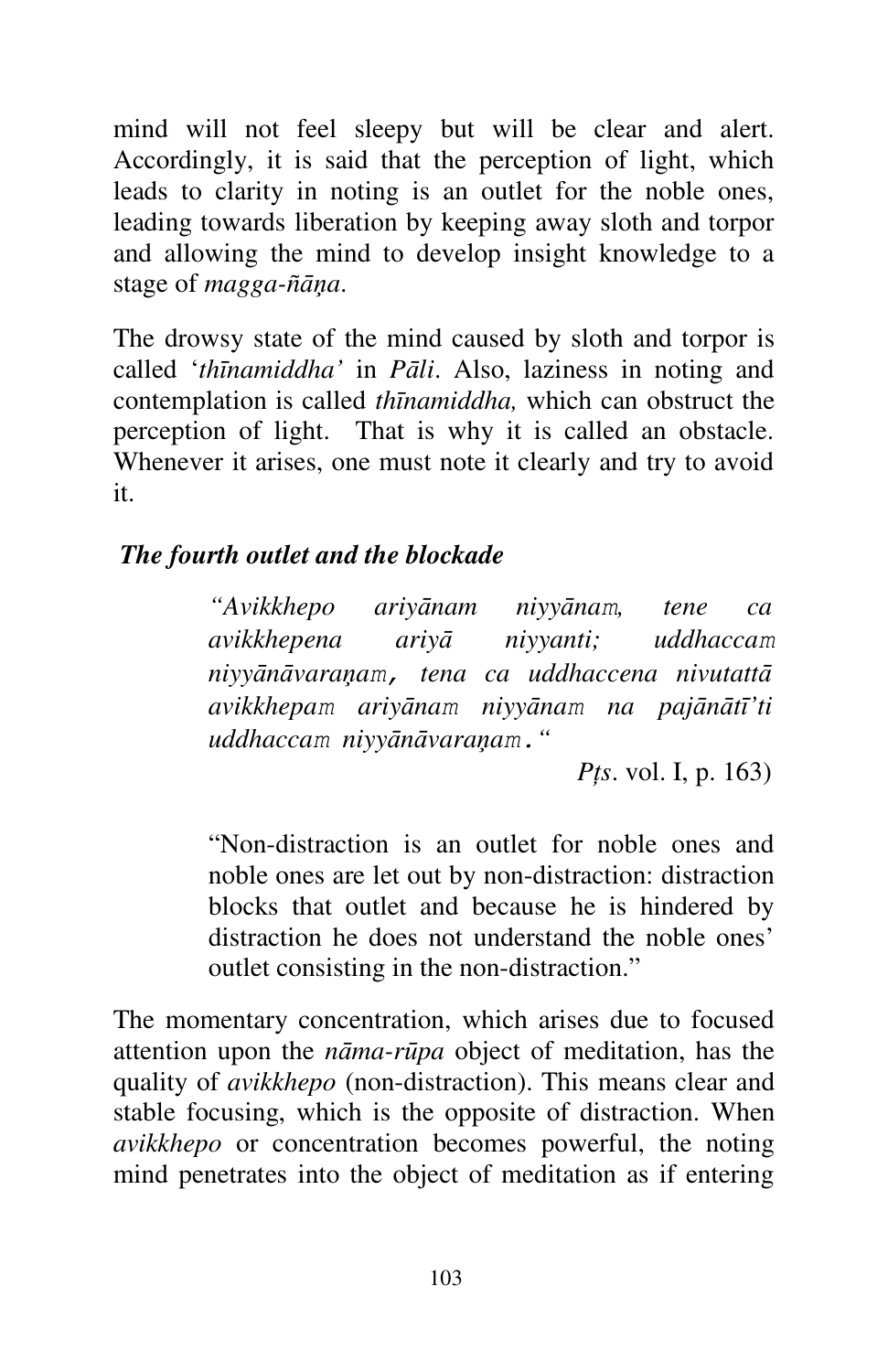into it. From then onwards, both the noting mind and the object which is being noted begins to operate in conjunction. It is as if a sack of rice which has dropped on the ground would remain at the very place it landed; or if a sharp and heavy spear hitting the soft ground would penetrate it and get stuck at that spot; or if a lump of wet clay thrown against a rough wall would stick to that spot on the wall. In the same way, even though *nāma-rūpa* phenomena tend to change rapidly, the momentary concentration on the object of meditation remains calm and unified. The noble ones reached relief from the misery of the cycle of rebirth after realizing path and fruition knowledge with the assistance of momentary concentration. Momentary concentration allows the mind to remain calm and concentrated on the object of meditation in each moment. It is therefore considered an outlet for the noble ones. It is upon a foundation of momentary concentration that one develops insight meditation.

If the noting mind wanders away from the primary object and is distracted by secondary objects, the mind becomes unsteady and lacks focus. This distraction is known as '*uddhacca'.* In other words, it is defined as distraction of the mind along the incoming diverse objects. A weak degree of *uddhacca* could lead towards a slow wavering or wandering of the mind. A stronger degree of *uddhacca* leads to acceleration of the wavering or wandering of the mind and is therefore a stronger weakness of concentration. The mind may also fail to note the object.

To cite some examples: instead of noting, the mind can become distracted, considering whether the noting is correct or not. Thinking arises, "how should I note this". One tends to worry about the lack of prominence of the object of meditation. These distractions weaken and destroy the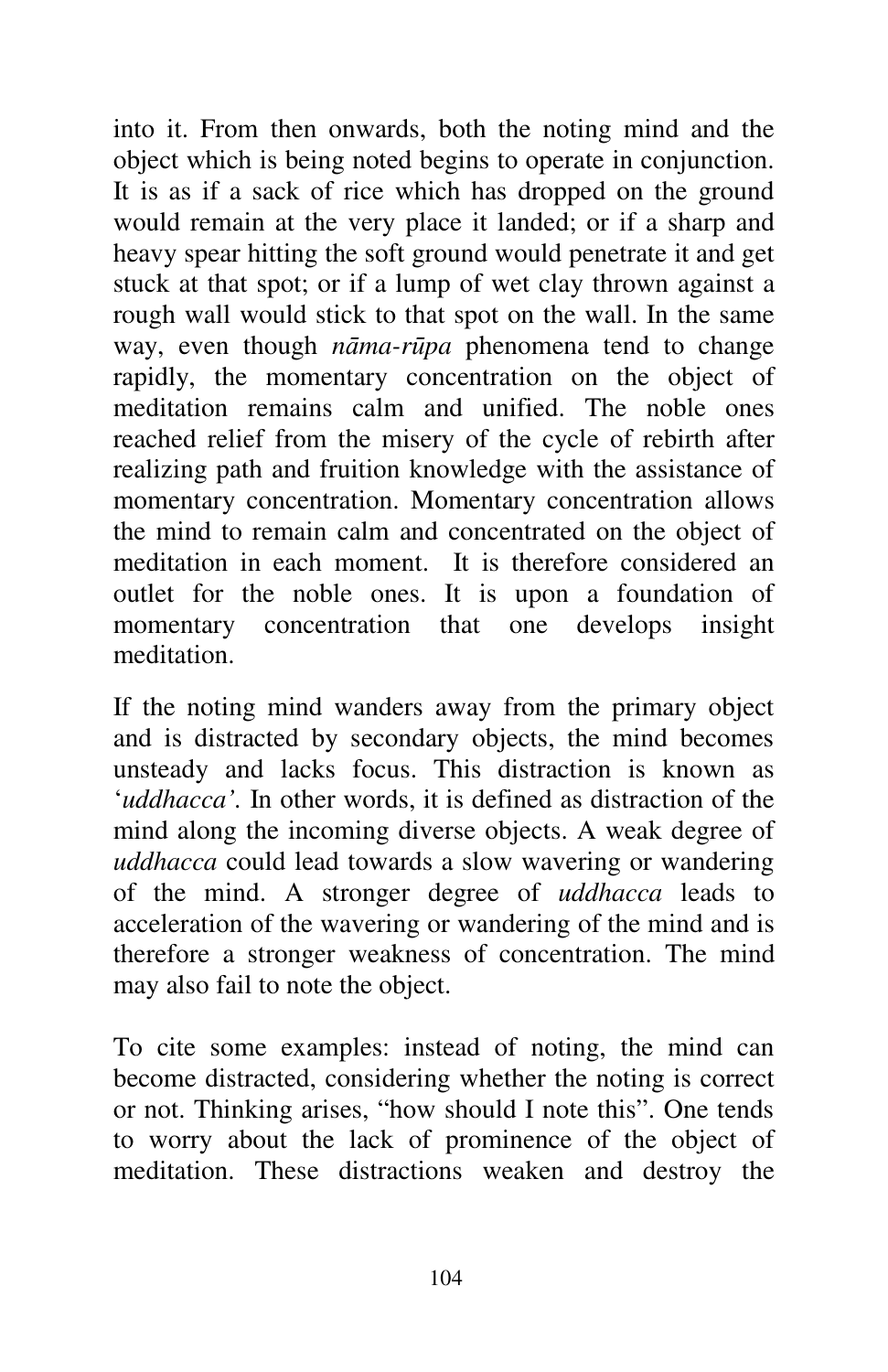*vipassanā*-concentration that has been developed. This could result in a dim and obscure meditation object. Due to *uddhacca* (distraction) called '*niyyānāvaraņa',* the outlet of the noble ones is blocked. To avoid it, one has to note this distraction immediately as and when it arises and revert back to the primary object.

## *The fifth outlet and the blockade*

*"Dhammavavatthānam ariyānam niyyānam, tena ca dhammavavatthānena ariyā niyyanti; vicikicchā niyyān-āvaraņam, tāya ca vicikicchāya nivutattā dhamma-vavatthānam ariyānam niyyānam na pajānātī'ti vicikicchā niyyānāvaraņam."*

(*Pţs*. vol. I, p. 163)

"Discriminative knowledge (about skillful and unskillful actions) is an outlet for noble ones, and noble ones are let out by discriminative knowledge (about skillful and unskillful actions): uncertainty or doubt (regarding what is good and bad (etc.) blocks that outlet, and because he is hindered by uncertainty or doubt (regarding what is good and bad (etc.) he does not understand the noble ones' outlet consisting in discriminative knowledge (about skillful and unskillful actions)."

The knowledge which discriminates what is a flawless skillful action and what is a blemish and unskillful action *dhammavavatthāna-ñāņa* (knowledge about definition of ideas). The noble ones employ this analytical knowledge as much as possible to avoid committing unwholesome actions and to cultivate only wholesome actions to the best of their capability. This is how they realize liberation and release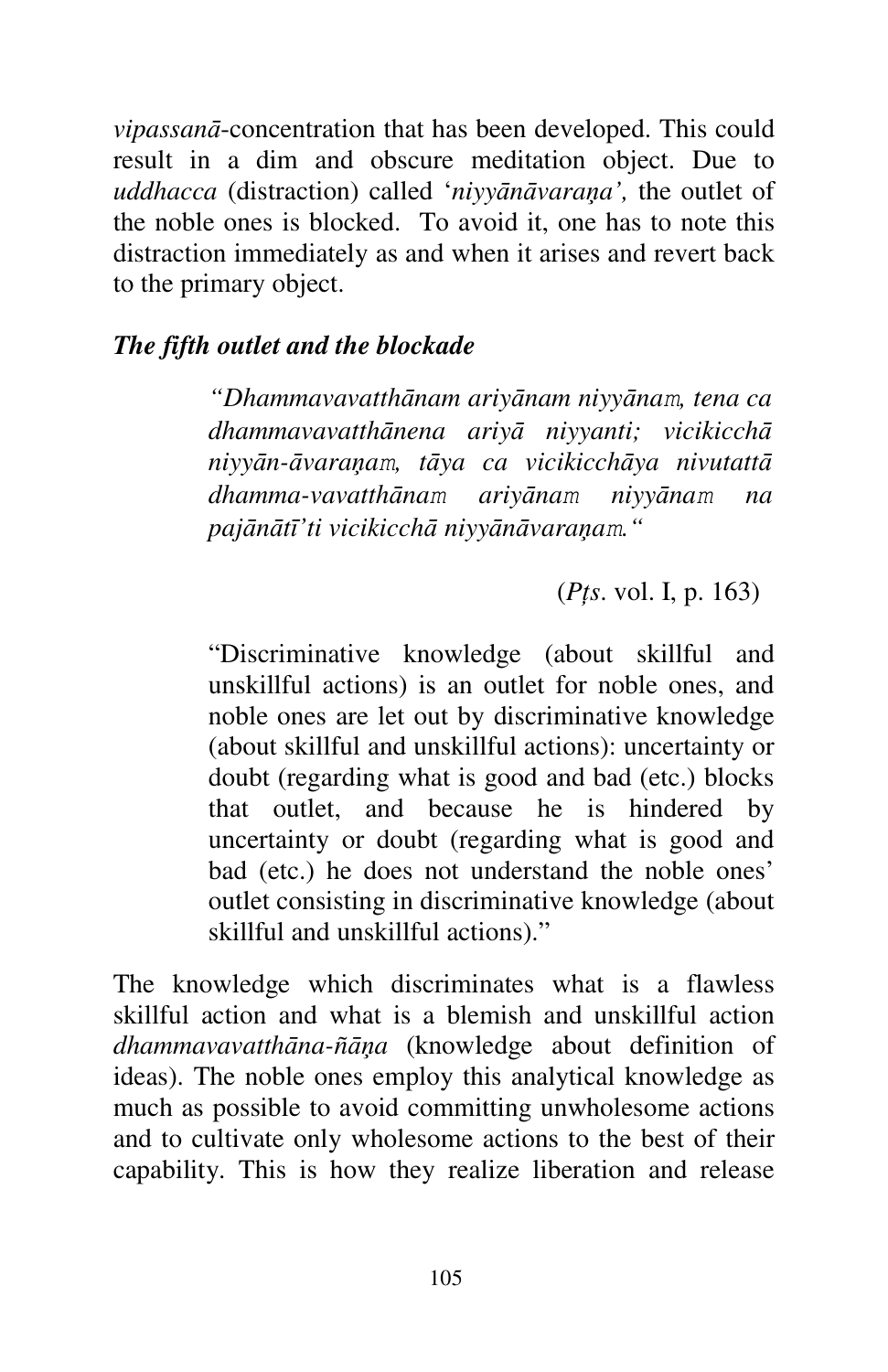themselves from the suffering of the cycle of rebirths. This analytical knowledge is an outlet for the noble ones. The ability to avoid unwholesome actions and to develop wholesome actions is hindered if doubts dominate the mind and blocks the liberation, preventing the noble ones from their escape from the sufferings of the cycle of rebirths (*samsāra*).

In this journey of insight meditation, the precise knowledge capable of distinguishing between the unwholesome and the wholesome activities (to support insight) and the knowledge of discrimination which facilitates insight-knowledge (*vipassanā*-*kusala*) and that which doesn't facilitate insight knowledge are essential. These two forms of knowledge are worthy of being called outlets. The third and fourth chapters of this book present detailed and relevant information, which will assist in making a decision about the correct progress of insight knowledge.

A brief explanation is extrapolated here. To note the continuous flux of mind and matter (*nāma-rūpa)* at every moment of their momentary arising and to experience the inherent reality is insight (*vipassanā*). When such direct personal and experiential knowledge reaches maturity and becomes firm the experience of past, future, and external forms of *nāma-rūpa* will naturally be contemplated and determined by inference or deductive knowledge. Only these two forms of knowledge, namely direct personal experiential knowledge and the respective deductive knowledge are called insight-knowledge. Other forms of knowledge such as thinking, fantasizing and philosophizing cannot be considered as *vipassanā*-*kusala* (skill of *vipassanā)*. This is a very important fact to be kept in mind. With the help of these two forms of real direct knowledge, the noble ones progress in the *vipassanā* practice and realize the truth ending the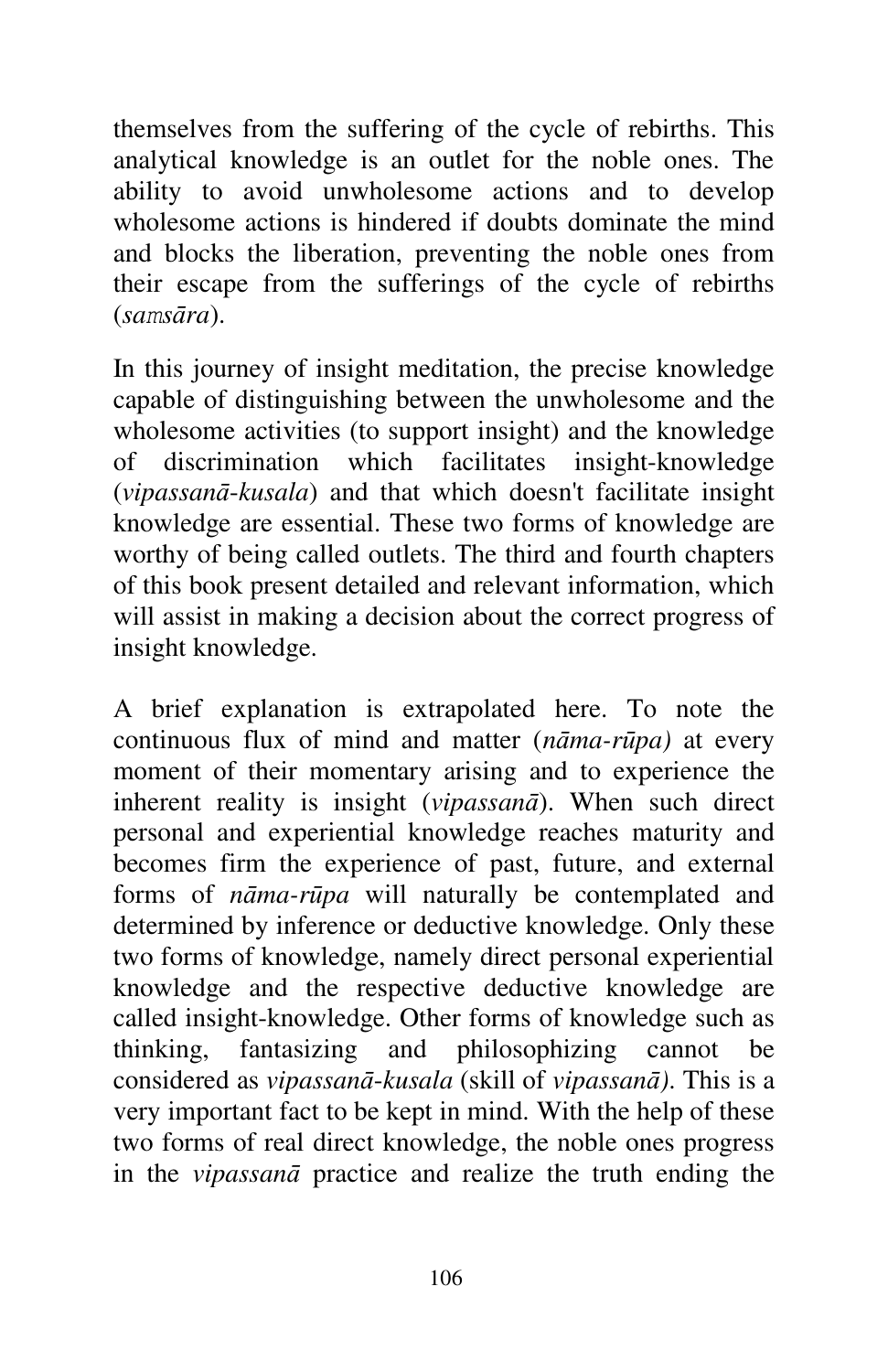suffering of the whole cycle of rebirths. Furthermore, virtue *(sīla*), the ascetic practices (*dhutańga*), concentration (*samatha*) and contemplation with wise reflection (etc) are supportive skills that aid the development of *vipassanā.*  Therefore, one must learn, study, and inquire about these two forms of outlets.

Doubt as to whether merely noting the *nāma-rūpa*  phenomena at every moment of their arising could lead to insight knowledge or not is *vicikicchā*. When a *yogi* is overborne by the presence of *vicikicchā* in their mind, making it difficult for the *yogi* to recognize it as such, it becomes a great hindrance to the practice Rather, the *yogi*  may misunderstand it as a weighing investigation of comparative knowledge, which could lead to deception. The wise *yogi* will be mindful of such doubt.

The *Nettippakaraņa* commentary cautions as follows:

"*Ubhaya-pakkha-santīraņa-mukhena vicikicchā vañcetī'ti."*

(*Net*-com. Singh. p. 76)

"As if weighing both the sides the doubt (doubting mind) is deceiving."

This deception *(vicikicchā)* is not a problem for a person with limited theoretical knowledge. He or she could practice meditation according to the advice of the master and follow the instructions meticulously with confidence and respect for the teacher. Without a meditation master however, he or she will loose track or even find it impossible at all to undertake the meditation practice. A learned person, instead, can hopefully proceed without an immediate master if he or she has a theoretical understanding of the method of practice. As if traveling along a new path, one would always tend to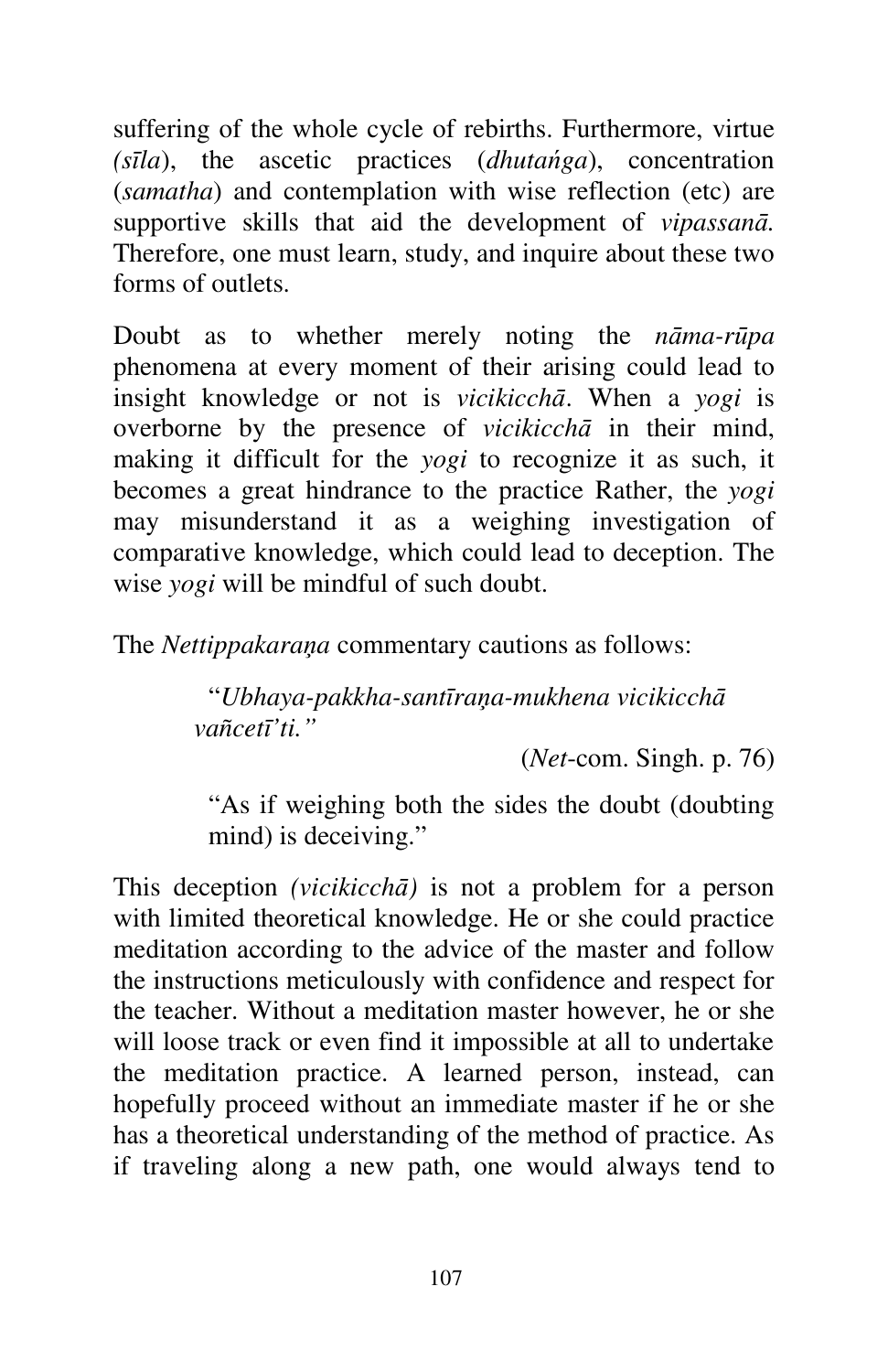entertain doubts, as to the correct path making it difficult to progress at a smooth and steady pace. Similarly, one who has heard about many methods of meditation tends to weigh them again without fully embarking on the correct method of practice.

Doubt is exemplified as a junction at crossroads in the commentary to the *Vammika Sutta* (M 23). It provides a simile of a person traveling with valuables and arriving at a junction and stopping to consider the proper path. While waiting at the junction, a gang of highway-robbers following from behind could easily catch up and kill him or her and take possession of the valuables. Likewise, a *yogi*, just as the traveler waiting at the junction, could be caught by the enemies - the defilements making it difficult to progress further, thus missing the opportunity for liberation. By overcoming *vicikicchā* (skeptical doubt, uncertainty or distraction) through diligent noting and striving forward in one's meditation practice, one will progress towards liberation from *samsāric* suffering.

According to the *Pāli*-texts, *vicikicchā* occurs in an eightfold manner: doubt about the Buddha, the *Dhamma* (the doctrine), the *Sańgha* (the community of noble disciples); the triple training (the training in higher virtue, higher concentration and higher wisdom); about the future, the past, and the present heap of aggregates (*khandha)*; and about dependant origination (*paţiccasamuppāda)*. Nowadays, doubts are entertained mainly in a fourfold manner, namely about one's preacher (whether the instructions given by the contemporary masters really lead to liberation); about the method of meditation (whether the method of meditation is suitable to lend towards success); about persons who claim to have realized special *dhammas* by applying this meditation method; or about one's own ability to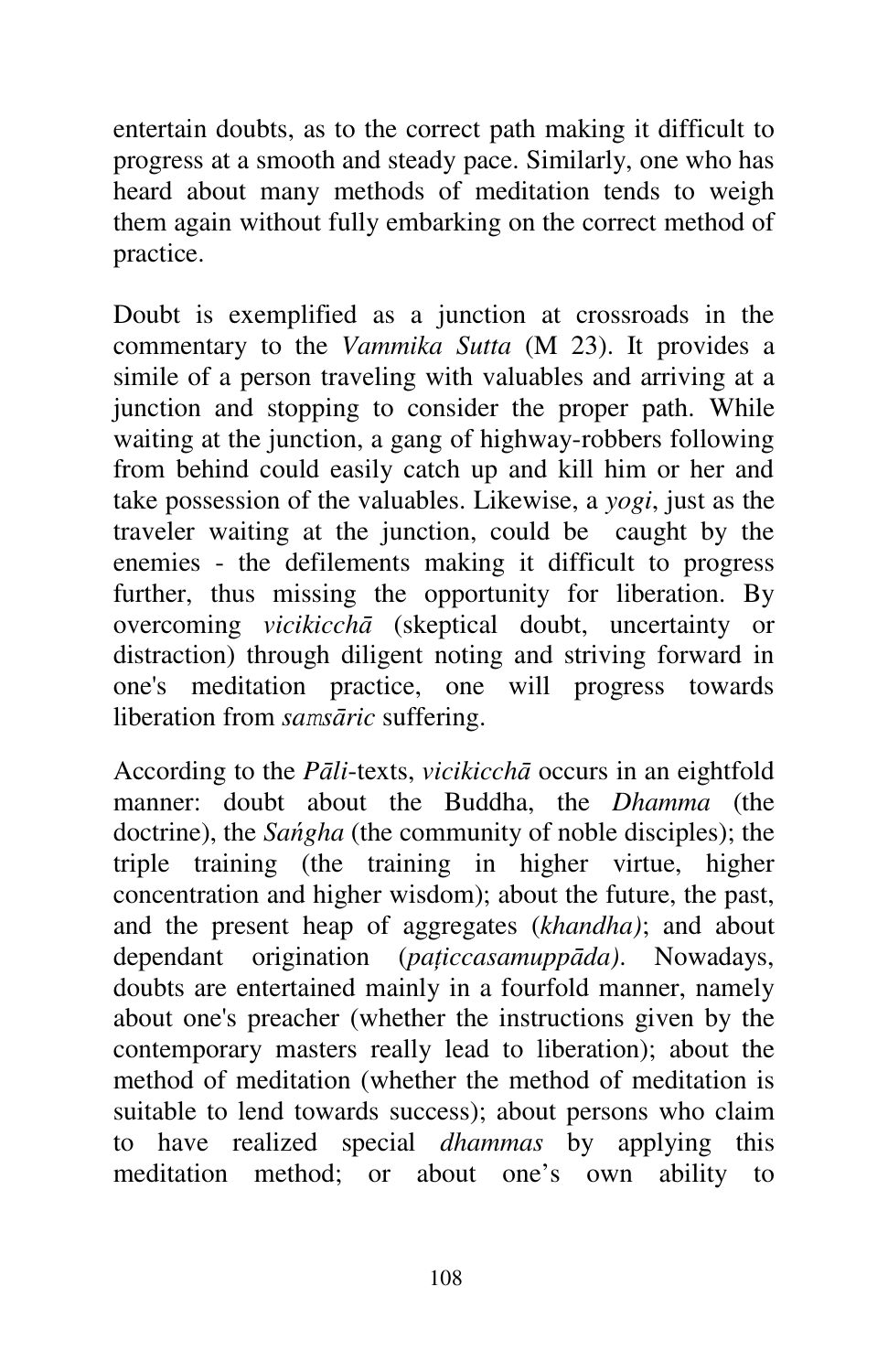successfully progress in meditation. These four kinds of doubt are common amongst present day practitioners. Accordingly, this treatise attempts to clarify all the important points, beginning with purification of virtue so that one can strive without hesitation and uncertainty to reach the final goal as quickly as possible. Many of the details and explanations are presented in chapters three and four of this book.

To note each posture (such as walking, sitting, lying, stretching, bending (etc)) according to the method explained in chapter five of this book should be clearly understood as a skillful action. One should not entertain doubt about the skill of noting as it is skillful noting that leads towards the knowledge which enables one to see things as they really are with their true characteristics. One also develops effective mindfulness with noting. True faith will arise. No greed or grasping desire will arise, when noting is continuous and present. No aversion or hatred will appear. All these mental concomitances will align as knowledge (*ñāņa),* mindfulness *(sati),* faith *(saddhā),* absence of greed *(alobha),* absence of anger *(adosa)* as right and flawless *dhamma*. Only such right *dhamma* will arise while proper noting continues.. It is therefore easy to conclude that noting helps to develop insight skill or knowledge, which cannot be developed without it. To cite an example: the *yogi* who develops the earth *kasina* will note it as "earth, earth" or as "*paţhavī*, *paţhavī"* and that is the correct and proper way so that he or she develops the *samatha* skill by each noting. Chapter 4 of this treatise will explain the benefits of noting in greater detail, although a short explanation has been provided here to assist with any doubts that may be hindering one's meditation practice.

If one entertains doubts as explained above, it is not possible for knowledge to arise that noting of the arising of *nāma-*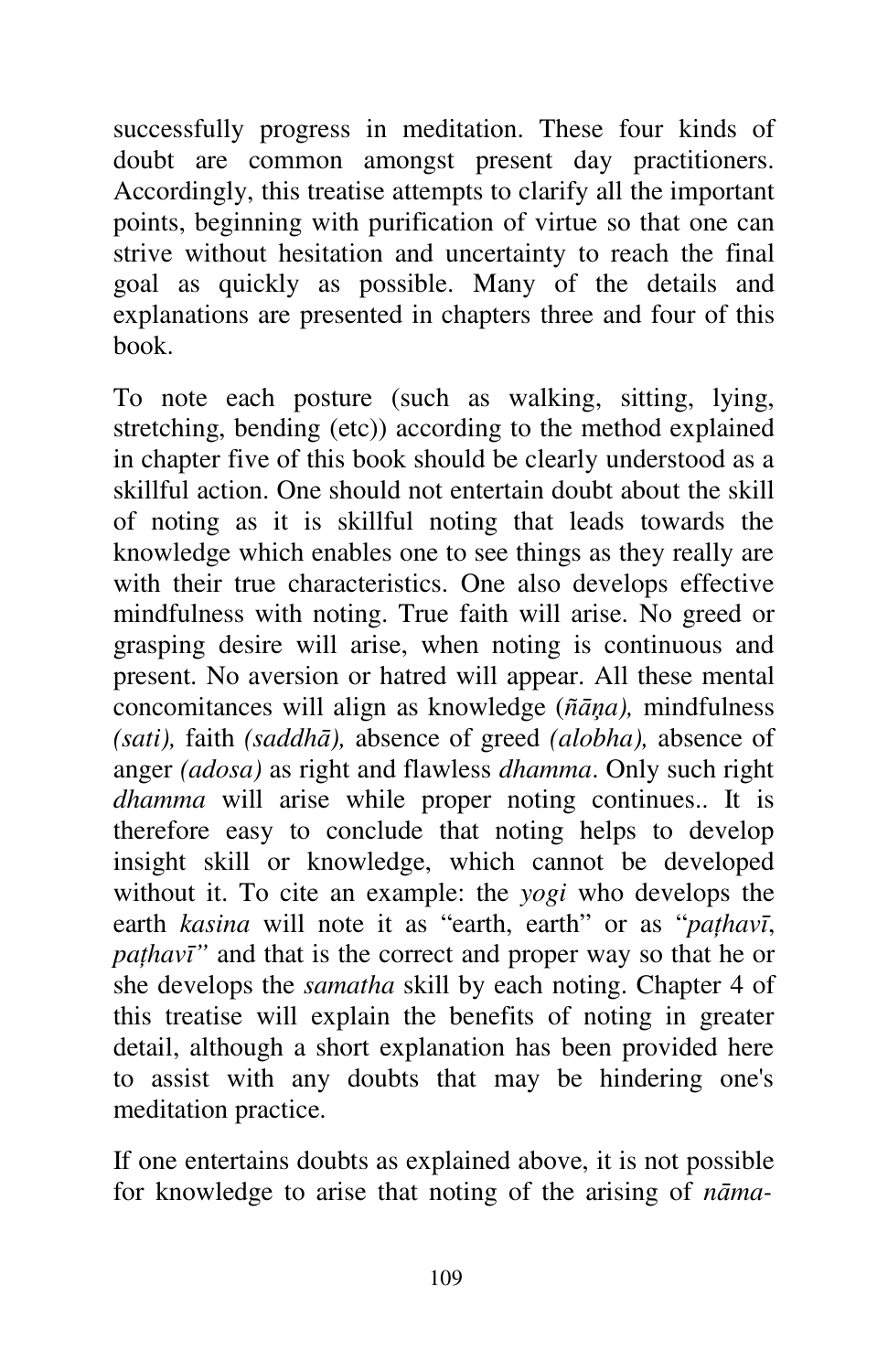*rūpa* phenomena provides the skill of insight. If that outletknowledge is avoided, liberating insight will not occur and one fails to liberate oneself from the burdensome cycles of existence. For that reason, doubt or *vicikicchā* is a hindrance or blockade. It blocks the clarity of the mind through which one can shake off doubt about the Buddha or any skillful action. It muddles the mind. One must therefore be careful not to misunderstand such doubting as a special knowledge. One must aim to note it at every moment of their arising. Otherwise, they will be a blockage to the outlet through which the noble ones attain liberation.

### *The sixth outlet and the blockade*

*"Ñāņam ariyānam niyyānam, tena ca ñāņena ariyā niyyanti; avijjā niyyānāvaraņam, tāya ca avijjāya nivutattā ñāņam ariyānam niyyānam na pajānātī'ti avijjā niyyānāvaraņam.*"

(*Pţs*. vol. I, p. 163)

"Knowledge (that discriminately understands that there is nothing more than *nāma* and *rūpa* as well as cause and effect) is an outlet for noble ones. Noble ones are let out by that knowledge. Ignorance (the wrong belief that there is a being, a person, a permanent sole that there is an omnipotent creator god or that every thing happens without a cause (etc)) blocks that outlet and because he is hindered by ignorance, he does not understand the noble ones' outlet consisting in knowledge."

This translation in regard to the meaning of the terms '*ñāņa'*  and '*avijjā* ' is based on the *Visuddhimagga* commentary called *Mahā Ţīka*. However, here it is suitable to take the whole series of insight-knowledge and path-knowledge as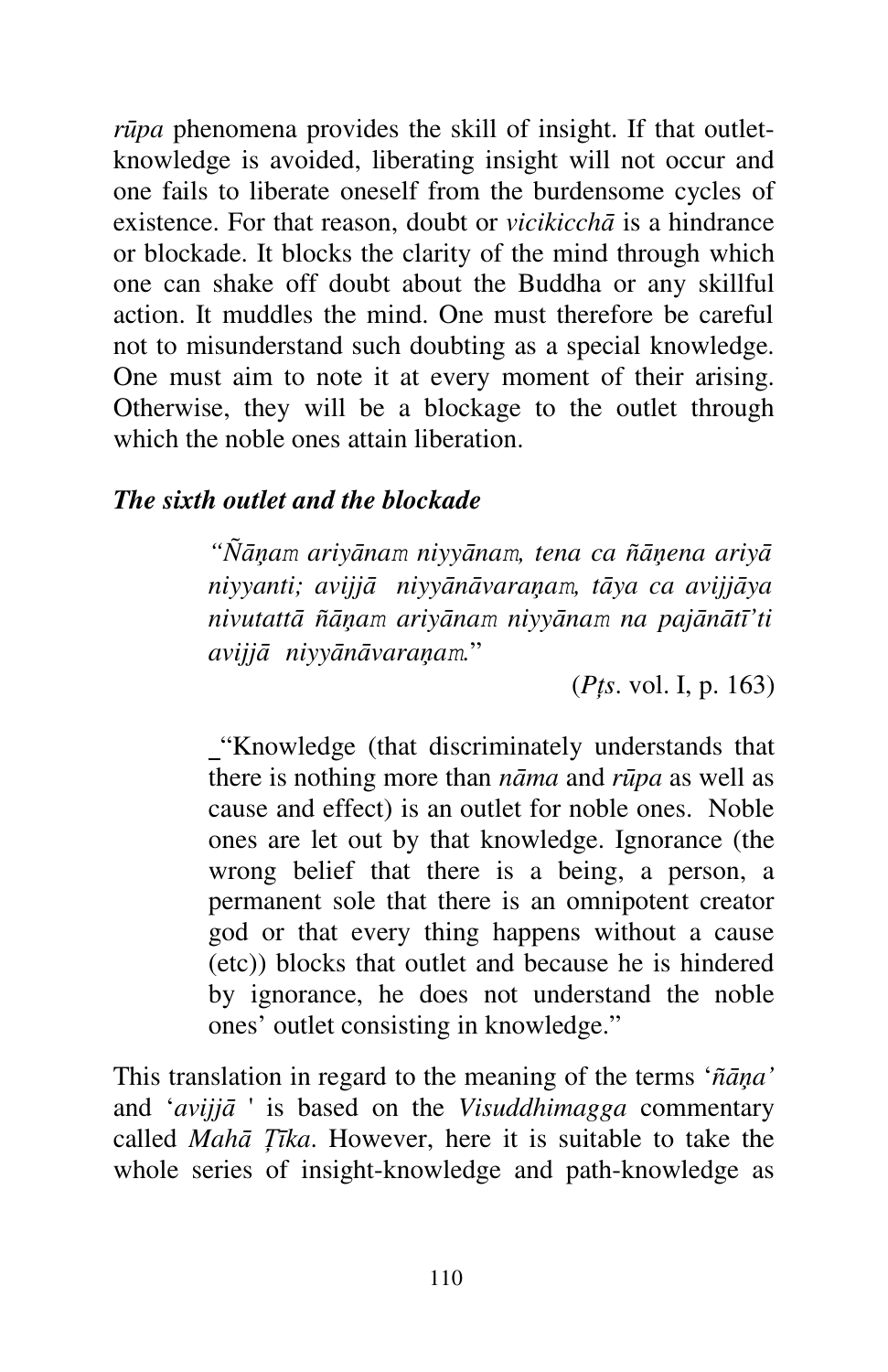*ñāņa*. Similarly, it is suitable to take all forms of ignorance or delusion (contrary to these *ñāņas)* as *avijjā*. Since this treatise deals with insight meditation, the whole series of insight knowledge and the opposing ignorance will be explained throughout the course of the discussion.

At the initial stage of meditation, the *yogi,* who (at every moment) notes whatever *nāma* and *rūpa* that arises will understand that in reality, mentality (*nāma)* by its nature has the ability to see and know the object and materiality (*rūpa)*  by its nature is not capable of seeing or understanding the phenomena. Further,, when the noting and concentration reaches maturity, the *yogi*'s understanding grows deeper to an understanding that all phenomena arises due to cause and effect or that *nāma* and *rūpa* has arisen due to preceding causes.

When the *yogi* clearly understands the relation between cause and effect, he or she truly comes to know *nāma* and *rūpa*. If the *yogi*'s concentration is stronger, then it leads towards the knowledge that all *nāma*-*rūpa* phenomena are impermanent, of suffering nature and not-self (and ungovernable). With even stronger concentration, the *yogi*  experiences the insight knowledge into the rapid arising and passing away or the fleeting nature of the phenomena. When this stage reaches maturity, the *yogi* will experience nothing but dissolution at each moment of noting. Such knowledge, arising together with diligent noting is called '*ñāņa'*. The noble ones progressed towards final liberation from all suffering by advancing in this manner through the whole series of insight knowledge, which served as an outlet for them. The series of insight knowledge represents an outlet for the noble ones, which should be developed by careful noting.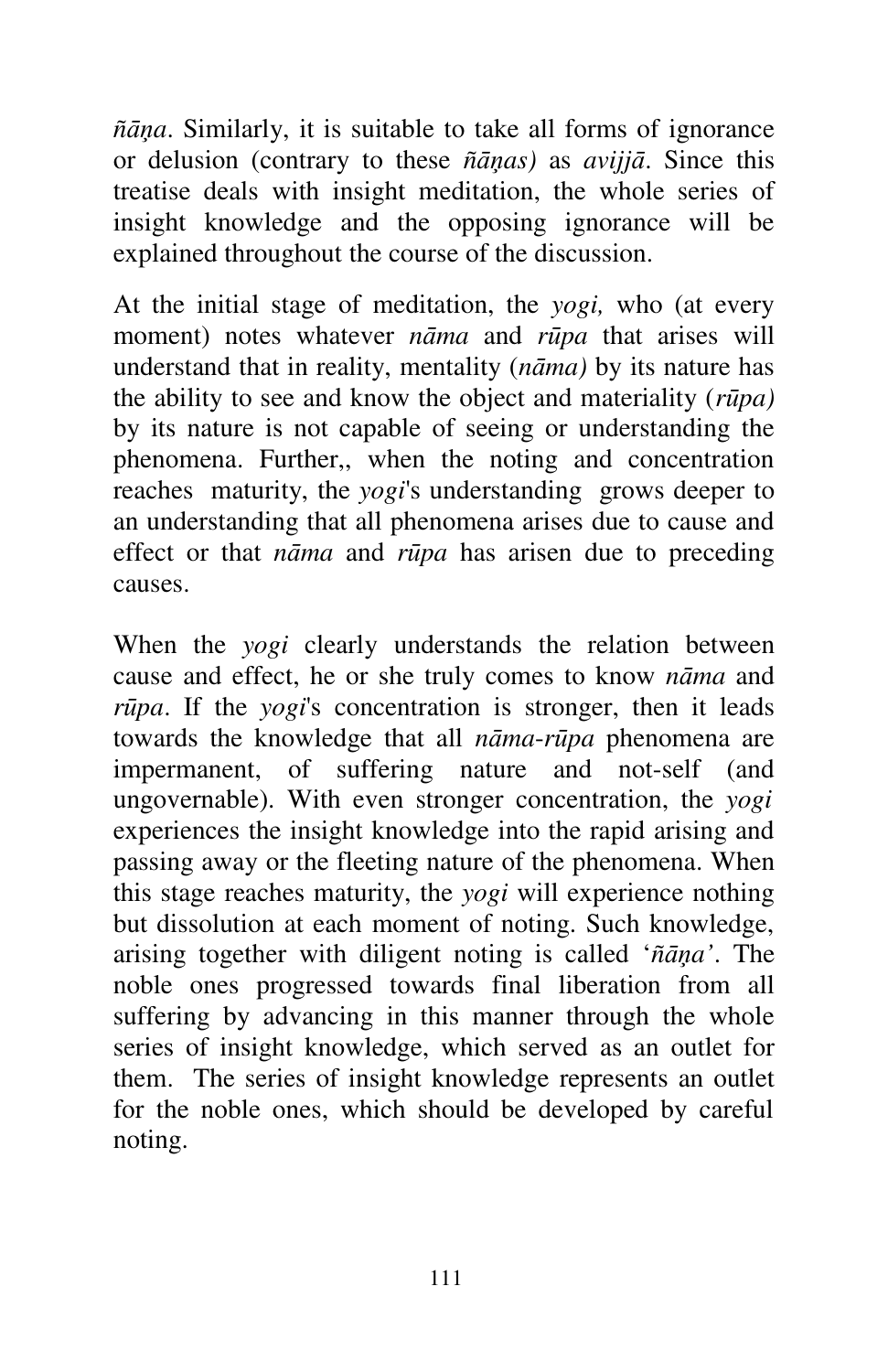One who is not careful in noting whatever *nāma* and *rūpa*  that arises, generally falls into lapses and will not be able to comprehend the real nature of *nāma* and *rūpa*. Such a person is unable to understand them as conditioned, as causes and effects, or as impermanent, suffering and non-self. Furthermore, one will never understand the fleeting nature of the rapid arising and passing away or the dissolution of all phenomena that arises. Because one does not experience directly owing to one's lack of diligent noting, even though the reality is such, one tends to misunderstand the phenomena as a being, a person or a permanent soul or having accidentally arisen or to be created by god. One tends to see them as permanent, pleasurable, self-existing or enduring and to misconceive them as a solid individual entity, as eternal, indestructible and unchangeable.

If one is negligent and delayed to note things immediately as and when they arise, and one only tries to reflect retrospectively, misunderstandings are unavoidable and it is possible that wrong conclusions about *nāma* and *rūpa* are perpetuated. Seeing things as they really are is called *ñāņa* or *vijjā* (wisdom). The opposite mental state is delusion (*moha)*  or ignorance (*avijjā)*,. The aforementioned incorrect understandings and conclusions are included in delusion and ignorance. Ignorance (*avijjā*) continuously and uninterrupted appears to a person who does not meditate or fails to note the arising of objects. A person, who has already commenced meditation, but remains in the initial stage with immature *ñāņa* is influenced by *avijjā* and as a result, mental and material phenomena continue to be misconceived.

General knowledge based on ignorance (eg. an ordinary worldly *kusala* mind) operates in ignorance (*avijjā*), leading to delusion. Awareness and understanding or wisdom (*ñāņa),* representing the opposite of ignorance, appear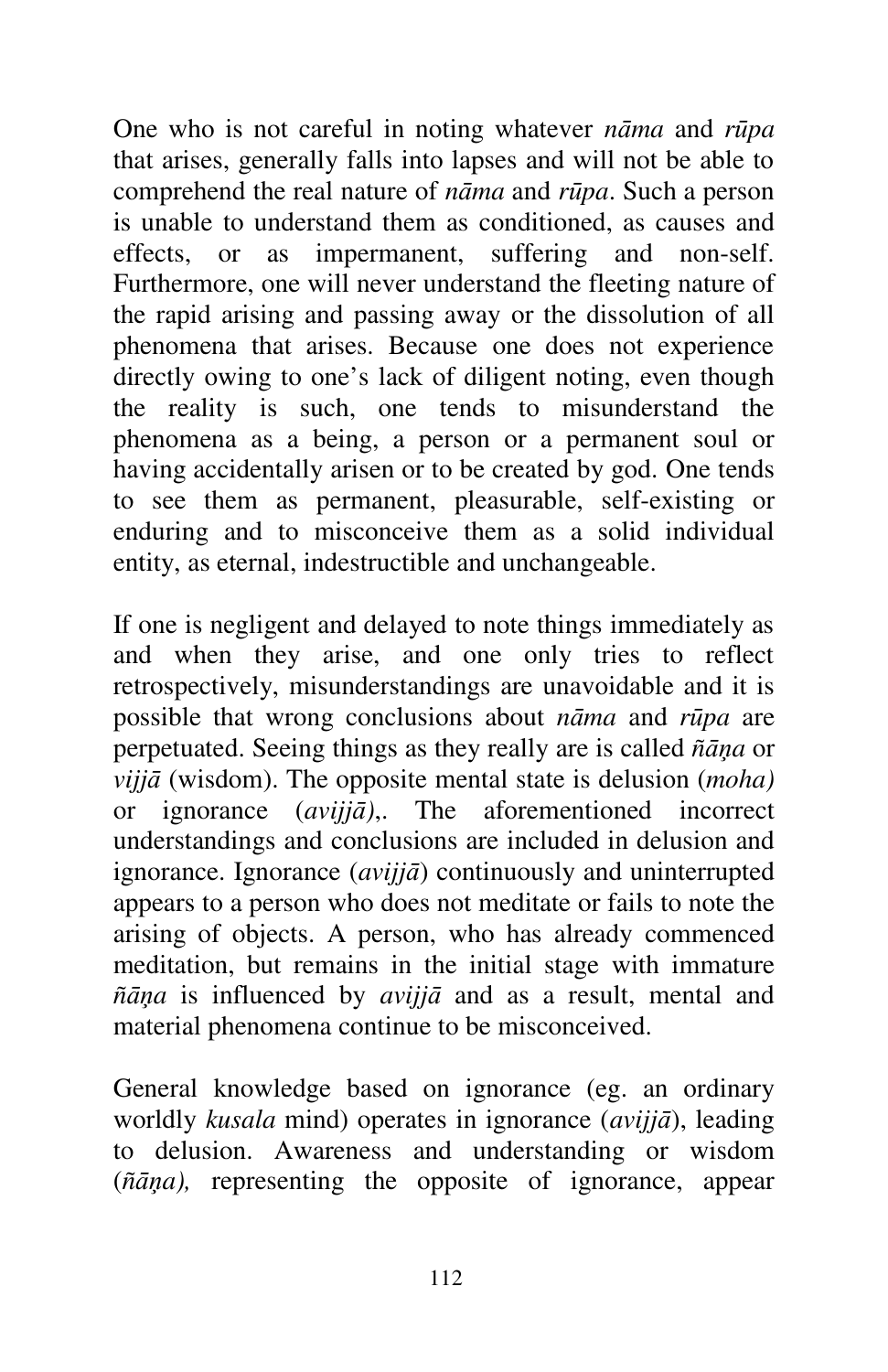relatively late. Especially at the early stage of the meditation practice, even with proper noting, discriminative knowledge regarding *nāma* and *rūpa* will not occur and everything will appear as usual and according to ordinary perception. Conventional objects will appear as such so that their sign of formation (external shape) and compactness could not be penetrated. They may appear in the usual way as compact entities and with their own particular signs. For example, even if one notes them in a timely manner, before really seeing them as they are, one tends to perceive wrongly as "I am looking", or "I see that thing". This is ignorance. Due to this ignorance, things cannot be seen in their real or absolute nature. One would see things as superficial in their conventional appearance.

Due to this ignorance (*avijjā*), the mind will continue with wrong perception. So it is mentioned in the texts that *avijjā* veils the vision like a screen, making it impossible to see things as they really are. When the objects of insight meditation arising at the six sense doors and the six kinds of consciousnesses (i.e. *nāma* and *rūpa*) occur, there is no opportunity to develop insight knowledge, if *avijjā* is predominant, causing wrong perception to operate in the mind. Ignorance (*avijjā*) is called a hindrance which blocks the outlet for the noble ones.

Noting the arising of *nāma* and *rūpa* continuously is knowledge which is considered as an outlet (*ñāņa niyyāna*). With each and every noting, *ñāņa niyyāna* is progressing. Thinking, instead of noting represents an obstacle called *avijjā niyyānāvaraņa*. If one fails to note the primary object due to thinking, but at least takes care to note it as "thinking" or "wandering", one couldn overcome *avijjā.*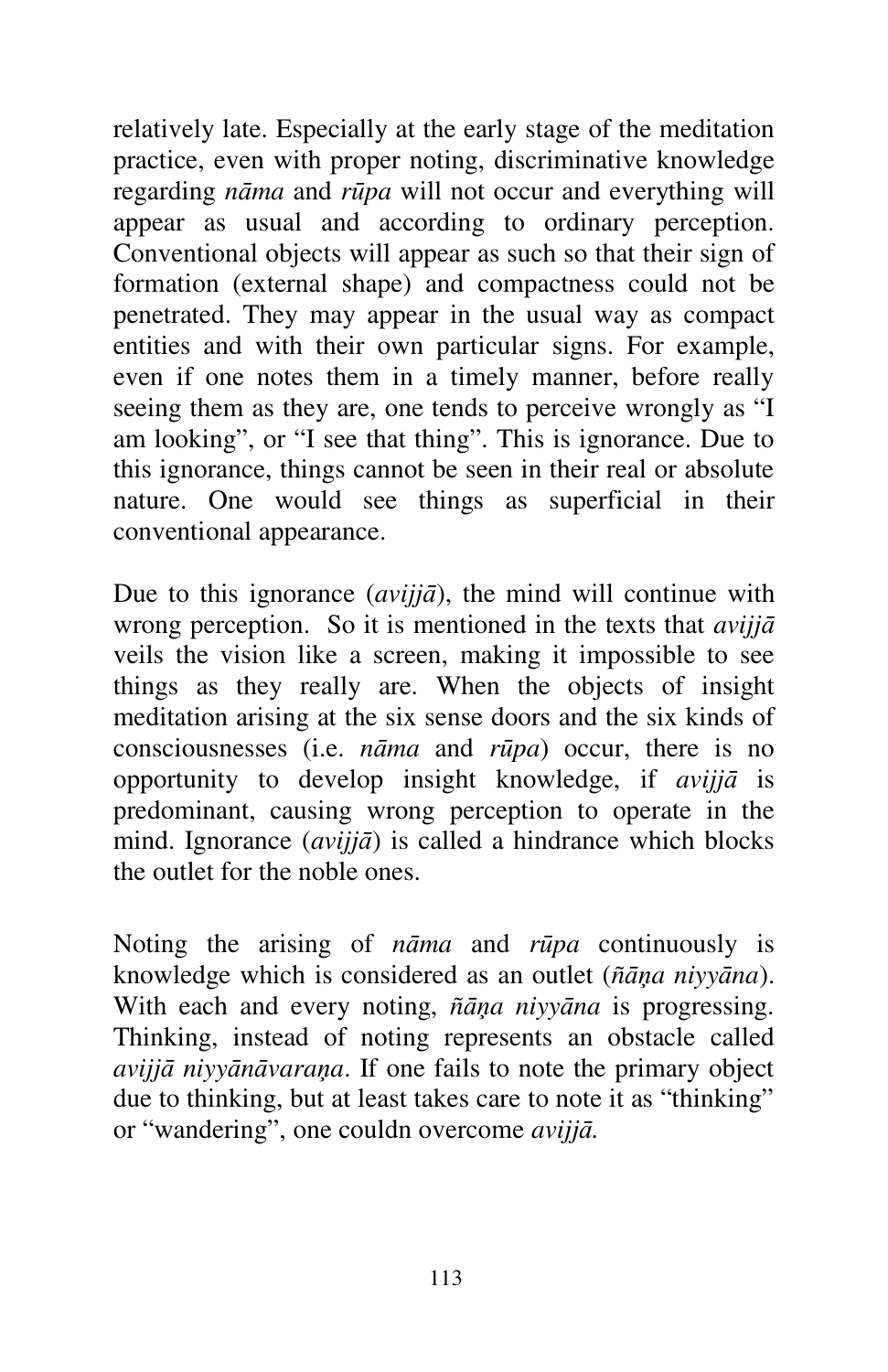*"Pāmojjam ariyānam niyyānam, tena ca pāmojjenena ariyā niyyanti; arati niyyānāvaraņam, tāya ca aratiya nivutattā pāmojjam ariyānam niyyānam na pajānātī'ti arati niyyānāvaraņam*."

(*Pţs*. vol. I, p. 163)

"Gladness is an outlet for noble ones and noble ones are let out by gladness: boredom blocks that outlet and because he is hindered by boredom he does not understand the noble ones' outlet consisting in gladness."

(PD. III, 5; p.165)

In the sub-commentary of the *Mahā Ţīka,* gladness is presented as gladness of absorption *(jhāna)*. This general interpretation does not deny the concentration that comes out of insight. If one follows the *Pāli* Canon itself, there are recorded instances where *pāmojja* (gladness) leads to *pīti*  (rapture), *sukha* (happiness), *samādhi* (concentration) and *yathābhūta-ñāņadassana* (knowledge to see things as they really are). An example of how concentration comes out of insight knowledge will be provided in the following explanation.

When one is able to note suitable and agreeable objects during meditation, gladness and satisfaction follow. This is '*pāmojja'*. When *pāmojja* is present, the noting is gainful in terms of happiness. As a result, the meditation practice becomes a delightful experience for the *yogi*. This delight, also called '*rati',* helps the *yogi* to progress towards the development of the sequential stages of insight knowledge. As a result, the *yogi* is able to realize liberation from the stressful cycle of rebirths. Gladness is an outlet for the noble ones. For an unlearned and inexperienced person (with little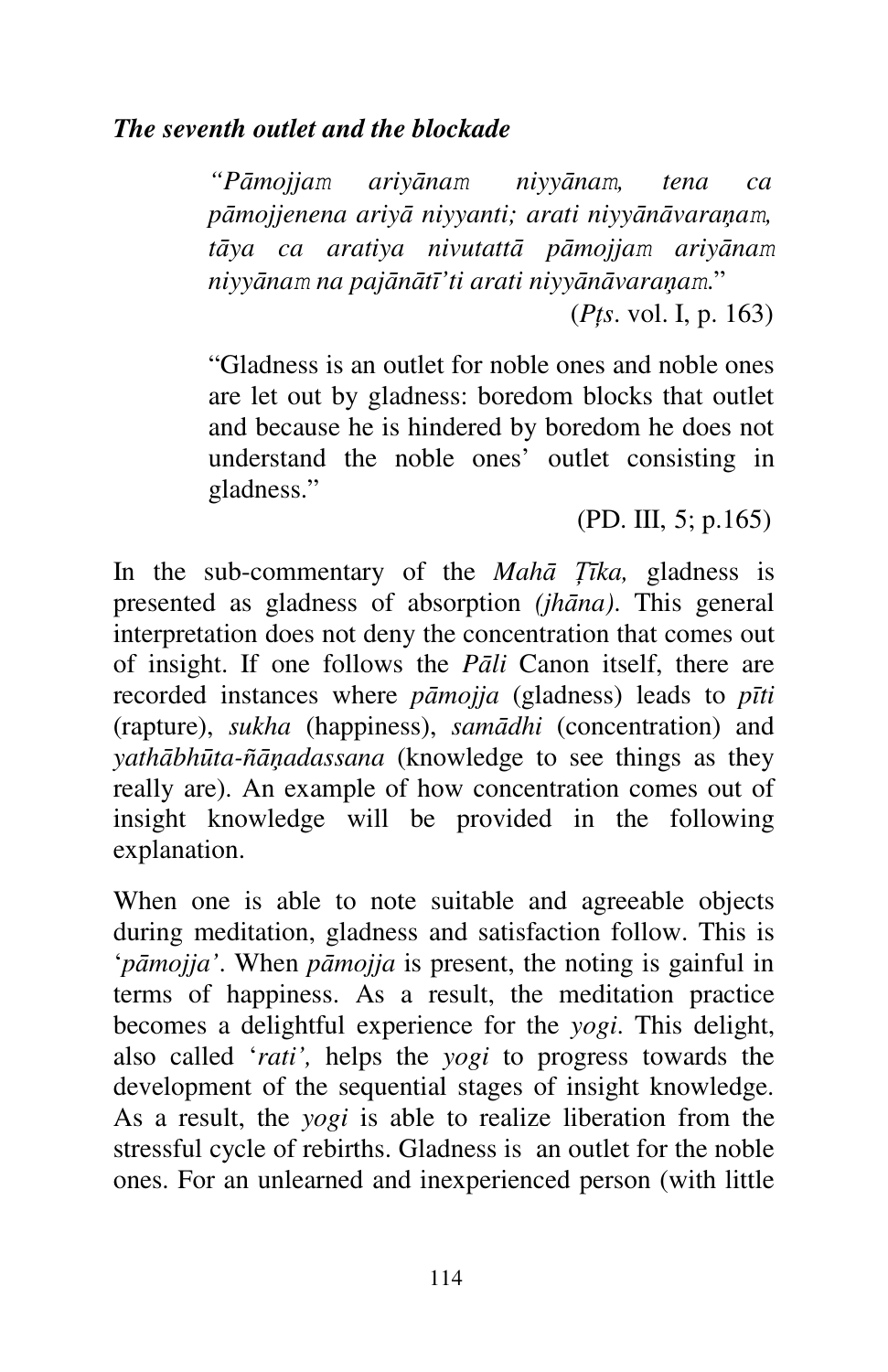knowledge), *pāmojja* arises quite easily. For a learned and experienced person with a lot of worldly knowledge, *pāmojja* does not arise very easily due to the occurrence of a variety of mental activities in their discriminating mind. For example, a child will be very glad even with a small sum of money, but an adult may need a large sum of money to be glad and content. A learned and broadminded *yogi* can experience *pāmojja* in the course of noting when the practice gathers momentum and the *yogi* develops insight knowledge into the arising and passing away of objects. The *Dhammapada* mentions this as follows:

> *Yato yato sammasati - Khandhānam udayabbayam*, *Labhatī pīti-pāmojjam - Amatam tam vijānatam*.

> > (*Dhp.* 374)

Whenever he sees with insight The rise and fall of the aggregates, He is full of joy and happiness. To the discerning this reflects the Deathless. (DP**-**AB. 374)

For one who successfully notes the object, as set out in chapter five of this book, *pāmojja* will be obvious and prominent whenever mindfulness, concentration and wisdom, reaches maturity. For this to occur, only insight meditation is required. It does not require a separate or special form of meditation. If the awareness and the noting is weak, sloth and torpor will set in. When this occurs, one must try to arouse *pāmojja* by reflecting on the virtues of the Triple Gem; the benefits of the insight meditation practice; one's own virtues since commencing the meditation practice; or the pure and noble nature of the noting mind.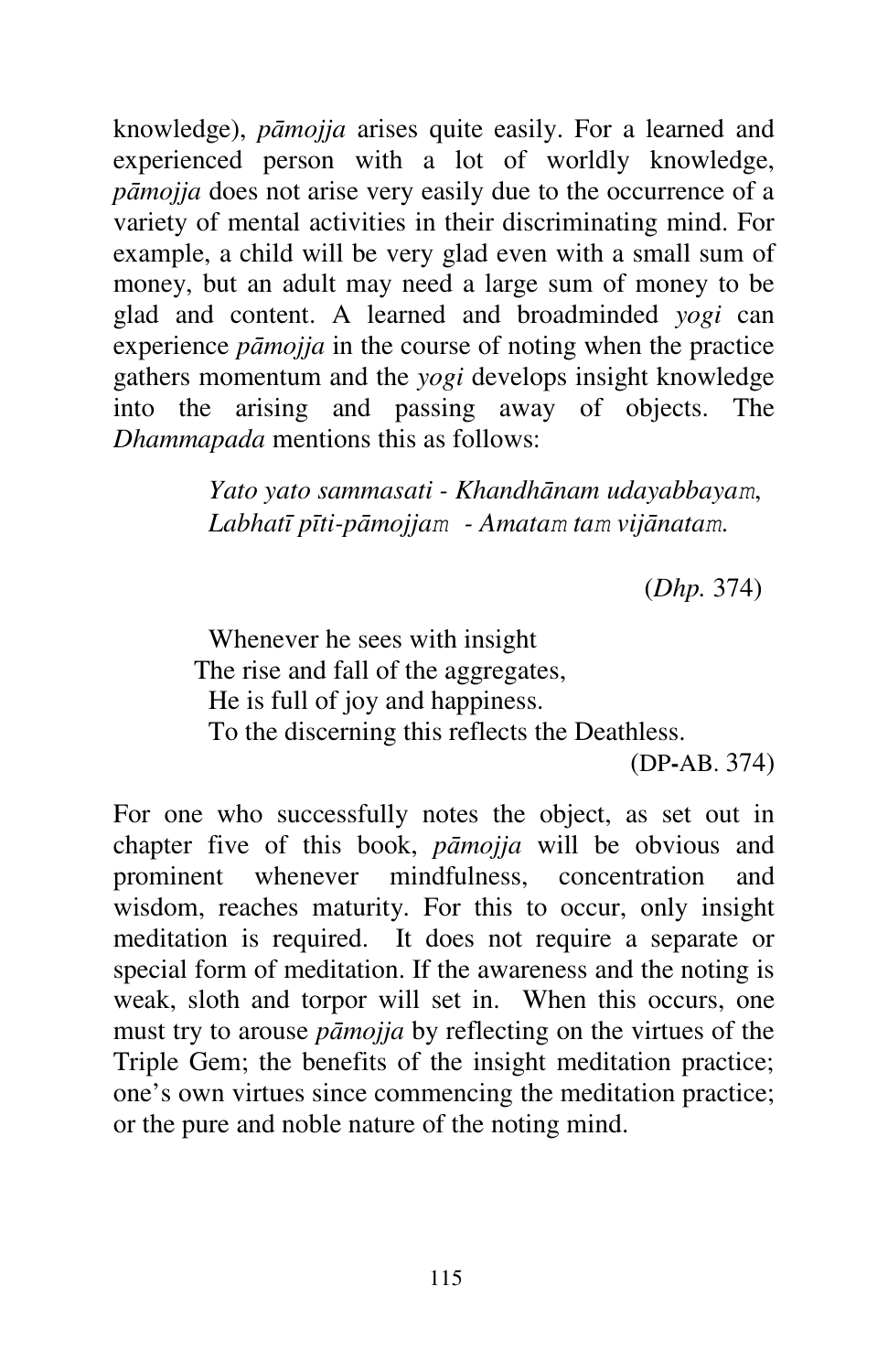A sluggish and negative attitude towards insight meditation is called '*arati'*. Due to this very sluggish attitude itself, happiness fades away and the majority of *yogis* become dispirited with insight meditation. The determination to continue with the meditation practice may be lost. Only a very few tend to strive through towards liberation. The majority will not have a sense of the disadvantages presented by sensual pleasure and will indulge in worldly pleasures repeatedly and endlessly despite their obvious flaws.

This is discussed in the *Dhammapada* as follows:

*Andha-bhūto ayam loko, - tanuk'ettha vipassati Sakunto jāla-mutto'va - appo saggāya gacchati*

(*Dhp.*174)

Blind is this world; here only a few possess insight Only a few, like birds escaping from a net, Go to the realm of bliss.

(DP**-**AB.

### 174)

Those who meditate only a little have a tendency to become sluggish when their noting is not successful or when they become discouraged or bored due to a lack of the expected results. This sluggishness itself gives rise to sorrow, resulting in a lack of continuity of the practice. Without meditation, there is no liberation from the vicious cycle of rebirth. Sluggishness or boredom could obstruct the outlet, through which the noble ones reach liberation. If sluggishness sets in, one must reflect on the virtues of the Triple Gem (etc) and try to overcome it. Otherwise, one should contemplate on the eight aspects that arouse the sense of urgency (*samvegavatthu:* 1. birth, 2. old age, 3. disease, 4. death, 5. the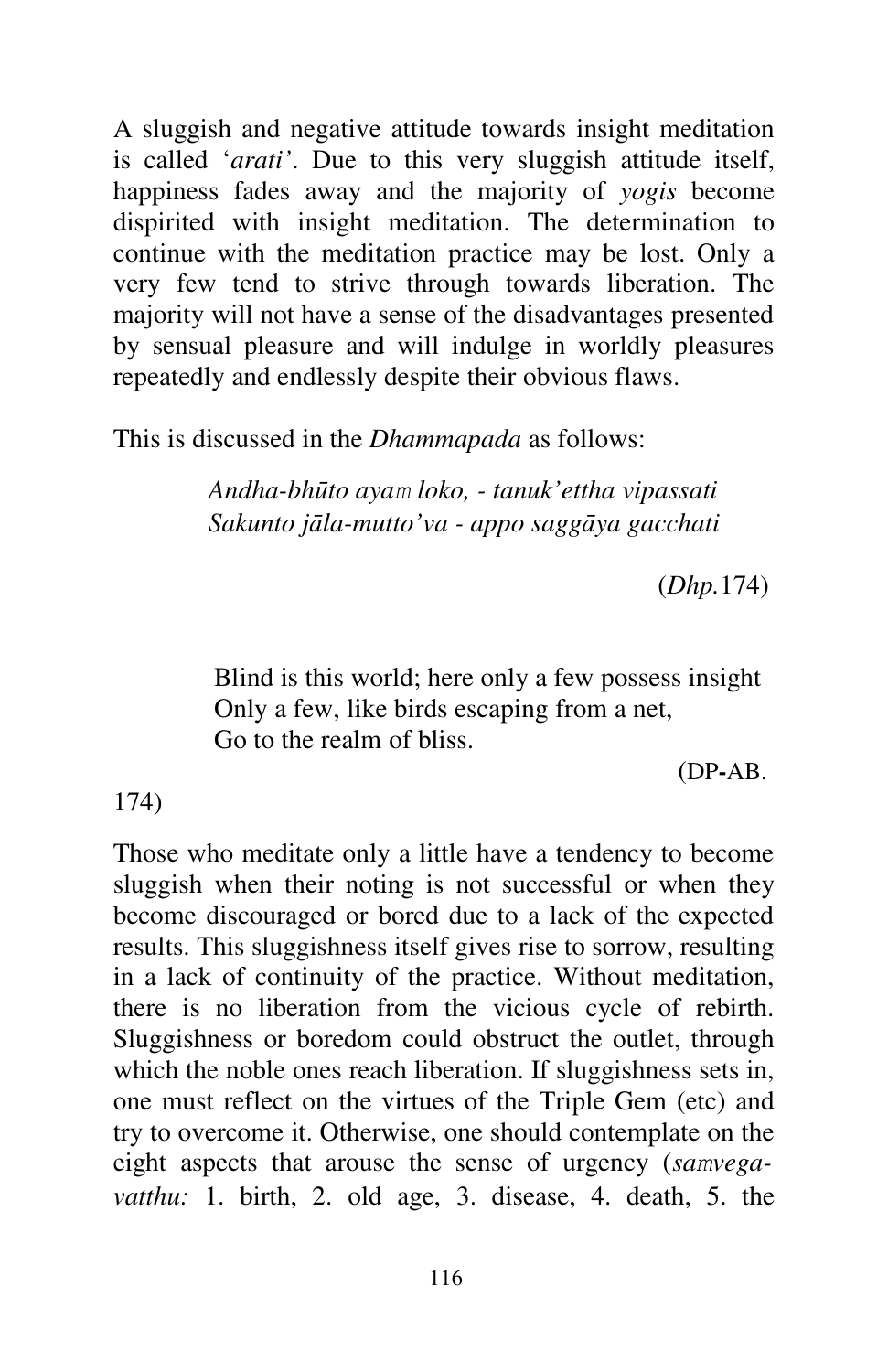suffering in the lower states of existence, 6.the misery of the past and 7. the misery of the future, rooted in the cycle of rebirths, 8. the misery of the present, rooted in the search after food)<sup>2</sup>. Whenever such sluggishness or boredom arises, one should take care to note and dispel it.

#### *The eighth outlet and the blockade*

"*Sabbe pi kusalā dhammā ariyānam niyyānam, tehi ca kusalehi dhammehi ariyā niyyanti; sabbe pi akusalā dhammā niyyānāvaraņā, tehi ca akusalehi dhammehi aratiyā nivutattā kusale dhamme ariyānam niyyānam na pajānātī'ti sabbe pi akusalā dhammā niyyānāvaraņā*.*"*

(*Pţs*. vol. I, p. 163)

"All the wholesome actions (profitable ideas) are an outlet for noble ones, and noble ones are let out by all the wholesome actions (profitable ideas): unwholesome actions (unprofitable ideas) that block that outlet, and because he is hindered by unwholesome actions (unprofitable ideas) he does not understand the noble ones' outlet consisting in all the wholesome actions (profitable ideas)."

All the profitable ideas or wholesome actions such as generosity, virtues, meditation and duties towards the Triple Gem are an outlet for the noble ones. The term '*pi*' here in '*sabbe pi …'* indicates all such actions or ideas. Among such actions there is not a single one, which does not lead towards the way of liberation.

<sup>2</sup> For further reading on the *samvega-vatthu,* please refer to the Path of Purification (*Vism*. III).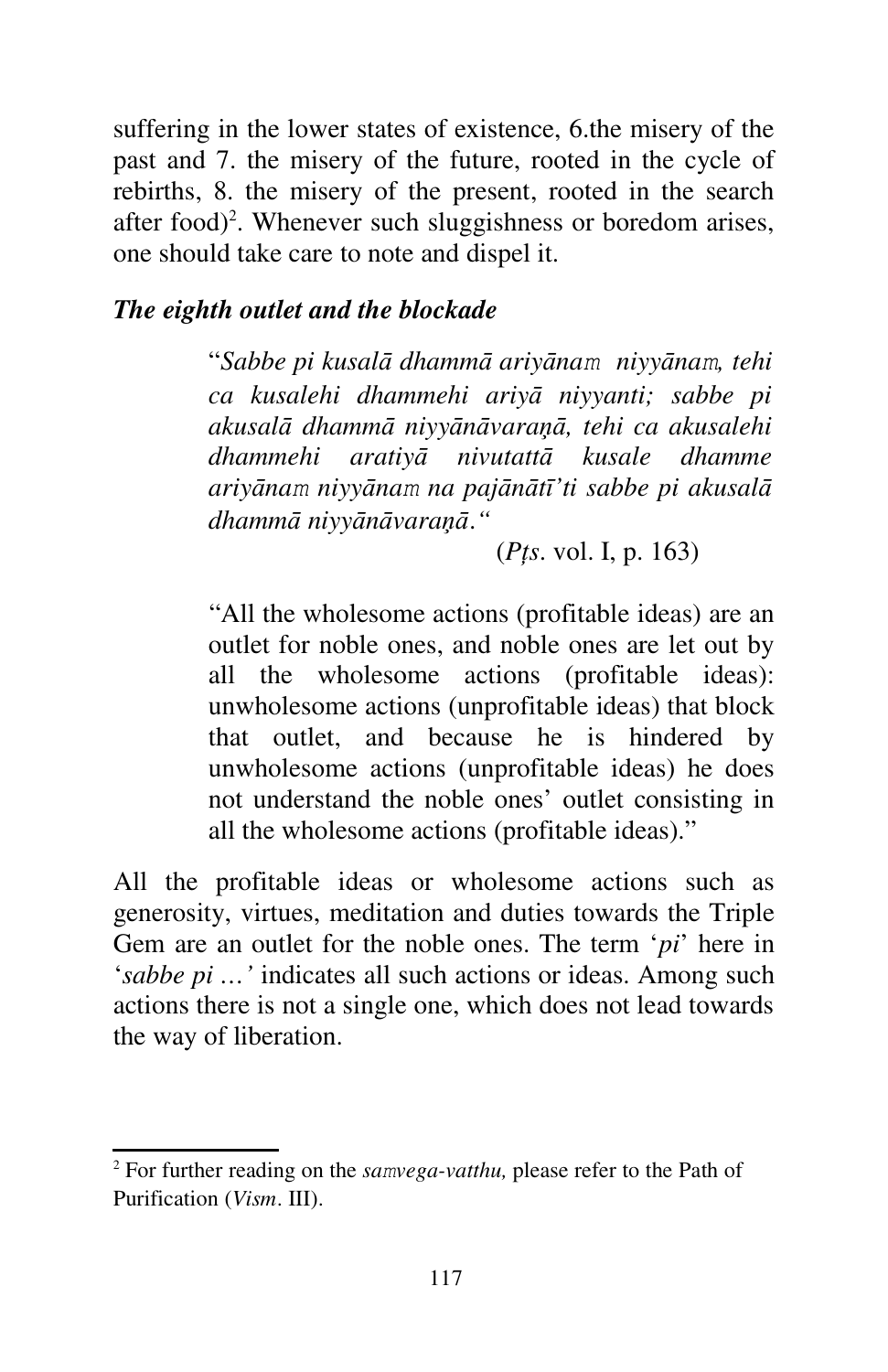"*Sammāpaņihitam cittam"* (*A.* V, 10, 47), *"Sammā panihitāya diţţhiyā "*

"A well directed mind …", "With a well directed view …" assures that any skilful action supports the liberation of the mind and becomes an outlet for the noble ones, because all such performed actions or ideas were a help for noble ones to realize liberation from the cycle of rebirths. Therefore, one must take care to perform as much as possible, such generosity, virtue, meditation and duties towards the Triple Gem with the aim of liberation. There isn't a profitable idea or wholesome action that one should not foster.

During a meditation retreat, where full-time meditation is practiced day and night, one must consider the activity of insight meditation as the most profitable activity towards liberation. One must give priority to insight meditation, without a lapse of a single minute, one should continue with the insight meditation practice. Among worldly profitable ideas, insight is doubtlessly the best. When one fulfills the skill of insight meditation, one can reach path-knowledge, so that the liberation becomes possible. During a meditation retreat, one must not while away valuable time with other trivial matters, however meritorious they are. One should not compromise the insight meditation practice for concentration (*samatha*) meditation, not to mention other lower forms of skills, which are even less profitable and would be a hindrance for the *vipassanā* meditation practice. The following example of *Attadattha Māhathera* reveals this idea very clearly.

#### *Mind your own business*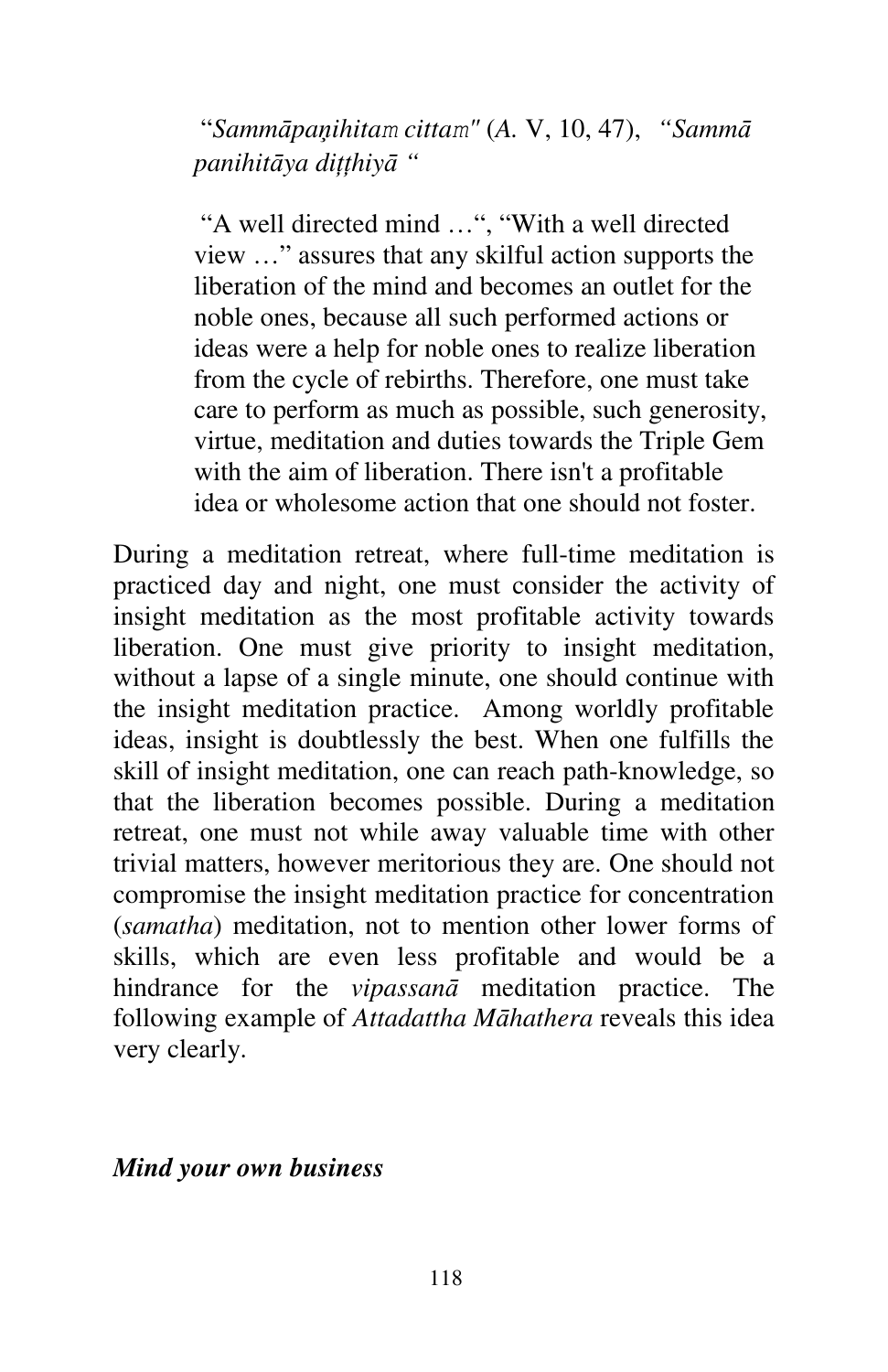Closer to the time of the great passing away of the Buddha, one monk reflected as follows: "The Buddha will pass away within four months from today. I have not yet fulfilled my task as a monk. How nice it would be, if I could end the task within this short period of time and reaslise final liberation at the end of these four months." Accordingly, he prepared a tight timetable and commenced his meditation retreat in an intensive manner. He did not participate in the frequent meetings of the monks. Due to this behavior he earned the nickname *Attadattha* (the person concerning his own profit). Some of the unenlightened monks were not happy with his behavior and complained about it to the Buddha as follows: "Venerable sir, this *bhikkhu Attadattha* is not respectful towards you. He has no loving kindness and no compassion for you. He did not even participate in the meetings that were convened in respect of your great passing away. He spent his time in negligence." The Buddha called him and inquired about this complaint and came to know about his real intentions and applauded him. To the complaining *bhikkhus,*  the Buddha gave the following admonishment:

> "*Satthā tassa sādhukāram datvā - bhikkhave yassa mayi sineho atthi tena attadatthena viya bhavitum vaţţati, nahi gandhādīhi pūjento nāma mam pūjeti. Dhammānudhamma paţipattiyā pana mam pūjeti tasmā aññenapi attadattha sadiseneva bhavitabbanti."*

> > (*Dhp*-com. 166, Singh)

 "O monks, those who love and revere me should act like *Attadattha*. You are not paying homage to me by just offering flowers, perfumes and incense and by coming to see me; you pay homage to me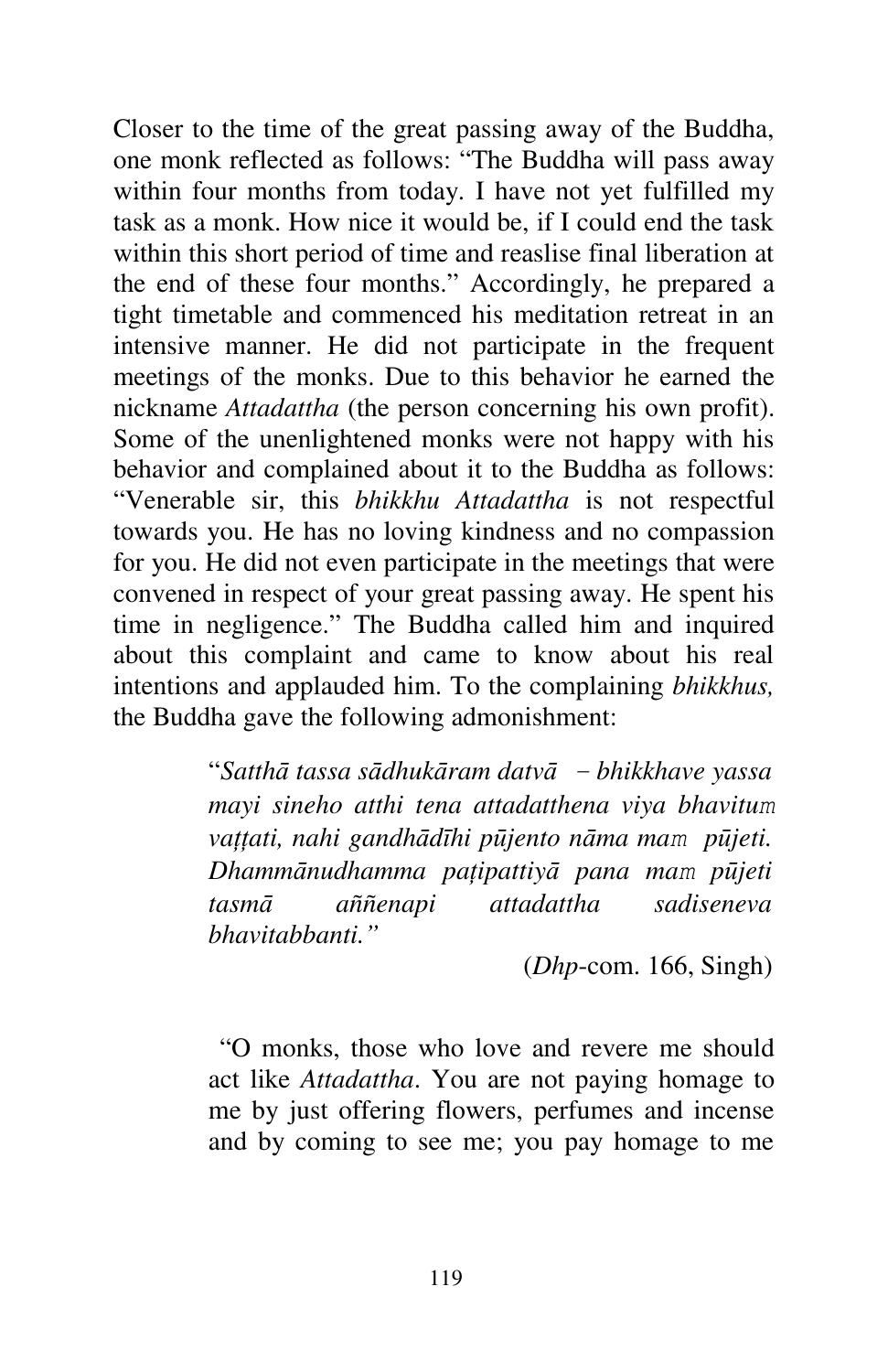only by practicing the *Dhamma* as I have taught you..."

Further, the Buddha admonished the monks with the following stanza:

> *Atta-d-attham paratthena – bahunā pi na hāpaye, Atta-d-attham abhiññāya – sa-d-attha-pasuto siyā.*

> > (*Dhp.*166)

For the sake of others' welfare, however great, Let not one neglect one's own welfare. Clearly perceiving one's own welfare, Let one be intent on one's own goal.

(DP-M. 166)

Even a welfare task worth a thousand rupees, if it is detrimental to one's own welfare even for an amount of a single rupee, that form of duty could not be appreciated. According to *Dhamma* terminology, even a service by which another person's final liberation is assured should be left aside if it hinders one's own progress towards even a single step such as the attainment of stream-entry. Nothing serves you with the desired happiness as your own achievements or results from the practice. Therefore, if one understands one's own progress clearly, one will strive without a gap or a pause. Even amongst one's own tasks one must be selective, considering meditation as the foremost priority. If one is already engaged in meditation as a priority, it should not be compromise with less significant things. For example, one must not change one's job even if it gives thousand rupees over a job that earns a single rupee, if it hinders the practice. This idea is explained in the commentary as follows: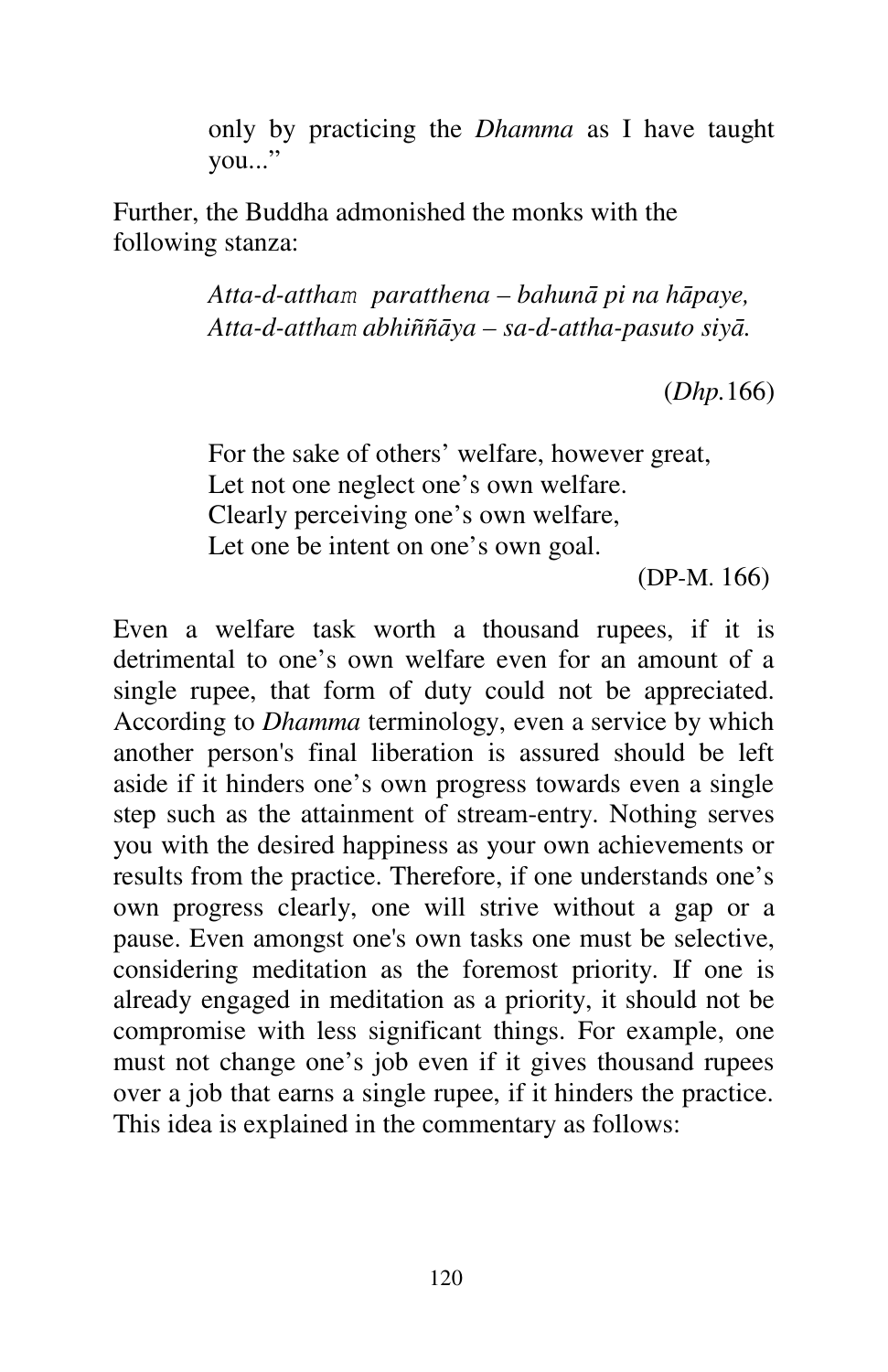"*Attadattham na hāpemī'ti bhikkhusańghassa uppannam cetiya paţisańkharaņādi kiccam vā upajjhāya vattādīni vā na hāpetabbāni, ābhisamācārikavattam hi pūrento yeva ariyaphalādīni sacchikaroti tasmā ayampi attadatthova, yo pana accāraddhavipassako ajja ajjavāti paţivedham patthayamāno vicarati, tena upajjhāyādīni vattānipi hapetvā vā attano kiccameva kātabbam*."

(*Dhp*-com. 166, Singh)

'*Attadattam na hapaye*' means, for a *bhikkhu* there are unavoidable duties such as building maintenance, duties towards the preceptor or the teacher and such *ābhisamācarika* duties doubtlessly help to promote the realization of the final goal in the present life.. But if one is intensively engaged in meditation with the hope of achieving the goal on the same day or within a short period of time, one should not bother even about the above-mentioned *ābhisamācarika* duties. One should be concerned only about one's insight practice.

The term '*upajjhāyādīni vattānipi'* in the above commentarial explanation carries the suffix '*pi*' to highlight the honor involved in such duties. For example, the duty towards the preceptor is a responsibility of the attending monk; the duty towards the attending monk is a responsibility of the preceptor. Similarly, there are other duties that a *bhikkhu* cannot neglect and if a *bhikkhu* neglects them, it results in a lapse called '*vattabheda dukkaţa'*, being a breach of the *pāţimokkha* virtue. This could block a *bhikkhu's* opportunity for liberation as well as for a heavenly rebirth. Despite such an important duty, one must carry out intensive insight meditation. A *bhikkhu* can develop the insight practice without performing duties of lesser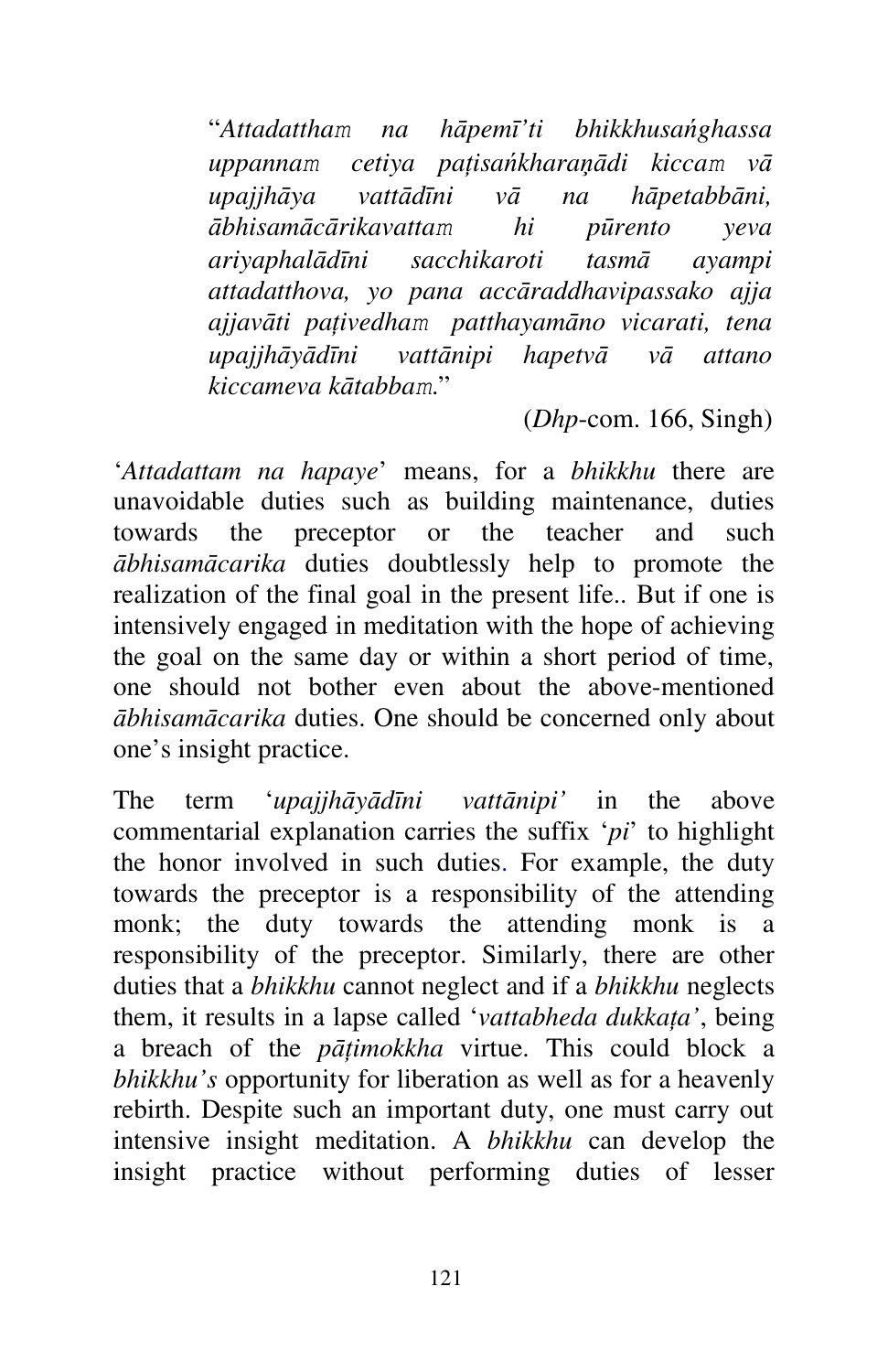importance such as maintenance work at monastery buildings or other kinds of service for the *sańgha*. A *bhikkhu,* who wants to practice intensive full-time meditation without performing his minor duties, must first ask his or her preceptor for permission to be free of such an offence. Then, he is released from lapses of virtue and can take up his meditation practice.

## *The admonishment close to the great passing away of the Buddha (parinibbāna)*

Lying down on the deathbed and placed between two S*āl*trees in the S*āl-*grove of the *Malla-*kings in the vicinity of *Kusinārā* Township, the Buddha prepared to deliver his last *Dhamma* discourse. Many thousands of *devas* and *Brahmas*  assembled to pay homage for the last time. Divine music and songs arose from the sky in homage to the *Thatāgata*. The two *Sāl-*trees were bursting out into an abundance of untimely blossoms. Divine Coral tree flowers and divine sandalwood powder fell down from the sky sprinkling and covering the *Thatāgata*'s body in homage.

The Buddha made the following comment to Bikkhu Ānanda about these heavenly offerings of homage:

> *"Na kho Ānanda ettāvatā Tathāgato sakkato vā hoti garukato vā mānito vā pūjito vā apacito vā. Yo kho Ānanda bhikkhu vā bhikkhunī vā upāsako vā upāsikā vā dhammānudhamma-paţipanno viharati samīci-paţipanno anudhamma-cārī, so Tathāgatm sakkaroti garukaroti māneti pūjeti paramāya pūjāya. Tasmāt ih' Ānanda 'dhammānu-dhammapaţipannā viharissāma samīci-paţipannā anudhamma-cārino'ti, evam hi vo Ānanda sikkhitabban'ti*."

> > (*D.* 16, 5, 3)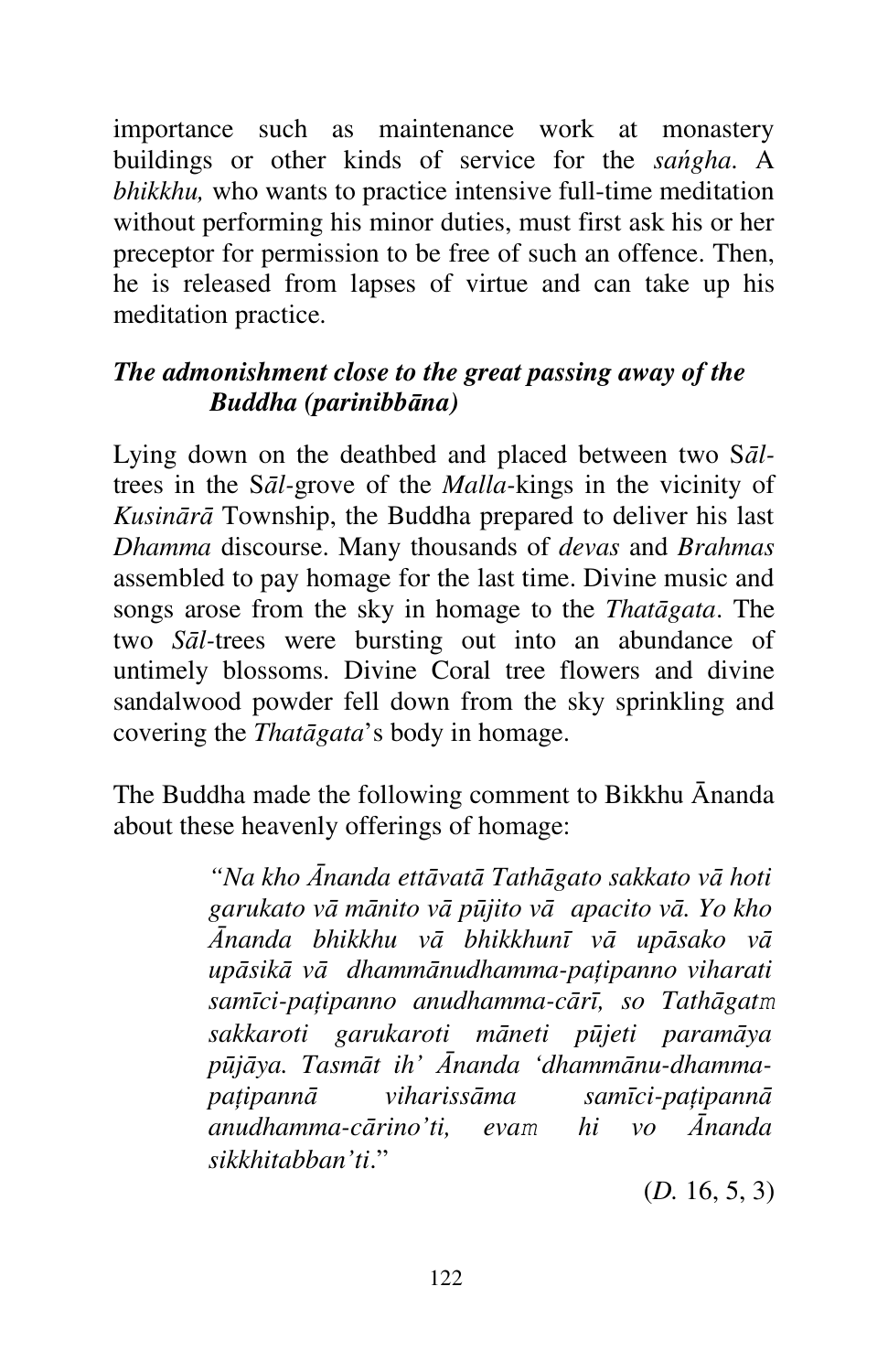*"Ānanda*, these *Sāl-*trees have burst forth into an abundance of untimely blossoms … Divine music and songs sound from the sky in homage to the *Tathāgata*. Never before has the *Tathāgata* been so honoured, revered, esteemed, worshipped and adored. And yet, *Ānanda*, whatever monk, nun, male or female lay-follower dwells in practicing the *Dhamma* properly, and perfectly fulfils the *Dhamma*-way, he or she honours the *Tathāgata,*  reveres and esteems him and pays him supreme homage. Therefore, *Ānanda*, "We will dwell practising the *Dhamma* properly and perfectly fulfill the *Dhamma*-way"- this must be your watchword."

(LD. 16, 5, 3)

To honor, revere, esteem, worship and adore the *Tathāgata*  are meritorious acts. These wholesome acts lead towards liberation as an outlet for the noble ones. But, according to the commentary, the Buddha's position regarding such acts is that that they are not the real expression of honor and respect towards him.

According to the commentary, the Buddha's attainment of full enlightenment after fulfilling all the necessary perfections (*pārami)* by practicing the noble conduct (*cariyā)* and self-sacrificing generosity (*cāga)* for fourhundred thousands of immeasurable time periods was obtained under immense hardship, for the sole purpose of generating the possibility of liberation for human, *deva* and *Brahma* beings in their present lifetime. It was not for the purpose of entertaining offerings of flowers and other gifts or any kind of worship. By only performing such acts of offering and worship, without developing outlets such as virtue, concentration and wisdom, there won't be any opportunity for liberation from the vicious cycle of rebirth

123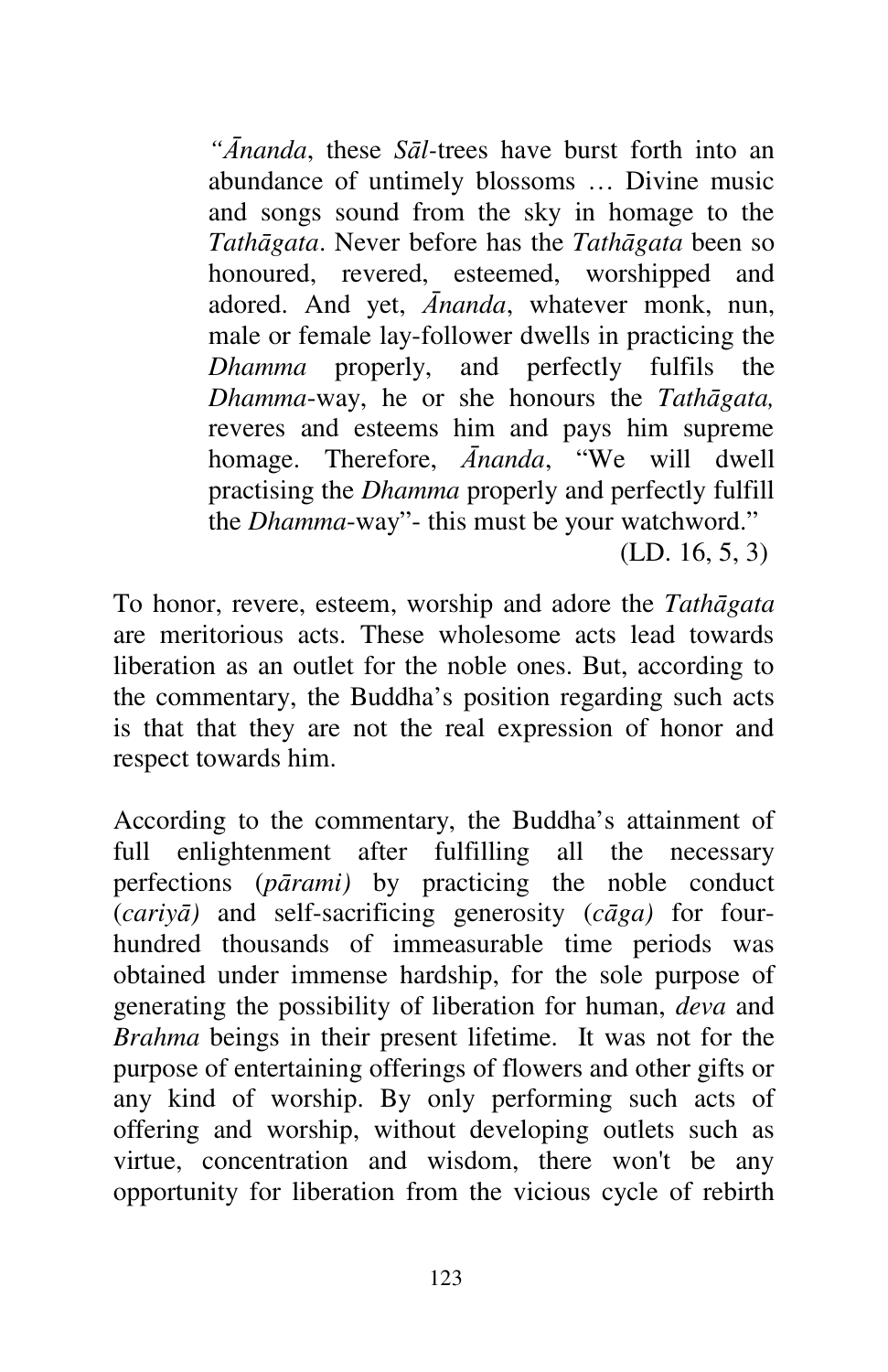and death in the present life. Besides that, actions such as offerings and worship, however great in their extent may be of no help in prolonging the Buddha's dispensation even for a day.

To construct a thousand grandiose monasteries or *cetiyas* is beneficial to earning merit through donations to the builder, but it is not sufficient to prolong the duration of the *Sāsana*  (the religion and teaching of the Buddha). According to the *Tathāgata,* there is only one suitable form of practice and nothing other than s*īla*, *samādhi* and *paññā* (virtue, concentration and wisdom). This is the best way to pay homage to the *Tathāgata;* and this is the only way to prolong the continuation of the *Sāsana***.** The *Tathāgata's* concern is therefore clearly indicated, namely, the practice of virtue, concentration and wisdom. This is the general idea conveyed in the commentary, but not given as a word-by-word translation.

In the *Dhammadāyāda Sutta* of the *Majjhima Nikāya* (*M.* 3), the following admonishment is provided:

> "*Dhammadāyādā me bhikhave bhavatha mā āmisadāyādā, atthi me tumhesu anukampā: 'Kinti me sāvakā Dhammadāyādā bhaveyyum no āmisadāyādā'ti*."

*"Bhikkhus*, be my heirs in *Dhamma*, not my heirs in material things. Out of compassion for you I have thought 'How shall my disciples be my heirs in *Dhamma*, not my heirs in material things?"

(MLD. 3)

Here 'material things' means robes, alms food, dwellings and medicines. These are inferior to the practice of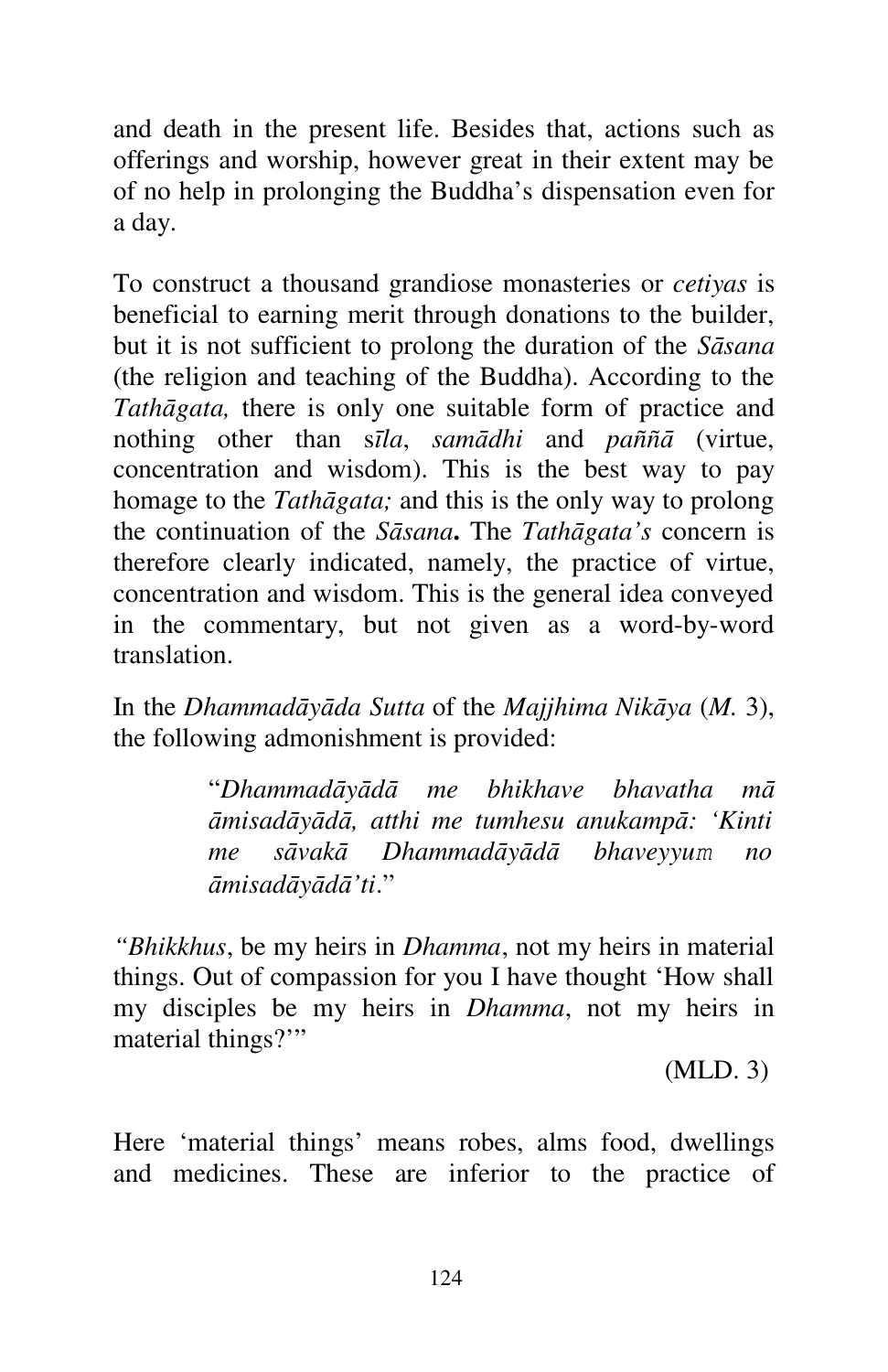meditation. Those who are already satisfied with only such things are called '*āmisadāyādā'* (the heirs of inferior things). Meritorious actions performed with the aim of worldly reward belong to the most inferior inheritance in this category. Those who are content with only performing such meritorious acts, be they *bhikkhus*, *bhikkhunīs, upāsakas* or *upāsikās* can only become the most inferior inheritors. Such low and inferior heirs cannot realize liberation by escaping the vicious cycle of rebirth despite their great fortune to support the Buddha's *Sāsana* in their present lifetime. The *Tathāgata,* knowing that they had to continue endlessly with suffering in this *samsāra* was filled with compassion towards them, as parents are towards their own children. The *Tathāgata* admonished them to not seek after only low and inferior inheritance. The genuine and noble inheritance of the *Dhamma,* according to him is nothing but path and fruition knowledge and final liberation.

The cause for this final liberation is the realization of s*īla*, *samādhi,* and *paññā* (virtue, concentration, and wisdom). Those who practice in this way are worthy of being called 'heirs of the *Dhamma'*. Acts of generosity and the observation of moral precepts, even if done with the sole aim of liberation cannot be regarded as the right and genuine inheritance of the *Dhamma*, because such actions can bring the desired final result only in future existence. One should do whatever possible to develop s*īla*, *samādh* and *paññā* to have absolute priority and realize final liberation in this present life time. The admonishment given to Venerable *Potila* also refers to this idea. A brief account of this story is given in chapter four.

### *The Buddha's noble intention*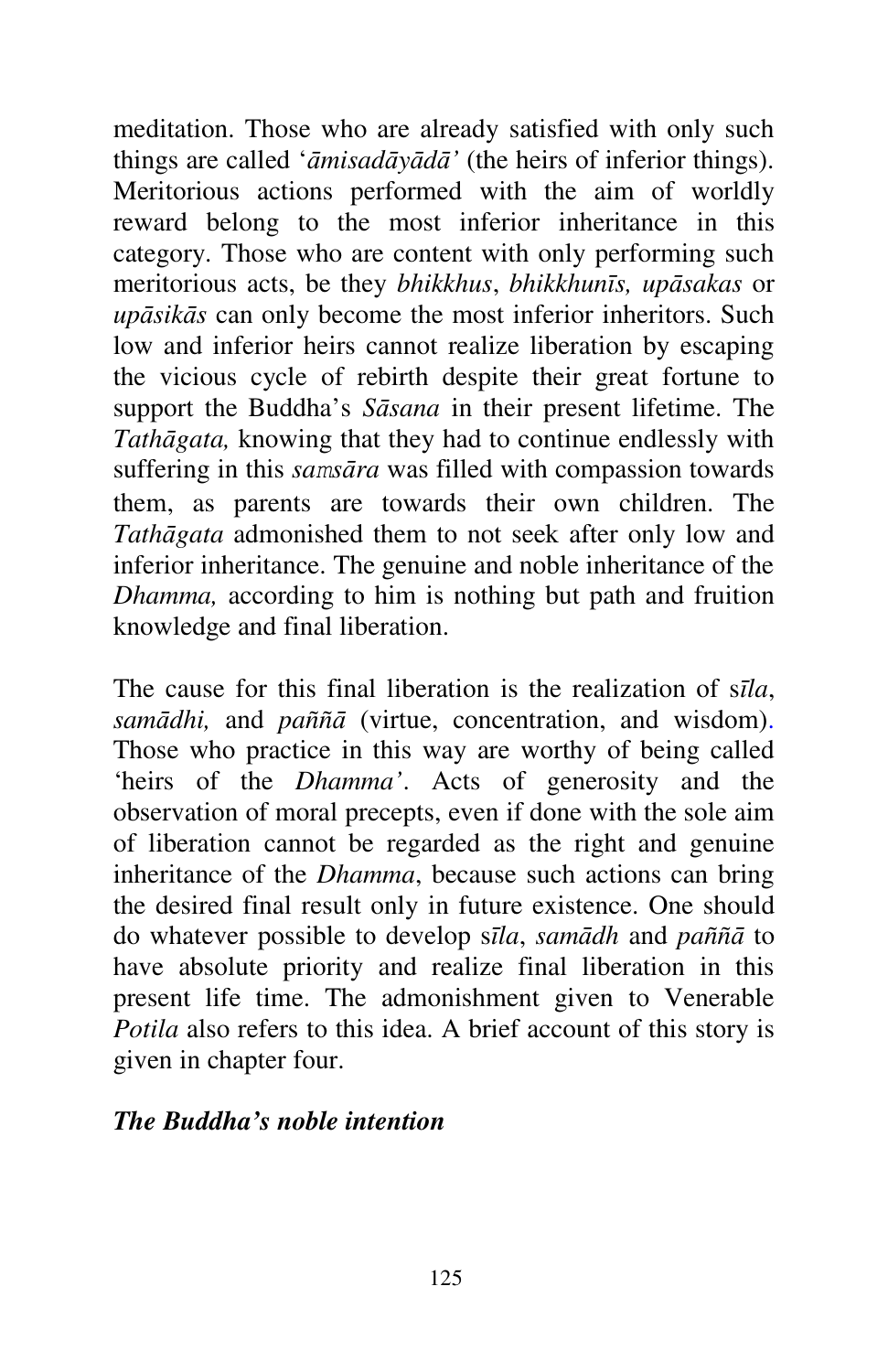The Buddha's intention and compassionate attitude was noble and estimable. He was not satisfied with the achievement of only one or two stages of the paths and fruits in the present lifetime. The Buddha was only fully satisfied when final liberation is realized through diligent striving.

This is recorded in the *Dhammapada* as follows:

*Na sīlabbata-mattena<sup>3</sup> , Phusāmi nekkhama-sukham Bāhu-saccena vā puna, Aputhujjana-sevitam Athavā samādhi lābhenaBhikkhu vissāsa'māpādi Vivicca-sayanena vā.* (271),*Appatto āsavakkhayam***.**  (272)

Not only by mere morality and austerities Nor again by much learning, Nor even by developing mental concentration, Nor by secluded lodging, (Thinking) "I enjoy the bliss of renunciation Not resorted to by the worldling (Not with these) should you, O *bhikkhu*, rest content without the extinction of the corruptions.

(DP-Nā. 271 – 272)

This admonishment specifically addresses the monks who have already fulfilled their virtues. Some of these virtuous monks, becoming too self-confident of their virtues, had believed that they could attain the final goal of liberation at any moment and therefore neglected their meditation practice. Some others thought that they would already be in reach of *arahantship* in light of their ascetic practices, their enjoyable experience of the eight absorptions (*jhānas)* and their life in the solitude of forest monasteries (away from the

<sup>3</sup> A comment of the author: Like in the traditional expression '*mā bhāyi'*  the grammatical usage of ' $m\bar{a}$ '  $\rightarrow$  ' $M\bar{a}$  s*īlabbata-mattena*' would be more suitable here, instead of '*Na sīlabbata-mattena…' .*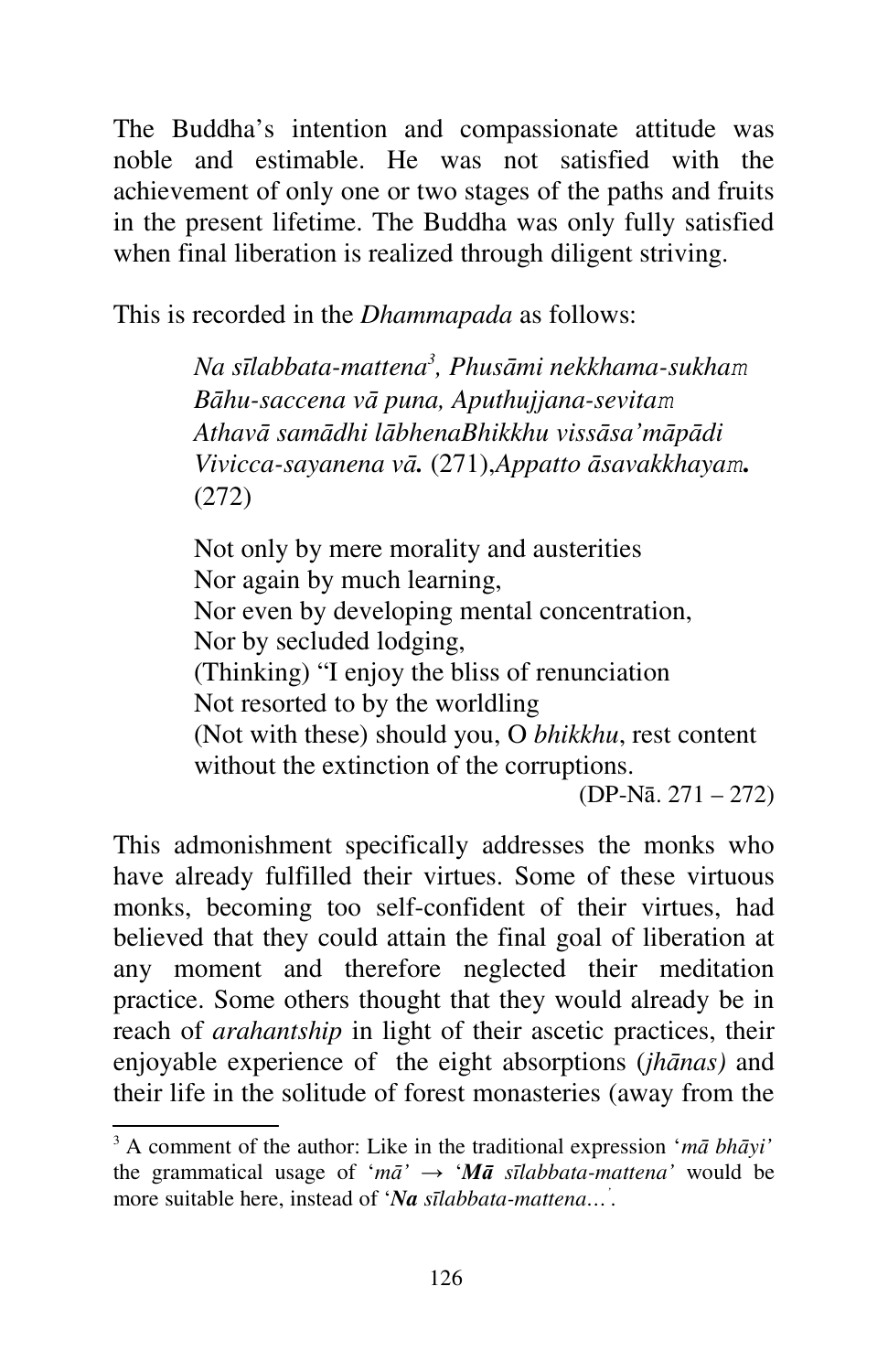villages and towns). As a result, they had no interest in practising insight meditation. Some other monks with pathknowledge of non-returnee (*anāgāmī)* underestimated the task of meditation to reach the final goal of liberation. They were not striving forward on the path to liberation and the Buddha had to admonish them with the above quoted stanzas. One should not rest in self-confidence and negligence in the practice without achieving *arahantship.* In other words, one should practice with diligence, striving without failure and without relaxing until *arahantship* is realized. This is the Buddha's noble intention and attitude on the celibate life.

This admonishment requires the practice of insight meditation to be the prime task of all. Practicing insight meditation is the highest order of respect for the Buddha. Such a person is the heir of the noble *Dhamma*. Without being content with mere virtues (etc), such a person will be a genuine disciple of the Buddha. That is why one must dedicate oneself to the practice of insight meditation as a priority without wasting a minute or even one second of their time. In doing so, one does not have to worry about other forms of meritorious deeds. When the meditation becomes impossible due to causes such as acute sensuous desire (etc), one should divert one's mind to alternative tactics to remove such hindrances. These tactics are set out in the *Vitakkasanthāna Sutta* of the *Majjhima Nikāya* (*M. 20)*. A brief explanation to these suggestions and tactics are provided in the following sections of this chapter.

## *The first method of contemplation*

Where lust or sensual desires arise due to sense objects of the opposite sex (etc), one must cultivate the contemplation of *asubha* (repulsiveness). Where hatred arises, one must develop *mettā* (loving kindness). If there is a desire for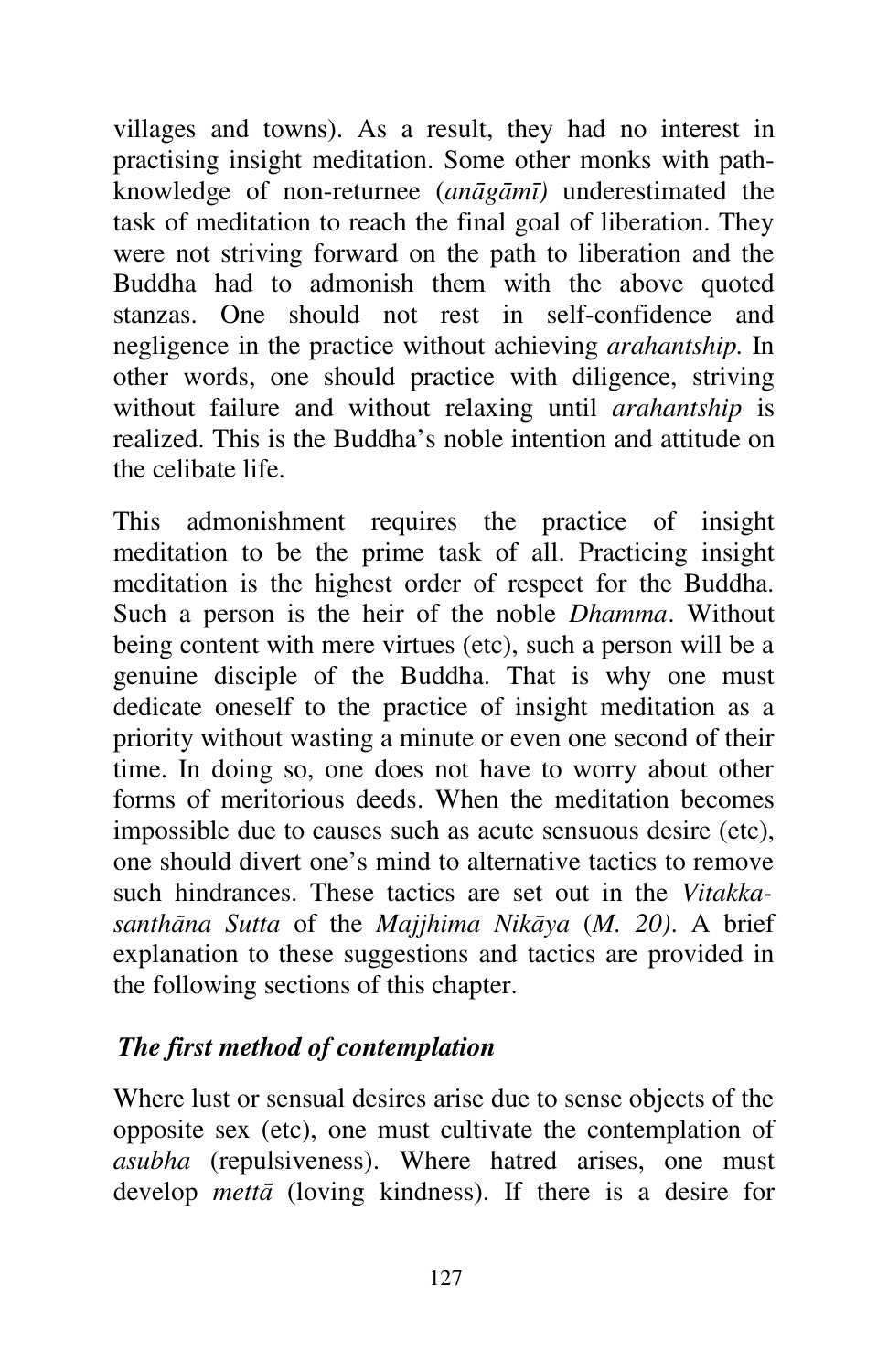material things, then contemplate on impermanence in terms of a lack of ownership; their uncontrollable and transient nature. Where anger predominates, the mind, contemplation of the elements allows for it to subside. A detailed discussion about these contemplations is provided under the topic of 'Restraint of faculties'. When ignorance arises in regard to the wandering and unstable mind or due to doubt, one should take time to investigate and listen to relevant *Dhamma* talks (etc), to overcome doubt or ignorance.

As an alternative, where defilements arise, one should become skilful to avoid them, using a *samatha* technique. Where mental and physical discomfort or fatigue arises after a long duration of the *vipassanā* practice, one must apply a well developed *samatha* method to dissolve it. If a *samatha*  technique is unavailable, then one must try to overcome the discomfort by continuous noting of the object. This is explained in detail under the topic of 'Purification of virtue for the laity' (Chapter 1 of this book). In the event that remorse or doubts arise in a *bhikkhu* in respect of his virtue, if necessary, he should seek relief by listening to a *Dhamma*  talk or by appropriate confession. This first method is suitable for learned and experienced people with a well developed *samatha* practice.

## *The second method of contemplation*

One could also consider the disadvantages of the lust or the sensual desires that have arisen, that indulging in them and perpetuating them could lead to a gradual deterioration of their virtue. This could give cause to rebirth in the lower worlds and block the attainment of divine or human pleasures. It could block the outlet for the liberation of noble ones. Aiming towards unrestrained sensual pleasures out of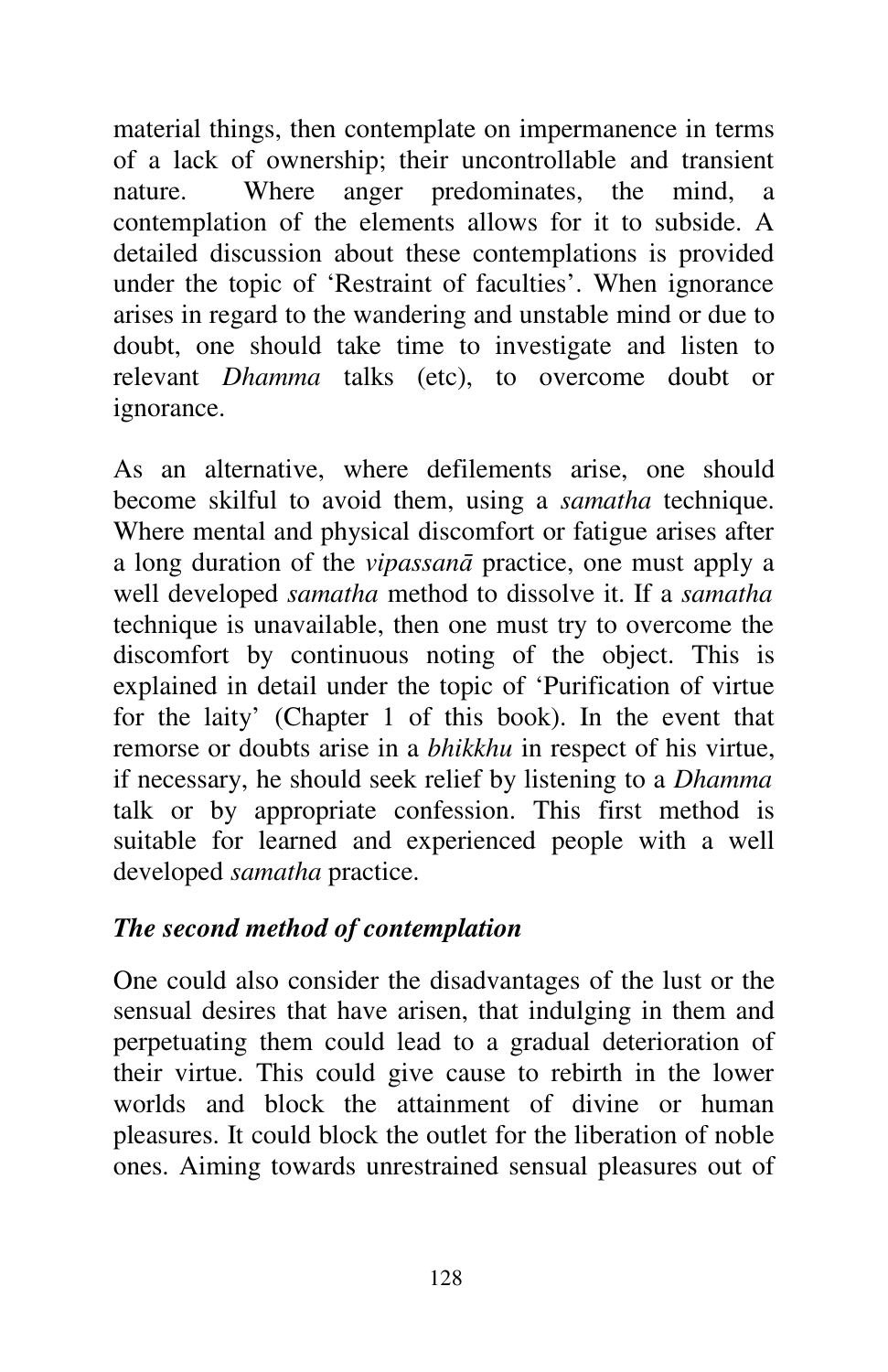the five aggregates, would lead to an endless roaming of the vicious cycle of suffering, giving rise to all kinds of torment. One must consider what forms of disadvantages one must undergo due to the arising of lust or sensual desires and try to overcome them. The following stanza, composed by old masters is useful in this regard:

> *Nāham dāso bhaţo tuyham - nāham posemi dāni tam, Tvameva posento dukkham - patto vaţţo anappakam*.

"Hey *Khandhā* (aggregates of the life-process, mistakenly taken for one's self or soul)! No longer am I your slave or servant. No longer will I look after you. Having met the teaching of the Buddha, I no longer bring you up by serving your needs and desires. Because of this I have already suffered enough in this vicious *samsāra*."

### *The third method of contemplation*

Where one is frequently beset by lustful thoughts in the presence of a particular object, one should simply avoid it and the related consciousness by ignoring it completely. If this difficulty arises throughout, in each moment of noting, it is advisable to stop the contemplation completely for a while. Where one is overborne with extreme lust or excitement, he or she must interrupt the contemplation for two or three hours, half a day, or a whole day or night and associate other people or engage in discussion on another topic to forget the reason for the extreme lust or excitement. Some possible alternatives are going to a a temple or any other religious place of worship, make some offerings, have a bath or wash some clothes (etc). Even sleeping for a while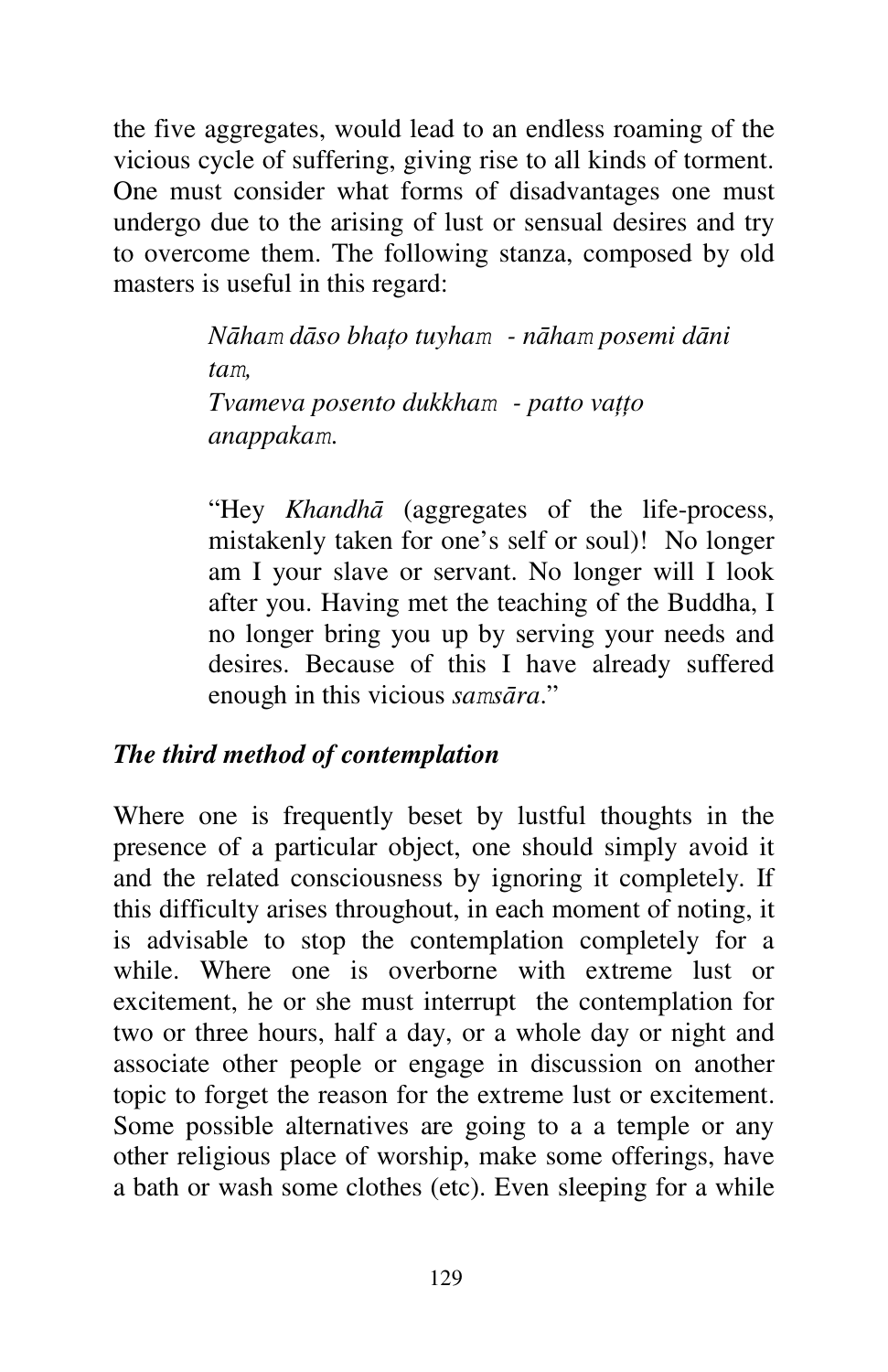to allow the mind to rest without contemplation is recommended. When the lust subsides, one could recommence the meditation practice. This method offers effective help for *yogis* who have reached the knowledge of equanimity towards all formations for a long duration but remain too enthusiastic or excited, as a result of which the progress towards path-knowledge is hindered. This method is presented in the *Pāli* Canon as: "*Asati amanasikāro āpajjitabbo"*, meaning to not remember it or not to pay attention. The commentary provides the same explanation. If this method does not bring about the desired results, one should recite parts of the *Suttanta* or read a *Dhamma* book.

Another way is to empty out one's shoulder bag, labeling item by item repeatedly, for example: "this is a fire stone, this is the upper piece of wood for kindling fire by friction (*uttararāni*), this is the lower piece of wood for kindling fire by friction (*adhararāni*), this is a peace of fire wood, this is a needle, this is a barber razor, this is a wet stone, this is a nail cutter" (etc). In the commentary, it is mentioned that old masters in such situations used to direct their disciples to supervise building or construction work in the monastery. The quoted stories show how helpful this has been for the *yogi* to overcome excitement.

## *The fourth method of contemplation*

Where the mind is preoccupied with thoughts, one should investigate the cause for the thinking. Before the obvious occurrence of such thinking or imagining, a vague thought appears in the mind as a result of a sense object. Then, gradually, thinking proliferates and gathers momentum if one is not careful enough to note and check the process at an early stage. This problem is overcome, once it is properly diagnosed and systematically noted from the moment of its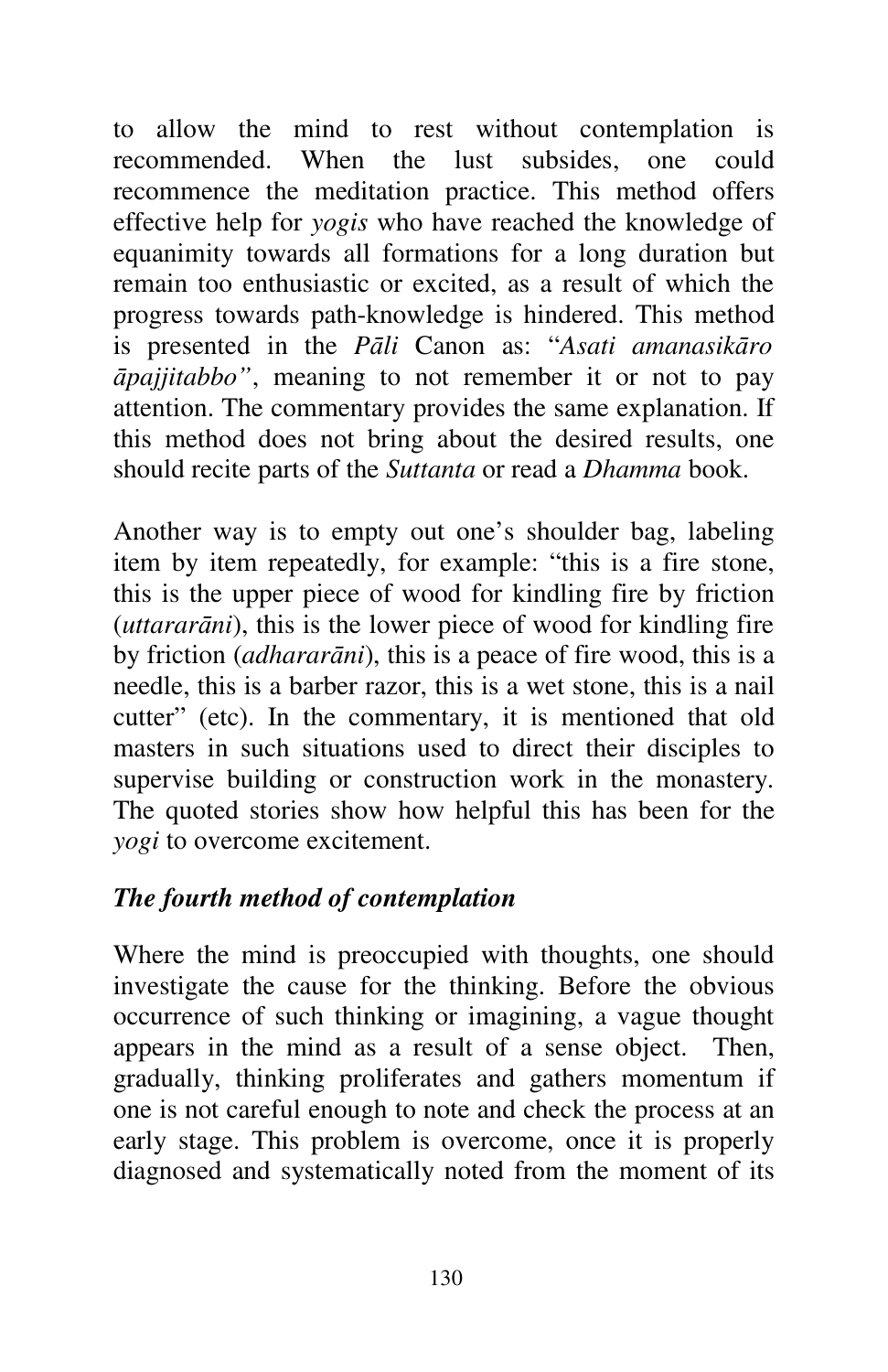arising, onwards. If one tends to entertain these thoughts, then only the thinking process can gather momentum until it becomes uncontrollable. One who, at every moment of their arising, continues to note the thoughts without any desire to entertain them could overcome the thinking at an early stage. If one is too late in recognizing the process of thinking, when it has already gathered momentum, then one should search for the cause of the preceding thought, tracing back the chain of successive thoughts to the primary cause. If this could be successfully investigated, one should take care to prevent a repeated occurrence of such thought proliferation, through careful noting.

# *The fifth method of contemplation*

This method involves an acceleration of the noting process. Whatever form of defilement arises, one should note it continuously without leaving gaps for thinking or for any negligence by maintaining a strong determination such as, "these are just defilements without any special meaning for me. I must succeed with energetic noting". The Canon mentions this method as follows:

> "*Tena bhikkhave bhikkhunā dantehi danta-mādhāya jivhāya tālum āhacca cetasā cittam abhiniggaņhitabbam…*"

"… then, with his teeth clenched and his tongue pressed against the roof of his mouth, he should beat down, constrain, and crush mind with mind  $(=$ unwholesome state of mind with wholesome state of mind)."

(MLD. 2)

A *yogi*, capable of noting all presently arising objects without missing any has the surety of mindfulness and a well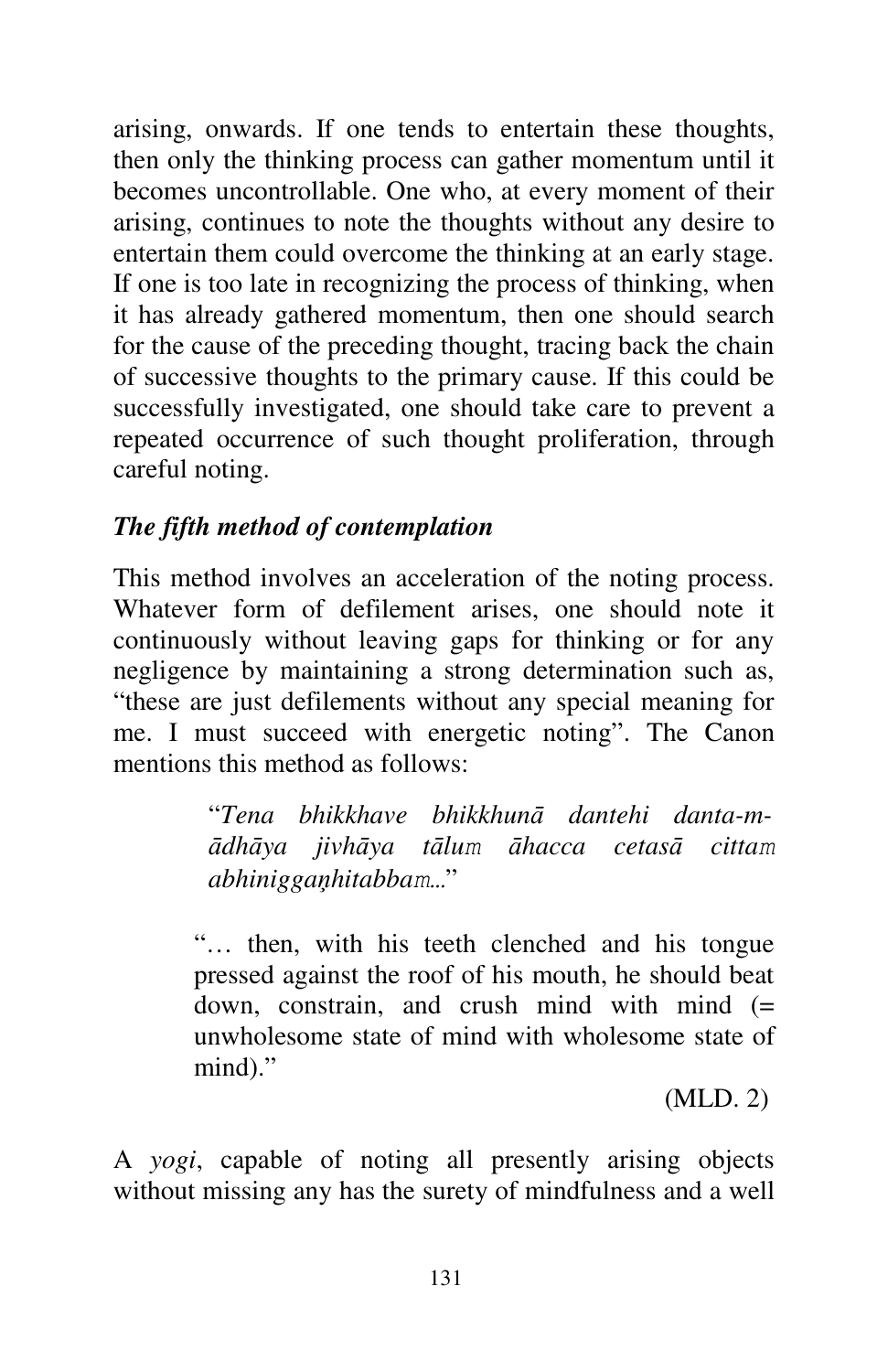mastered method to deal with thinking and a wandering mind. This fifth method can be recommended for *yogis* with a small amount of knowledge or who practice meditation at short-term retreats. *Vipassanā yogis* should have a high regard for this method*.* When it is applied, one is able to proceed without leaving any opportunity for the mind to wander away from the object of meditation by thinking or day dreaming. That is why it is called *'apaņidhāya bhāvanā'*  (undirected way of meditation). If one is able to make use of the other four previously mentioned methods, one could divert one's attention to another object (suitable for the development of *samatha)* to avoid unwanted thoughts or fantasies. When the defilements subside, one is able to return to the meditation practice.

These methods, where the *yogi* makes use of the *samatha*  skills to overcome hindrances that he or she meets on the way are called *'paņidhāya bhāvanā'* (directed way of meditation). This form of *paņidhāya bhāvanā* is more suitable for *yogis* with knowledge and experience and who practice for a long duration of time like months and years. Further details of the two methods of meditation, namely *paņidhāya bhāvanā* and *apaņidhāya bhāvanā* could be found in the *Samyutta Nikāya, Satipaţţhāna Samyutta, Bhikkhunivāsako Sutta* (*S.* 47, 10). The method of overcoming the hindrances (*nīvaraņa*) and cultivating the factors of enlightenment (*bojjhańga*) is explained in the commentary to the *Satipaţţhāna Sutta***.** These methods are presented under *paņidhāya bhāvanā***.**

### *Short summary of the eighth outlet and obstacle*

All skillful actions are an outlet for the noble ones and are therefore recommended to *yogis*. If one is at an intensive meditation retreat, one must strive for the development of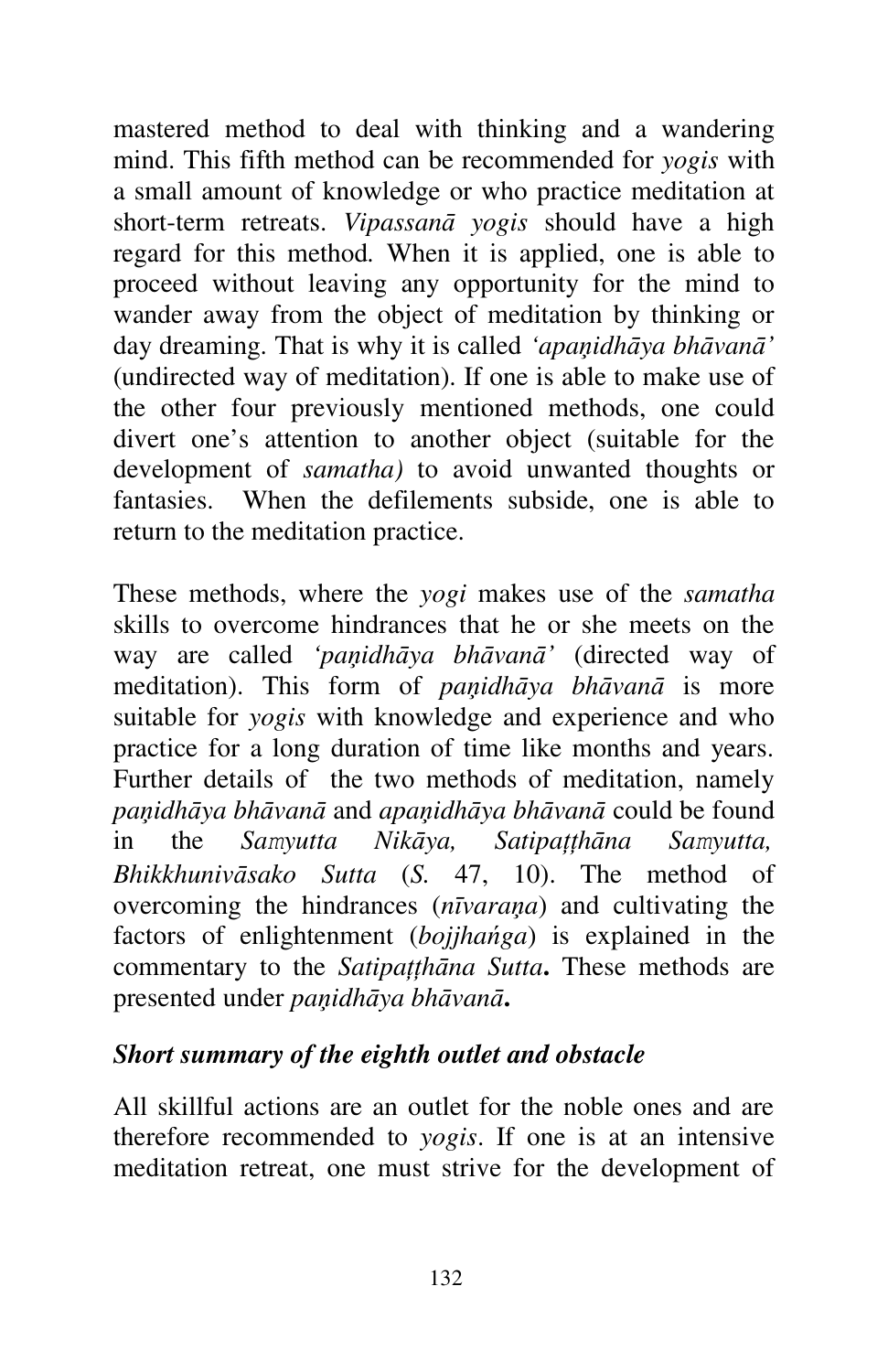insight without any compromise. One should give priority to the insight meditation practice. If noting is impossible due to thinking or a scattered mind, one should apply a suitable method to divert from the thoughts and return to the practice of insight meditation as soon as possible. If the *yogi* lacks proper knowledge and experience, he or she should request the help of a teacher to select a suitable method or to give some appropriate advice to overcome such difficulties.

Unskillful actions are obstacles to liberation. To give way to unskillful thoughts or to indulge in day dreaming without proper noting is *akusala dhamma,* which becomes an obstacle for insight meditation*.* Therefore, one must note such hindrances as soon as they arise in order to avoid them from continuing and disturbing the practice.

# *Distractions of concentration and their remedies*

*The First and second distractions and remedies*

1.) *Atītānudhāvanam cittam vikkhepānupatitam, tam vivajjayitvā ekaţţhāne samādahati; evam pi cittam na vikkhepam gacchati.* 

 *(Pţs.* vol. I, p. 166)

"Cognizance that runs after the past (breaths) is attacked by distraction; by avoiding that he concentrates it in one place, thus, cognizance does not become distracted."

(PD. III, 5, p.169)

Everything, which has been seen, heard, felt, thought, or known, belongs to past objects. One succumbs to distraction as soon as one begins to recollect those past objects. Then, the mind becomes dispersed.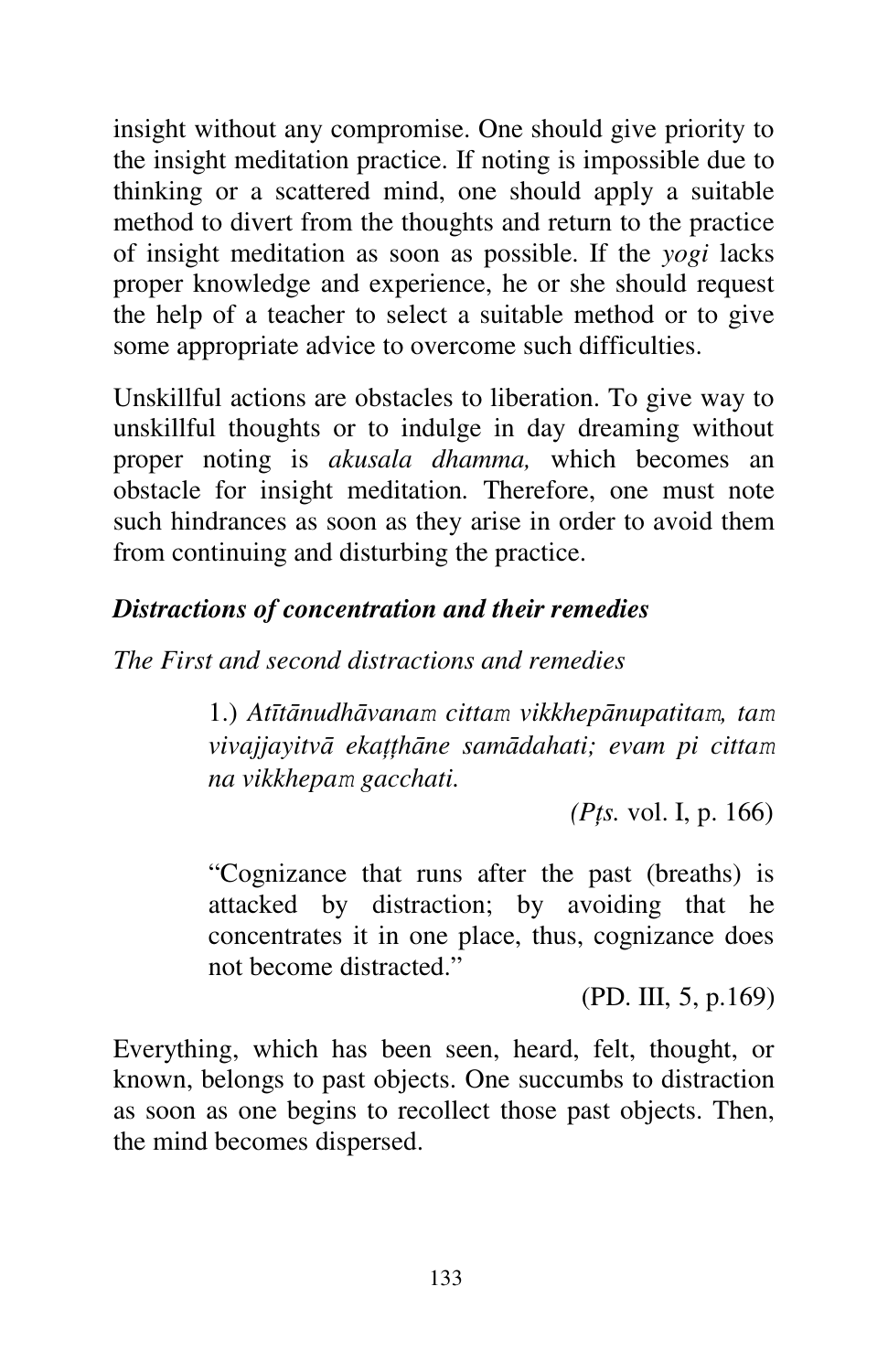In the course of insight meditation, thoughts may arise concerning past (memories) from time to time. The mind could note these thoughts in retrospect, going back and recollecting what has been seen, heard, felt, perceived or known at the time, may be yesterday, last month or last year and then allow for thoughts to proliferate along these memories. The same could occur with one's experiences in meditation, recollecting it as either pleasant or unpleasant. One tends to ponder about the past and judging what had occured.

After a while, one might become aware of omissions that have occurred in the noting process. One may tend to reconsider that if everything was noted, properly as *nāma* or *rūpa,* it would be possible to ascertain whether it was clear in the mind or not. In such a way, the mind can follow retrospections, imaginations and a wandering away from the present object of awareness. In other words, the mind is distracted. This is not conducive to insight meditation practice. Understanding this fact, one should be careful to note such tendencies immediately and tend the mind back to the primary object of meditation as soon as possible. One must note every object instantly at the moment of its arising. Because this treatise deals with *vipassanā* concentration, the primary object is whatever that arises in the consciousness, from one moment to the next. In *samatha* meditation, on the contrary, the mind has to be fixed on a single *samatha*  object. As already mentioned in this chapter, as well as in the following pages, it is referred only to an object, which arises at the present moment. Accordingly, if the *yogi* is careful enough to focus his or her awareness on the presently arising object, distractions by retrospective thoughts are unlikely and the mind will become stabilized, calm and concentrated on the object of meditation.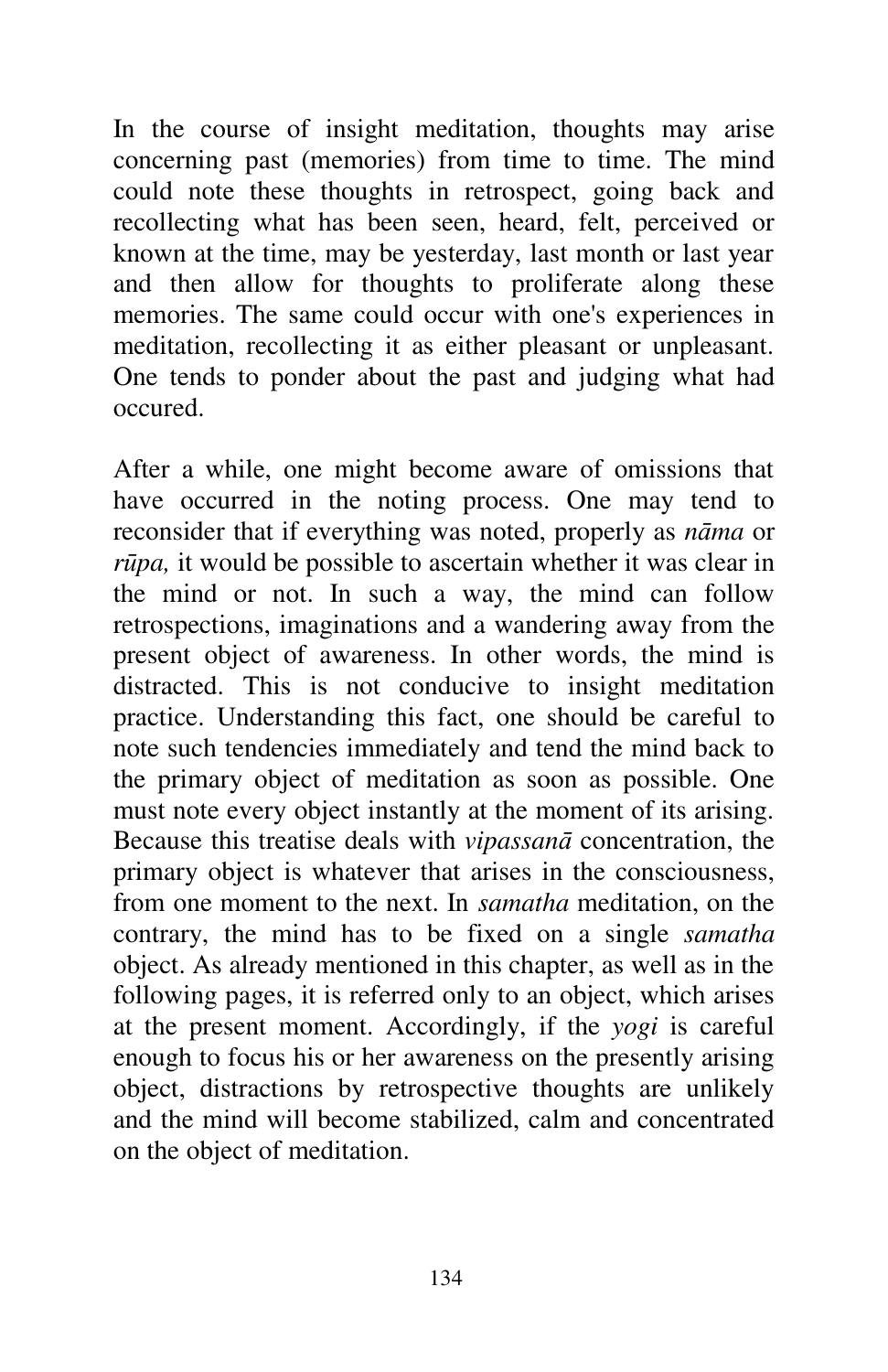2*.*) *Anāgatapaţikańkhanam cittam vikampitam, tam vivajjayitvā tatth'eva adhimoceti; evam pi cittam na vikkhepam gacchati.* 

 *(Pţs.* vol. I, p. 166)

"Cognizance that looks forward to future (breaths) is shakable; by avoiding that, he composes it there, thus, also cognizance does not become distracted."

(PD. III, 5, p.169)

All objects that could arise in the future by seeing, hearing, feeling, thinking or knowing, belong to future objects. A mind that dwells in expectation hope or wish with regard to future objects is unaware of the present moment. It is distracted, fidgety and moved.

It could be that one builds up hope and expectation about certain things or occurrences to be experienced in the future, resulting in day-dreaming or excitement. One indulges in imagination on meeting a particular important person the next day or to create a successful future without any failure. Sometimes, even a future trip to heaven may appear to be real in that very moment. One could expect a change in one's meditation practice, a more successful session of noting (etc) and expectation for special kinds of knowledge or special realizations of the *Dhamma* could also arise. One could start to consider how these realizations could occur in one's meditation practice. Anxiety could arise that one's effort in meditation is in vain. Thus, there are many ways for the mind to become excited about future planning or imagination. Self-amusement with day-dreaming is also common among *yogis*. The result of all of this is that the mind is not tranquil and stable, but distracted, restless and moved. This is a danger for insight concentration. By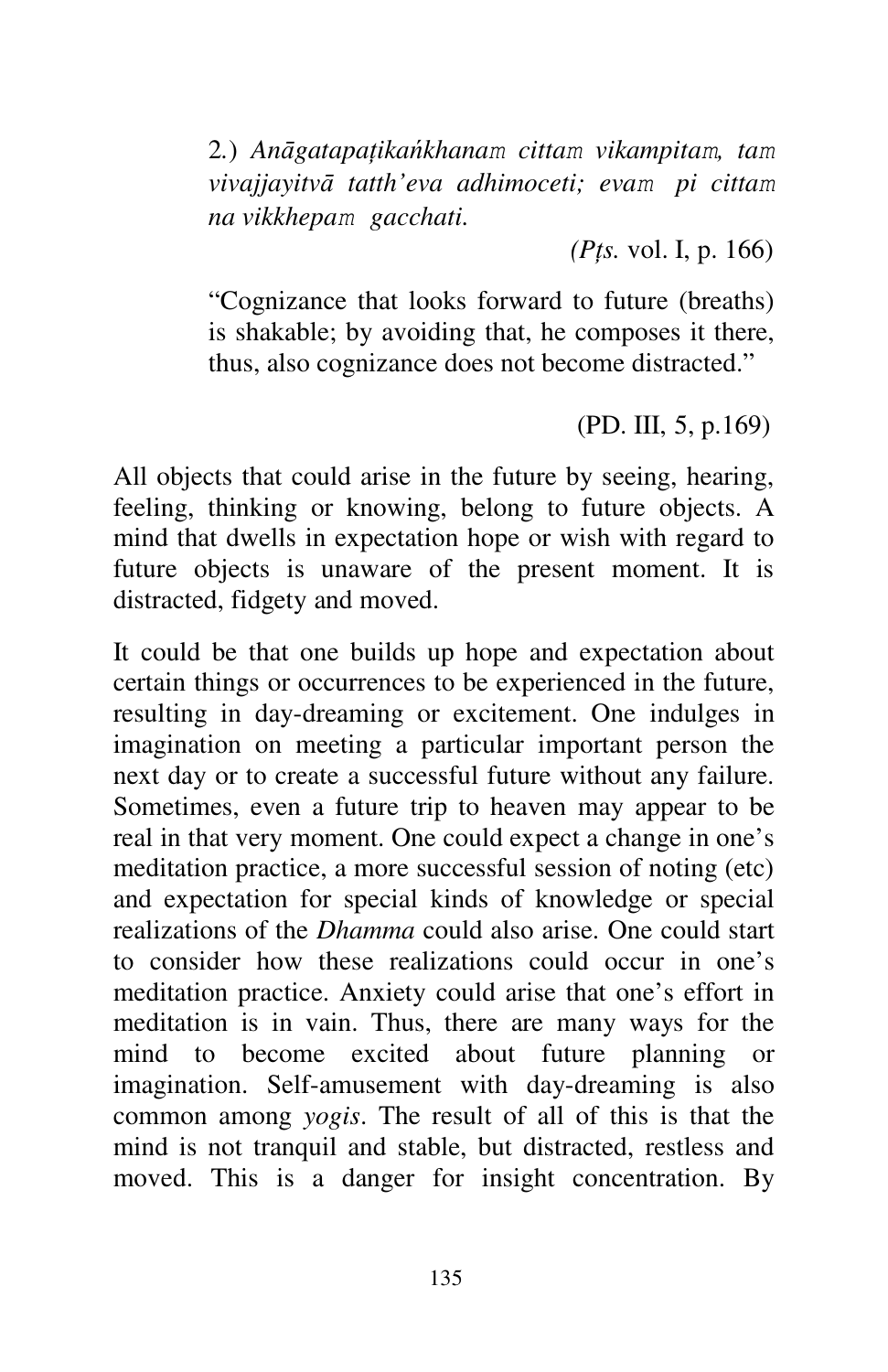understanding these disadvantages, one should avoid them by continuous and exact noting of the object. In other words, the mind must be aware and note whatever that arises in each moment. If one is careful enough to catch and note thoughts immediately (at the moment of their arising), distractions or disturbing excitements are unlikely and the mind could dwell calmly and remain concentrated on the present object of meditation.

The motto should be: "Don't ruminate on the past and don't look forward to the future. Direct your awareness only at the present phenomena and note them continuously, as and when they arise."

## *Third distraction and remedy*

3.) *Līnam cittam kosajjānupatitam, tam paggaņhitvā kosajjam pajahati; evam pi cittam na vikkhepam gacchati.*

*(Pţs.* vol. I, p. 167)

"Slack cognizance is attacked by indolence: by exerting it he abandons indolence, thus also cognizance does not become distracted."

(PD.I, 5, p.169)

The mind can become slack and lazy when the noting lacks sufficient energy and continuity or where a *yog*i feels discouraged or disappointed that his or her practice has not developed to a special knowledge or stage of success. This results in less interest or desire for the meditation practice. The result will be a weak and unclear mind. This is a distraction and an enemy for the development of insight concentration. A *yogi* must therefore note such a slack and lazy mind immediately as and when it arises to overcome it.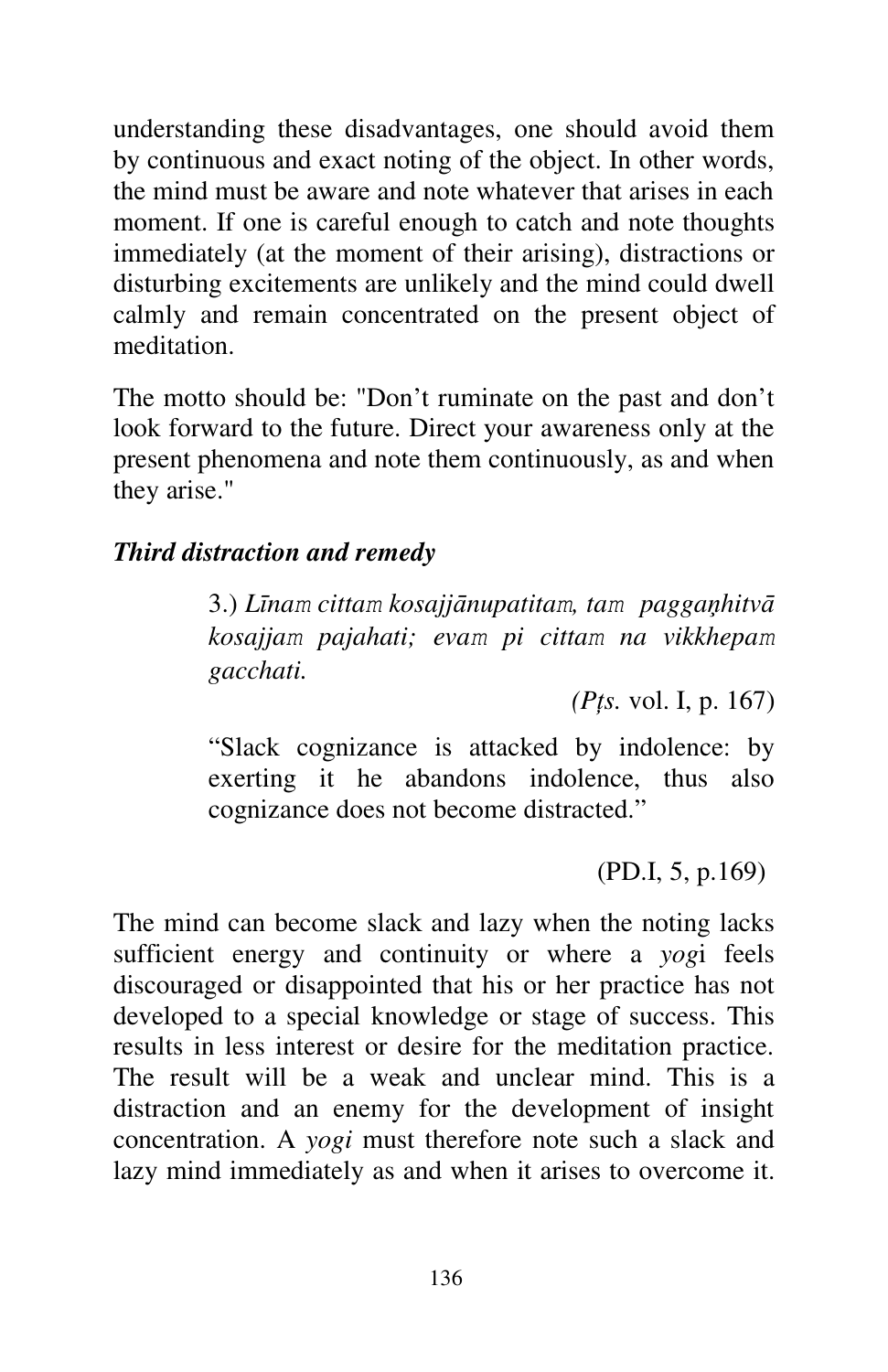In the event that this measure is not successful, then, a *yogi*  must energize the mind with the help of the eleven methods for the development of *viriya bojjhańga* (the effort or energy factor of enlightenment) as suggested in the commentary. A few of these methods are explained below.

## *Contemplation on the danger of the lower world (apāya)*

It is said that beings living in hell have bodies, which are the size of three *gāvuta* (equivalent 9.5 miles). They are forced by the torturers of hell to lay flat on the surface of a red-hot iron ground. The torturers then pierce the palms of their right and left hand with red-hot nails, which are the size of palm trees. They are also pierced in their feet and their hips. They have to undergo this painful treatment in a supine position and in a prone position. These beings do not die as long as the force of their *akusala kamma vipāka* (the results of past unwholesome actions) is not exhausted. These tormented hell beings remain in an extreme state of agony. Even facing that red-hot or incandescent iron ground is already a torture for them. They become even more frightened, when they hear the roaring and harsh voices of the torturers. To see, hear and undergo such cruel treatment causes immense mental and bodily suffering. The suffering is continuous and they cry for help and release, but receive no help or pity. Their mother or father, relatives or friends are not able to help them. Under such circumstances, insight meditation is impossible.

Their bodies are then chopped by the torturers with sharp blades, which are as big as a roof, while they continue to suffer from piercing of the five iron nails. Blood flows out of their bodies like a stream. It burns like petrol and covers the whole surrounding. If the suffering beings still do not die, then they are hung head-down and chopped with a big axe. If their *karmic* forces are still not exhausted, then they are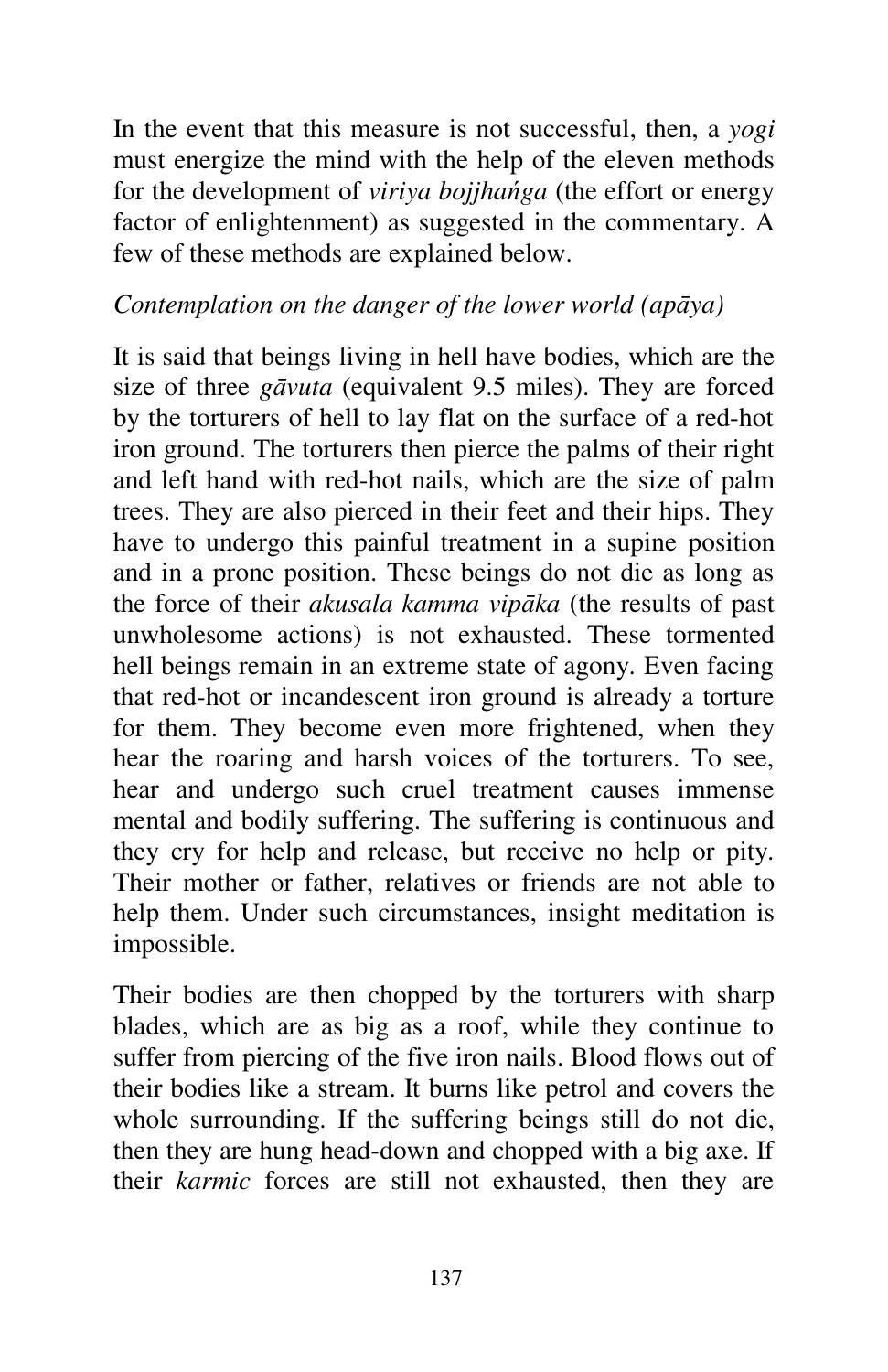forced to pull big carts like oxen upwards on burning mountain slopes. If they fail to climb up, the torturers hit them with red-hot iron canes. If they succeed in climbing up with all possible effort, they have to pull down the lords again. After that they must immerse themselves in a big metal cauldron filled with boiling water. Some beings start to boil with a rattling noise and froth. Once, in thirty thousand years, they come up to the surface of the cauldron. Some times they float across; some times they rotate up and down just like rice grains in a boiling pot. The untold suffering at that time leaves no opportunity at all for the meditation practice.

If their bad *karmic* fruits still force them to remain in hell, the torturers would haul them out and bring them into the fire hell. This great hell has a dimension of hundred *yojanas*  (approximately 950 miles) in length, width and height. It is just like a cubical red-hot iron box. The flames from the eastern wall blow against the western wall and pass it to reach outside - a distance of hundred *yojanas*. Similar dreadful flames come out of all the other walls, from the sides, the bottom, and the top. These unfortunate beings are roasted alive while crying in great pain and running in all directions to seek refuge. After a long time, perhaps after many years, the gate of this hell opens for a moment. These tortured beings run towards this gate to escape. On the way, some get tired and fall down. Some just reach the threshold of the gate and some escape.. Then, the gate closes again for a long period of time. Those who have escaped then fall into the next hell - the 'Hell of Excrements'. There, they float in in excrements, whilst some are eaten by big worms, the size of a boat.

Once they finish their torture in the 'Hell of Excrements', they are taken to the next section filled with burning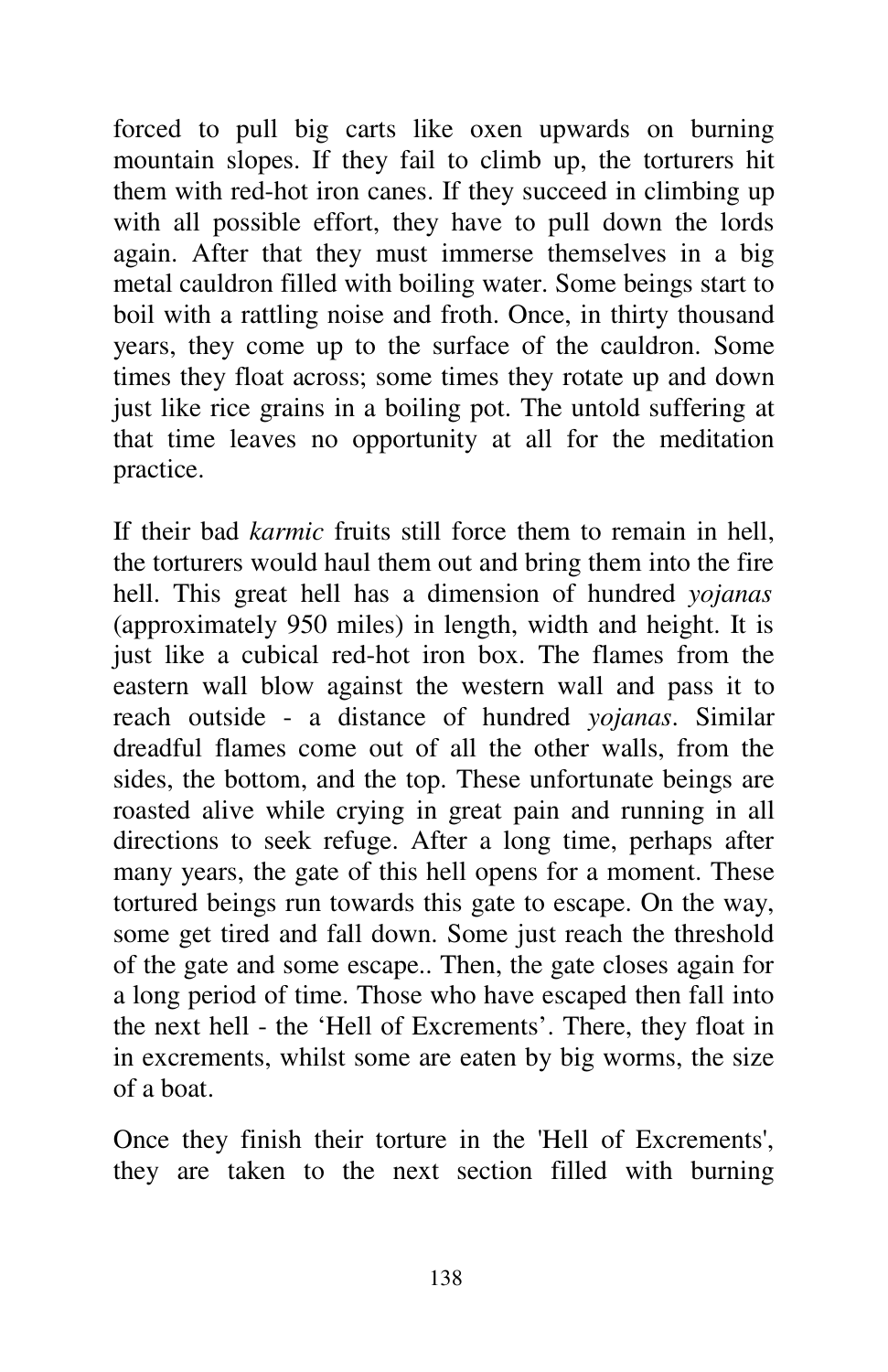charcoal, amber in colour. The burning charcoal is of a size of a house and the hot ashes continue to torture the hell beings. From here, they are transferred to the 'Thorny Hell'. There the trees are full of sharp big thorns of about 16 inches in length. They are red-hot. The torturers force the hell beings to climb up these trees. As they climb up, the thorns turn downwards; and as they climb downwards, the thorns turn upwards, wounding and tormenting them as they climb. Once they finish this torment, they are shifted to the '*Asipattavana*', the forest of the sword-leaves. There, the beings have to pass a forest, where leaf-like swords with sharp double-edged blades torment them, falling down on their bodies, cutting off their ears, noses, hands and legs. When they try to run away, blades arise from the ground like grass. Iron walls with a gate enclose this hell.

Then, these beings fall into another hell, which is a hell-river of boiling iron-liquid full of giant reeds and creepers with sharp edges and lotus leaves like razor blades. The whole ground is covered with a form of grass as sharp as razor blades. The tormented beings wounded by many cuts through these sharp blades fall and drift helplessly in the burning iron liquid. While drifting in the burning melted iron, they receive countless cuts from the sharp edges of the grass, the creepers and the razor blade-like lotus leaves. When they experience such torment and are cut into pieces, it is impossible to undertake the meditation practice.

The torturers will pull them out of the river with big iron hooks and ask what they want. If they reply that they are hungry, they are served with plates full of red-hot iron balls. The frightened beings try to run away, their mouth covered with both the hands. Yet the torturers catch them, open their mouths with axes and pour in the red-hot iron. These red-hot iron balls burn their mouth, tongue, throat, gullet, stomach,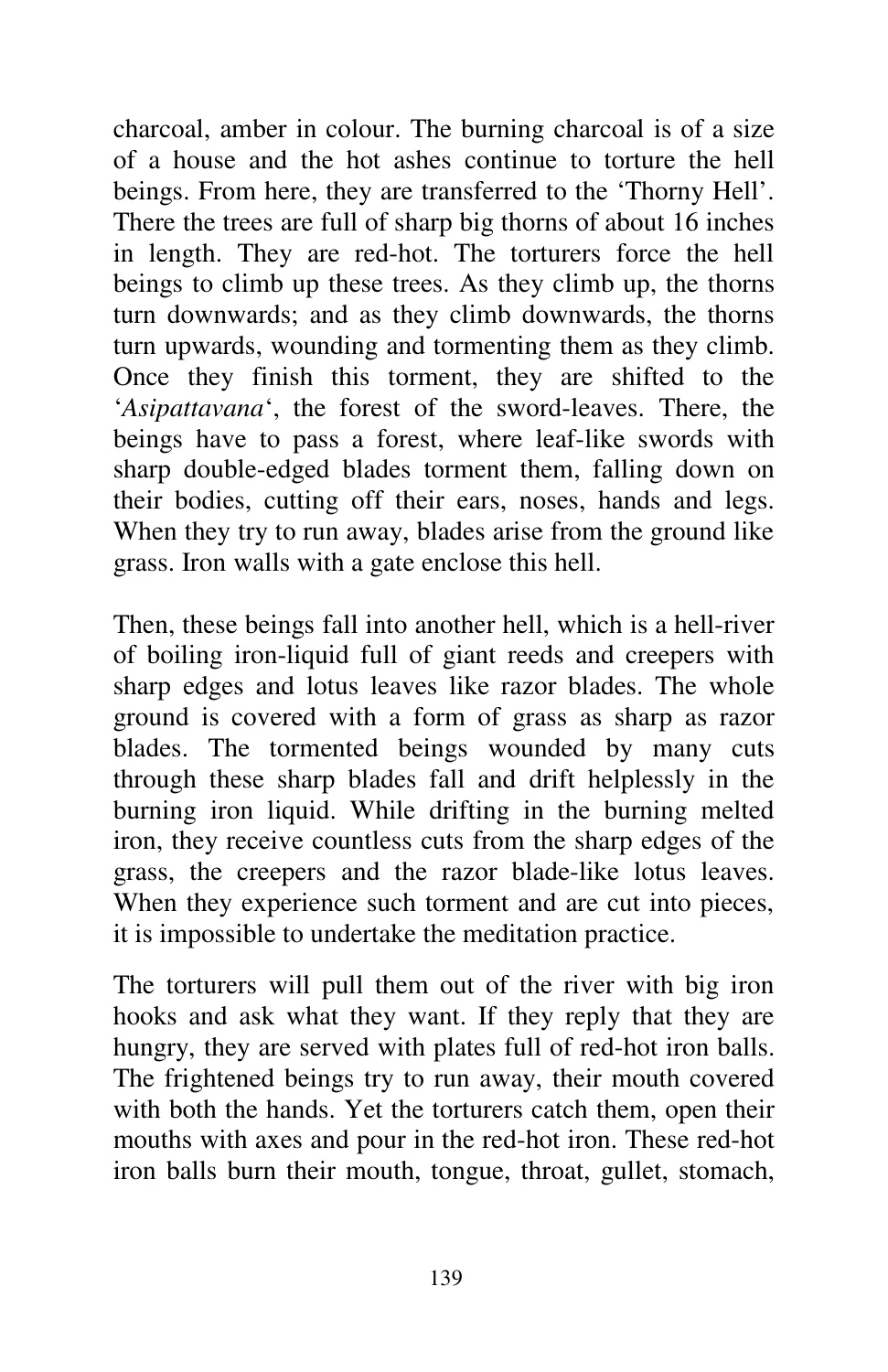small and large intestines and leave the body through the natural exit. If they reply that they are thirsty, the torturers pour melted iron into their mouths. This melted iron burns their digestive canal in the same way and flows out again immediately. These hell-beings have extra large bodies and suffer a terrible pain and misery without being able to move. If the *karmic* forces, which have caused the hellish existence, are still not exhausted, then, they are transferred to the 'Great Hell'. A description about the Great Hell can be read in the *Bāla-paņdita Sutta (M 129)* and in the *Devadūta Sutta (M 130)*. What is presented here so far is only a brief description. It shows that there is no opportunity for meditation, but only intense suffering if you fall into the hell realm.

That is why the Buddha admonished as follows:

"O, devoted *yogis*! Don't be negligent or indolent. If you are unmindful and sluggish, then you won't be successful in the task of liberation from this vicious cycle of repeated birth and death *(samsāra)*. As long as you remain in this *samsāra*, without any doubt, sooner or later you will fall into the *apāya*. There you will have to undergo immeasurable suffering. In the past you already suffered more than enough. In the *apāya*, whatever kind it may be, it is absolutely sure that you won't get the slightest chance to practice insight meditation, not even if you cry for it. Now is the time to make use of the present opportunity for meditation without being negligent or indolent. Strive hard in meditation!"

The following stanza is an appropriate quotation for that:

*Jhāya bhikkhu, mā ca pamādo,*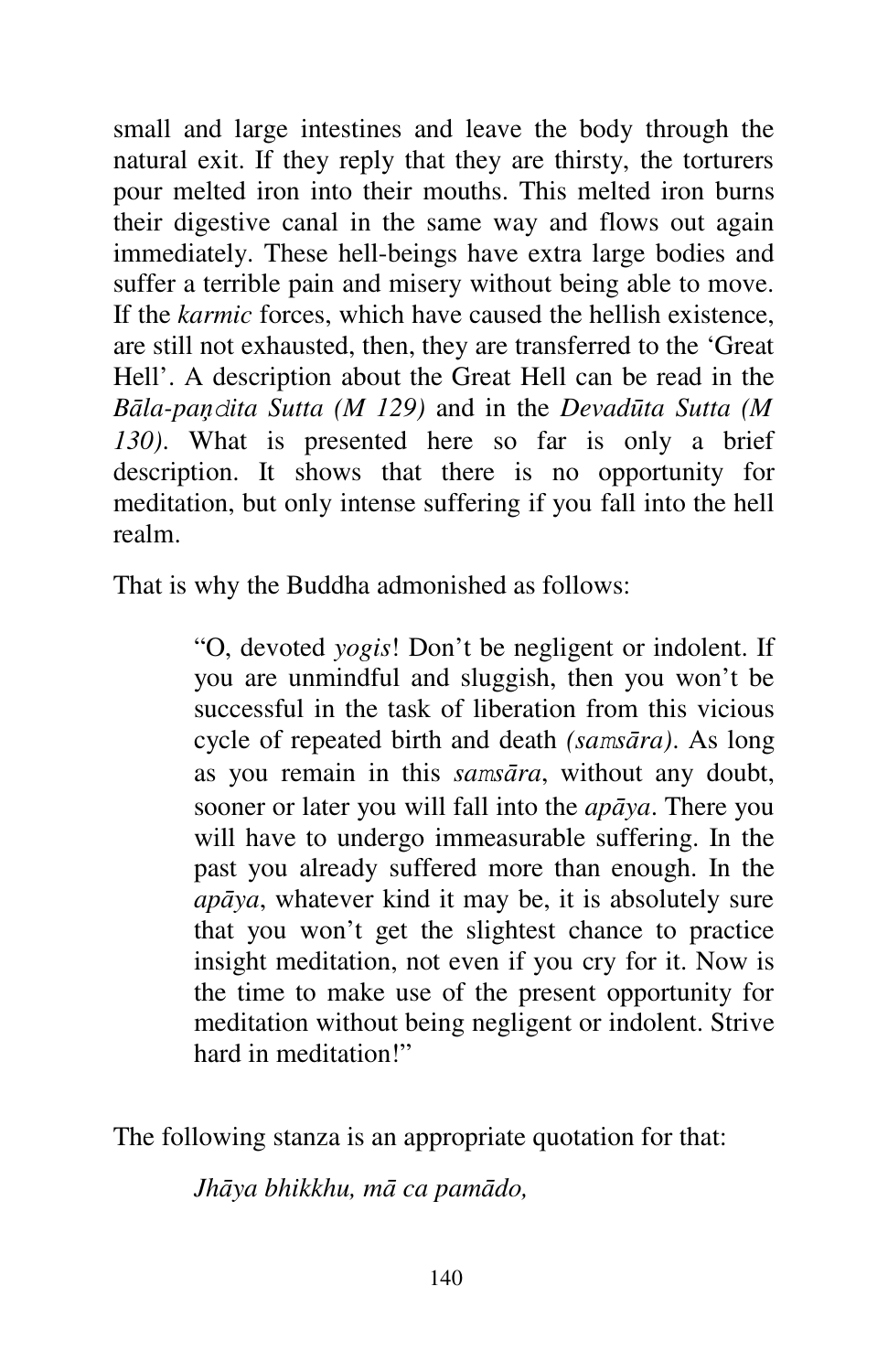*Mā te kāmagune bhamassu cittam. Mā lohagulam gilī pamatto, Mā kandi dukkham idan'ti dayhamāno. (Dhp. 371)*

Meditate, O monk! Do not be heedless. Do not let your mind whirl in sensual pleasures. Heedless, do not swallow a red-hot iron ball, Lest you cry when burning, "Oh, is this painful!" (DP**-**SAB. 371)

In the animal world, perhaps caught in a trap or in a cage, there is also no opportunity for the meditation practice. Horses or oxen too do not have the opportunity to meditate, when they are yoked to a heavy cart and urged on by a whip or a stick with an iron thorn.

In the realm of the *Petas,* the hungry and thirsty ghosts, when they suffer from extreme hunger and thirst for a countless number of years (aeons), there is nothing that facilitates meditation. Also, other unseen beings in the *apāya*  with a body dimension of seventy or eighty cubits*,* having to undergo an extremely long time of existence, do not have an opportunity for meditation practice. Their bodies are made from only skin and bones and they suffer hunger and thirst, while they are exposed to strong winds and to the hot sun.

Even if one should get an opportunity to meditate in the sphere of the animals or ghosts, insight knowledge can never be achieved. Therefore, now, in this human existence is the best opportunity for the successful practice of insight meditation. Do not remain unmindful or sluggish! Make use of this human life time and meditate! In this way, encouragement is given to arouse a sense of urgency by reflecting about the fearful circumstances in the lower realms of existence (*apāya bhaya)*.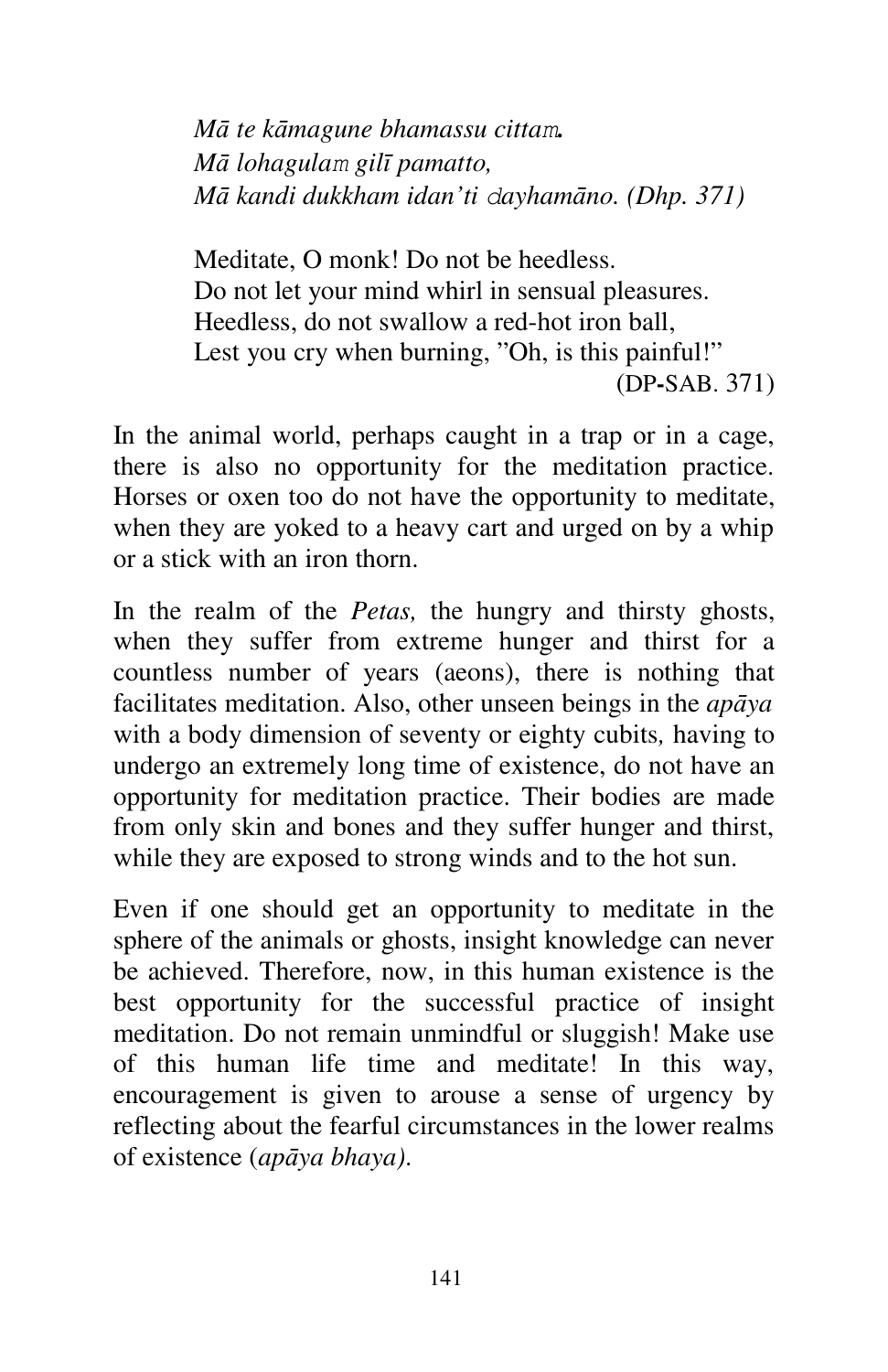# *Considering the benefits and advantages*

*Vipassanā* meditation leads towards the realization of the paths and fruits and to final liberation. It brings relief from the suffering of the *samsāric* cycle of rebirths. Such benefits cannot be achieved if your meditation practice is undertaken in a perfunctory and uninterested manner. Even in worldly affairs, if one wants to earn a lot of money, one has to make a serious effort and determination. Why should one not be able to exert oneself with ardent effort and strong determination, if one really could achieve liberation from all possible forms of suffering through this method of meditation? For example, if it were possible to enjoy one complete year by working hard on one single day, this would be a great reward and one had done the best.

Much more, if one is sure that two weeks or one month of intensive insight meditation can bring relief from the whole mass of *samsāric* suffering, why should one not be able to put aside all worldly affairs to give priority to that noble task? Therefore, as a fortunate person with such an opportunity, you should make up your mind to strive along the path of insight meditation towards the noble achievement of final liberation as the first and foremost task! In this way, one should consider the results of the correct practice for one's own encouragement.

### *Consideration about the way of practice*

Insight meditation practice cannot be undertaken by ordinary people and it is not an ordinary way. It is the way to be gone by someone who shares the noble attributes with all the *Buddhas*, *Pacceka Buddhas* (silent *Buddhas*) and *Ariyasāvakas* (Noble Ones). Slack and half-hearted people surely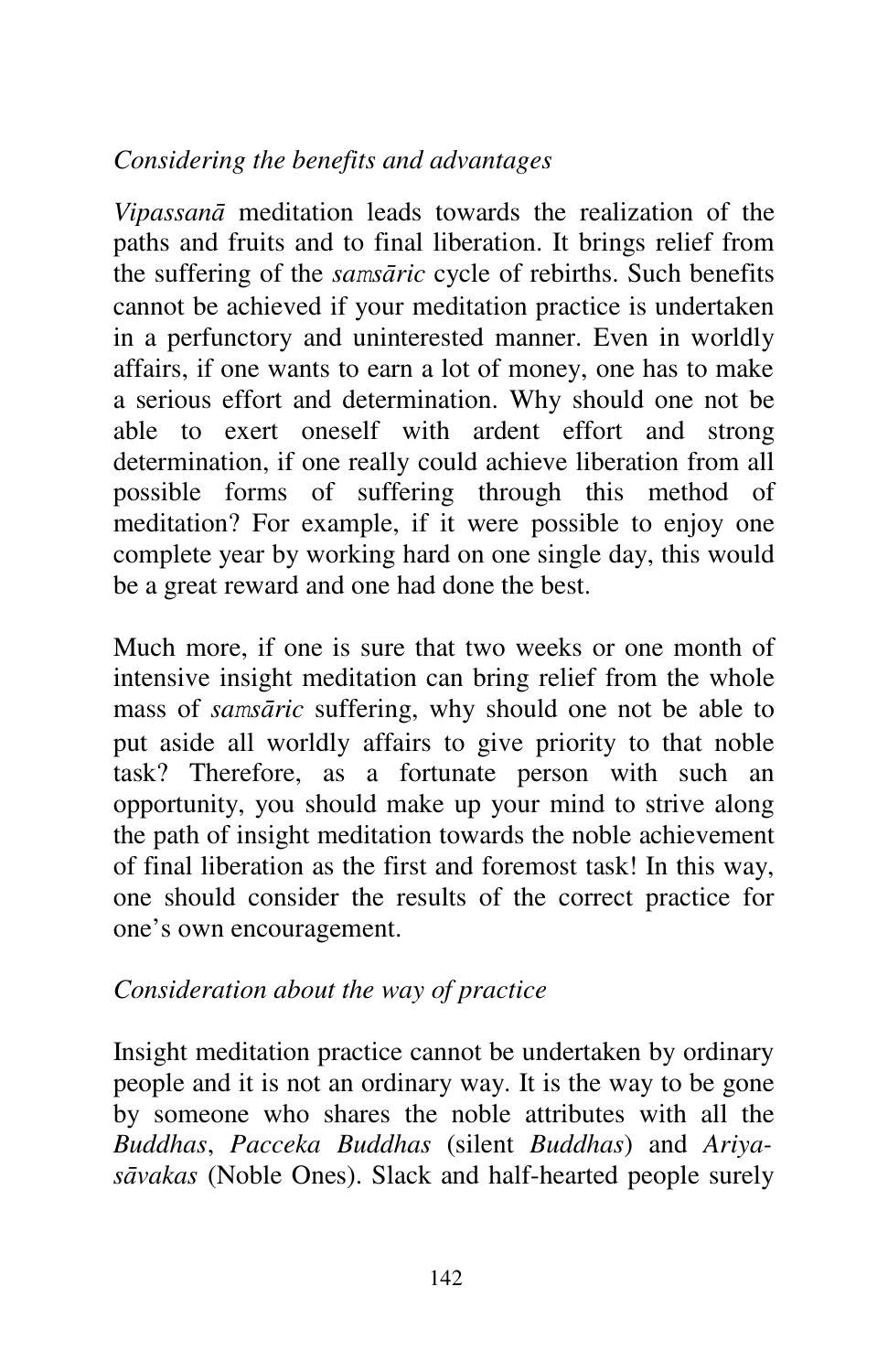cannot proceed with this practice and travel the path of such noble beings. All the *Buddhas*, *Pacceka Buddhas* and Noble Ones developed this way with their special powers and abilities as a result of their previously accomplished perfections. They also completed their balanced qualities, partially with the help of the practice. You must, being so fortunate to have come across this praiseworthy way strive forward to reap the noble results without any compromise or hesitation. This is the way to encourage one self on the way forward by reflecting what the Noble Ones did in the past as they undertook this noble quest.

### *The way to assure high merit for the donors*

This is a way of reflection, especially for renunciants like monks. Lay devotees take care of renunciants day and night and sometimes, even at the risk of their lives. Sometimes they keep only a small part of their earnings for themselves to be able to support the renunciants by serving them with high quality food or the four requisites. They don't perform such charity because the renunciants are their relatives, or in expectation of anything in return, such as material wealth, fame or a high social status. They support the renunciants because they are rich in virtue, concentration and wisdom, so the result will be an assurance of immeasurable human or divine pleasure in future lives and also final liberation from the whole of suffering. To use a simile, the benefit resulting from this charity is as great as a big Banyan tree that will grow from the sowing of a small Banyan seed. Even if one offers just a spoonful of rice, a lump of curry, a fruit, some sweets, a cube of sugar, a small meditation hut, a dose of medicine or a similar small gift, it will result in immeasurable benefits.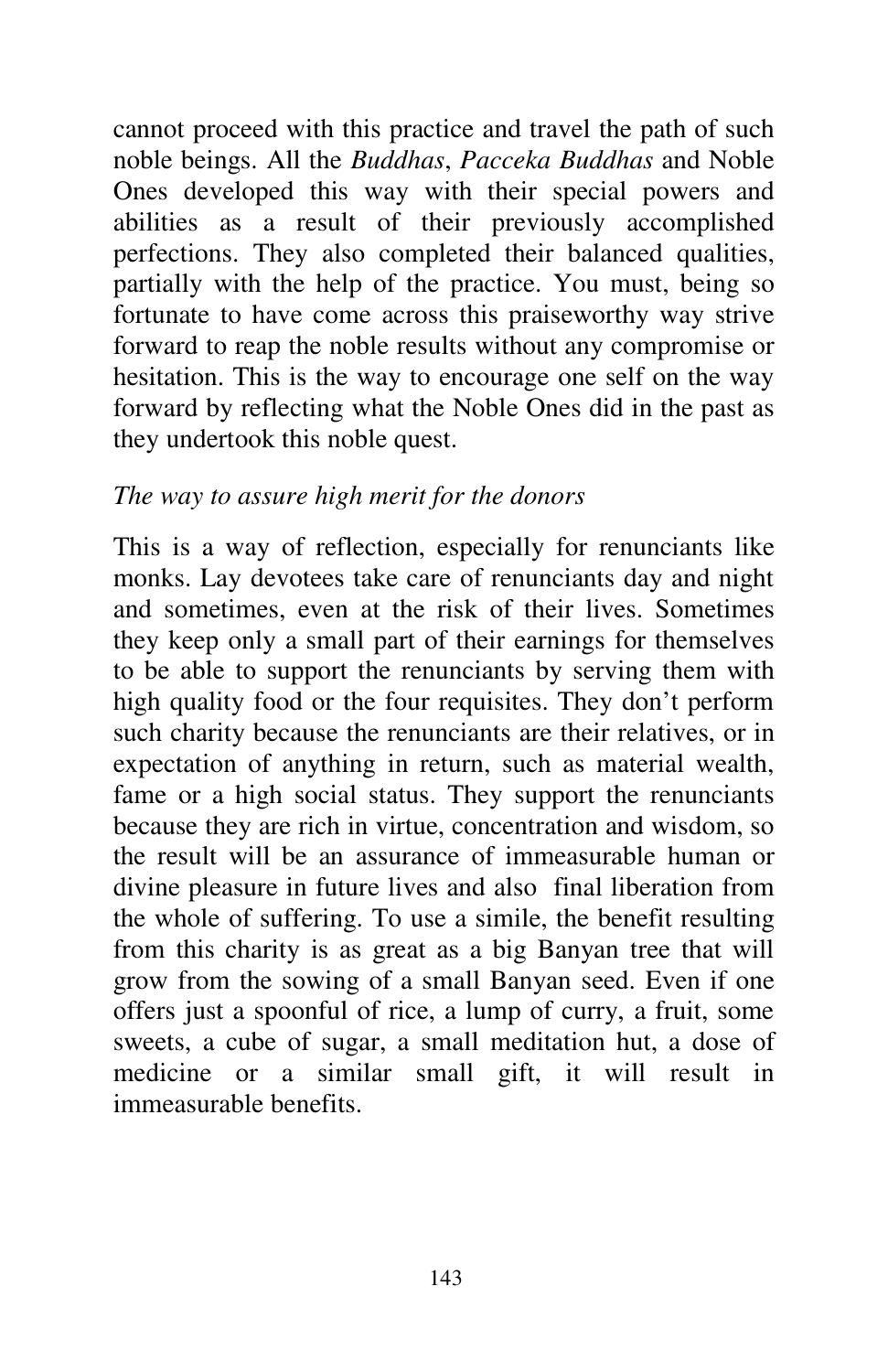Understanding the potential of such support, devotees readily offer their own property and possessions, which have been considered for their own use and enjoyment. (This refers only to the purified form of donation). From the view point of the donor, such results and benefits could only be expected if the receiver posseses high qualities in virtue, concentration and wisdom. Therefore, a meditating monk should take this fact into consideration and strive as hard as possible to fulfill the accomplishment of virtue, concentration and wisdom to benefit his supporters. A monk, who remains lazy and careless, would be negligent in his duties and also uncompassionate and ungrateful towards his supporters.

Therefore, the Buddha gave the following admonishment in the *Ākańkheyya Sutta*:

> *Ākańkheyya ce bhikkhave bhikkhu: yesāham cīvarapiņdapāta-senāsana gilānapaccayabhesajjaparikkhāram paribhuñjāmi tesam te kārā mahapphalā assu mahānisamsā ti, sīlesv-ev'assa paripūrakārī ajjhattam cetosamatham -anuyutto anirākatajjhāno vipassanāya samannāgato brūhetā suññāgārānam***.** (*M 6)*

> "If a *bhikkhu* should wish: 'May the services of those whose robes, alms-food, resting place, and medicinal requisites I use bring them great fruit and great benefit,' let him fulfill the precepts, be devoted to internal serenity of mind, not neglect meditation, be possessed of insight, and dwell in empty huts." (MLD.6)

In this way, one should reflect on encouraging one's practice. Dear monk, take into consideration that your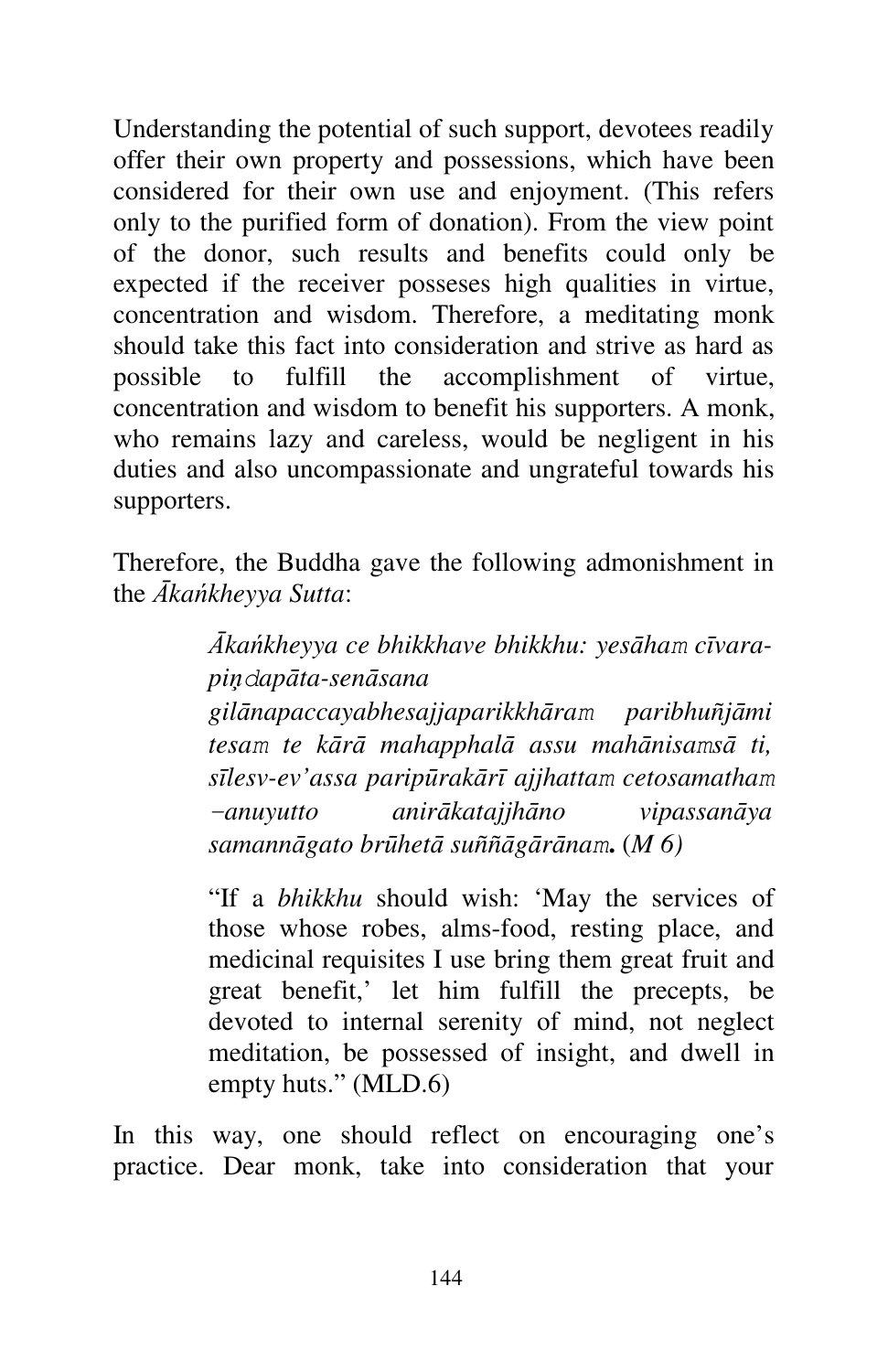supporters serve you with robes, alms-food, dwelling, and medicinal requisites out of confidence and high esteem towards you! They don't expect anything in return from you. They perform these acts of charity with the sole aim of gaining human or divine pleasure and final *Nibbāna*. By making use of these requisites, you are free from worries on how to appease your hunger and how to ward off cold and heat. You are not troubled with laborious work or any form of business to earn your livelihood. You don't need to worry or regret about it and can meditate without many responsibilities. You have these advantages because of the benevolent donations of the laity. They really deserve much gratitude. After all of that, if you are not going to cultivate virtue, concentration and wisdom diligently, and instead while away your time in vain, it amounts to a disregard of the Buddha's admonishment in failing to fulfill your obligations towards your donors. Therefore, you must practice insight meditation continuously and ardently to reciprocate their faith and goodwill.

Monks in the past practised meditation with great effort by encouraging themselves in various ways and achieved the final goal of liberation. Some are mentioned in the *Pāli scriptures,* for instance *Mahamitta Thero,* who practised with a special kind of energy called '*caturańga samannāgata viriya'* (endowed with fourfold effort), or *Piņdapatiya Tissa Thera,* who's example is cited in the commentary to the *Ańguttara Nikāya,* Book of One *(A-com. vol. I, p. 276).*

A pertinent record in the *Dutiya-Dasabala-Sutta* of the *Samyutta Nikāya* states as follows:

> *"… Alam eva saddhā pabbajitena kulaputtena viriyam ārabhitum: 'Kāmam taco ca nahāru ca aţţhi ca avasissatu, sarīre upasussatu mamsam*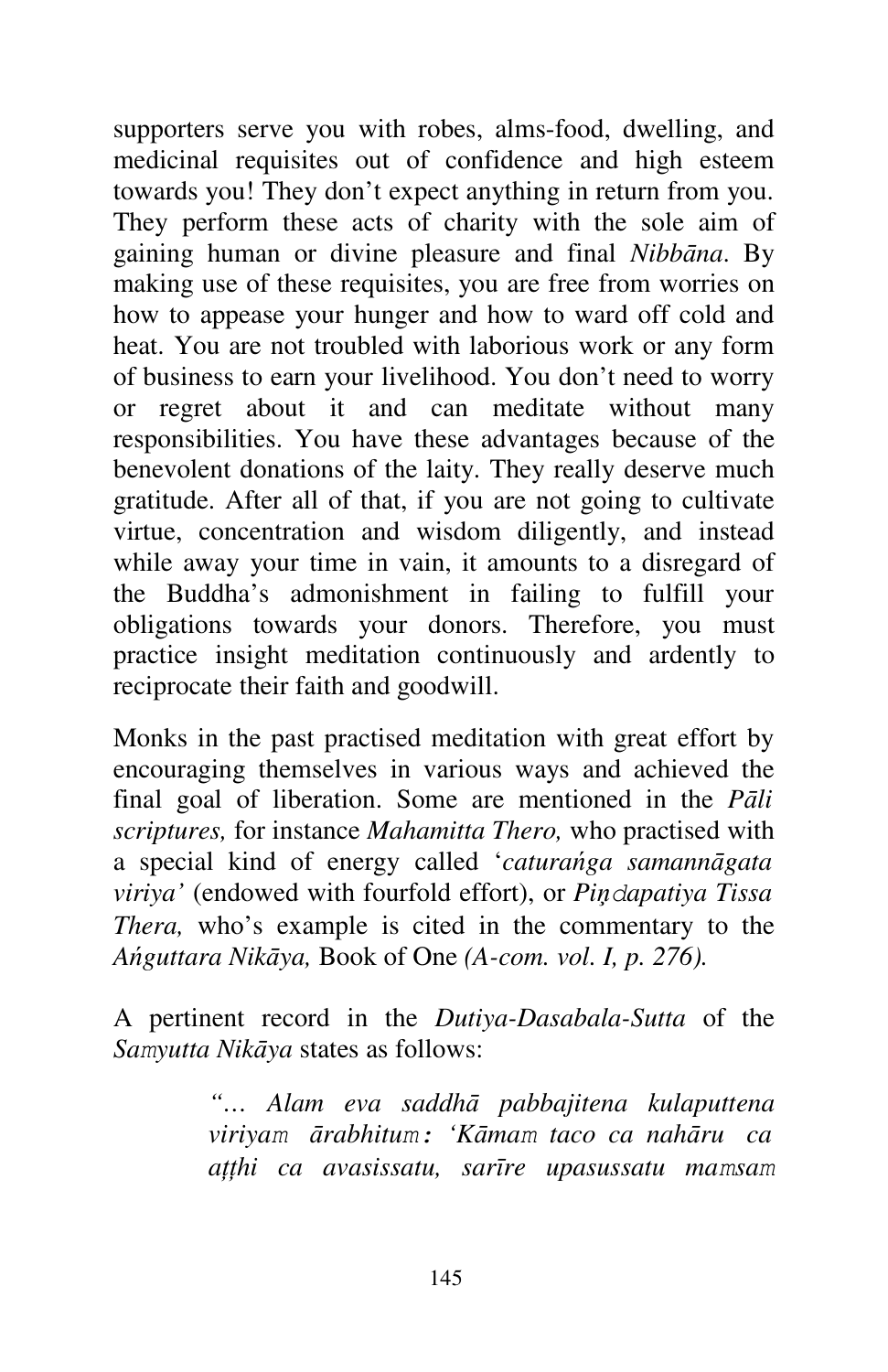*lohitam, yan tam purisathāmena purisaviriyena purisaparakkamena pattabbam na tam apāpuņitvā viriyassa saņţhānam bhavissati. - pe - Na bhikkhave, hīnena aggassa patti hoti. Aggene ca bhikkhave aggassa patti hoti. - pe - Tasmāti ha bhikkhave, viriyam ārabhatha appattassa pattiyā, anadhigatassa adhigamāya, asacchikatassa sacchikiriyāya. 'Evam no ayam amhākam pabbajjā avabjhā bhavissati, saphalā sa-udrayā, yesamhi mayam paribhuñjāma cīvara-piņdapāta-senāsanagilāna-paccaya-bhesajja-parikkāram, tesam te kārā amhesu mahapphalā bhavissanti mahānisamsā'ti. Evam hi vo bhikkhave sikkhitabbam. Attattham vā hi bhikkhave sampassamānena alameva appamādena sampādetum. Parattham vā hi bhikkhave sampassamānena alameva appamadena sampādetum. Ubhayattham vā hi bhikkhave sampassamānena alameva appamādena sampādetun"ti.*

(*S. 12, 22)*

"… This is enough for a clansman who has gone forth out of faith to arouse his energy thus: 'Willingly, let only my skin, sinews and bones remain and let the flesh and blood dry up in my body, but I will not relax my energy, so long as I have not attained what can be attained by manly strength, by manly energy, by manly exertion.' … It is not by the inferior that the supreme is attained; rather, it is by the supreme that the supreme is attained. … Therefore, *bhikkhus*, arouse your energy for the attainment of the as-yet-unattained, for the achievement of the as-yet-unachieved, for the realization of the as-yet-unrealized, (with the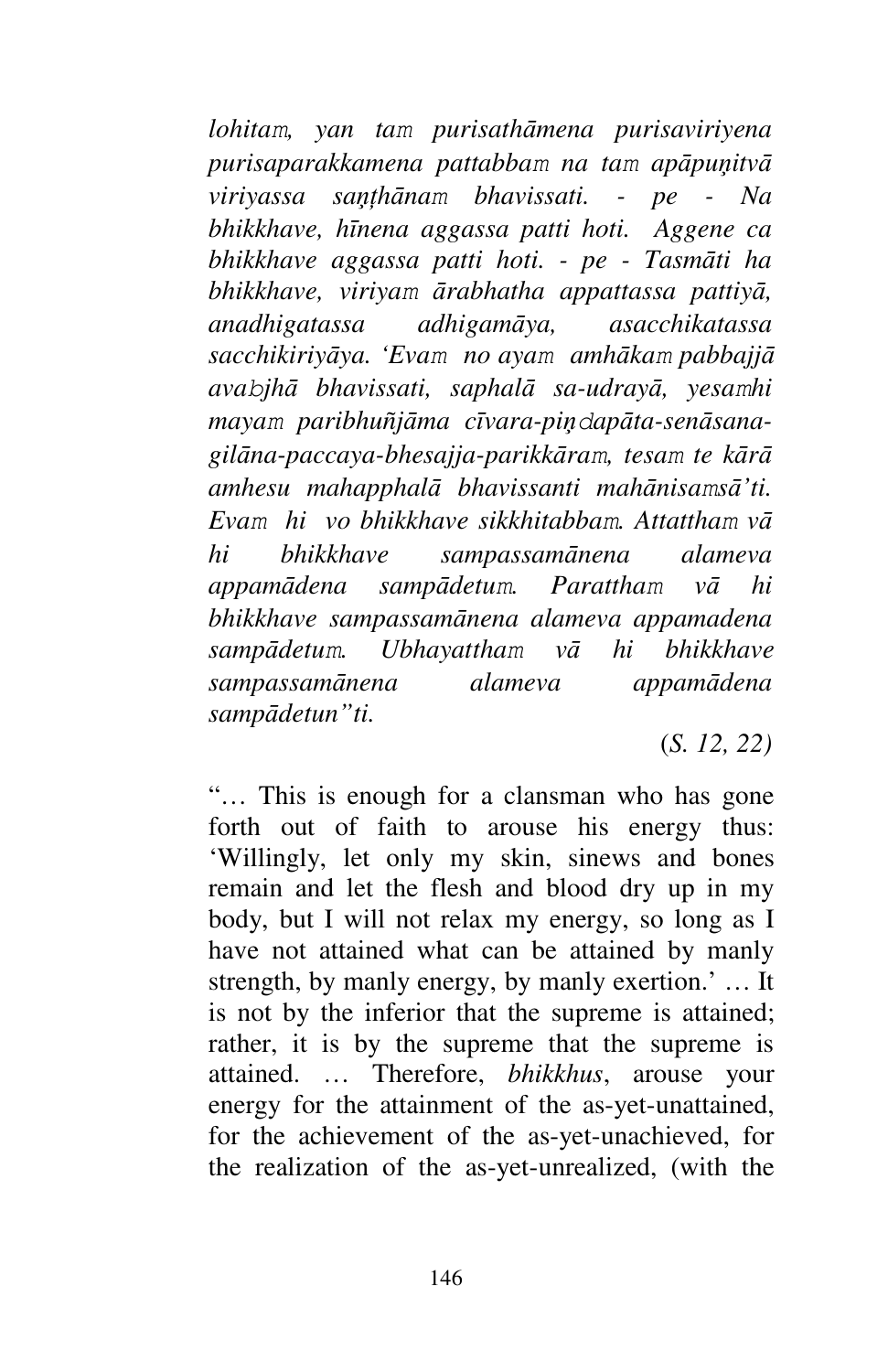thought): 'In such a way this going forth of ours will not be barren, but fruitful and fertile; and when we use the robes, alms-food, lodging and medicinal requisites (offered to us by others), these services they provide for us will be of great fruit and benefit to them.' Thus, *bhikkhus*, should you train yourselves. Considering your own good, *bhikkhus*, it is enough to strive for the goal with diligence; considering the good of others it is enough to strive for the goal with diligence; considering the good of both, it is enough to strive for the goal with diligence."

(CD. 12, 22)

This is a shortened version of the quotation. The whole text is available in the text of the *Ańguttara Nikāya,* Book of One and the relevant commentaries.

A person going forth (receiving ordination) out of faith in the Buddha and his teachings should strive with diligent effort called '*caturańga samannāgata viriya'* (endowed with fourfold effort) to attain final liberation from suffering. This fourfold effort consists of unshakable determination to persist with one's endeavor with the thought: "Let only my skin, sinews, and bones remain (three aspects), let the flesh and blood dry up in my body (fourth aspect), but I wont give up striving before the noble goal is attained." It is important to develop this '*caturańga samannāgata viriya'* in the practice.

> "Oh, *bhikkhu*s! With poor faith (and devotion), energy, mindfulness, concentration and knowledge one cannot achieve this noble attainment of the paths and fruits. This is only possible with strong and untiring faith (and devotion), energy,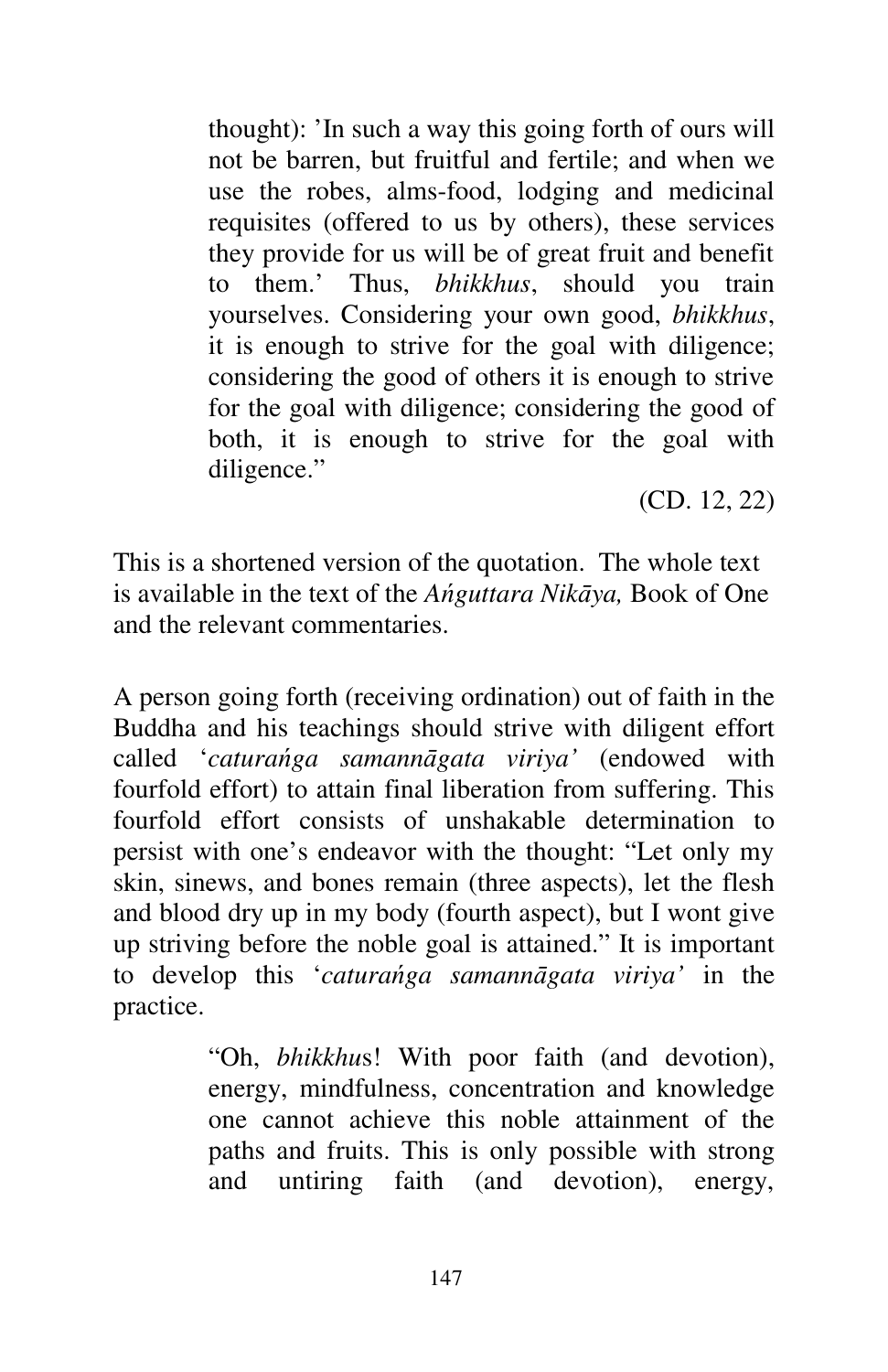mindfulness, concentration and knowledge. Therefore, you should try to gain what is not yet gained (etc)."

If you strive like this, you will fulfill your duties of monkhood. You will be endowed with the most valuable results and those who are supporting you with the four requisites will enable you to do your noble task and will reap great fruits and benefits from their acts of benevolence. Strive with great effort for your own benefit and for the benefit of others and cultivate virtue, concentration and wisdom. This is the way to strive for one's own benefits and for the benefit of others in fulfilling the task of insight meditation.

Further, one can reflect on one's own inspiration that one is an inheritor of the supramundane *Dhamma*, one who follows the supreme qualities of the Buddha. To be aware of these inspiring facts help to encourage and promote the practice of meditation. The texts also contain a reflection about the noble attributes of the *Buddha,* the *Dhamma* and the *Sańgha*  to arouse *pīti-sambojjhańga* (the enlightenment factor of rapture). There is also the example of the Venerable *Sona Mahāthera* who developed unremitting effort in his meditation practice, considering his own virtue and by listening to encouraging discourses on the *Suttas* (etc), so that he became highly inspired. If one is able to inspire and encourage one's mind in the practice of meditation with the help of one or more of these methods, then the practice will develop steadily and in an accelerated manner, while the mind dwells calm and concentrated on the object of meditation.

*Fourth distraction and remedy*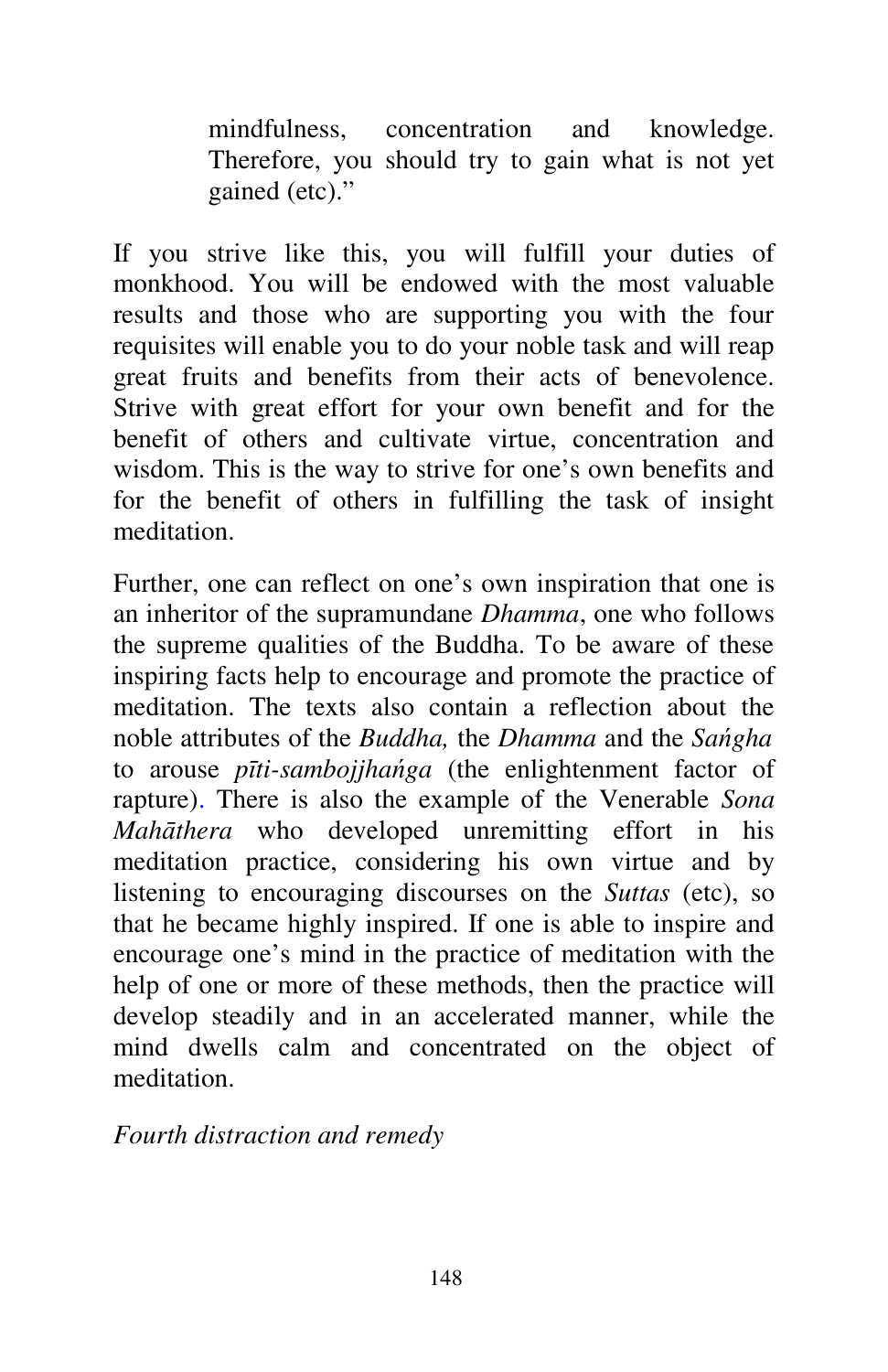4.) *Atipaggahitam cittam uddhaccānupatitam, tam viniggaņhitvā uddhaccam pajahati; evam pi cittam na vikkhepam gacchati***.**

*(Pţs.* vol. I, p. 167)

"Over-exerted cognizance is attacked by agitation: by curbing it he abandons agitation, thus also cognizance does not become distracted."

(PD. III, 5, p.169)

Sometimes the mind is overactive and impatient with too much energy. The mind tends to be anxious, querying whether the noting was correct and if every object of consciousness was noted continuously and properly. Thinking can arise in the mind to be distracted by impatience. For example, one could ponder: "Did I really note that object or not? What did I miss? Hereafter, I must note continuously without a failure" and so forth. Sometimes, the *yogi* may commence self-assessment: "My meditation power is completed now, there is nothing more to do". A *yogi* could exert excessive effort with clenched teeth and tensed limbs. When these circumstances are present, the mind is unstable and tends towards dispersion. This indicates that the noting mind has a tendency to divert from the object of meditation, resulting in the mind being rather superficial and floating in nature. Therefore, such thoughts and considerations are not at all conducive for the practice of insight meditation.

Dispersion could be caused by two kinds of hindrances, namely *vikkhepa* and *uddhacca.*. Functionally, they are equal in the mind states that they develop. If the mind wanders away from the present object to past incidents, it experiences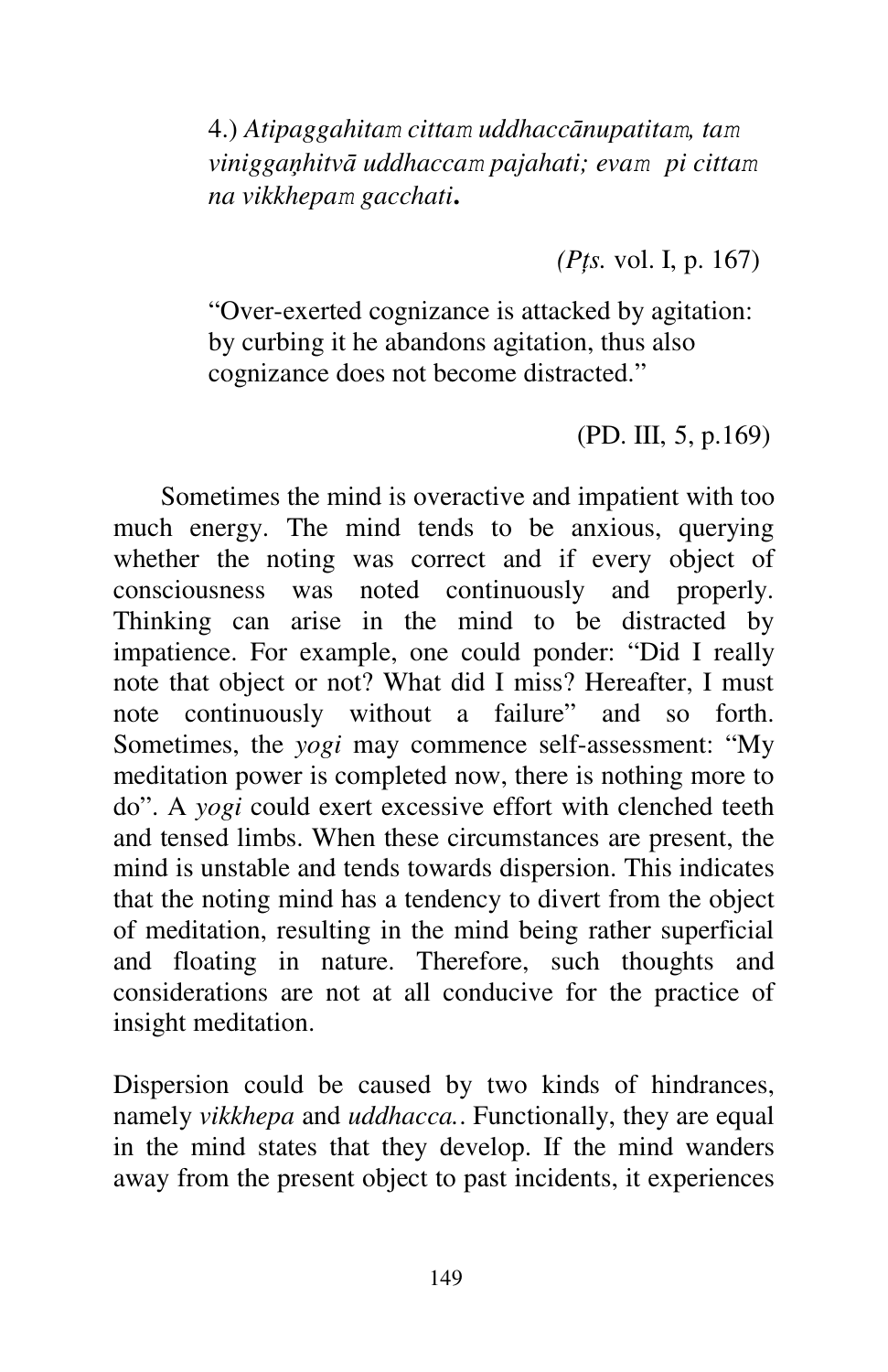*'vikkhepa'*. Wandering away from the present moment due to thoughts concerning the meditation object is called *'uddhacca'*. Such thoughts and considerations during the meditation practice should be recognized and noted. Thinking and considering can lead to omissions in noting. Even if one notes the object of meditation, but not with full awareness, the noted object will appear vague and unclear. It will not be prominent and the noting may appear to be unsuccessful.

Under such circumstances, one should relax one's mind. One can find the following reason for it: "There is no self to control things to happen according to one's desires. Things are ungovernable. Whatever amount of energy one exerts during the practice of insight meditation, one cannot force insight knowledge to arise. It will develop at the right time. It is enough to continue with noting, while applying an indifferent attitude towards all kinds of results, whether insight knowledge arises or not." Whatever object was left out in noting, never mind! Let it be so and keep on noting in a normal intensity, but without interruption. This will help reduce the momentum of the stream of discursive thoughts and to appease restlessness. The process of noting may regain its momentum and sometimes very quickly after relaxation, when the meditating mind becomes calm and unified. This is stated in the scriptures as follows:

| "Accāraddha      | cittassa |        | vinigganhena, |
|------------------|----------|--------|---------------|
| sithilikaranena  | νā       | cittam | avikkhittam   |
| samādhiyatī" ti. |          |        |               |

"The excessive energy must be reduced and the mind must be relaxed, so that this dispersed mind will be calm and unified."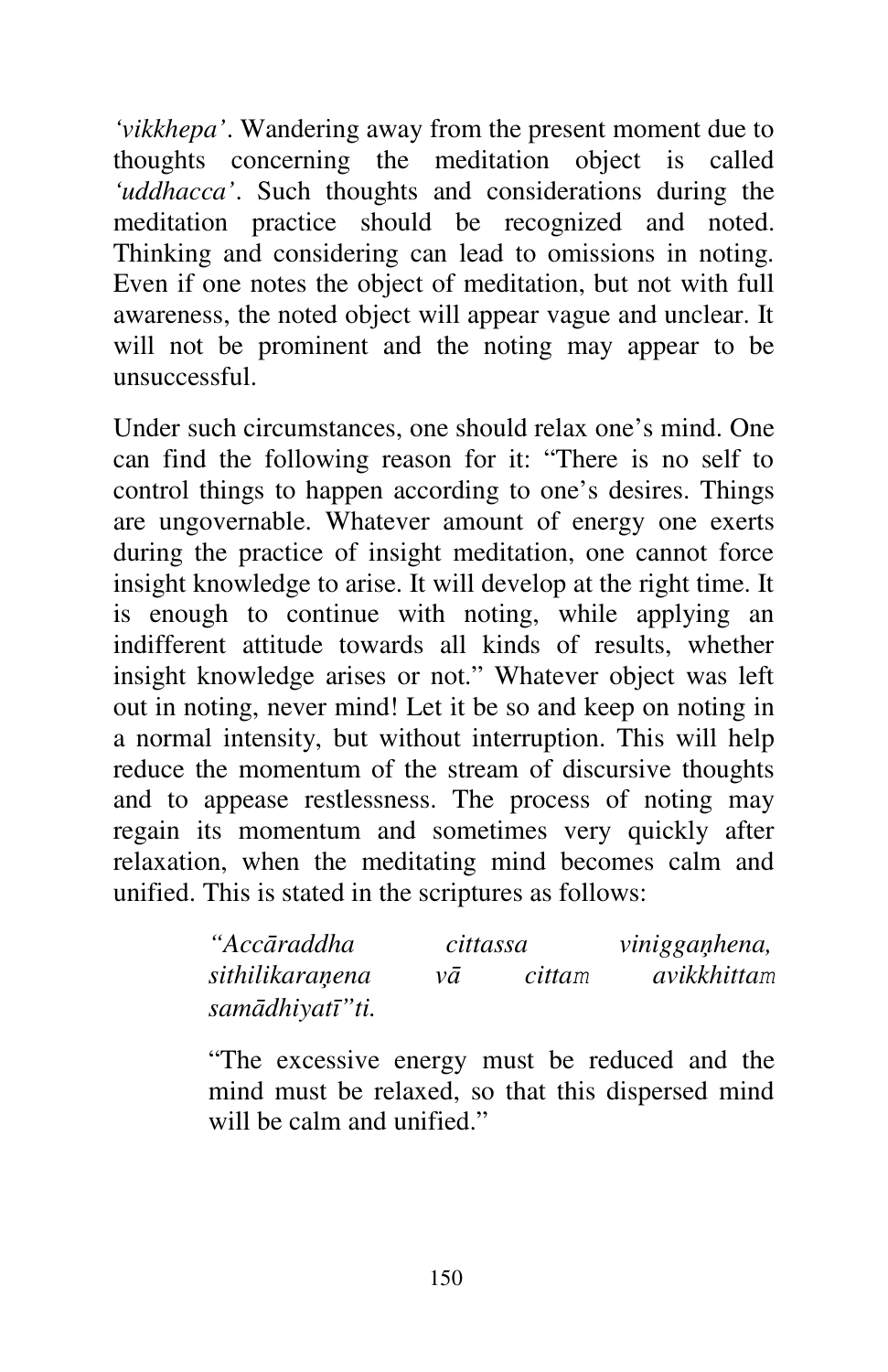In the case of a lack of energy in meditation, one should energize and stimulate oneself to increase one's energy or effort. Yet, one should relax in case of excessive energy. If the energy is balanced, this will lead to a calm, concentrated and stable mind.

#### *Fifth and sixth distraction and remedy*

5.) *Abhiņatam cittam rāgānupatitam, tam sampajāno hutvā rāgam pajahati; evam pi cittam na vikkhepam gacchati.*

*(Pţs.* vol. I, p. 167)

"Enticed cognizance is attacked by greed: by being fully aware of that he abandons greed, thus also cognizance does not become distracted."

(PD. III, 5, p.169)

When the noting is continuous, the mind becomes elated with rapture. This is called *'abhiņatam cittam*(enticed cognizance). A mind which anticipates insight knowledge as well as path and fruition knowledge is also called 'enticed cognizance'. It usually arises, accompanied with rapture and expectations. This hinders the concentration of the mind during insight meditation. One must recognize it clearly and note it as soon as it arises. If one is able to clearly recognize it with skillful noting, it results in an abandonment of *rāga*  (passionate desire), preventing a a repeated appearance of it. The mechanism of weakening such defilements by this method is explained in chapter four with the assistance of quotations found in the commentaries to the *Majjhima* and the *Samyutta Nikāya*.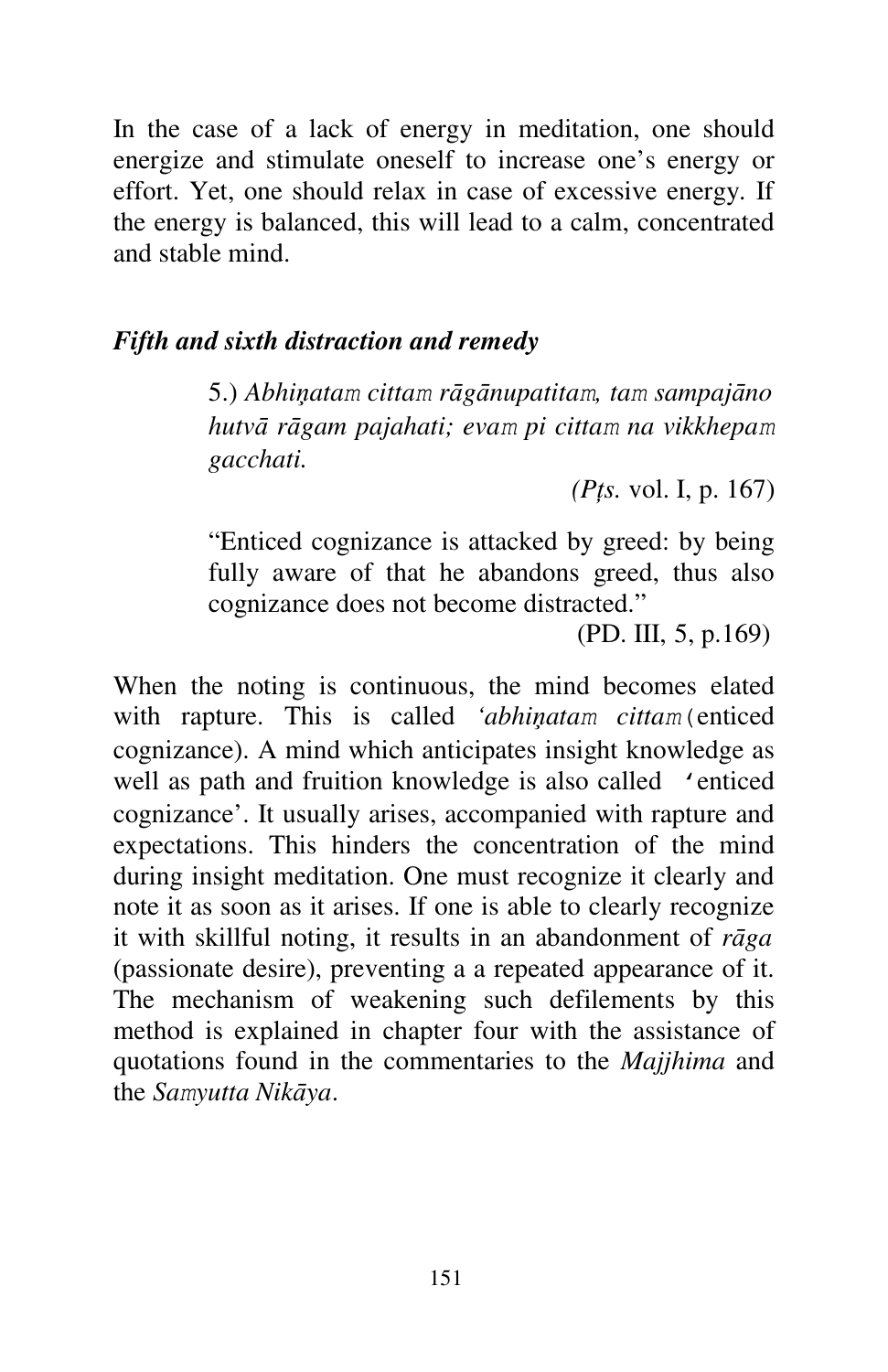6*.*) *Apaņatam cittam byāpādānupatitam, tam sampajāno hutvā byāpādam pajahati; evam pi cittam na vikkhepam gacchati. (Pţs.*Vol. I, p. 167)

"Repelled cognizance is attacked by ill-will: by being fully aware of that he abandons ill-will, thus also cognizance does not become distracted."

(PD. III, 5, p.169)

A *yogi* who is not skillful enough to note and without satisfactory results after practicing for many days, weeks or months, may lose hope and become discouraged with ill-will arising in his or her mind. This weakens the practice and destroys the opportunity to develop liberating insight knowledge. Thinking proliferates in the mind when this occurs. The mind becomes dispersed and it may even lead one to run away from the meditation centre and to abandon the meditation practice. Such a mind is infested with ill-will or repulsion. In this state of mind, one cannot expect serenity or concentration. Whatever way of noting one tries to apply will end up with failure. The main danger in such circumstances is that one really follows one's desire to leave the meditation centre or to abandon the practice. If this occurs, one must recognize the situation and note the mental state.

In other words, one should note the ill-will or the repelling mood of the mind. If, after one or two efforts of noting, the expected result still does not appear, then one should be patient and continue to note the ill-will and the disappointment of the mind to overcome them and revert back to the object of meditation, noting whatever object that arises in one's consciousness. Eventually, this disappointment will fade away and the mind will become enthusiastic with the ability to note the object of meditation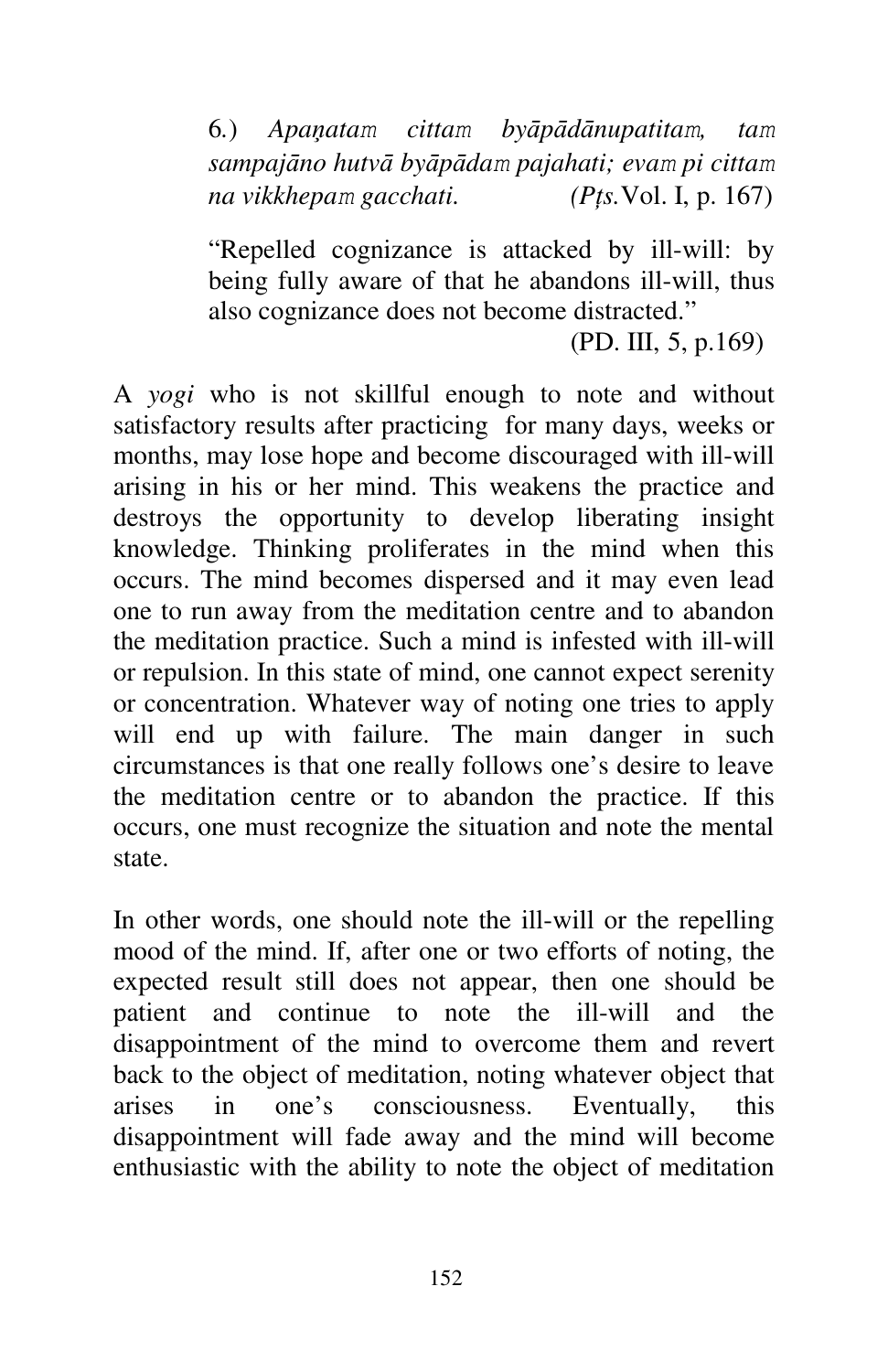in a calm and concentrated state of mind. That is why it is said that, "by being fully aware of that he abandons ill-will, thus, also cognizance does not become distracted."

Do not allow greed and ill-will to hinder the mind. If at all ill-will arises in the mind, do not abandon your effort in meditation or leave the meditation centre. Instead, be careful to note the ill-will that has arisen in the mind. Both the enticed mind as well as the repelled mind should be noted accordingly, without interrupting the meditation practice.

### *Unification of the vipassanā mind*

*Imehi chahi ţhānehi parisuddham cittam pariyodātam ekattagatam hoti. Katame te ekattā? Dānavossaggupaţţhānekattamsamathanimittupaţţhā n-ekattam vayalakkhaņupaţţhānekattam nirodhupaţţhān-ekattam. Dānavosaggupaţţhānekattam cāgādhimuttānam, samathanimittupaţţhānekattañ ca adhicittamanuyuttānam, vayalakkhaņupaţţhānekattañ ca vipassakānam, nirodh-upaţţhānekattañ ca ariyapuggalānam***.** *(Pţs.* vol. I, p. 167)

"In these six aspects, cognizance becomes purified and bright and arrives at the unities. What are these unities? They are:

- The unity consisting in establishing the will-torelinquish a gift [in the act of giving].
- The unity consisting in establishing the sign of serenity [in concentration].
- The unity consisting in establishing the characteristic of fall [in insight].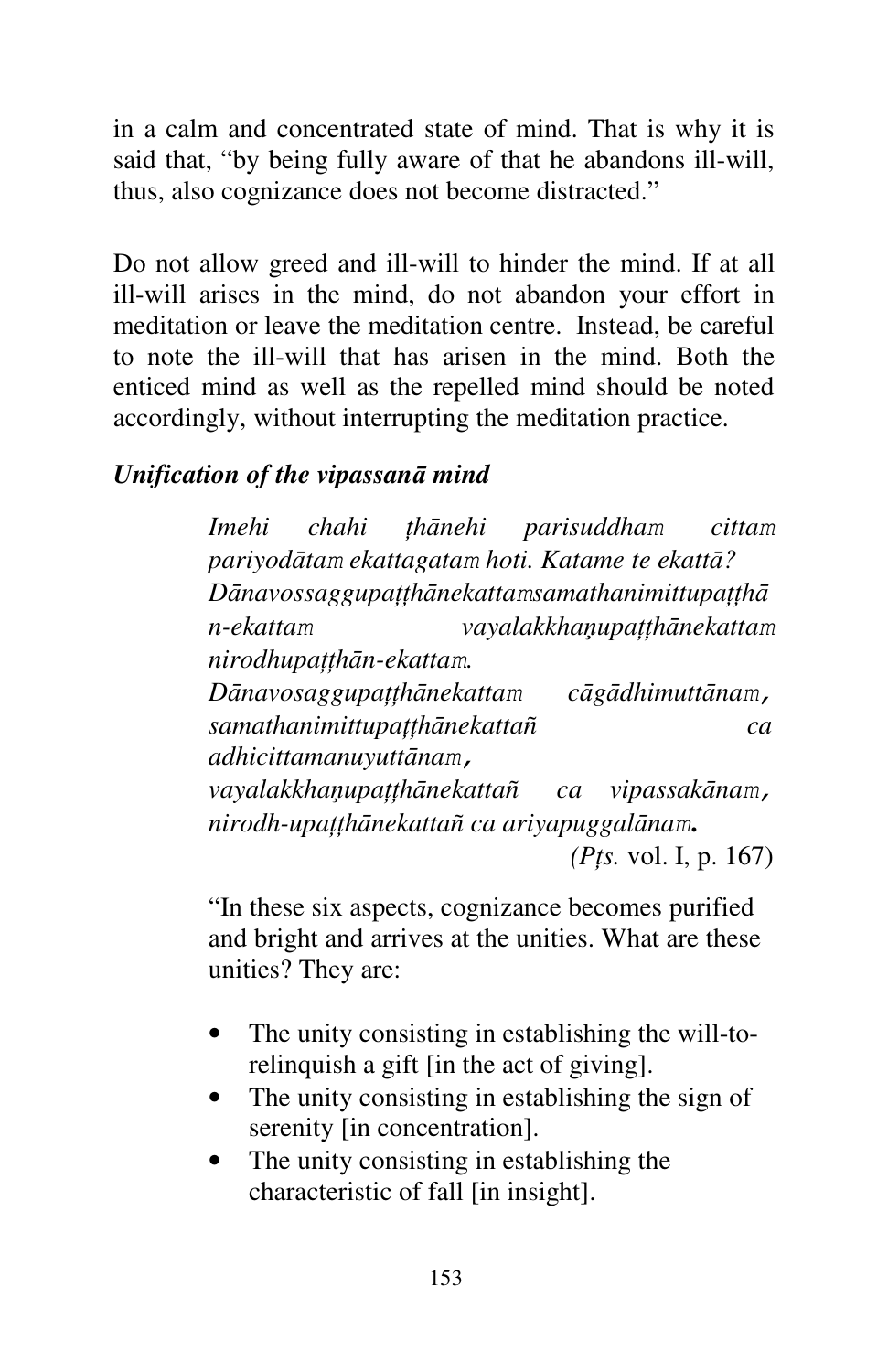The unity consisting in establishing cessation [in] the path].

The unity consisting in establishing the will-to-relinquish a gift belongs to those resolute in giving up. The unity consisting in establishing the sign of serenity belongs to those devoted to the higher cognizance. The unity consisting in establishing the characteristic of fall, belongs to those practicing insight. The unity consisting in establishing cessation belongs to noble persons." (PD. III, 5, p.169)

This text speaks of a mind that becomes purified and clean in every aspect; a mind that remains in solitude without interference of any kind of defilements. There are four types of such unity (*ekattam)*.

The first is that of a person practising the recollection of generosity (*cāgānussati)*, appearing as the will-to-relinquish. Other external objects are not prominent in such a state of mind. Under such circumstances, the mind is free of defilements and become unified. Because the generosity of this person is attended by the will-to-relinquish, his or her mind becomes stable and concentrated. This is called *'dānavossaggupaţţhānekattam'*.

The second type of unity occurs to *yogis* who cultivate concentration meditation (*samatha bhāvanā)*. When the concentration is firmly established, the object of meditation is fully prominent. Other objects are no longer prominent in the mind. The meditative mind is centred calmly and unified on the object of meditation. This is called *'samathanimittupaţţhānekattam'*. The mind is concentrated only on the sign of serenity (*samatha-nimitta)*, which is fully prominent. This unity therefore, belongs to access concentration or to absorption concentration. When *samatha-nimitta* is prominent and the mind is calm, stable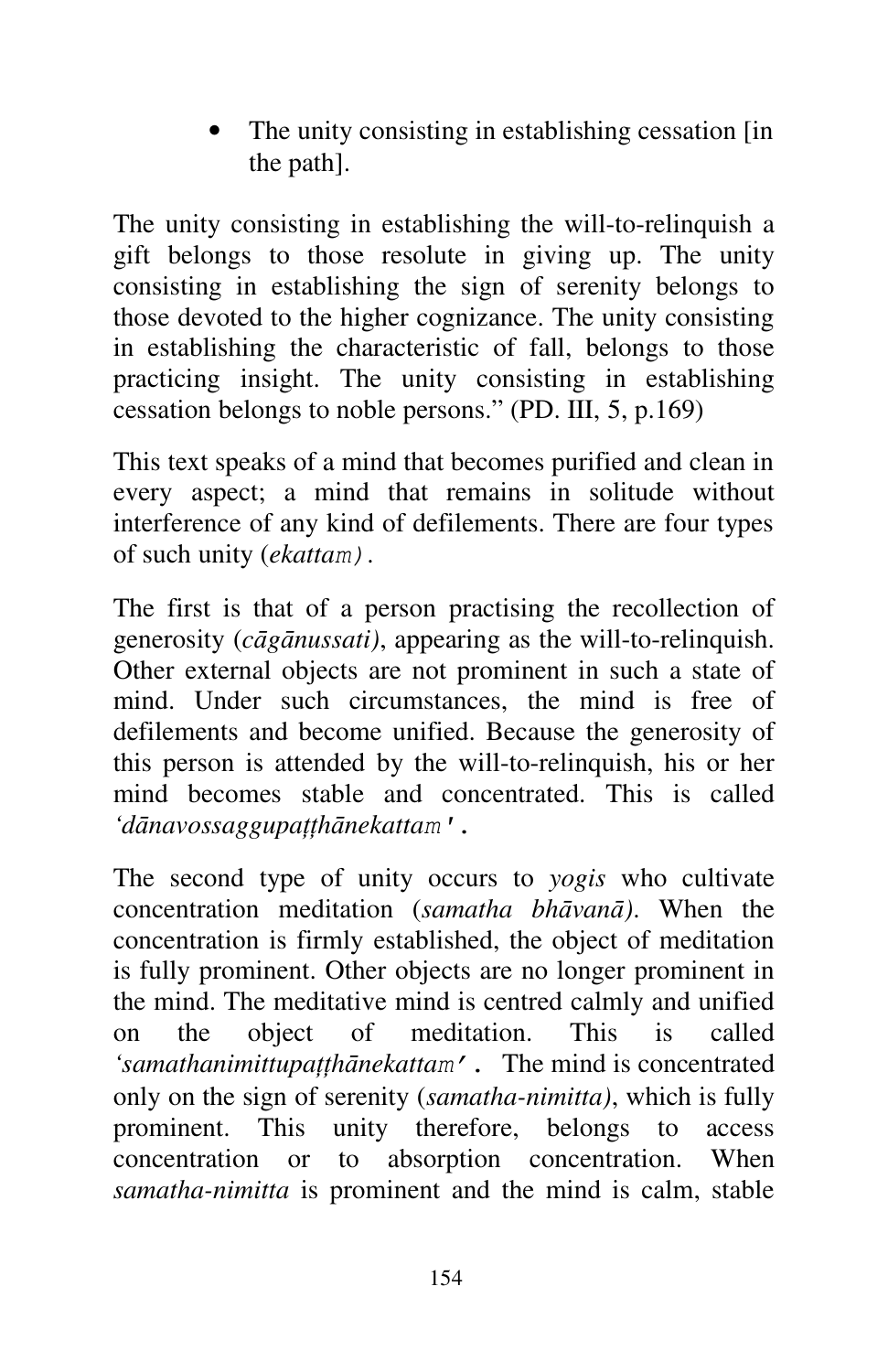and centred on it, one experiences 'the stage of purification of the mind of those devoted to the higher cognizance' (*adhicittamanuyuttānam),* according to the *Paţisambhidāmagga* (Path of Discrimination). Some express the opinion that there is no higher form of meditation than the appearance of a Buddha-image for *yogis* practising the recollection of the Buddha's virtues and that all other kinds of meditation are inferior. Such statements should be reconsidered in connection with the above quotation of the *Paţisambhidāmagga***.**

Once the distractions of the *yogi*'s mind are cleared with the help of the above-mentioned six methods, then the mind will no longer hanker for past experiences or desire for the future. The mind will not be slack or over-exerted, not enticed or repelled. Instead, it will remain undisturbed and continue with noting. Such a state of mind, especially a mind endowed with insight is clean, purified, and bright. In this manner, as the practice matures, the mind becomes serene and unified. If the concentration is steadfast, defilements cannot encroach on the mind. A mind, which is tenacious and effective in noting, allows no space for the arising of defilements and becomes unified and collected. This is called *'ekattam'*, which is an epithet for *samatha* (concentration).

When practising insight meditation, from the development of *nāma-rūpa-pariccheda-ñāņa* (the knowledge of discerning mentality and materiality) onwards, whenever the concentration is powerful only the object to be noted (i.e. mentality and materiality) becomes prominent. Therefore, the noting mind continues undisturbed without wandering away or engaging in discursive thoughts, provoked by the hindrances. From this stage of meditation onwards, the noting mind becomes unified without any hindrance or disturbance. Especially from the time of the arising of *bhańga-ñāņa* (knowledge of dissolution) to a stage of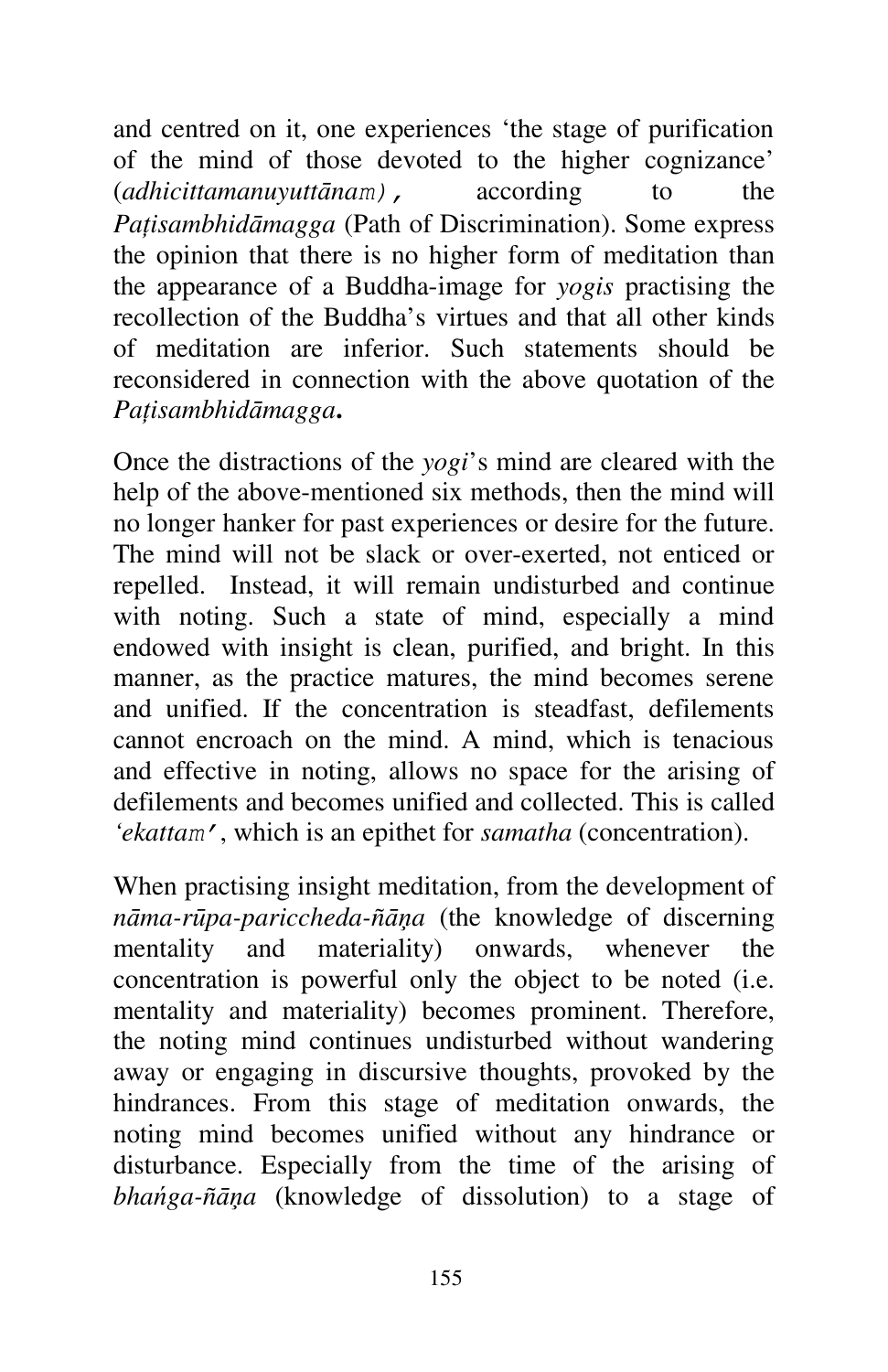*anuloma-ñāņa* (knowledge of conformity) the nature of dissolution of *nāma-rūpa* (mind and matter) will be evidently prominent in each noting. The third type of unity is called *'vaya-lakkhaņupaţţhānekattam'* (the unity consisting in establishing the characteristic of fall or decay). Here, the mind becomes unified on the observation of the disappearance of mentality and materiality. This is named 'momentary concentration' (*khaņika-samādhi)*. According to the *Paţisambhidāmagga,* as stated previously in this chapter, "from the knowledge of dissolution onwards, a superior kind of momentary concentration (*ukkaţţha khaņika-samādhi)*  arises." Observing only the sign of fall or decay (*vayalakkhaņa*), the noting mind becomes unified. This will be clear for *yogis*, who have experienced *bhańga-ñāņa*  (knowledge of dissolution) in the practice.

The series of insight knowledge eventually leads to path and fruition knowledge (*magga-phala-ñāņa)*. Noble meditators who complete the practice of *vipassanā* meditation up to this stage will experience the complete cessation of all the aggregates, the whole of mentality and materiality (*nāmarūpa)* and realize *Nibbāna***.** There are no other objects present. Therefore, path and fruition knowledge is called '*nirodhupaţţhānekattam'* (the unity consisting in establishing cessation), which is the fourth type of unity presented in this text. When this type of concentration or unity is present only is *Nibbāna* present. Any other kind of object, the whole of mind and matter (*nāma-rūpa)* ceases to exist and the knowledge of fruition (*phala-ñāņa)* arises. The experience of this kind of unity is quite obvious to those who reach this stage of meditation. The explanations given in this illustration should enable one to understand the requisite concentration or purification of mind that is necessary to successfully practice insight meditation.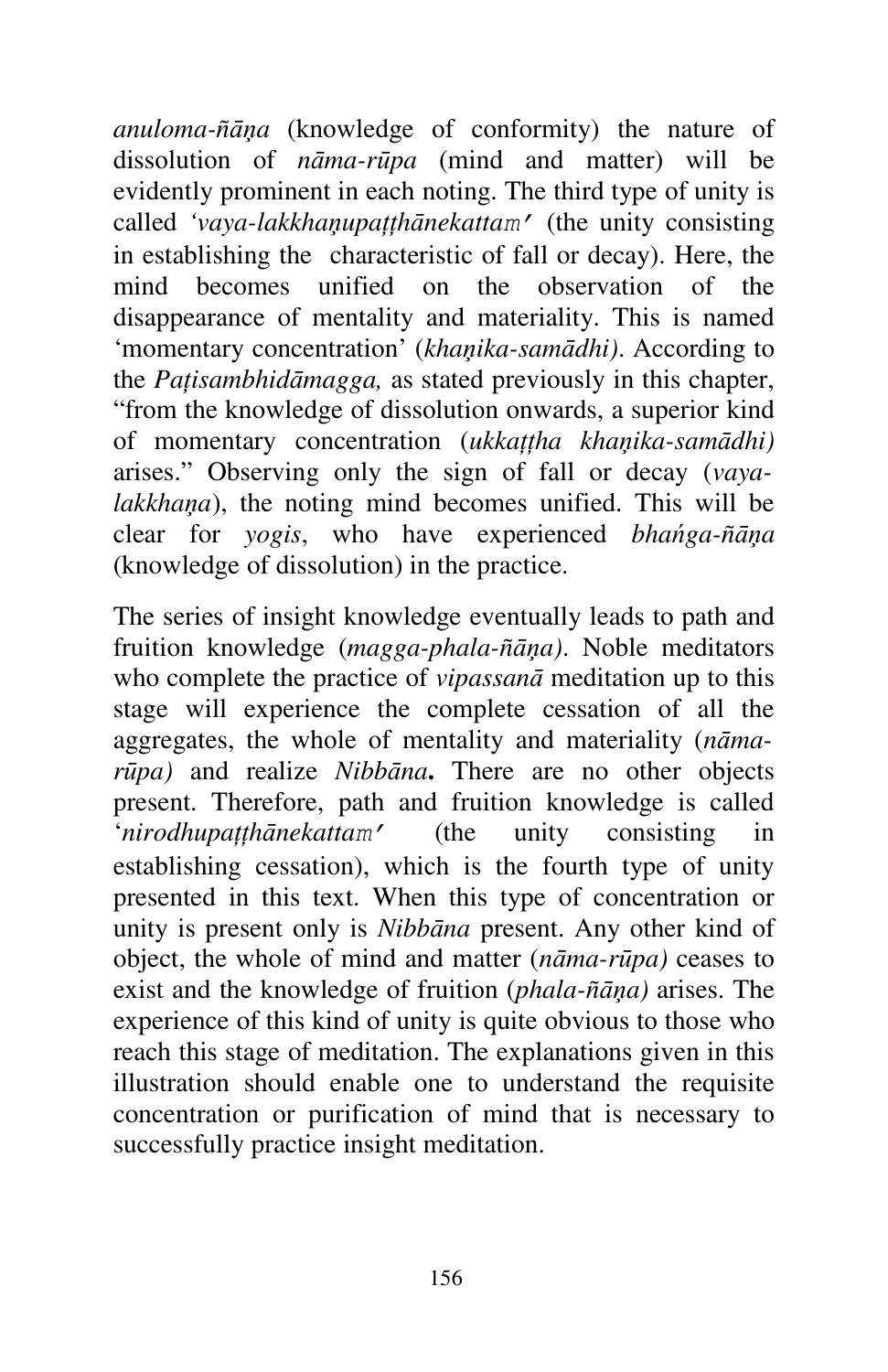# **Index of Names**

| Abhidhamma                          | 15                               |
|-------------------------------------|----------------------------------|
| Aggikkhandopama Sutta               | 11                               |
| Ajātasattu                          | 52                               |
| Ākańkheyya Sutta                    | 137                              |
| Ānanda                              | 117                              |
| Ańguttara Nikāya                    | 11, 61, 79, 86, 139, 140         |
| Ariya                               | 36, 40, 41, 43                   |
| Asipattavana                        | 132                              |
| Atthasāḷinī                         | 21,82                            |
| Attadattha                          | 113, 114, 115                    |
| Bāla-paņ∂ita Sutta                  | 133                              |
| Bhikkhunivāsako Sutta               | 126                              |
| Buddhaghosa                         | 14                               |
| Cūlanāga                            | 13, 14, 15                       |
| Culla Niddesa                       | 19, 20, 27                       |
| Devadatta                           | 52, 73                           |
| Devadūta Sutta                      | 133                              |
| Dhammadāyāda Sutta                  | 76, 118                          |
| Dhammapada                          | 1, 10, 37, 41, 110, 111, 120     |
| Dhammasańgani                       | 82                               |
| Dhānañjāni                          | 53                               |
| Dutiya-Dasabala-Sutta               | 139                              |
| Gotama                              | 37                               |
| Hell of Excrements                  | 132                              |
| Jhāna Vibhańga                      | 39                               |
| Kandaraka Sutta                     | 52                               |
| Khańkhā Vitaranī                    | 39                               |
| Kosala                              | 36                               |
| Kusinārā                            | 116                              |
| Māghadi                             | 5                                |
| Mahamitta Thero                     | 138                              |
| Mahānāma                            | 42, 43                           |
| Mahāsatipa <del>L</del> thāna Sutta | 37                               |
| Mahā Țīka                           | 18, 66, 74, 83, 84, 91, 106, 109 |
| Majjhima Nikāya                     | 52, 53, 118, 121, 144            |
|                                     |                                  |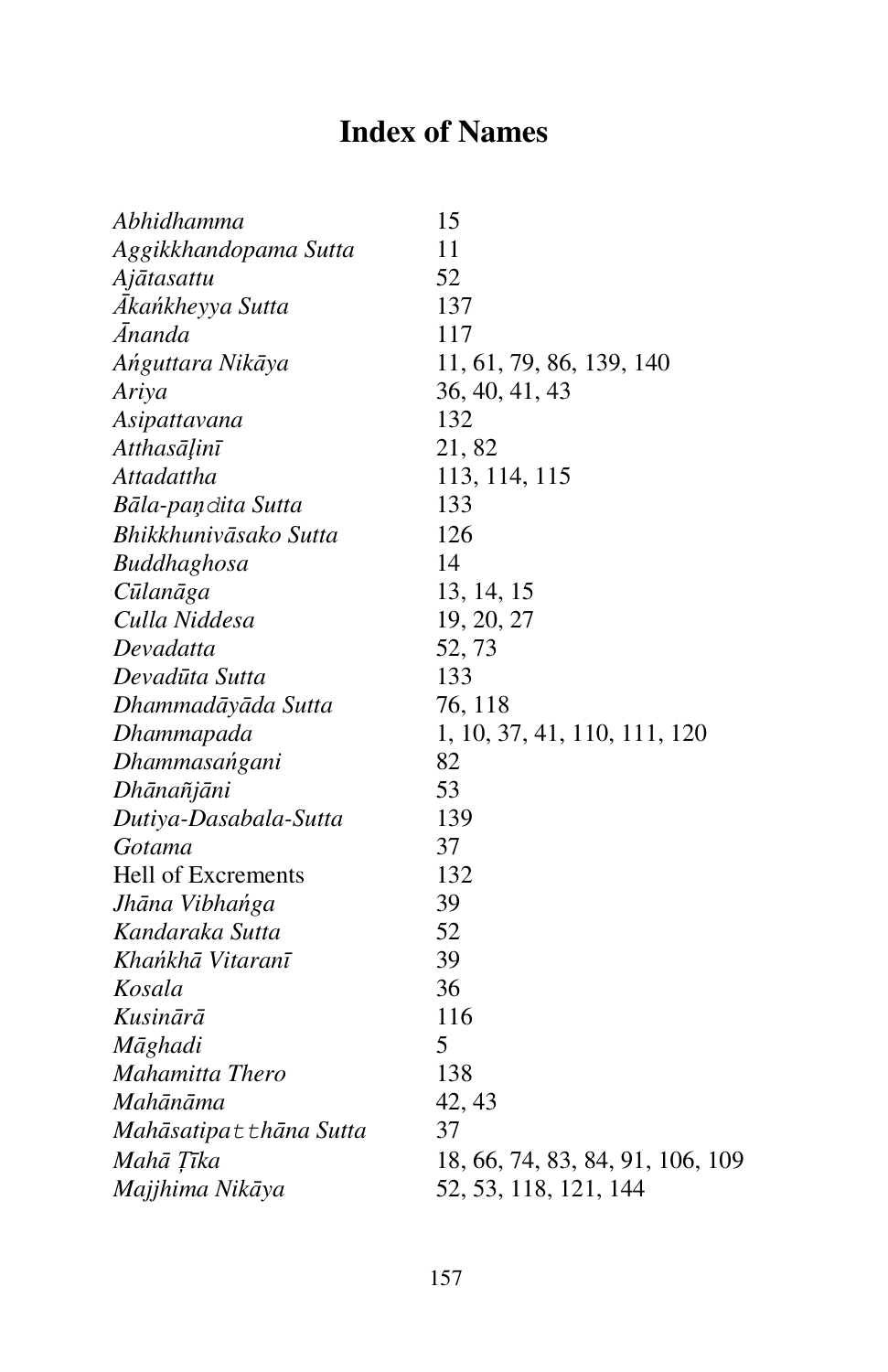| <i>Malla-kings</i>        | 116                               |
|---------------------------|-----------------------------------|
| Mūla Tīka                 | 18                                |
| Nettippakaraņa            | 102                               |
| Pațācara                  | 38                                |
| Pāṭimokkha                | 6, 7, 8                           |
| Pațisambhidāmagga         | 54, 80, 81, 84, 86, 90, 95, 147,  |
|                           | 148                               |
| Pessa                     | 52                                |
| Pindapatiya Tissa Thera   | 139                               |
| Potila bhikkhu            | 120                               |
| Rājagaha                  | 49, 51                            |
| Sabbāsava Sutta           | 15                                |
| Sakkapañha Sutta          | 94                                |
| Salāyatana-vibhańga Sutta | 94                                |
| Samyutta Nikāya           | 139, 144                          |
| Santati                   | 36, 37, 38, 54, 68                |
| Sarakāni                  | 36, 42, 43, 48                    |
| Sāriputta                 | 49, 50, 51, 53                    |
| Satipațțhāna Samyutta     | 85, 126                           |
| Satipațțhāna Sutta        | 4, 72, 126                        |
| Sāvatthi                  | 40                                |
| Sona Mahāthera            | 141                               |
| Sutta Nipāta              | 19, 27                            |
| Suttanta                  | 15, 32, 124                       |
| Tambadāțhika              | 48, 49, 50, 51                    |
| Theravāda                 | 15                                |
| Thorny Hell               | 132                               |
| (Tipițaka-) Cūlanāga      | 13, 14, 15                        |
| Tissa                     | 10, 28                            |
| Tusita-heaven             | 10,50                             |
| Uttiya                    | 39                                |
| Vammika Sutta             | 103                               |
| Vinaya                    | 12, 15                            |
| Visuddhimagga             | 7, 9, 11, 12, 14, 19, 21, 28, 58, |
|                           | 75, 80, 81, 83, 91, 107           |
| Vitakkasanthāna Sutta     | 121                               |
|                           |                                   |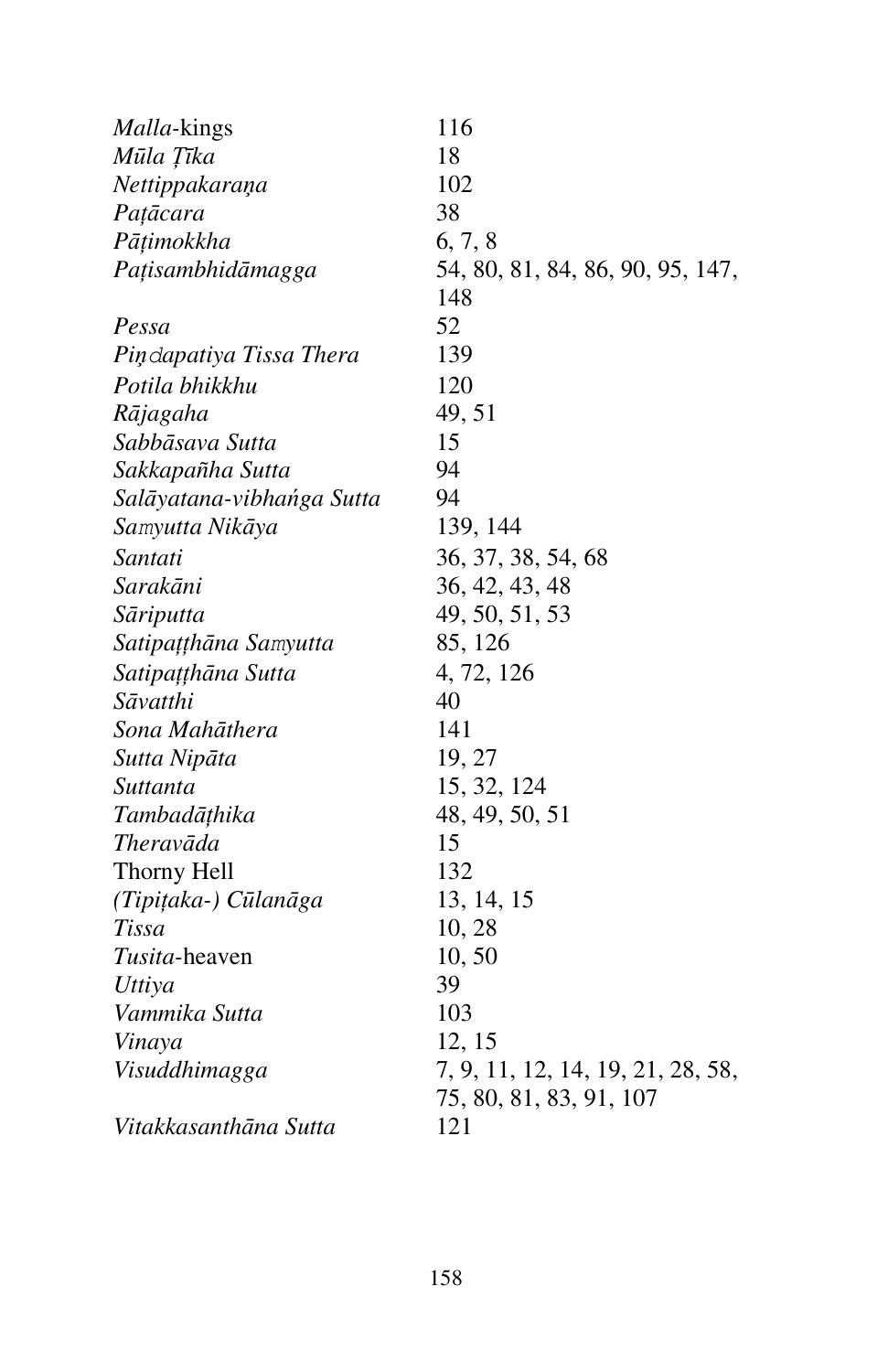# **General Index**

| Ābhujjita                                    | 22                     |
|----------------------------------------------|------------------------|
| $\overline{A}$ jīva pārisuddhi sīla (=virtue |                        |
| concerning livelihood)                       | 6, 7, 14, 21,60        |
| Apāya (lower world)                          | 3, 7, 9, 10, 34, 42,   |
|                                              | 123, 130               |
| Ārammanānusaya tadańga                       | 20                     |
| Asamvara dhammas                             | 18                     |
| Āvajjana                                     | 17                     |
| Iņa paribhoga                                | 8, 9, 10,              |
| Indriya samvara sīla (virtue                 |                        |
| by restraint of faculties)                   | 6, 7, 14, 21, 29       |
| Indriya samvara                              |                        |
| (restraint of faculties)                     | 7, 21, 26, 27, 28, 29, |
| 31, 60, 122                                  |                        |
| Khanti samvaro                               |                        |
| (restraint by patience)                      | 20, 21, 26, 59         |
| Muțțhasacca asamvara                         | 19                     |
| <i>Nāņa-samvara</i> (restraint by            |                        |
| knowledge)                                   | 19, 20, 27, 59, 60     |
| Niyamita                                     | 22                     |
| Paccaya pariyesana vāyāmo                    | 7                      |
| Paccaya sannissita sīla (virtue              |                        |
| concerning the requisites)                   | 6, 8, 9, 14, 15, 21,   |
|                                              | 29, 60, 61, 65         |
| Pariņāmita                                   | 22                     |
| Path-knowledge                               | 8, 19, 20, 21, 27, 35, |
|                                              | 50, 52, 67, 89, 91,    |
|                                              | 93, 106, 113, 121,     |
|                                              | 124                    |
| Pāțimokkha samvara sila                      | 6, 13, 14              |
| Pāțimokkha samvara                           |                        |
| $(=\rho \bar{a} \bar{t}$ imokkha restraint)  | 6, 12, 18, 21          |
| Sampațicchana                                | 17                     |
| Samudācāra                                   | 22                     |
| Santīraņa                                    | 18                     |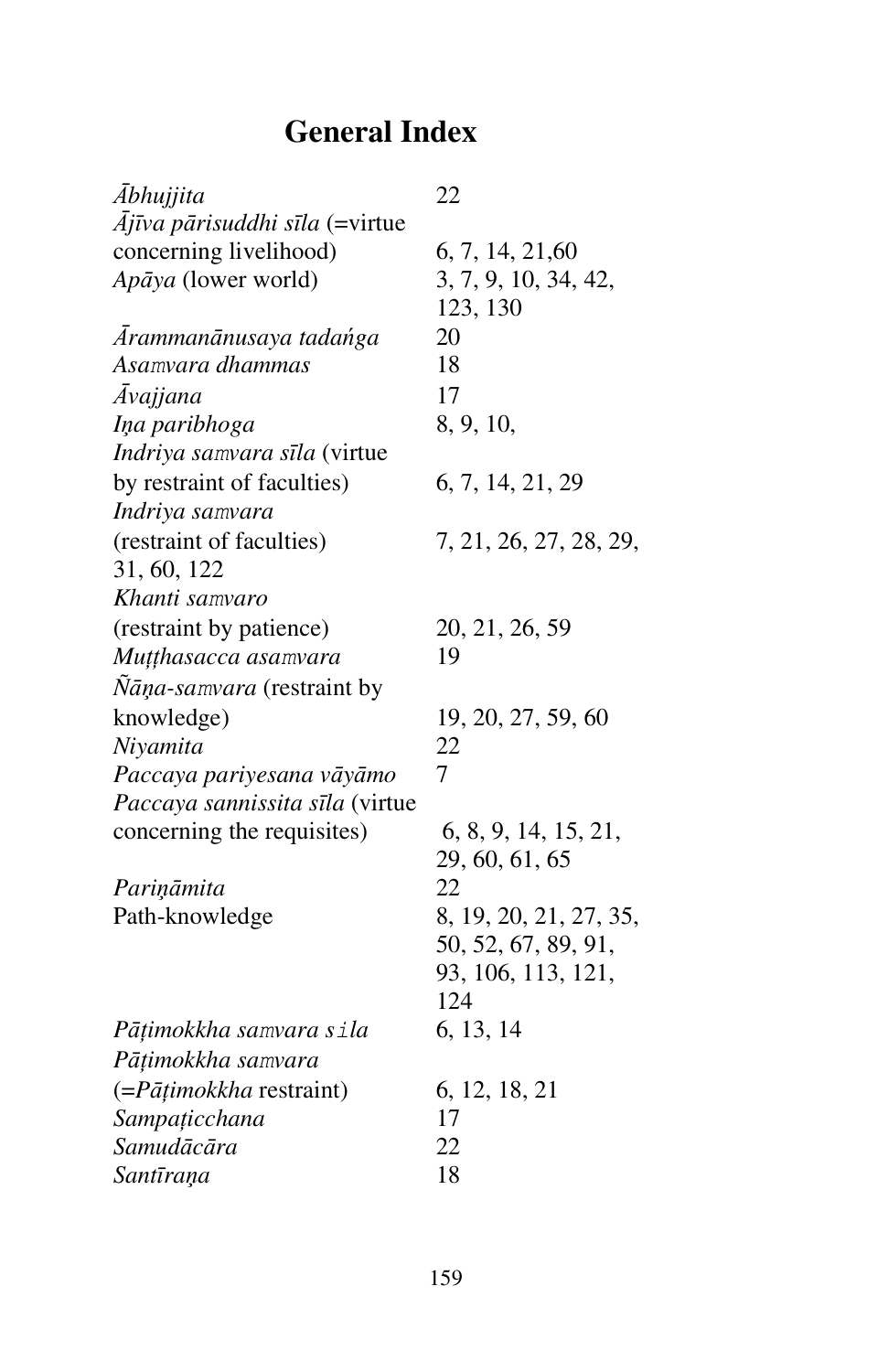| Samvara dhammas            | 18             |
|----------------------------|----------------|
| Sati samvaro (restraint by |                |
| mindfulness)               | 18, 19, 21     |
| Three characteristics      |                |
| Viriya-samvaro             |                |
| (restraint by energy)      | 20, 21, 26, 59 |
| Votthapana                 | 18             |
|                            |                |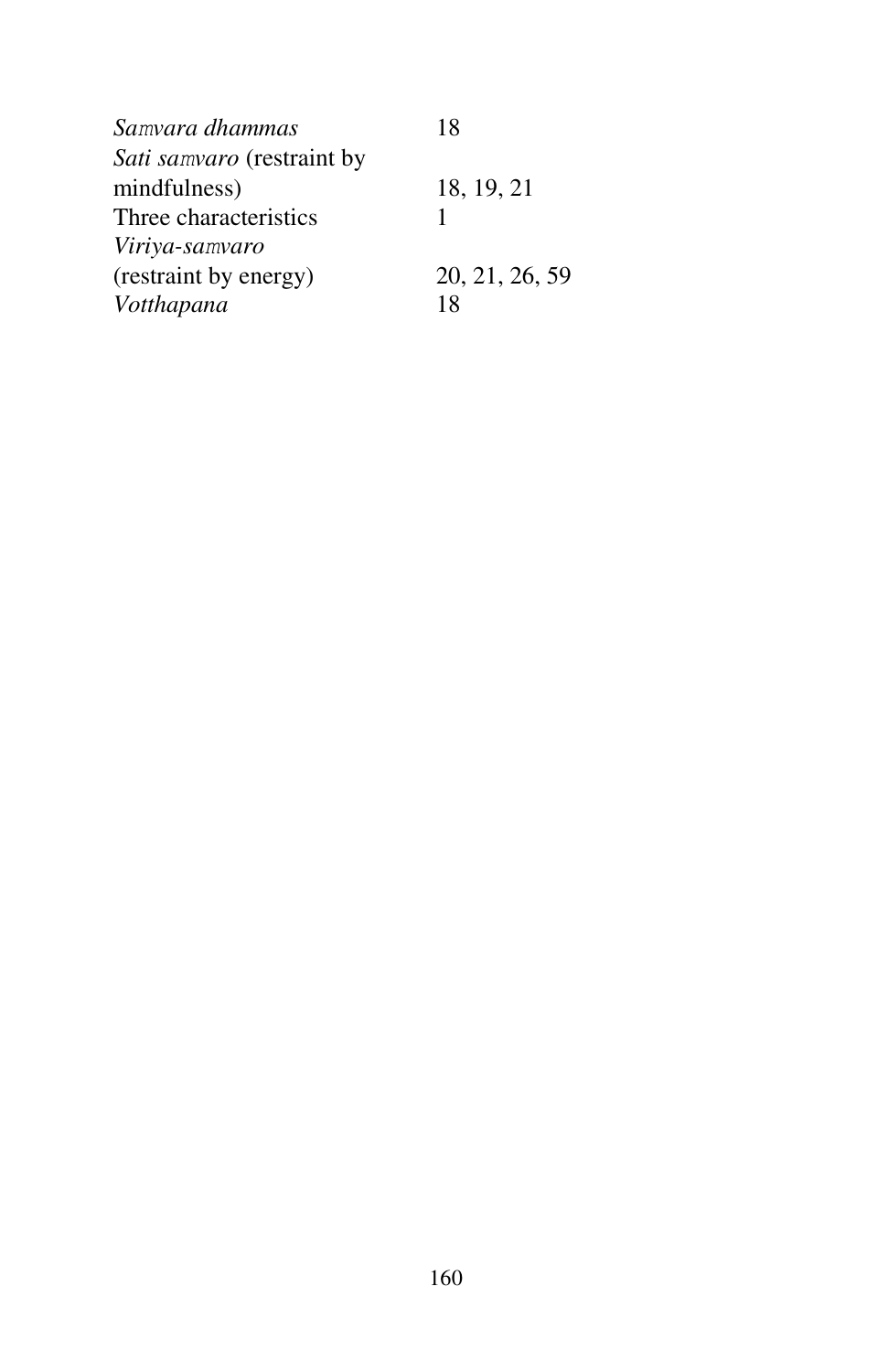### **Index of Pāli quotations**

*A.* I, 6, 3-5: 61 *A.* I, 20, 10-13: 61 *A*. IV, 13: 20 *A.* V, 10, 47: 112 *A*-com. I, 6, 3: 11, 62, 63 *A*-com. 4, 2, 10:79 *CN.* 1035: 19, 20 *D.* 16, 5, 3: 117 *D*-com. 22: 38 *D*-subcom: 95 *Dhp*. 63: 41 *Dhp.* 100: 51 *Dhp*.164: 1 *Dhp.*166: 114 *Dhp.* 271+ 272: 120 *Dhp.*174: 111 *Dhp.* 240: 11 *Dhp*. 270: 40 *Dhp.* 371: 134 *Dhp.* 374: 110 *Dhp*-com. 100: 50 *Dhp*-com. 166: 114, 115 *Dhs-com .*22, 82 *It*-com. 4,1,10: 91 *M*. 3: 118 *M* 6: 137 *M.* 19: 3 *M*. 20: 125 *M.* 131: 3 *M*. 137: 94 *M*-com.: 35, 47 *M*-com. 3: 76, 78 *M*-subcom: 87, 94 *Net*-com.: 45, 103 *PcP, Pc* 37: 13 *Pp*. 4, 5: 44